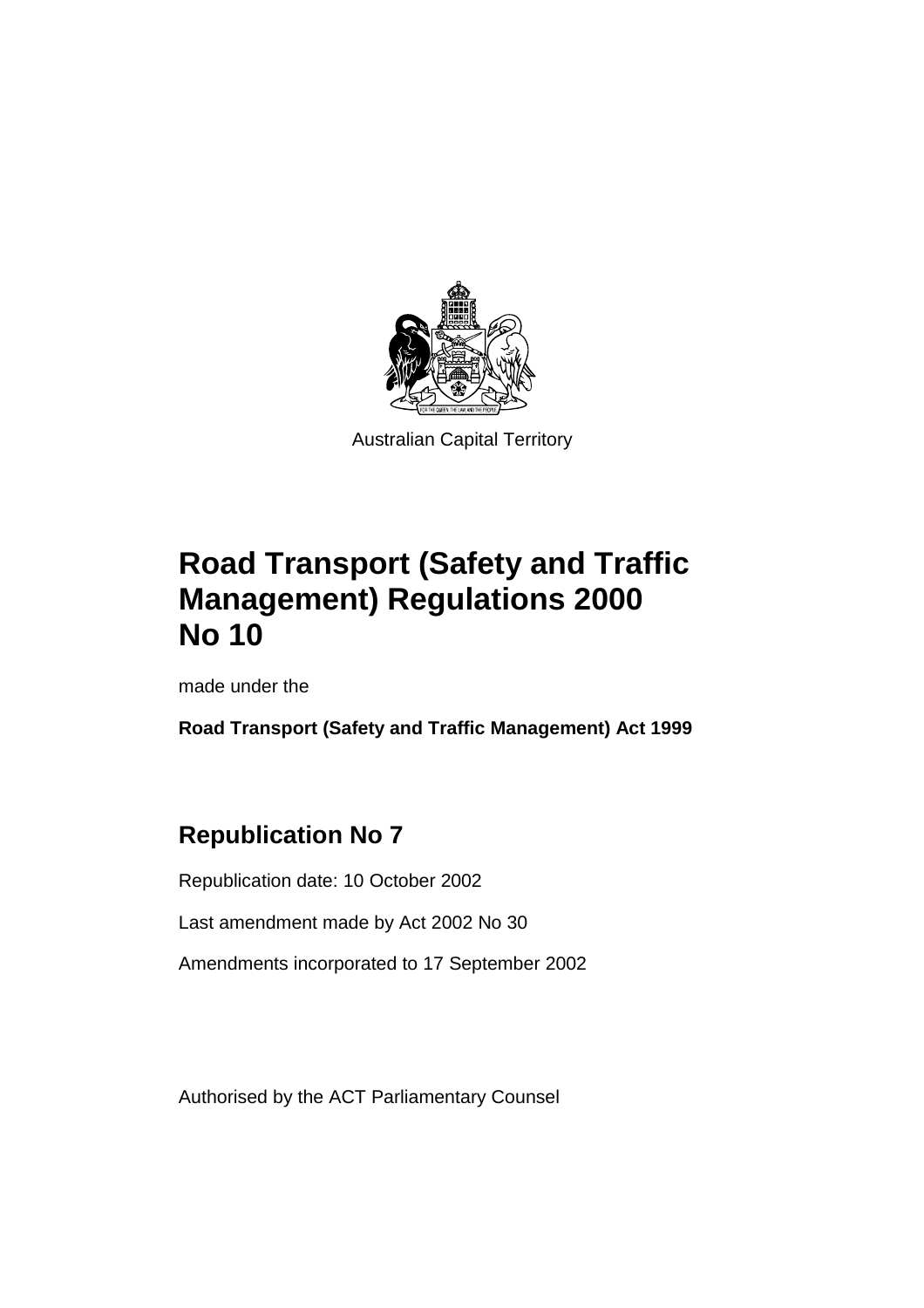#### **About this republication**

#### **The republished law**

This is a republication of the *Road Transport (Safety and Traffic Management) Regulations 2000,* made under the *Road Transport (Safety and Traffic Management) Act 1999* (including any amendment made under the *Legislation Act 2001*, part 11.3 (Editorial changes)) as in force on 10 October 2002*.* It also includes any amendment, repeal or expiry affecting the republished law to 17 September 2002.

The legislation history and amendment history of the republished law are set out in endnotes 3 and 4.

#### **Kinds of republications**

The Parliamentary Counsel's Office prepares 2 kinds of republications of ACT laws (see the ACT legislation register at www.legislation.act.gov.au):

- authorised republications to which the *Legislation Act 2001* applies
- unauthorised republications.

The status of this republication appears on the bottom of each page.

#### **Editorial changes**

The *Legislation Act 2001*, part 11.3 authorises the Parliamentary Counsel to make editorial amendments and other changes of a formal nature when preparing a law for republication. Editorial changes do not change the effect of the law, but have effect as if they had been made by an Act commencing on the republication date (see *Legislation Act 2001*, s 115 and s 117). The changes are made if the Parliamentary Counsel considers they are desirable to bring the law into line, or more closely into line, with current legislative drafting practice.

This republication includes amendments made under part 11.3 (see endnote 1).

#### **Uncommenced provisions and amendments**

If a provision of the republished law has not commenced or is affected by an uncommenced amendment, the symbol  $\boxed{U}$  appears immediately before the provision heading. The text of the uncommenced provision or amendment appears only in the last endnote.

#### **Modifications**

If a provision of the republished law is affected by a current modification, the symbol  $\mathbf{M}$ appears immediately before the provision heading. The text of the modifying provision appears in the endnotes. For the legal status of modifications, see *Legislation Act 2001*, section 95.

#### **Penalties**

The value of a penalty unit for an offence against this republished law at the republication date is—

- (a) if the person charged is an individual—\$100; or
- (b) if the person charged is a corporation—\$500.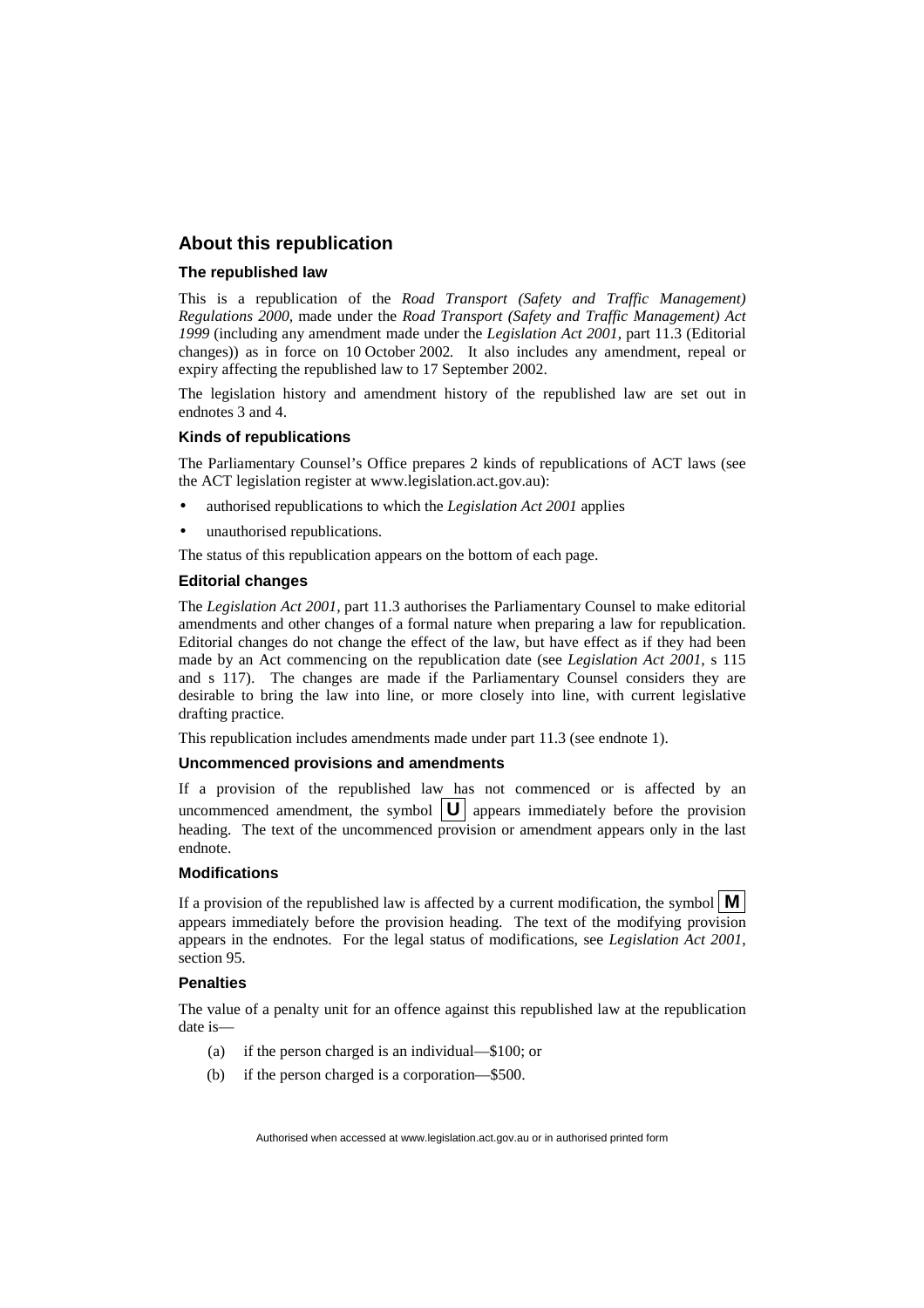Amendments incorporated to 17 September 2002



Australian Capital Territory

# **Road Transport (Safety and Traffic Management) Regulations 2000**

made under the

**Road Transport (Safety and Traffic Management) Act 1999**

## **Contents**

|              |                              | Page |
|--------------|------------------------------|------|
|              | <b>Chapter 1</b> Preliminary |      |
| $\mathbf{1}$ | Name of regulations          | 2    |
| 3            | Definitions-the dictionary   | 2    |
| 4            | <b>Notes</b>                 | າ    |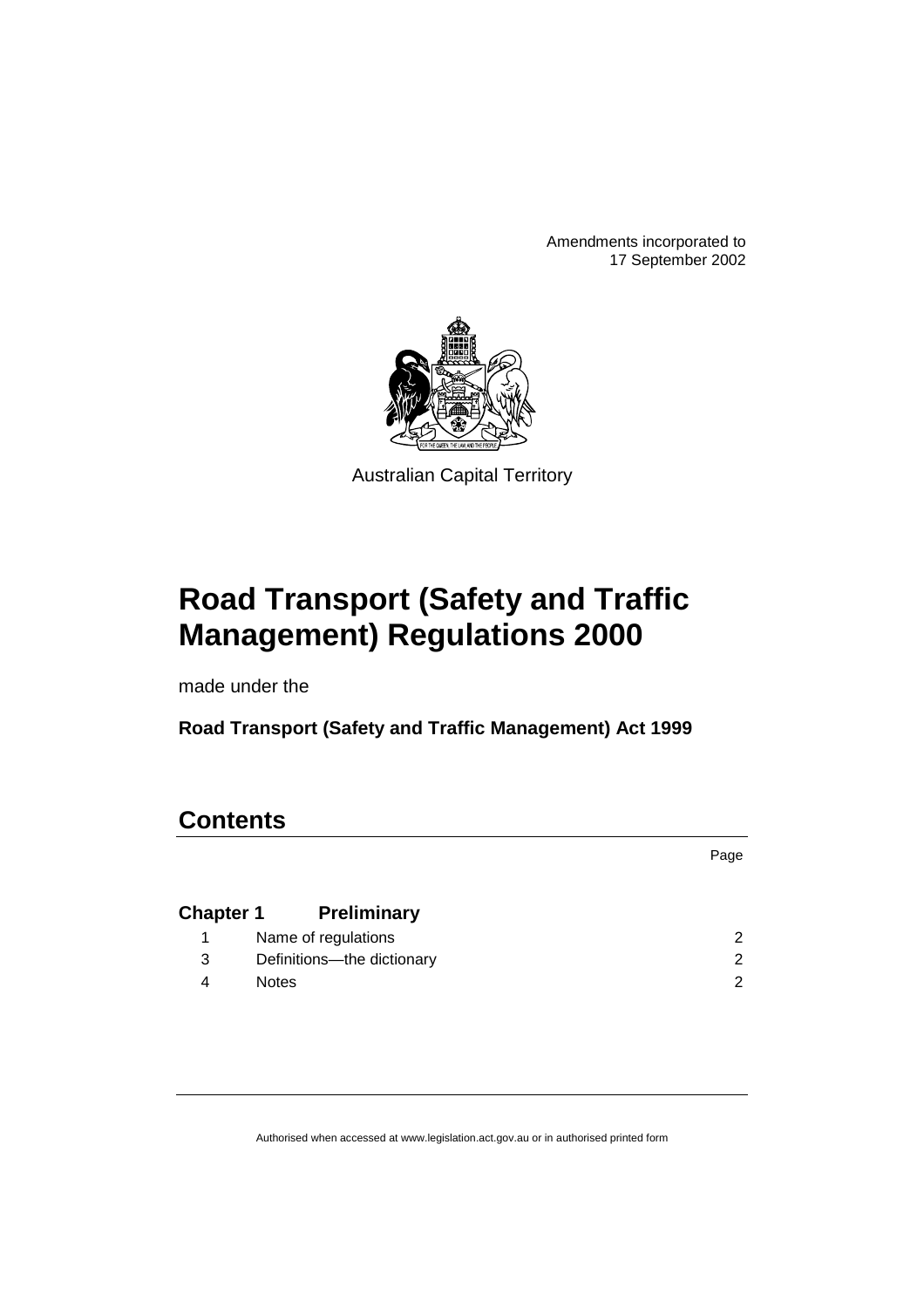| Contents |
|----------|
|----------|

| <b>Chapter 2</b> | <b>Australian Road Rules</b>                                                           | Page           |
|------------------|----------------------------------------------------------------------------------------|----------------|
| <b>Part 2.1</b>  | <b>Incorporation into ACT law</b>                                                      |                |
| 5                | What are the Australian Road Rules                                                     | 3              |
| 6                | Incorporation of Australian Road Rules into ACT law                                    | 3              |
| <b>Part 2.2</b>  | <b>How the Australian Road Rules are</b><br>incorporated                               |                |
| Division 2.2.1   | <b>General</b>                                                                         |                |
| $\overline{7}$   | References to another law of this jurisdiction etc                                     | 6              |
| Division 2.2.2   | Other provisions for the Australian Road Rules                                         |                |
| 8                | ARR r 10 (2)-penalties for offences                                                    | 6              |
| 9                | ARR r 95—emergency stopping lane only signs                                            | 6              |
| 10               | ARR r 104-no truck signs                                                               | 6              |
| 11               | ARR r 151 (3) (b)—riding a motorbike or bicycle alongside more<br>than 1 other rider   | 7              |
| 12               | ARR r 158 (2) (c)-vehicles permitted to travel in bus lanes                            | 7              |
| 13               | ARR r 179 (1) (c)-stopping in a loading zone                                           | $\overline{7}$ |
| 14               | ARR r 199 (2)-stopping near a postbox                                                  | $\overline{7}$ |
| 15               | ARR r 206 (2) (b), (c)—parking by people with disabilities permit<br>holders           | 8              |
| 16               | ARR r 207 (2) (a)—fees for parking in pay parking spaces                               | 8              |
| 16A              | ARR r 213-non-application in ACT                                                       | 8              |
| 17               | ARR r 215 (4)-lights required to be fitted to a vehicle                                | 9              |
| 18               | ARR r 216 (3)-towing a vehicle at night or in hazardous<br>weather conditions          | 9              |
| 19               | ARR r 220 (3)—using lights on vehicles that are stopped                                | 9              |
| 20               | ARR r 221 (f)—using hazard warning lights on buses carrying<br>children                | 9              |
| 21               | ARR r 222—using warning lights on buses carrying children                              | 10             |
| 22               | ARR r 225-use of radar detectors                                                       | 10             |
| 23               | ARR r 240 (2)—wheeled recreational devices and toys not to be<br>used on certain roads | 10             |
| 23A              | ARR r 248-bicycle rider may ride across marked foot crossing<br>if authorised          | 10             |
| contents 2       | Road Transport (Safety and Traffic Management)                                         | R7             |

Regulations 2000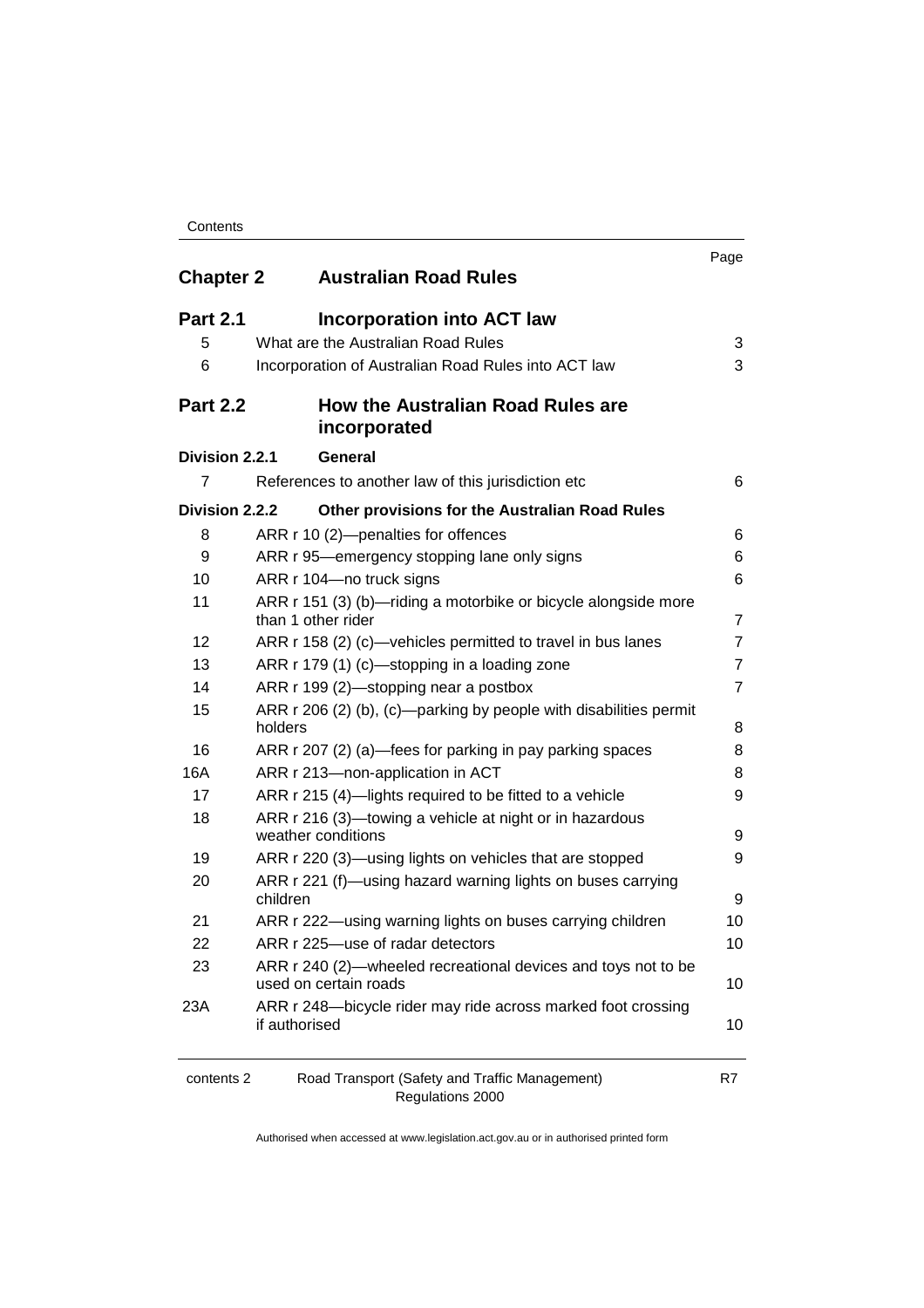| Contents |
|----------|
|----------|

|                 |                                                                            | Page            |
|-----------------|----------------------------------------------------------------------------|-----------------|
| 23B             | ARR r 266 (3) (b)—wearing of seatbelts by passengers under<br>16 years old | 11              |
| 24              | ARR r 266 (7)—wearing of seatbelts by passengers under 16                  |                 |
|                 | years old                                                                  | 12              |
| 25              | ARR r 267 (3)—certificates of exemption from wearing seatbelts             | 12 <sup>2</sup> |
| 26              | ARR r 270 (3)—wearing motorbike helmets                                    | 13              |
| 27              | ARR r 271 (6)-riding on motorbikes                                         | 13              |
| 28              | ARR r 287 (3) (e), (4)—duties of participants in crashes                   | 14              |
| 29              | ARR r 289 (1) (g)—driving on a nature strip                                | 14              |
| 30              | ARR r 298-driving with a person in or on a trailer                         | 15              |
| 31              | ARR r 310 (3), (4)-exemption for road workers etc                          | 15              |
| 32              | ARR r 313-postal workers                                                   | 16              |
| 33              | ARR dict-definitions for dictionary                                        | 16              |
| Division 2.2.3  | <b>Offences against the Australian Road Rules</b>                          |                 |
| 34              | Application of Criminal Code (Cwlth)                                       | 19              |
| 35              | Offences are strict liability offences                                     | 19              |
| 36              | General defence of accident or reasonable effort                           | 19              |
| <b>Part 2.3</b> | <b>Additional ACT road rules</b>                                           |                 |
| Division 2.3.1  | Noise and other nuisances                                                  |                 |
| 37              | Making unnecessary engine noise                                            | 20              |
| 38              | Emission of waste oil or grease                                            | 20              |
| Division 2.3.2  | Driver and passenger safety                                                |                 |
| 39              | Safety of persons on trailers                                              | 21              |
| 40              | Passengers in sidecars to be seated                                        | 22              |
| Division 2.3.3  | <b>Trailers and towing</b>                                                 |                 |
| 41              | Number of vehicles that may be drawn                                       | 22              |
| 42              | Towing by vehicles under 4.5t                                              | 24              |
| Division 2.3.4  | <b>Lights on vehicles</b>                                                  |                 |
| 43              | Lights on motor vehicles generally                                         | 25              |
| Division 2.3.5  | <b>Stopping and parking</b>                                                |                 |
| 44              | Use of meters in metered parking areas                                     | 27              |
| 45              | Parking in metered parking spaces                                          | 28              |
| R7              | Road Transport (Safety and Traffic Management)                             | contents 3      |

Regulations 2000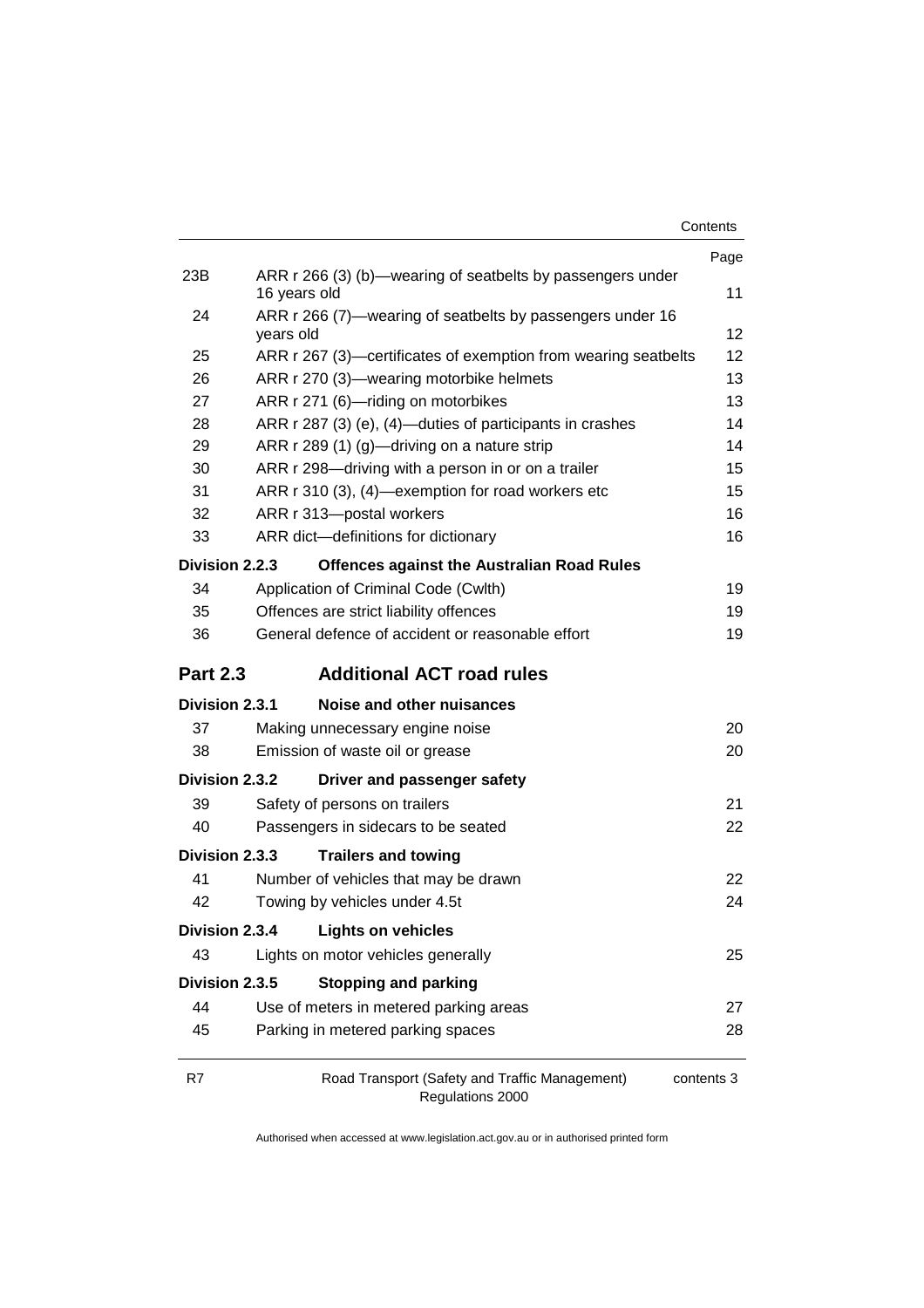|                       |                                                                               | Page |
|-----------------------|-------------------------------------------------------------------------------|------|
| 46                    | Temporary closure of metered parking spaces                                   | 28   |
| 47                    | Misuse of parking meters                                                      | 29   |
| 48                    | Interfering with parking meters etc                                           | 29   |
| 49                    | Use of tickets in ticket parking areas                                        | 30   |
| 50                    | Parking in ticket parking spaces                                              | 32   |
| 51                    | Temporary closure of ticket parking spaces                                    | 32   |
| 52                    | Use of false or damaged parking tickets etc                                   | 33   |
| 53                    | Misuse of ticket machines                                                     | 33   |
| 54                    | Interfering with parking ticket machines etc                                  | 33   |
| 55                    | Removing parking tickets etc                                                  | 34   |
| 56                    | Unauthorised use and revocation of mobility parking scheme<br>authorities     | 34   |
| 57                    | No stopping on a road with a red kerb                                         | 35   |
| 57A                   | Stopping public buses in bus zones and at bus stops                           | 35   |
| 58                    | Stopping in an emergency etc or to comply with another law                    | 36   |
| <b>Division 2.3.6</b> | Miscellaneous other road rules                                                |      |
| 59                    | Carriage of dangerous goods                                                   | 37   |
| 60                    | Interrupting funeral processions etc                                          | 37   |
| 61                    | Driving on roads closed to traffic                                            | 38   |
| 62                    | Use of wheeled recreational devices and wheeled toys on roads                 | 38   |
| <b>Part 2.4</b>       | <b>Other provisions</b>                                                       |      |
| 63                    | Devices that are prescribed traffic control devices                           | 39   |
| 64                    | Preventing prescribed traffic control devices being clearly visible           | 39   |
| 65                    | Use of do not overtake turning vehicle sign                                   | 40   |
| 66                    | Approvals etc by road transport authority                                     | 40   |
| 67                    | Exemption from requirement about riding on motorbikes                         | 41   |
| 68                    | Defence of complying with direction of police officer or<br>authorised person | 41   |
| 69                    | Exemption for driver of police vehicles                                       | 41   |
| 70                    | Exemption for driver of emergency vehicles                                    | 42   |
| 71                    | Stopping and parking exemption for police and emergency                       |      |
|                       | vehicles and authorised people                                                | 42   |

| contents 4 | Road Transport (Safety and Traffic Management) |
|------------|------------------------------------------------|
|            | Regulations 2000                               |

R7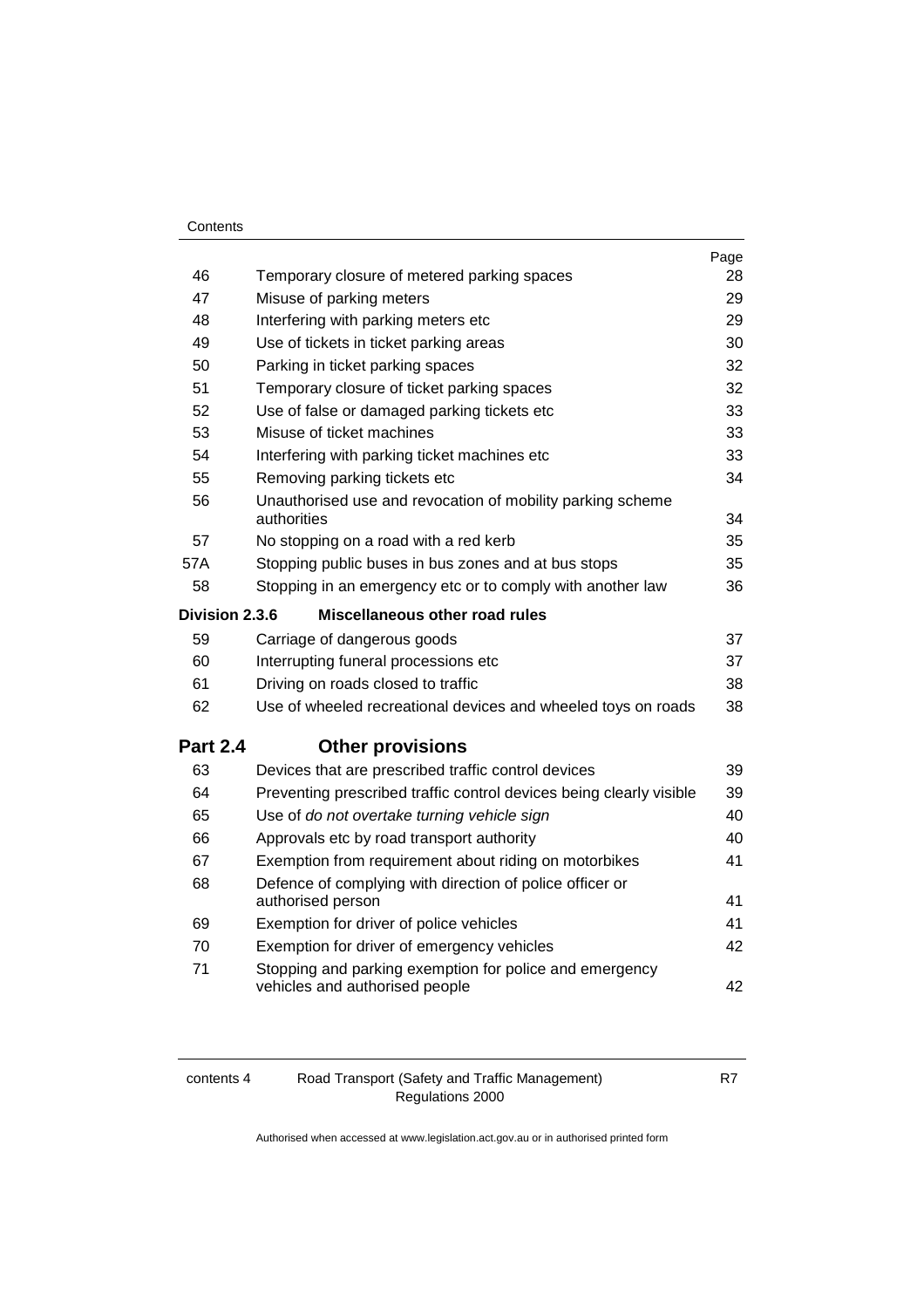| <b>Chapter 3</b> |                        | <b>Parking</b>                                                 | Page |
|------------------|------------------------|----------------------------------------------------------------|------|
| <b>Part 3.1</b>  |                        | <b>Parking schemes</b>                                         |      |
| Division 3.1.1   |                        | <b>Metered parking schemes</b>                                 |      |
| 72               |                        | Metered parking schemes                                        | 43   |
| 73               |                        | Metered parking areas                                          | 43   |
| 74               | Parking meters         |                                                                | 43   |
| 75               |                        | Metered parking spaces                                         | 44   |
| Division 3.1.2   |                        | <b>Ticket parking schemes</b>                                  |      |
| 75A              |                        | Parking authorities                                            | 44   |
| 75B              |                        | Parking authority guidelines                                   | 44   |
| 76               |                        | Ticket parking schemes-road transport authority                | 45   |
| 76A              |                        | Ticket parking schemes-parking authority                       | 45   |
| 77               |                        | <b>Ticket parking areas</b>                                    | 46   |
| 78               |                        | Ticket parking spaces                                          | 46   |
| 79               | <b>Ticket machines</b> |                                                                | 46   |
| 80               | Parking tickets        |                                                                | 46   |
| 81               |                        | Duration of parking tickets                                    | 47   |
| Division 3.1.3   |                        | <b>Heavy vehicle parking</b>                                   |      |
| 82               |                        | Definitions for div 3.1.3                                      | 47   |
| 83               |                        | References in div to land adjoining residential land           | 48   |
| 84               |                        | Vehicle parked partly on residential land                      | 48   |
| 85               |                        | Parking of certain vehicles on residential land prohibited     | 48   |
| 86               | prohibited             | Parking of certain vehicles on land adjoining residential land | 49   |
| 87               | developments           | Parking of certain commercial vehicles on land with multi-unit | 50   |
| 88               |                        | Daily infringement                                             | 51   |
| 89               |                        | Codes of practice                                              | 51   |
| 90               |                        | Notice of codes of practice etc                                | 51   |
| 91               |                        | Application for exemption                                      | 52   |
| 92               |                        | Decision on application for exemption                          | 52   |
| 93               |                        | <b>Endorsement of certificates</b>                             | 54   |
| 94               |                        | Variation of conditions of exemptions                          | 55   |

R7 Road Transport (Safety and Traffic Management) Regulations 2000

contents 5

**Contents**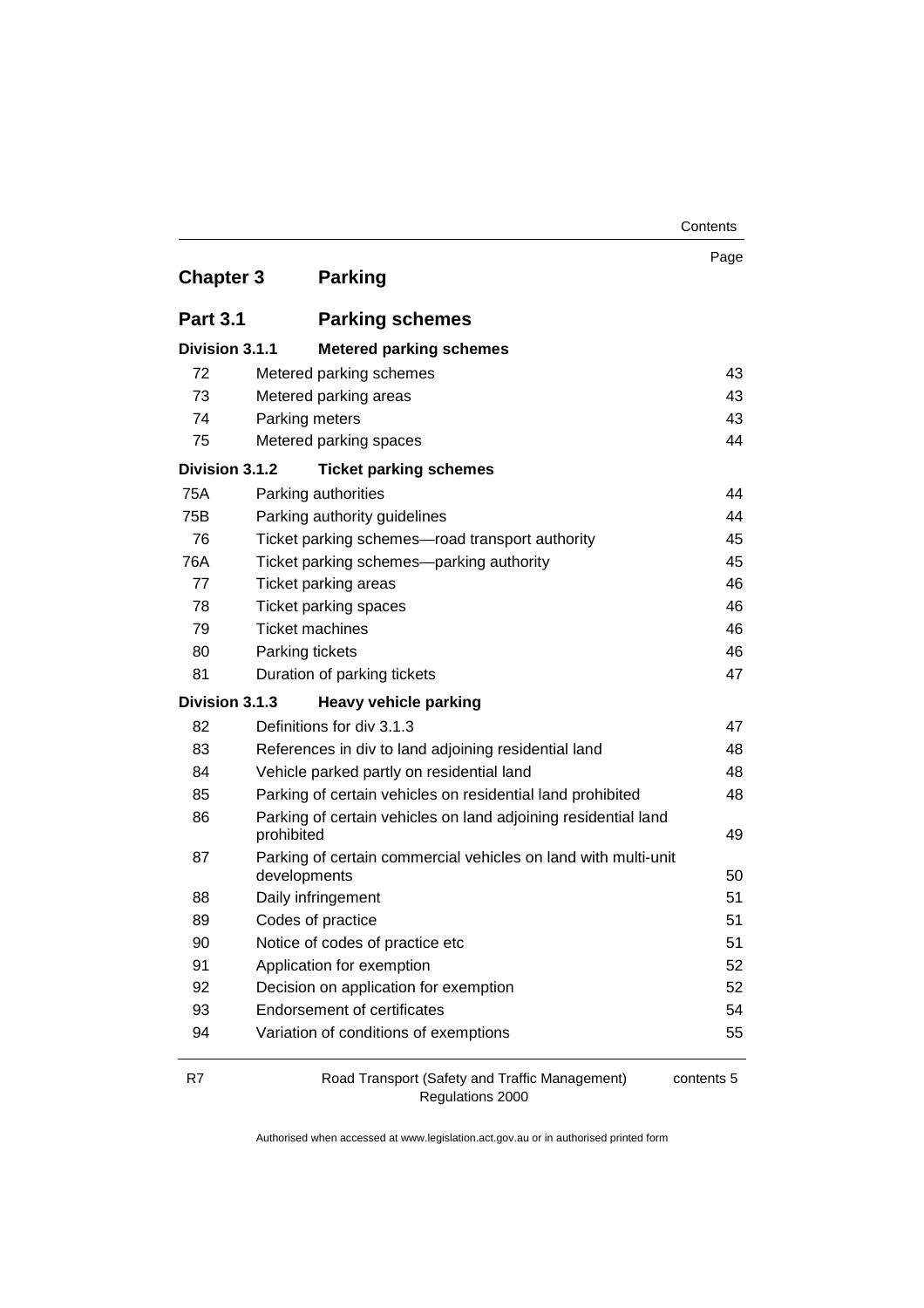|                  |                                                                                               | Page |
|------------------|-----------------------------------------------------------------------------------------------|------|
| 95               | Additional information by applicant                                                           | 55   |
| 96               | Loss etc of existing operator's certificate                                                   | 55   |
| 97               | Cancellation of existing operator's certificate etc                                           | 56   |
| Division 3.1.4   | <b>Miscellaneous</b>                                                                          |      |
| 97A              | Other powers to provide pay parking                                                           | 57   |
| 98               | Overlapping schemes                                                                           | 58   |
| 98A              | Income from ticket parking scheme                                                             | 58   |
| 98B              | Costs of ticket parking scheme                                                                | 58   |
| 99               | Trailers not separately chargeable                                                            | 58   |
| <b>Part 3.2</b>  | Parking permits and mobility parking                                                          |      |
|                  | scheme authorities                                                                            |      |
| 100              | Parking permits                                                                               | 59   |
| 101              | Mobility parking scheme authorities                                                           | 60   |
| <b>Chapter 4</b> | <b>Traffic offence detection devices</b>                                                      |      |
| 102              | Definitions for ch 4                                                                          | 61   |
| 103              | Approved traffic offence detection devices                                                    | 63   |
| 103A             | Approval of police vehicle speedometers                                                       | 63   |
| 104              | Major testing of traffic offence detection devices                                            | 63   |
| 105              | Use of digital camera detection devices                                                       | 65   |
| 105A             | Use of laser speed measuring devices                                                          | 66   |
| 105B             | Use of radar speed measuring devices                                                          | 67   |
| 106              | Approved people-testing and sealing                                                           | 67   |
| 107              | Approved people-use                                                                           | 68   |
| 107A             | Recording of digital camera detection device image files-Act, s<br>23 (2) (c) (ii)            | 68   |
| 107B             | Recording of traffic lights camera detection device image files-<br>Act, s 23 (2) (c) (ii)    | 68   |
| 107C             | Verification of traffic lights camera detection device image<br>files-Act, s 23 (2) (c) (iii) | 69   |
| 108              | Meaning of vehicle image codes                                                                | 70   |

| contents 6 |
|------------|
|------------|

contents 6 Road Transport (Safety and Traffic Management) Regulations 2000

R7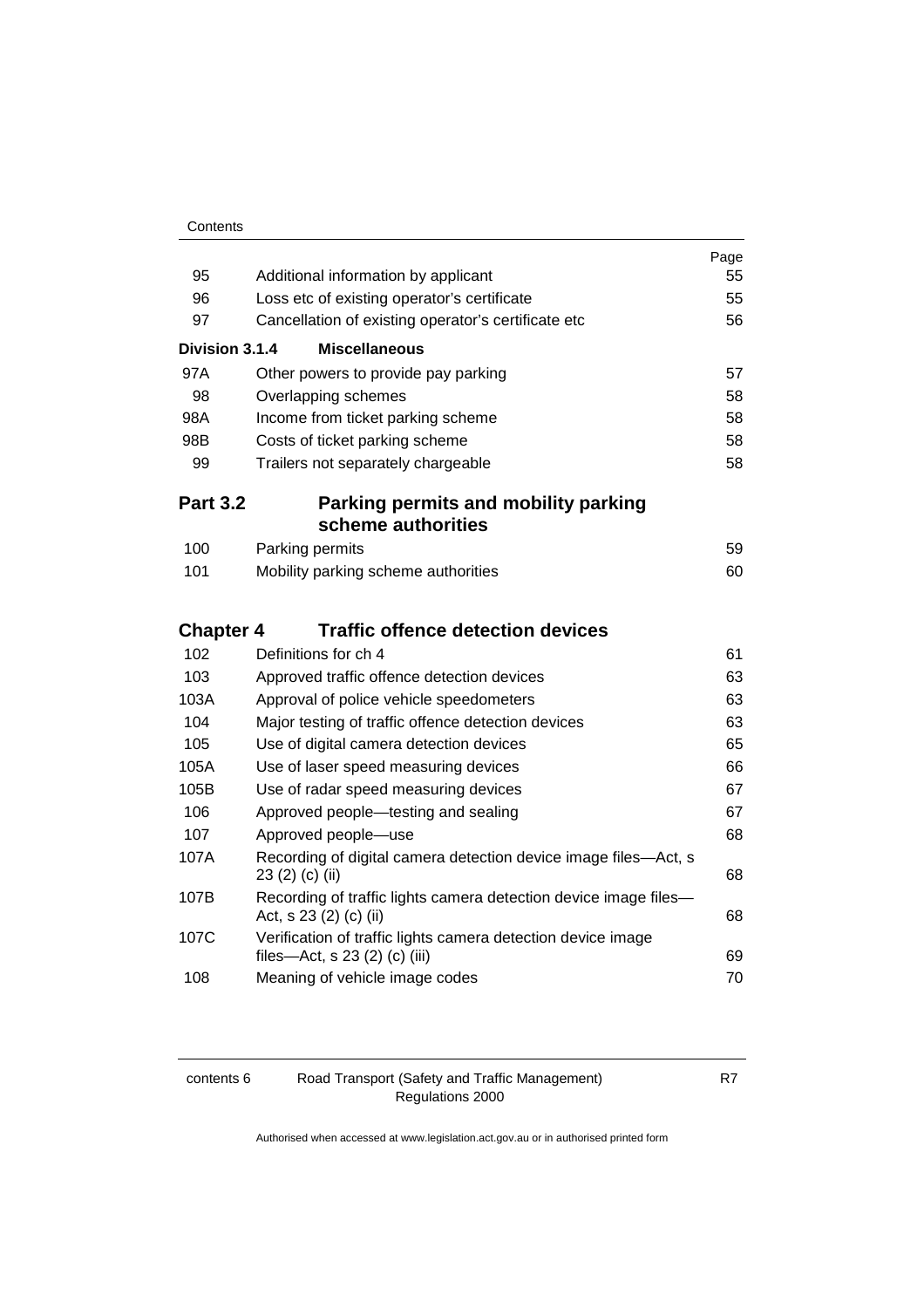|                   |                                                            | Contents |
|-------------------|------------------------------------------------------------|----------|
|                   |                                                            | Page     |
| <b>Chapter 5</b>  | <b>Miscellaneous</b>                                       |          |
| 109               | Additional powers of police                                | 74       |
| 110               | Prohibition on car minding                                 | 74       |
| 111               | Removal of unattended vehicles from certain places         | 75       |
| 112               | Disposal of impounded vehicles-Act, s 10J                  | 75       |
| 112A              | Disposal of forfeited vehicles-Act, s 10J                  | 77       |
| 113               | Responsible person to inspect driver licence               | 77       |
| 114               | Responsible person's consent                               | 77       |
| 115               | Application of Criminal Code (Cwlth) to regulations        | 77       |
| 116               | Offences against regulations are strict liability offences | 78       |
| 117               | General defence of accident or reasonable effort           | 78       |
| <b>Schedule 1</b> | <b>Meaning of location codes on images</b>                 | 79       |
| <b>Part 1.1</b>   | <b>Digital camera detection devices</b>                    | 79       |
| <b>Part 1.2</b>   | <b>Traffic lights camera detection devices</b>             | 82       |
| <b>Dictionary</b> |                                                            | 83       |
| <b>Endnotes</b>   |                                                            |          |
| 1                 | About the endnotes                                         | 93       |
| $\overline{2}$    | 93<br>Abbreviation key                                     |          |
| 3                 | Legislation history<br>94                                  |          |
| 4                 | Amendment history<br>96                                    |          |
| 5                 | Earlier republications<br>106                              |          |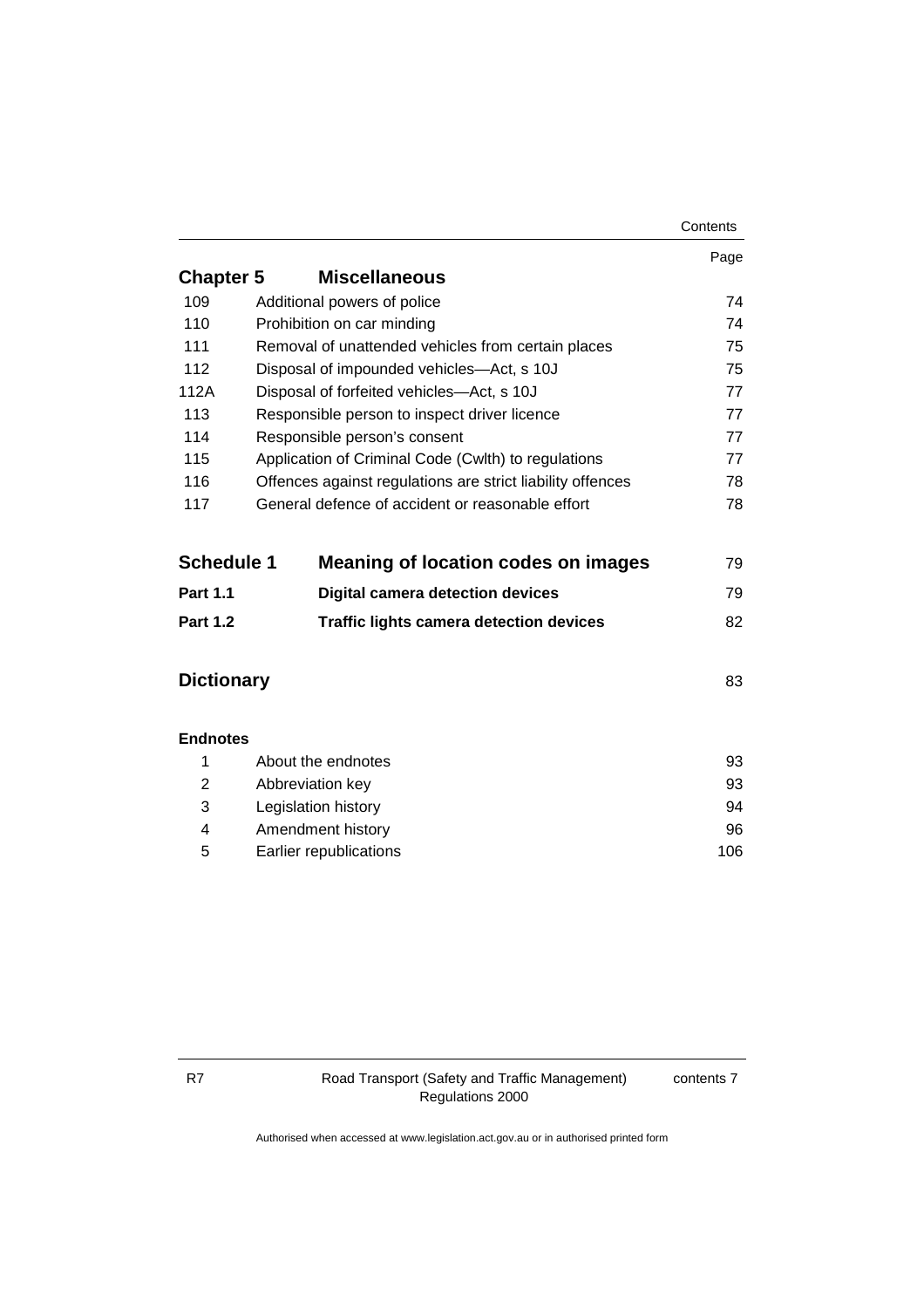Amendments incorporated to 17 September 2002



Australian Capital Territory

# **Road Transport (Safety and Traffic Management) Regulations 2000**

made under the

**Road Transport (Safety and Traffic Management) Act 1999**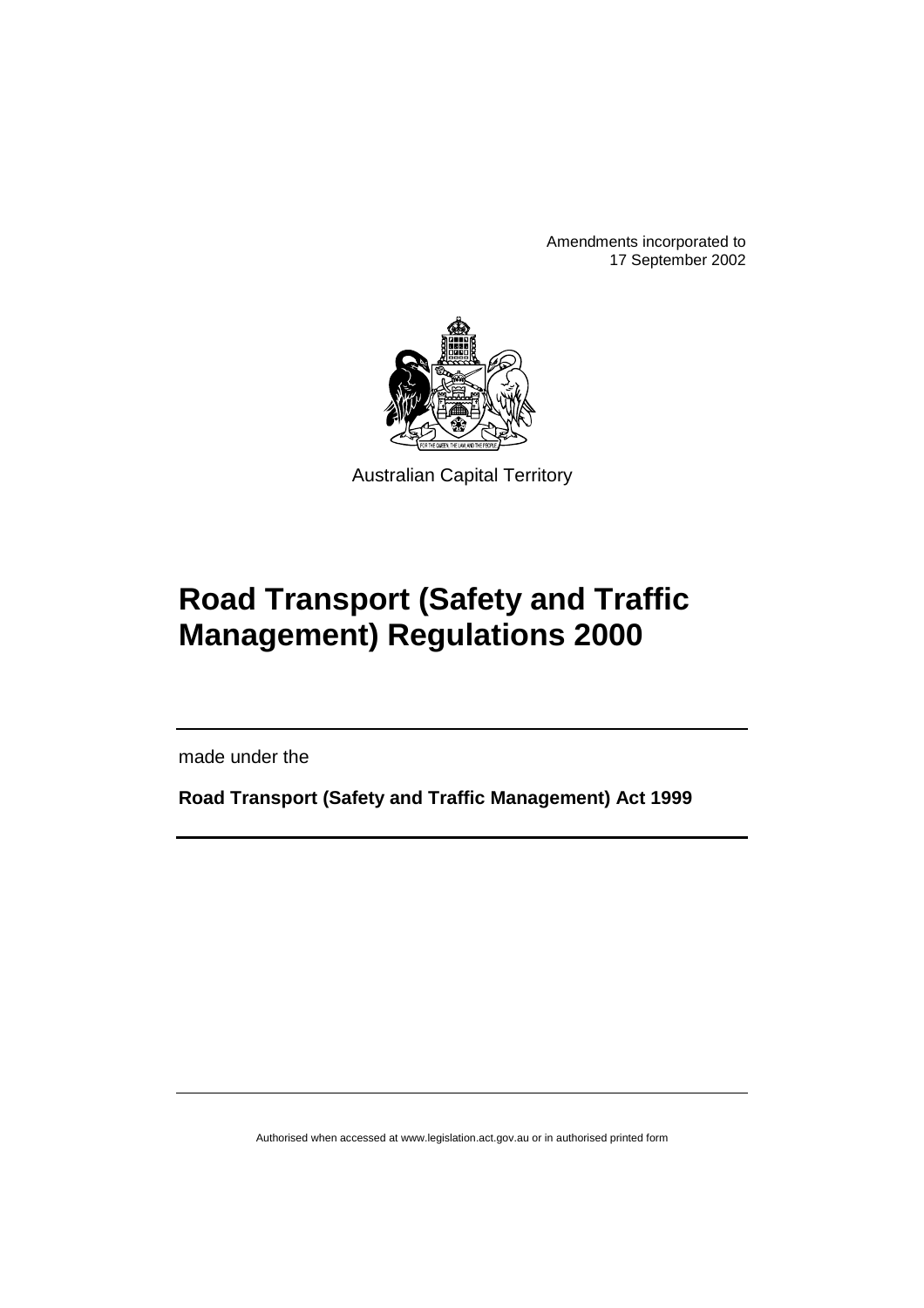#### **Chapter 1** Preliminary

Regulation 1

# **Chapter 1** Preliminary

#### **1 Name of regulations**

These regulations are the *Road Transport (Safety and Traffic Management) Regulations 2000*.

#### **3 Definitions—the dictionary**

- (1) The dictionary at the end of these regulations is part of these regulations.
	- *Note 1* The dictionary defines certain words and expressions used in these regulations, and includes references (*signpost definitions*) to other words and expressions defined elsewhere in these regulations or elsewhere in the road transport legislation.

For example, the signpost definition '*semitrailer*—see the *Road Transport (Vehicle Registration) Regulations 2000*, dictionary.' means the word 'semitrailer' is defined in the dictionary to those regulations and the definition applies to these regulations.

- *Note 2* A definition in the dictionary (including a signpost definition) applies to the entire Act unless the definition, or another provision of the Act, provides otherwise or the contrary intention otherwise appears (see *Legislation Act 2001*, s 155 and s 156 (1)).
- (2) The definitions in the dictionary do not apply to the Australian Road Rules unless these regulations provide otherwise.

#### **4 Notes**

A note in these regulations is explanatory and is not part of these regulations.

*Note* See *Legislation Act 2001*, s 127 (1), (4) and (5) for the legal status of notes.

| page 2 | Road Transport (Safety and Traffic Management) |
|--------|------------------------------------------------|
|        | Regulations 2000                               |

R7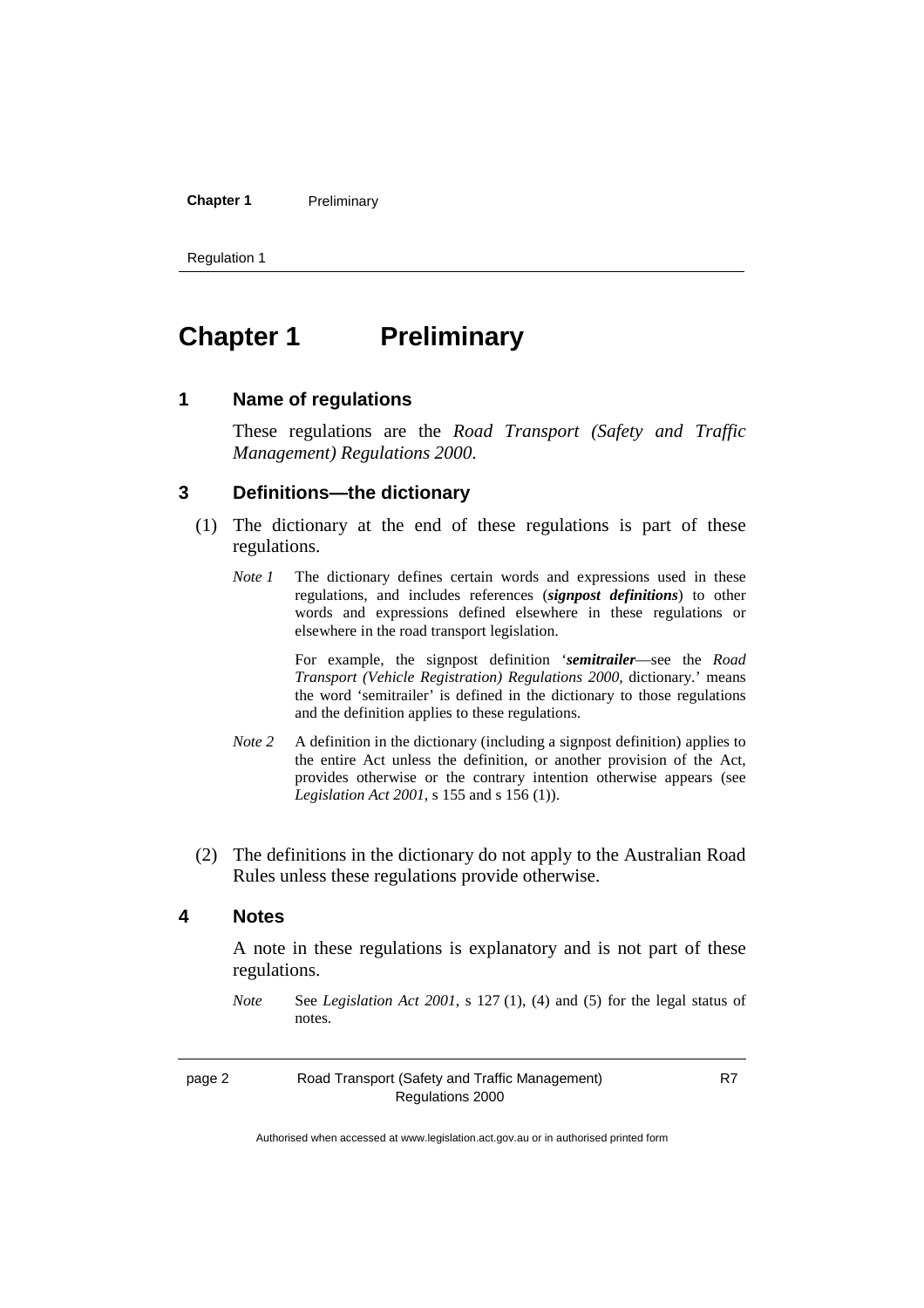Australian Road Rules **Chapter 2 Incorporation into ACT law** 

Regulation 5

# **Chapter 2 Australian Road Rules**

## **Part 2.1 Incorporation into ACT law**

#### **5 What are the Australian Road Rules**

In these regulations, the *Australian Road Rules* are that part of the publication known as the Australian Road Rules, ISBN 0 7240 8874 1, published by the National Road Transport Commission on 19 October 1999 that consists of the rules approved by the Australian Transport Council under the *National Road Transport Commission Act 1991* (Cwlth) on 29 January 1999 (together with the amendments of the rules approved by the Australian Transport Council on 30 June 1999 and 11 October 1999).

*Note* The Australian Road Rules are available on the ACT legislation register (www.legislation.act.gov.au).

#### **6 Incorporation of Australian Road Rules into ACT law**

- (1) The Australian Road Rules (other than rule 2) are to be read with, and as if they formed part of, these regulations.
- (2) Subregulation (1) has effect subject to these regulations.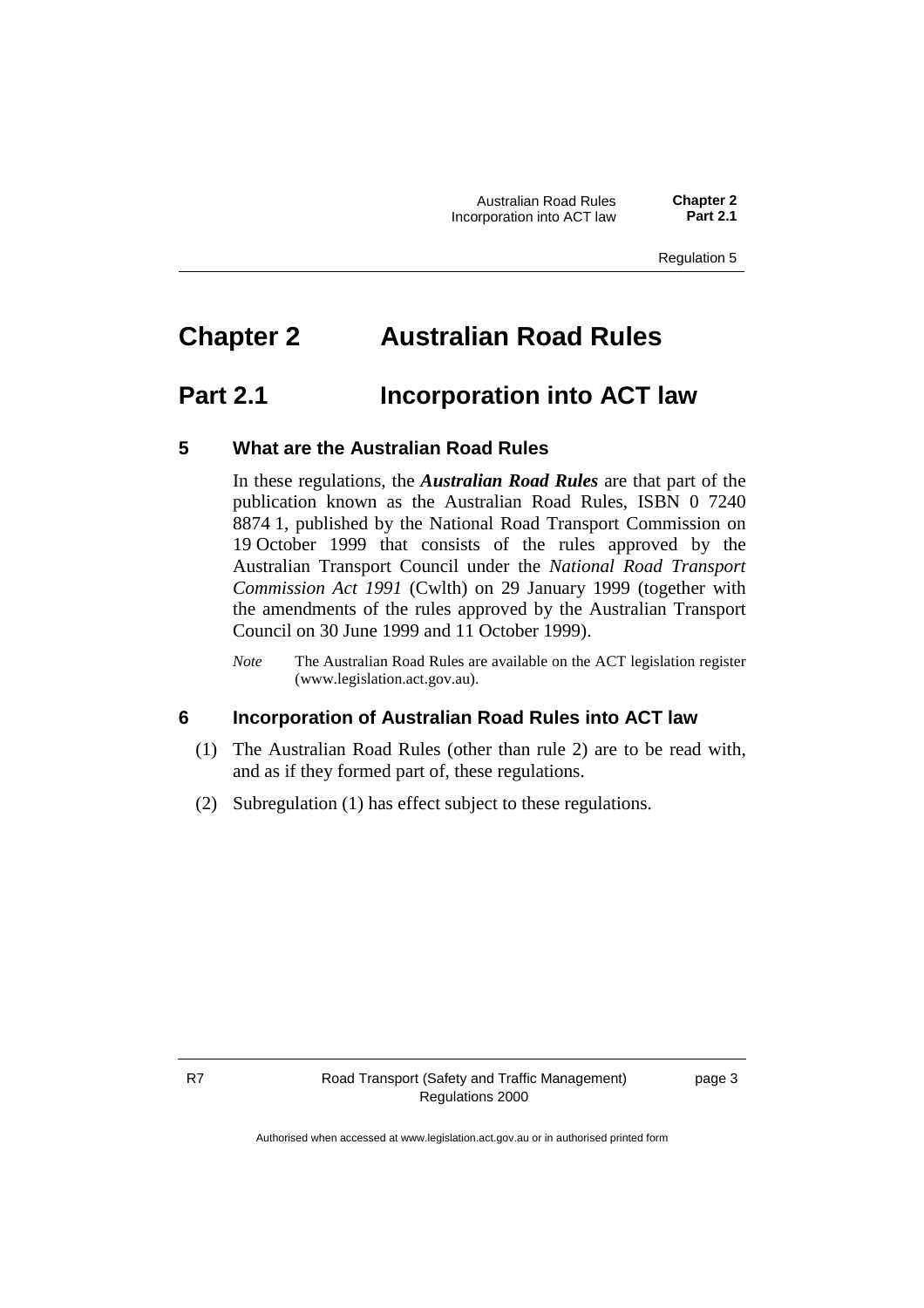| <b>Chapter 2</b> | Australian Road Rules                          |
|------------------|------------------------------------------------|
| <b>Part 2.2</b>  | How the Australian Road Rules are incorporated |
| Division 2.2.1   | General                                        |

## **Part 2.2 How the Australian Road Rules are incorporated**

#### **Division 2.2.1 General**

*Note 1* The Australian Road Rules are not completely self-contained and need to be read with associated laws of each jurisdiction. Many of the rules provide for 'another law of this jurisdiction' to define terms used in the Australian Road Rules for application of the Australian Road Rules in the ACT, to permit things to be done in the ACT otherwise prohibited by the Australian Road Rules or to exempt persons in the ACT from complying with the Australian Road Rules.

| <b>ARR</b><br>provision | provision of<br>these<br>regulations | <b>ARR</b> provision      | provision of<br>these<br>regulations |
|-------------------------|--------------------------------------|---------------------------|--------------------------------------|
| 10(2)                   | 8                                    | 271 (6)                   | 27                                   |
| 95                      | 9                                    | $287(3)$ (e) and (4)      | 28                                   |
| 104                     | 10                                   | 289(1)(g)                 | 29                                   |
| 151(3)(b)               | 11                                   | 298                       | 30                                   |
| 158 $(2)$ $(c)$         | 12                                   | $310(3)$ and $(4)$        | 31                                   |
| 179(1)(c)               | 13                                   | 313                       | 32                                   |
| 199(2)                  | 14                                   | dict, def <i>approved</i> | 33(1)                                |
|                         |                                      | bicycle helmet            |                                      |
| $206(2)$ (b) and        | 15                                   | dict, def                 | 33(1)                                |
| (c)                     |                                      | <i>authorised</i>         |                                      |
|                         |                                      | person                    |                                      |
| 207(2)(a)               | 16                                   | dict, def                 | 33(1)                                |
|                         |                                      | emergency                 |                                      |
|                         |                                      | worker                    |                                      |
| 213                     | 16A                                  |                           |                                      |
| 215(3)                  | 17                                   | dict, def $GVM$           | 33(2)                                |
|                         |                                      |                           |                                      |

*Note 2* The following table sets out the provisions of the Australian Road Rules for which provision is made by this part:

page 4 Road Transport (Safety and Traffic Management) Regulations 2000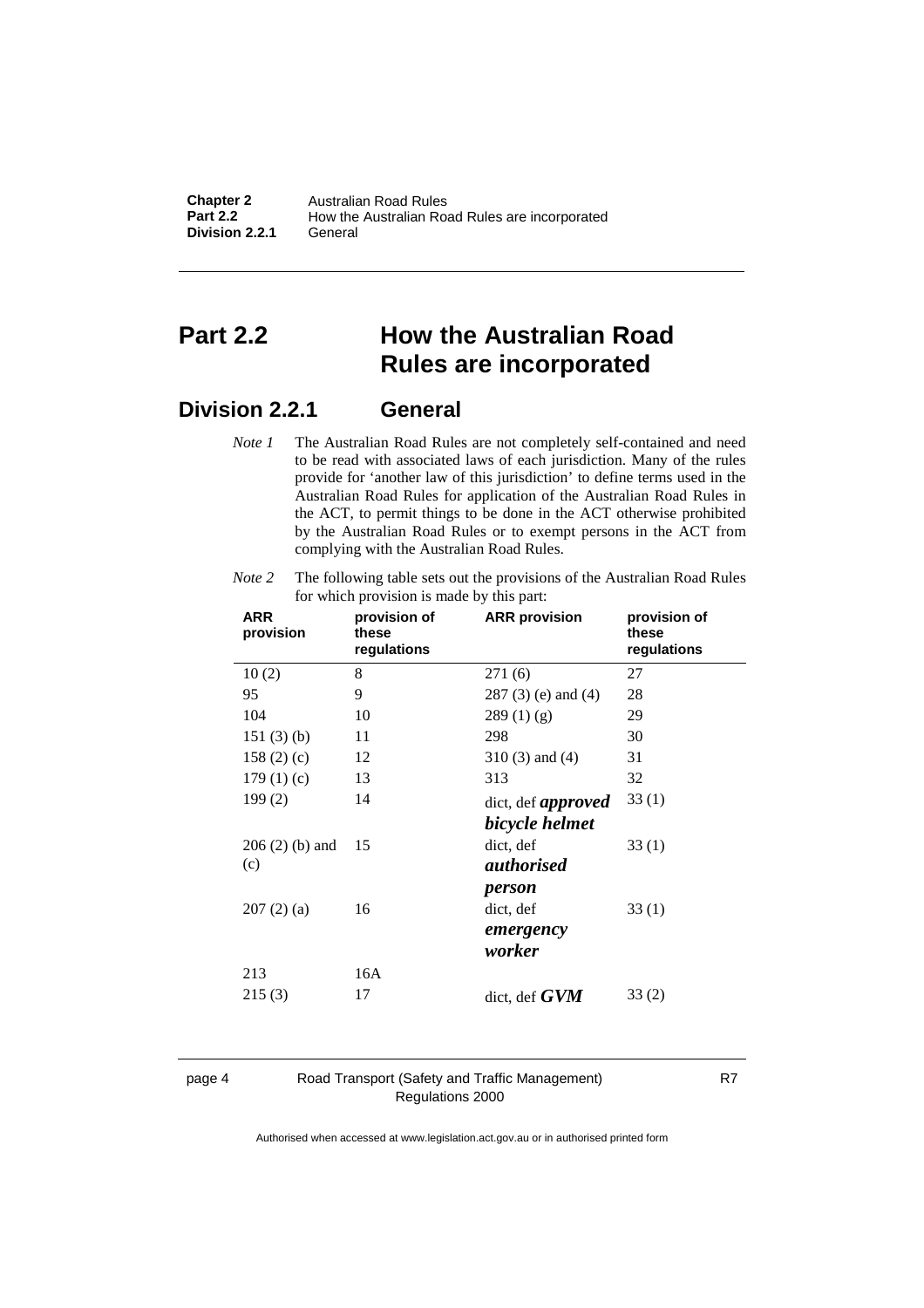| <b>Australian Road Rules</b>                   | <b>Chapter 2</b> |
|------------------------------------------------|------------------|
| How the Australian Road Rules are incorporated | <b>Part 2.2</b>  |
| General                                        | Division 2.2.1   |

| <b>ARR</b><br>provision | provision of<br>these<br>regulations | <b>ARR</b> provision                             | provision of<br>these<br>regulations |
|-------------------------|--------------------------------------|--------------------------------------------------|--------------------------------------|
| 216(3)                  | 18                                   | dict, def <i>hazard</i><br><i>warning lights</i> | 33(3)                                |
| 220(3)                  | 19                                   | dict, def<br>mechanical<br>signalling device     | 33(1)                                |
| 221(f)                  | 20                                   | dict, def oversize<br>vehicle                    | 33(1)                                |
| 222                     | 21                                   | dict, def <i>police</i><br>officer               | 33(1)                                |
| 225                     | 22                                   | dict, def <i>portable</i><br>warning device      | 33(4)                                |
| 240(2)                  | 23                                   | dict, def <i>postal</i><br>worker                | 33(1)                                |
| 248                     | 23A                                  |                                                  |                                      |
| 266(3)(b)               | 23B                                  |                                                  |                                      |
| 266(7)                  | 24                                   | dict, def <i>public</i> bus                      | 33(1)                                |
| 267(3)                  | 25                                   | dict, def taxi                                   | 33 (1)                               |
| 270(3)                  | 26                                   |                                                  |                                      |

*Note 3* The following table sets out other provisions of the Australian Road Rules for which provision is made by other Territory laws (including provisions in other parts of these regulations):

| <b>ARR</b> provision                                               | other law                                                            |  |
|--------------------------------------------------------------------|----------------------------------------------------------------------|--|
| 12(2)                                                              | Road Transport (General) Act 1999, s 12                              |  |
| 13(2)                                                              | Road Transport (General) Act 1999, s 12                              |  |
| $28(2)$ , n 3                                                      | these regulations, reg 65                                            |  |
| $32(2)$ , n 3                                                      | these regulations, reg 65                                            |  |
| 185(1)                                                             | these regulations, reg 100                                           |  |
| $287(1)$ , n 2                                                     | Road Transport (Safety and Traffic Management) Act<br>1999, s 16     |  |
| 311 $(1)(c)$                                                       | Road Transport (Dimensions and Mass) Act 1990                        |  |
| 312(3)(c)                                                          | Road Transport (Safety and Traffic Management) Act<br>1999, ss 31-32 |  |
| dict, def <i>parking</i><br>permit for people<br>with disabilities | these regulations, reg 101                                           |  |

#### R7 Road Transport (Safety and Traffic Management) Regulations 2000

page 5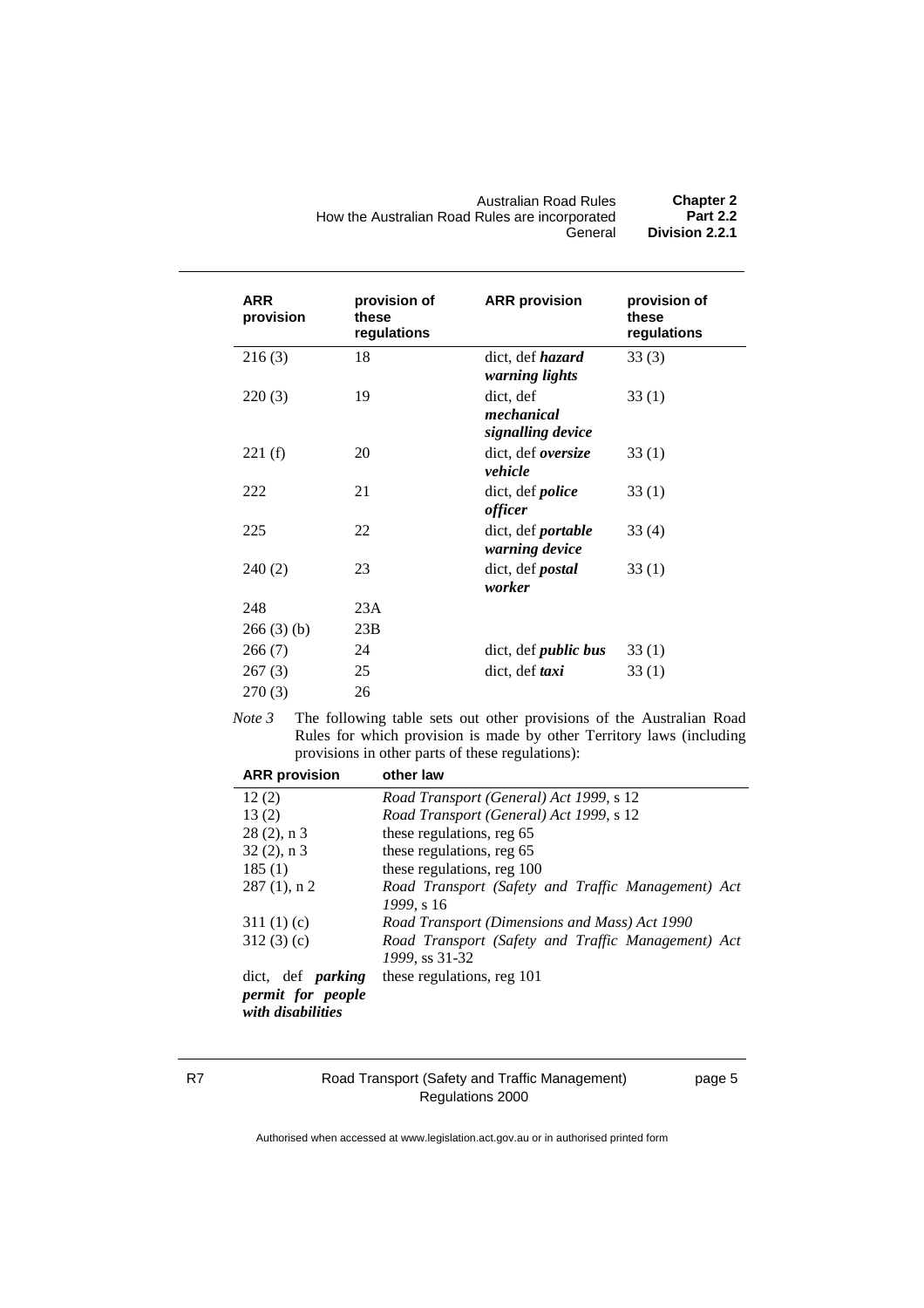| <b>Chapter 2</b><br><b>Part 2.2</b> | Australian Road Rules<br>How the Australian Road Rules are incorporated |
|-------------------------------------|-------------------------------------------------------------------------|
| <b>Division 2.2.2</b>               | Other provisions for the Australian Road Rules                          |
| Regulation 7                        |                                                                         |

#### **7 References to another law of this jurisdiction etc**

- (1) In the Australian Road Rules, a reference to *another law of this jurisdiction* includes a reference to the Act.
	- *Note* A reference to an Act includes a reference to the statutory instruments made or in force under the Act, including regulations (see *Legislation Act 2001*, s 104).
- (2) In the Australian Road Rules:

*law of this jurisdiction* means a Territory law or a law applying as a Territory law.

*this jurisdiction* means the Australian Capital Territory.

### **Division 2.2.2 Other provisions for the Australian Road Rules**

#### **8 ARR r 10 (2)—penalties for offences**

For the Australian Road Rules, rule 10 (2), the penalty for an offence against the Australian Road Rules is a maximum penalty of 20 penalty units.

#### **9 ARR r 95—emergency stopping lane only signs**

For the Australian Road Rules, rule 95, the driver of a police or emergency vehicle is permitted to drive in an emergency stopping lane.

#### **10 ARR r 104—no truck signs**

For the Australian Road Rules, rule 104, a driver is permitted to drive a vehicle on a road (or a bridge, causeway, ramp or similar structure forming part of a road) past a *no trucks sign* mentioned in rule 104 (1), (2) or (3) if the destination of the driver's vehicle is a place on or reached from the road (or structure) and there is no alternative route by which to reach the destination.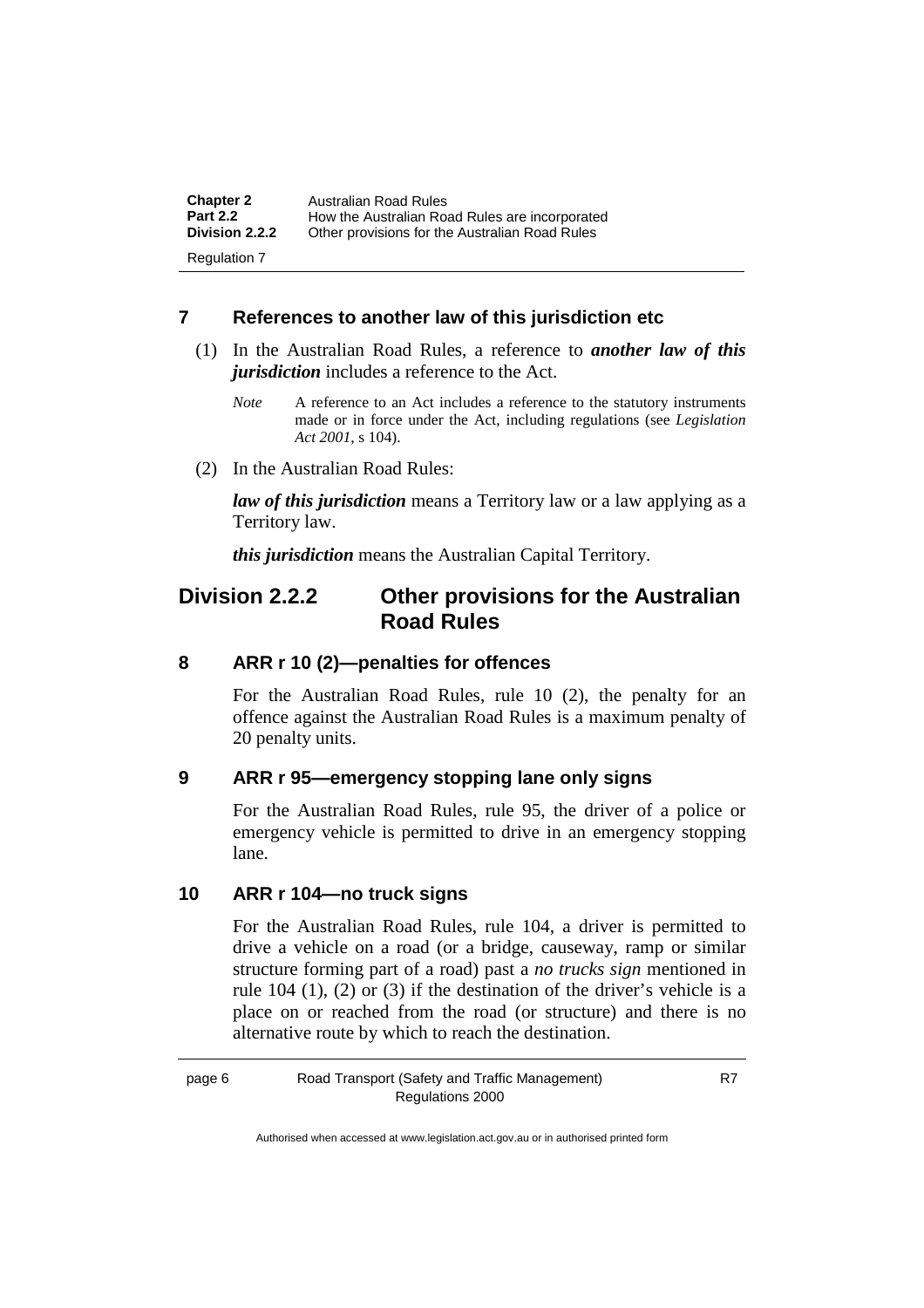#### **11 ARR r 151 (3) (b)—riding a motorbike or bicycle alongside more than 1 other rider**

For the Australian Road Rules, rule 151 (3) (b), the rider of a motorbike or bicycle is permitted to ride alongside more than 1 rider if each of the riders is taking part in an event approved by the road transport authority for this regulation.

#### **12 ARR r 158 (2) (c)—vehicles permitted to travel in bus lanes**

- (1) For the Australian Road Rules, rule 158 (2) (c)—
	- (a) the driver of a taxi is permitted to drive in a bus lane; and
	- (b) the rider of a motorbike is permitted to drive in a bus lane.
- (2) In this regulation:

*taxi* includes a private hire car and a restricted hire vehicle.

#### **13 ARR r 179 (1) (c)—stopping in a loading zone**

For the Australian Road Rules, rule 179 (1) (c)—

- (a) the driver of a motor vehicle that is built mainly for the transport of goods and is dropping off, or picking up, goods is permitted to stop in a loading zone; and
- (b) the driver of a vehicle displaying a current loading zone permit is permitted to stop in a loading zone in accordance with the conditions of the permit.

#### **14 ARR r 199 (2)—stopping near a postbox**

For the Australian Road Rules, rule 199 (2):

*public postbox* means a postbox erected, maintained or used by Australia Post.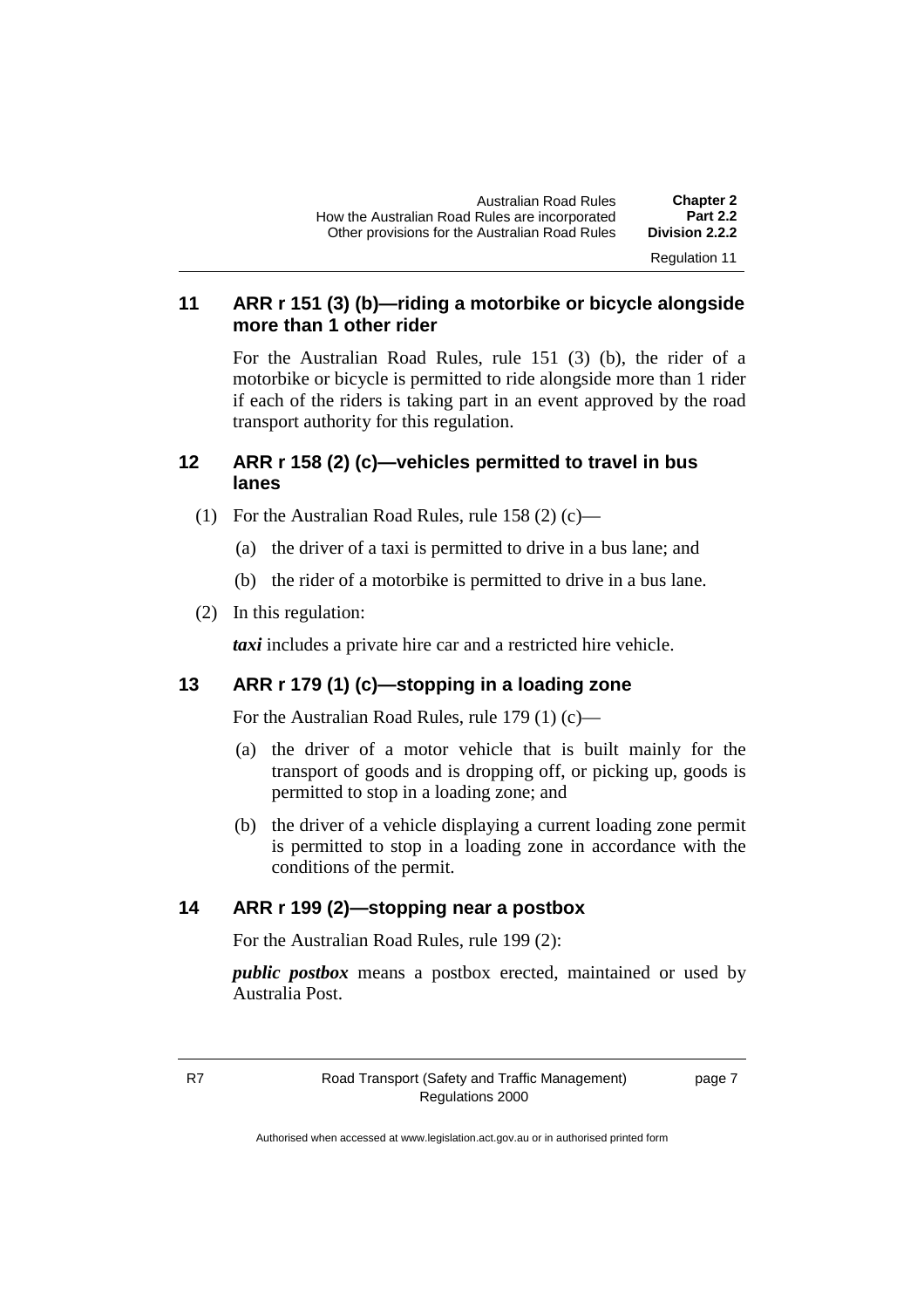| <b>Chapter 2</b><br><b>Part 2.2</b> | Australian Road Rules<br>How the Australian Road Rules are incorporated |
|-------------------------------------|-------------------------------------------------------------------------|
| <b>Division 2.2.2</b>               | Other provisions for the Australian Road Rules                          |
| Regulation 15                       |                                                                         |

#### **15 ARR r 206 (2) (b), (c)—parking by people with disabilities permit holders**

- (1) For the Australian Road Rules, rule 206 (2) (b), a driver to whom the Australian Road Rules, rule 206 applies may park for not longer than 2 hours on a length of road, or in an area, to which a *permissive parking sign* applies if the maximum period of parking allowed by the sign is not longer than 30 minutes.
- (2) For the Australian Road Rules, rule 206 (2) (c), a driver to whom the Australian Road Rules, rule 206 applies may park for an unlimited period on a length of road, or in an area, to which a *permissive parking sign* applies if the maximum period of parking allowed by the sign is longer than 30 minutes.

#### **16 ARR r 207 (2) (a)—fees for parking in pay parking spaces**

- (1) For the Australian Road Rules, rule 207 (2) (a), if a *permissive parking sign* applies to a length of road or area that is (or is part of) a pay parking area, the relevant parking fee is payable for parking in a pay parking space on the road or in the area.
- (2) For this regulation, the relevant parking fee does not become payable under subregulation (1) until immediately after a vehicle is parked in the pay parking space concerned.
	- *Note* Pt 3.1 of these regulations makes provision for the administration of pay parking schemes (including the designation of pay parking areas by the erection of permissive parking signs and the fixing of fees).

#### **16A ARR r 213—non-application in ACT**

Every driver is exempt from the Australian Road Rules, rule 213 (4) (b).

*Note* The Australian Road Rules, r 213 deals with making a vehicle secure.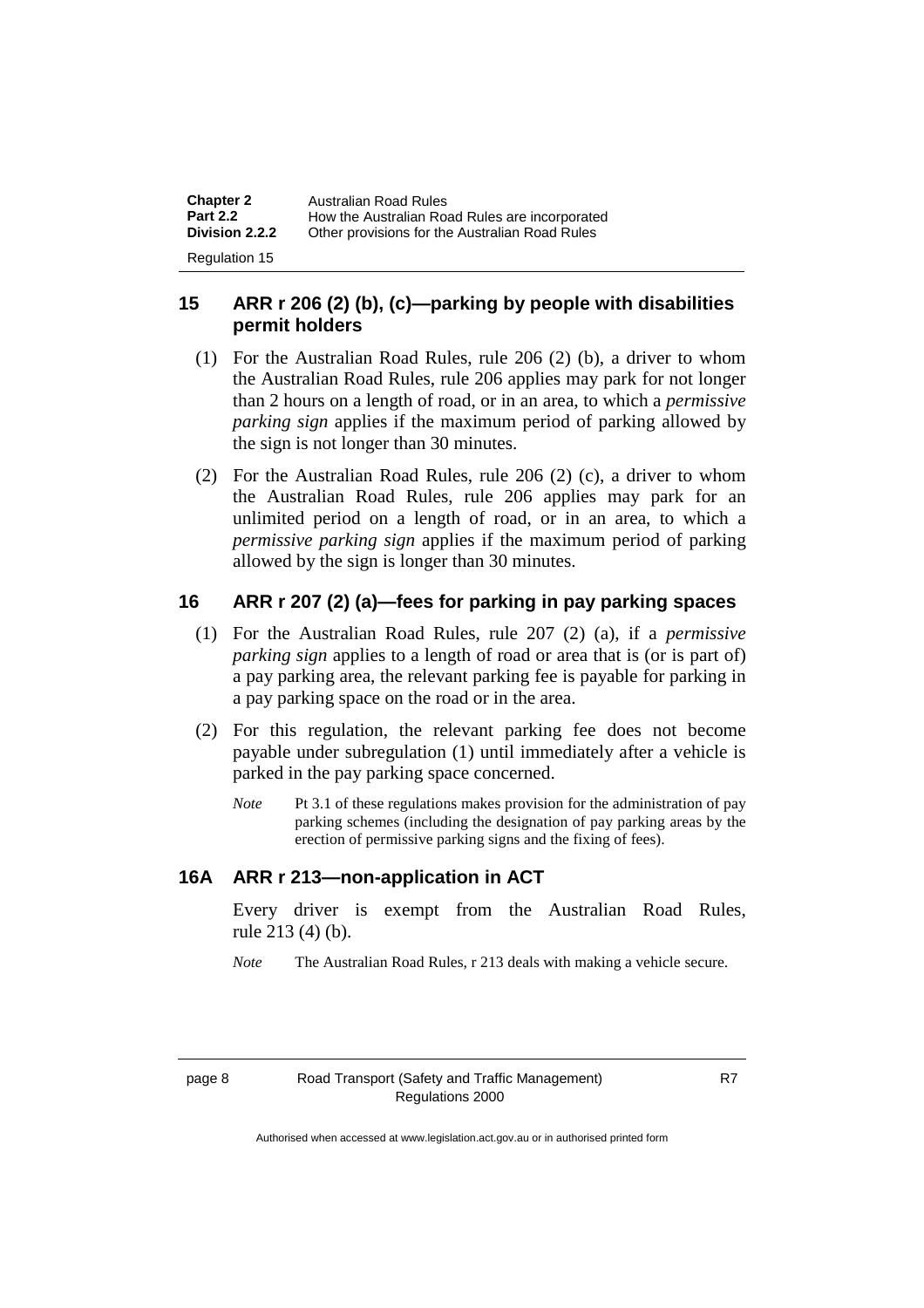#### **17 ARR r 215 (4)—lights required to be fitted to a vehicle**

For the Australian Road Rules, rule 215 (4), the lights required to be fitted to a vehicle are the lights required to be fitted to the vehicle under the *Road Transport (Vehicle Registration) Regulations 2000,* schedule 1.

#### **18 ARR r 216 (3)—towing a vehicle at night or in hazardous weather conditions**

For the Australian Road Rules, rule 216 (3):

*dangerous goods*—see the *Road Transport Reform (Dangerous Goods) Regulations 1997* (Cwlth), regulation 2.2.

*placard load*—see the *Road Transport Reform (Dangerous Goods) Regulations 1997* (Cwlth), regulation 2.13.

#### **19 ARR r 220 (3)—using lights on vehicles that are stopped**

For of the Australian Road Rules, rule 220 (3), a light of a kind required to be fitted to a vehicle is a light of that kind required to be fitted to the vehicle under the *Road Transport (Vehicle Registration) Regulations 2000*, schedule 1.

#### **20 ARR r 221 (f)—using hazard warning lights on buses carrying children**

- (1) This regulation applies to a bus that is carrying children and is fitted with hazard warning lights in accordance with the *Road Transport (Vehicle Registration) Regulations 2000*, schedule 1, but is not fitted with any other warning lights in accordance with that schedule.
- (2) For the Australian Road Rules, rule 221 (f), if the driver of the bus stops the bus to drop off or pick up a child, the driver is permitted to operate the hazard warning lights.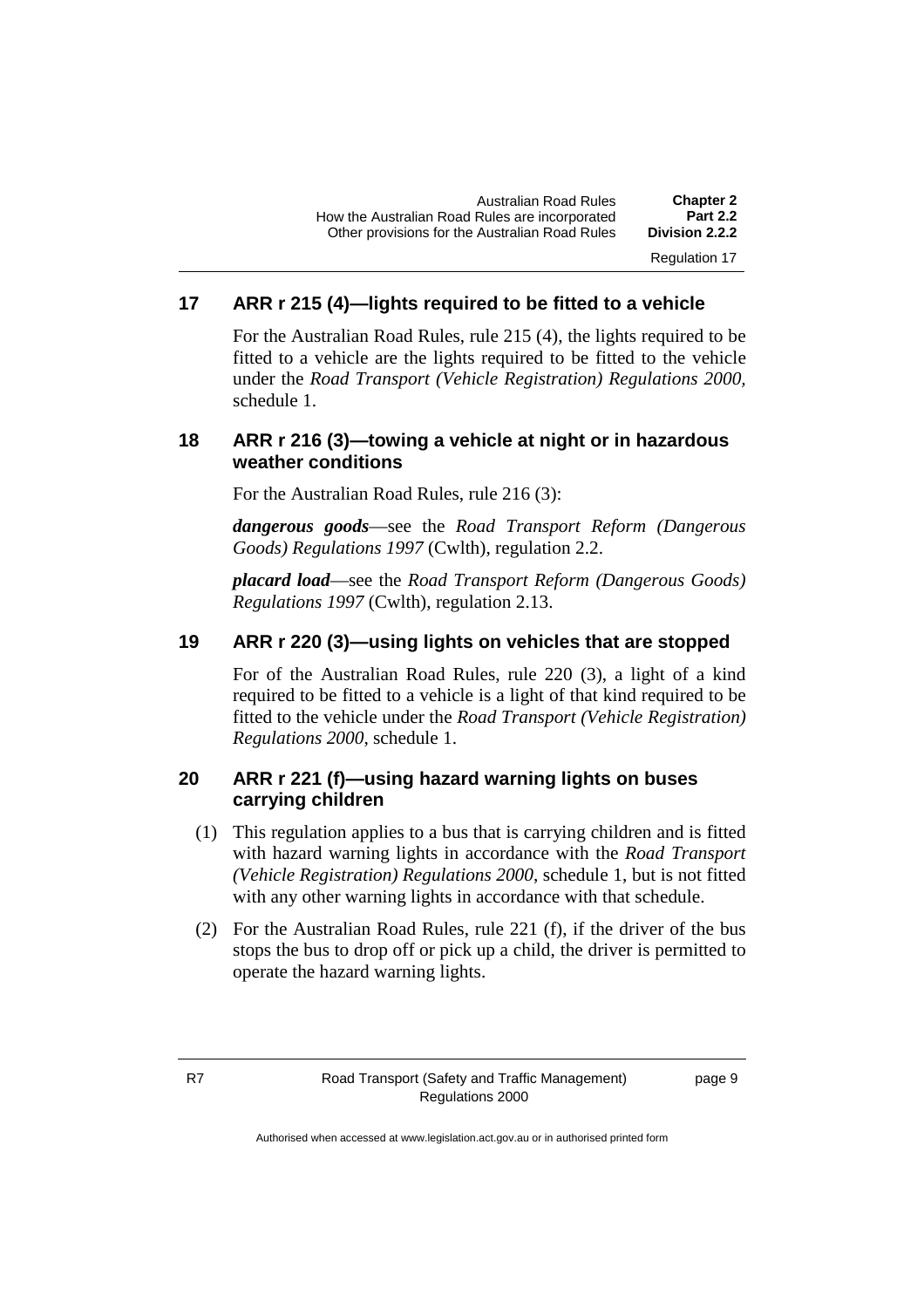**Chapter 2** Australian Road Rules<br>**Part 2.2** How the Australian Road **Part 2.2** How the Australian Road Rules are incorporated<br>**Division 2.2.2** Other provisions for the Australian Road Rules **Other provisions for the Australian Road Rules** Regulation 21

#### **21 ARR r 222—using warning lights on buses carrying children**

- (1) This regulation applies to a bus that is carrying children and is fitted with warning lights (other than hazard warning lights) in accordance with the *Road Transport (Vehicle Registration) Regulations 2000*, schedule 1.
- (2) For the Australian Road Rules, rule 222, the driver of the bus must operate the warning lights by activating them.

#### **22 ARR r 225—use of radar detectors**

Every driver is exempt from rule 225 of the Australian Road Rules.

*Note* The Australian Road Rules, r 225 is superfluous in the ACT because the Act, s 9 (2) makes it an offence for a person to drive or park a motor vehicle on a road or road related area if a traffic offence evasion device is fitted to, applied to, or carried in the vehicle.

#### **23 ARR r 240 (2)—wheeled recreational devices and toys not to be used on certain roads**

For the Australian Road Rules, rule 240 (2), a person must not travel in or on a wheeled recreational device on any road at night.

#### **23A ARR r 248—bicycle rider may ride across marked foot crossing if authorised**

- (1) Despite the Australian Road Rules, rule 248, the rider of a bicycle may ride across a marked foot crossing if authorised to do so by a traffic control device.
	- *Note 1* The Australian Road Rules, r 248 provides that the rider of a bicycle must not ride across a road, or a part of a road, on a children's crossing, marked foot crossing or pedestrian crossing.
	- *Note 2 Marked foot crossing* is defined in the Australian Road Rules, dict.

#### page 10 Road Transport (Safety and Traffic Management) Regulations 2000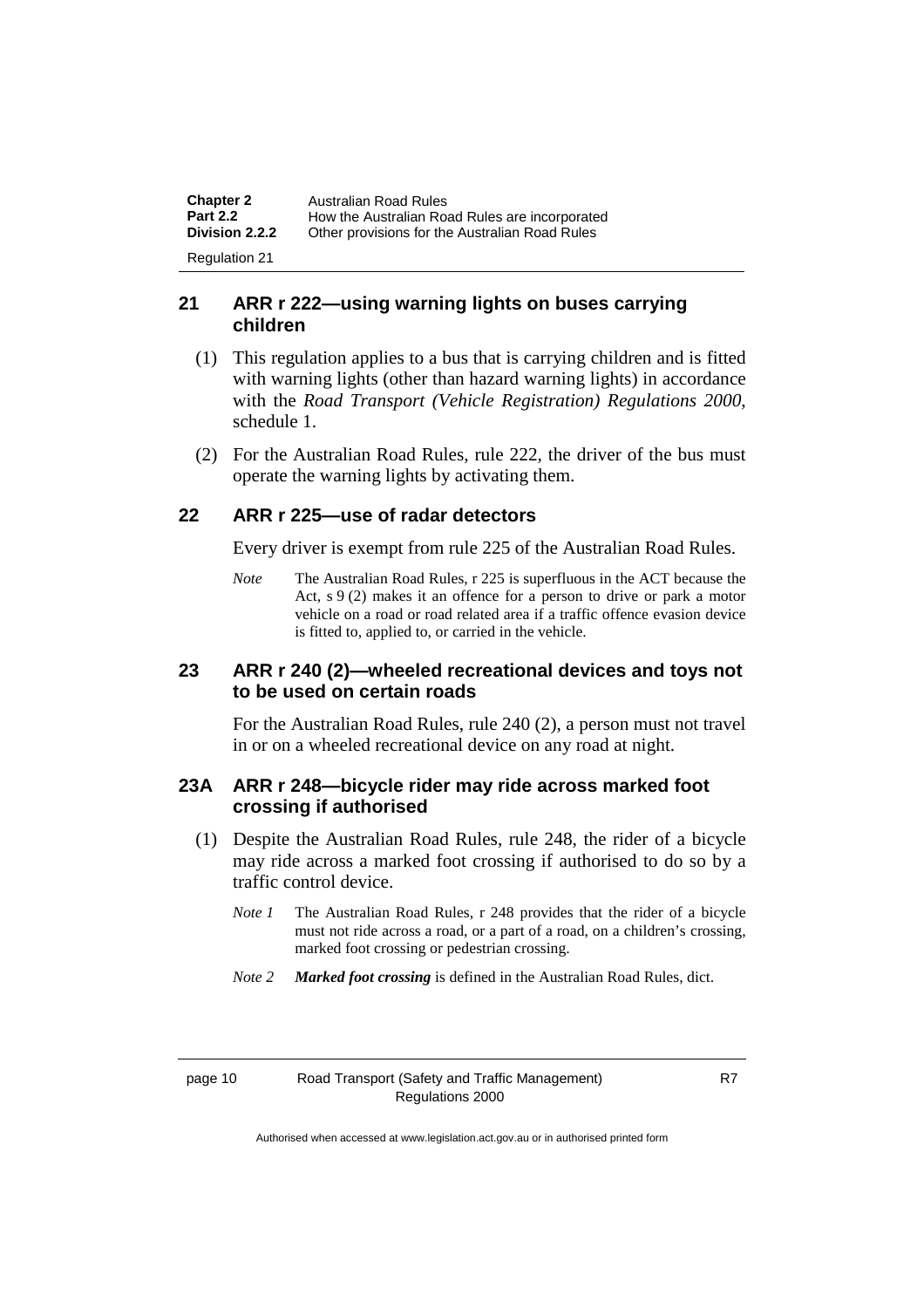| <b>Chapter 2</b>      | <b>Australian Road Rules</b>                   |
|-----------------------|------------------------------------------------|
| <b>Part 2.2</b>       | How the Australian Road Rules are incorporated |
| Division 2.2.2        | Other provisions for the Australian Road Rules |
| <b>Regulation 23B</b> |                                                |

- *Note 3* A traffic control device (including pedestrian lights) generally only applies to a person if the device faces the person—see the Australian Road Rules, pt 20, div 3, especially r 340.
- (2) The rider must give way to any pedestrian on the marked foot crossing.
	- *Note Give way* means the rider must slow down and, if necessary, stop to avoid a collision—see the definition in the Australian Road Rules, dict.

Maximum penalty: 20 penalty units.

#### **23B ARR r 266 (3) (b)—wearing of seatbelts by passengers under 16 years old**

- (1) For the Australian Road Rules, rule 266 (3) (b), all passengers in or on a motor vehicle (other than a bus or motor bike) who are at least 1 year old, but under 16 years old, must be restrained in an approved child restraint or wear a seatbelt unless they are exempt from wearing a seatbelt under a Territory law.
	- *Note* For the circumstances in which a person is exempt from wearing a seatbelt, see the Australian Road Roads, r 267 and reg (2) below.
- (2) A passenger mentioned in subregulation (1) is exempt from wearing a seatbelt if—
	- (a) the motor vehicle is not required to be fitted with child restraint anchorages or seatbelts under the 2nd or 3rd edition ADR and the vehicle has not been fitted with a child restraint anchorage point or a seatbelt for a seating position that is available for the passenger; or
	- (b) the motor vehicle is registered in a State that does not have a law that substantially corresponds to subregulation (1); or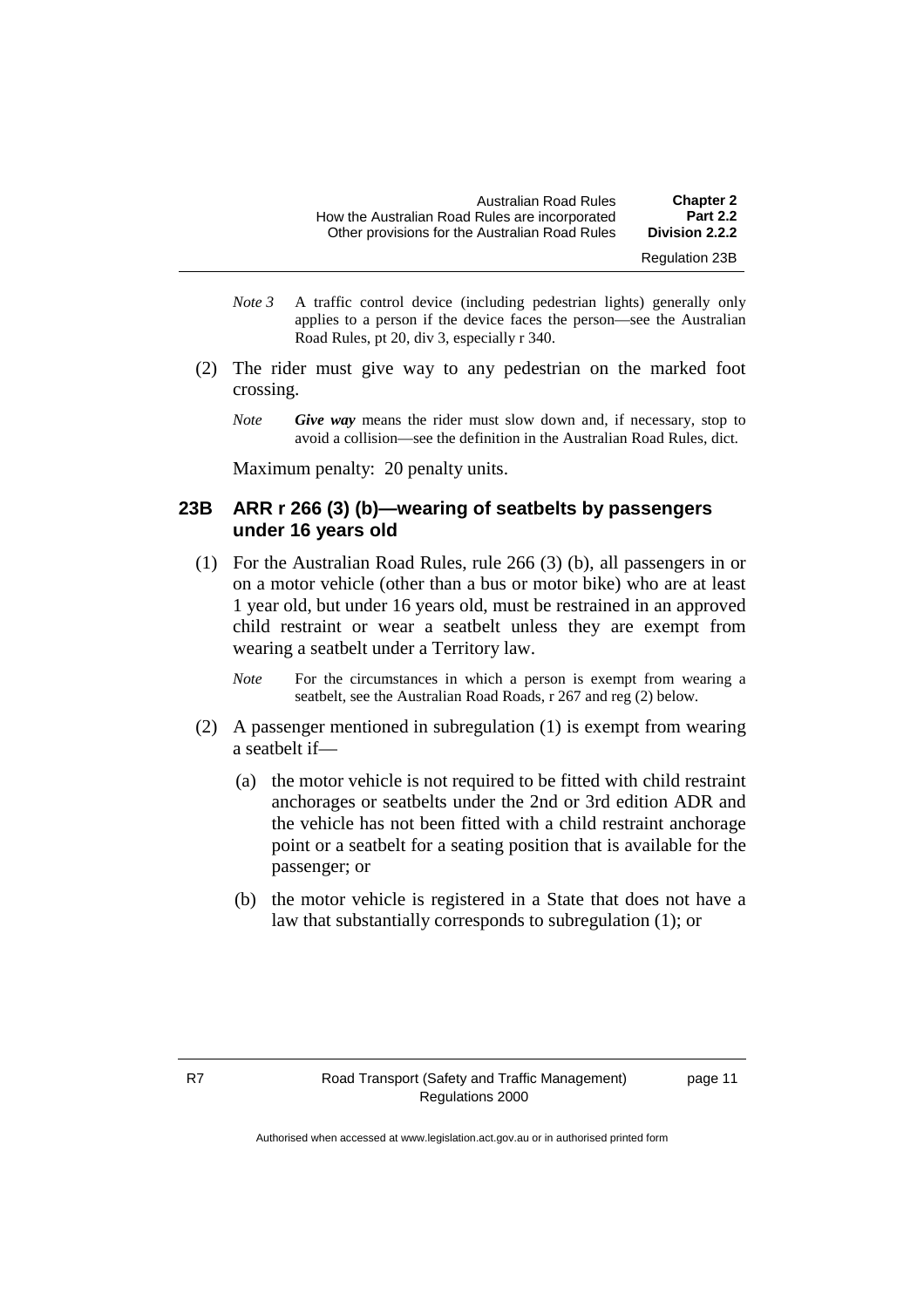| <b>Chapter 2</b>     | Australian Road Rules                          |
|----------------------|------------------------------------------------|
| <b>Part 2.2</b>      | How the Australian Road Rules are incorporated |
| Division 2.2.2       | Other provisions for the Australian Road Rules |
| <b>Regulation 24</b> |                                                |

- (c) the motor vehicle is a taxi and a seating position (other than a front passenger seat) fitted with a suitable approved child restraint or seatbelt is not available for the passenger.
- *Note 1* The exemption applies to a passenger in a vehicle that has 2 or more rows of seats only if the passenger sits in the rear seats, see the ARR, r 267 (1).
- *Note 2 Taxi* includes a private hire car and a restricted hire vehicle, see reg 33 (1), def of *taxi*.
- *Note 3* The defence of sudden or extraordinary emergency is also available, see the *Criminal Code*, s 10.3 (as applied by reg 115).
- (3) In this regulation:

*2nd edition ADR*—see the *Road Transport (Vehicle Registration) Regulations 2000*, schedule 1, clause 14.

*3rd edition ADR*—see the *Road Transport (Vehicle Registration) Regulations 2000*, schedule 1, clause 15.

#### **24 ARR r 266 (7)—wearing of seatbelts by passengers under 16 years old**

For the Australian Road Rules, rule 266 (7:

*approved child restraint* means a child restraint that is approved by the road transport authority under regulation 66 (1) (b) (Approvals etc by road transport authority).

#### **25 ARR r 267 (3)—certificates of exemption from wearing seatbelts**

For the Australian Road Rules, rule 267 (3) a certificate is issued under a law of this jurisdiction for a person if—

(a) the certificate is signed by a doctor; and

Authorised when accessed at www.legislation.act.gov.au or in authorised printed form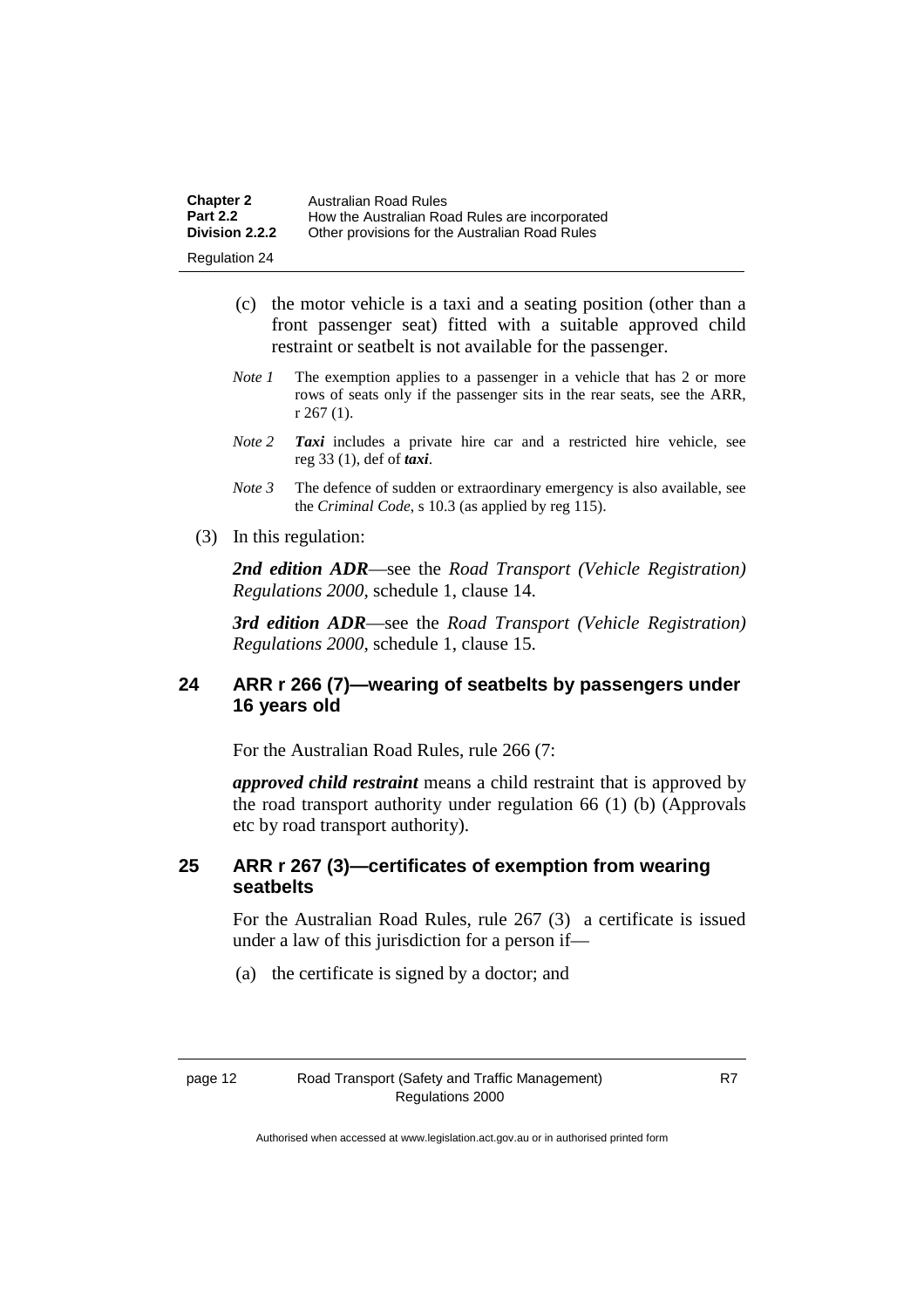| <b>Chapter 2</b> | <b>Australian Road Rules</b>                   |
|------------------|------------------------------------------------|
| <b>Part 2.2</b>  | How the Australian Road Rules are incorporated |
| Division 2.2.2   | Other provisions for the Australian Road Rules |
| Regulation 26    |                                                |

- (b) it certifies that—
	- (i) the person cannot wear a seatbelt for medical reasons; or
	- (ii) the person cannot, because of that person's size, build or any other physical characteristic, safely drive a vehicle while wearing a seatbelt.

#### **26 ARR r 270 (3)—wearing motorbike helmets**

For the Australian Road Rules, rule 270 (3):

*approved motor bike helmet* means a protective helmet for motor bike riders that is approved by the road transport authority under regulation 66 (1) (c) (Approvals etc by road transport authority).

#### **27 ARR r 271 (6)—riding on motorbikes**

For the Australian Road Rules, rule 271 (6):

- (a) the Australian Road Rules, rule 271 (2) does not apply to a passenger on a motorbike to the extent that the passenger is exempt from the subrule under regulation 67 (Exemption from requirement about riding on motorbikes); and
- (b) the Australian Road Rules, rule 271 (3) does not apply to the rider of a motorbike in relation to a passenger to the extent that, under paragraph (a), rule 217 (2) does not apply to the passenger.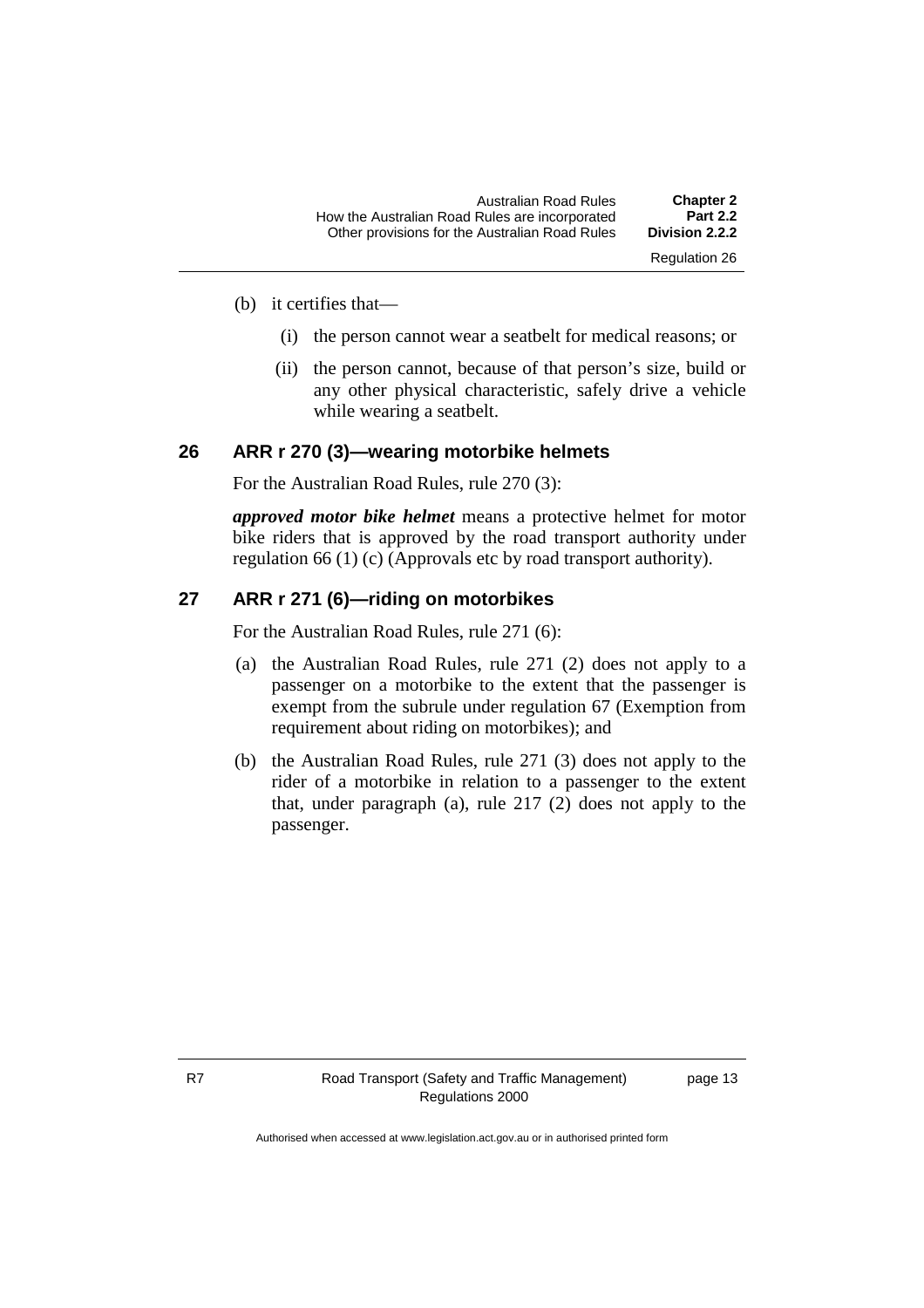| <b>Chapter 2</b> | <b>Australian Road Rules</b>                   |
|------------------|------------------------------------------------|
| <b>Part 2.2</b>  | How the Australian Road Rules are incorporated |
| Division 2.2.2   | Other provisions for the Australian Road Rules |
| Regulation 28    |                                                |

#### **28 ARR r 287 (3) (e), (4)—duties of participants in crashes**

- (1) For the Australian Road Rules, rule 287 (3) (e), every crash not mentioned in the Australian Road Rules, rule 287 (3) (a) to (d) must be reported to a police officer.
	- *Note* The Australian Road Rules, r 287 (3) (e) requires the driver (or the driver's representative) to give the driver's required particulars, within the required time, about a crash to a police officer if the crash is required to be reported to a police officer under another law of this jurisdiction.
- (2) For the Australian Road Rules, rule 287 (4), definition of *required particulars*, information required to be given to a police officer about a crash includes an explanation of the circumstances of the crash.

#### **29 ARR r 289 (1) (g)—driving on a nature strip**

For the Australian Road Rules, rule 289 (1) (g), a driver may drive a vehicle on a nature strip adjacent to a length of road in a built-up area if the vehicle—

- (a) is a motor vehicle (other than a ride-on lawnmower) that is built and used solely for cutting grass, or for purposes incidental to cutting grass; or
- (b) is a motor vehicle that is designed for cleaning footpaths and is being driven on the nature strip for the purpose of cleaning a footpath and is displaying an amber flashing light; or
- (c) is being used to transport goods or materials for use in (or for the purposes of) the construction or maintenance of roads by or on behalf of the Territory; or
- (d) is being used by a person in the course of his or her duties as a person authorised under these regulations to use a traffic offence detection device.

Authorised when accessed at www.legislation.act.gov.au or in authorised printed form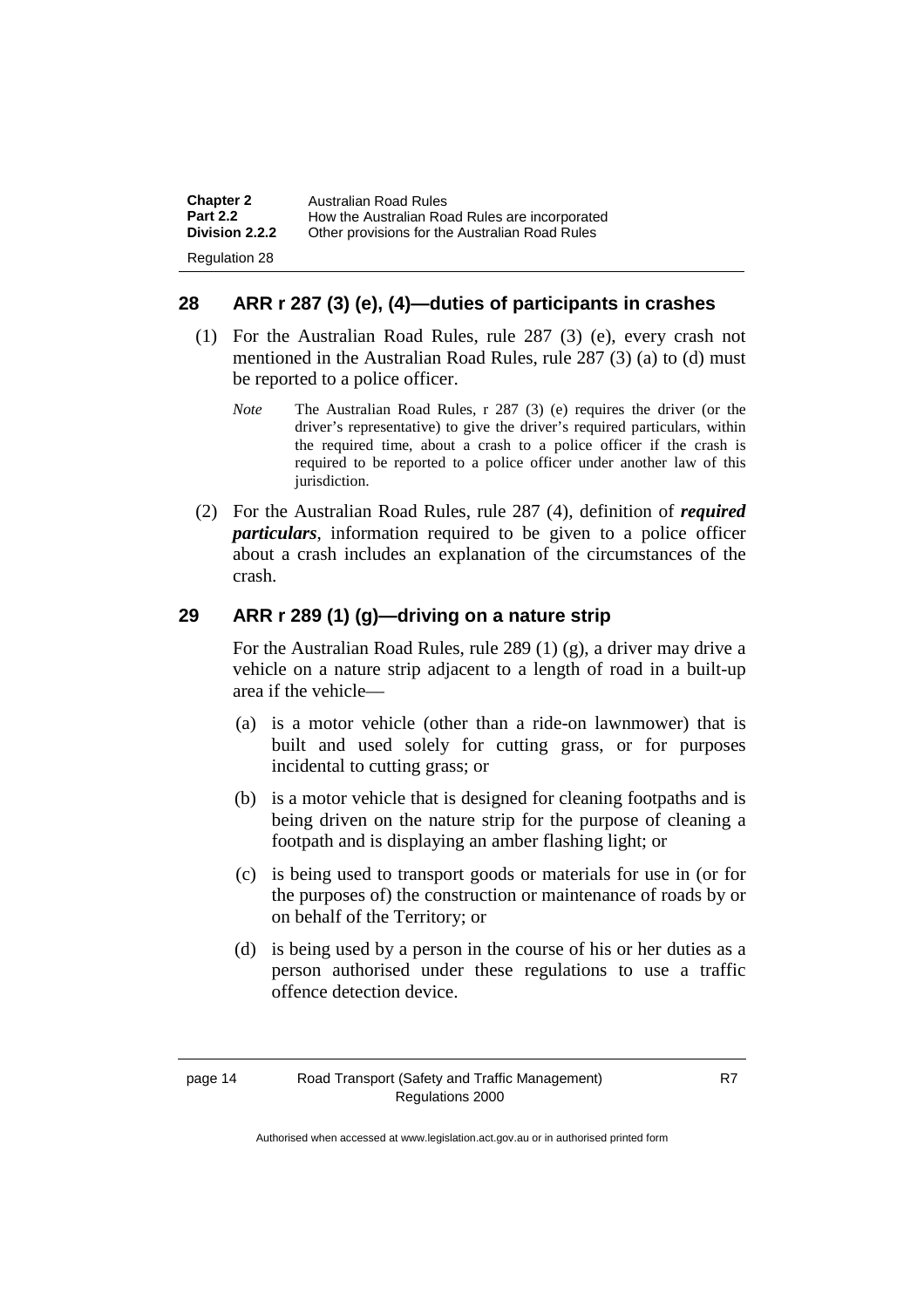#### **30 ARR r 298—driving with a person in or on a trailer**

- (1) For the Australian Road Rules, rule 298, a trailer is exempt if—
	- (a) the trailer is being towed by a police or emergency vehicle; or
	- (b) the carriage of passengers is permitted in a part of the trailer and anyone in the trailer is in that part; or
	- (c) anyone who is in the trailer is engaged in the door-to-door delivery or collection of goods, or in the collection of waste or garbage, and the trailer is not travelling faster than 25 km/h; or
	- (d) in all the circumstances, there is no reasonable danger of anyone in the trailer falling from the trailer or being injured.
- (2) For this regulation, the carriage of passengers is permitted in a part of a trailer if the part is designed primarily for—
	- (a) the carriage of passengers; or
	- (b) the carriage of goods, but is enclosed.
- (3) In this regulation:

*enclosed*, for a part of a trailer, means enclosed by—

- (a) the structure of the trailer; or
- (b) a canopy, cage or other device fitted to the trailer that is of a kind approved by the road transport authority under regulation 66 (1) (d) (Approvals etc by road transport authority).

*in* includes on.

#### **31 ARR r 310 (3), (4)—exemption for road workers etc**

(1) For the Australian Road Rules, rule 310 (3) (b), the road transport authority may authorise a person to engage in speed zoning tests.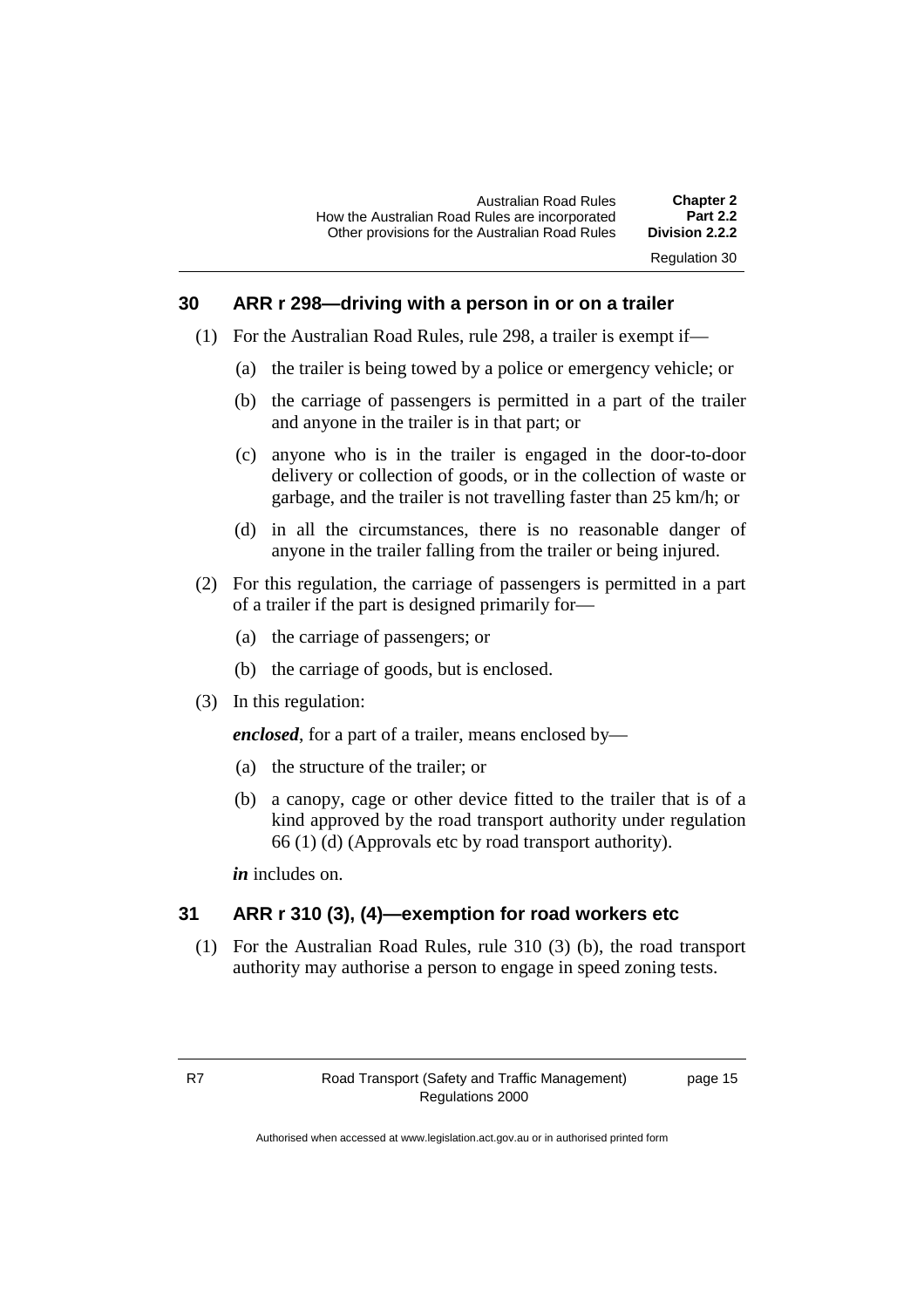| <b>Chapter 2</b> | Australian Road Rules                          |
|------------------|------------------------------------------------|
| <b>Part 2.2</b>  | How the Australian Road Rules are incorporated |
| Division 2.2.2   | Other provisions for the Australian Road Rules |
| Regulation 32    |                                                |

- (2) For the Australian Road Rules, rule 310 (4), definition of *road work*, the road transport authority may authorise—
	- (a) installation or maintenance work on, above or below a road; or
	- (b) installation or maintenance of a traffic control device; or
	- (c) a traffic survey.
- (3) This regulation is additional to, and does not limit, any other power of the road transport authority or anyone else under a Territory law to authorise something mentioned in this regulation.
	- *Note* Under the Act, the road transport authority can authorise a person to install or display (or to interfere with, change or remove) a prescribed traffic control device.

#### **32 ARR r 313—postal workers**

For the Australian Road Rules, rule 313 —

- (a) the Australian Road Rules, rule 186 (Stopping in a mail zone) does not apply to the driver of a postal vehicle; and
- (b) the Australian Road Rules, rule 288 (Driving on a path) does not apply to the driver of a postal vehicle if—
	- (i) the vehicle is a motorbike with an engine capacity of not more that 110mL; and
	- (ii) the vehicle is being driven at a speed of not more than 10km/h.

#### **33 ARR dict—definitions for dictionary**

(1) For the Australian Road Rules, dictionary:

*approved bicycle helmet* means a protective helmet for bicycle riders that is approved by the road transport authority under regulation 66 (1) (a) (Approvals etc by road transport authority).

Authorised when accessed at www.legislation.act.gov.au or in authorised printed form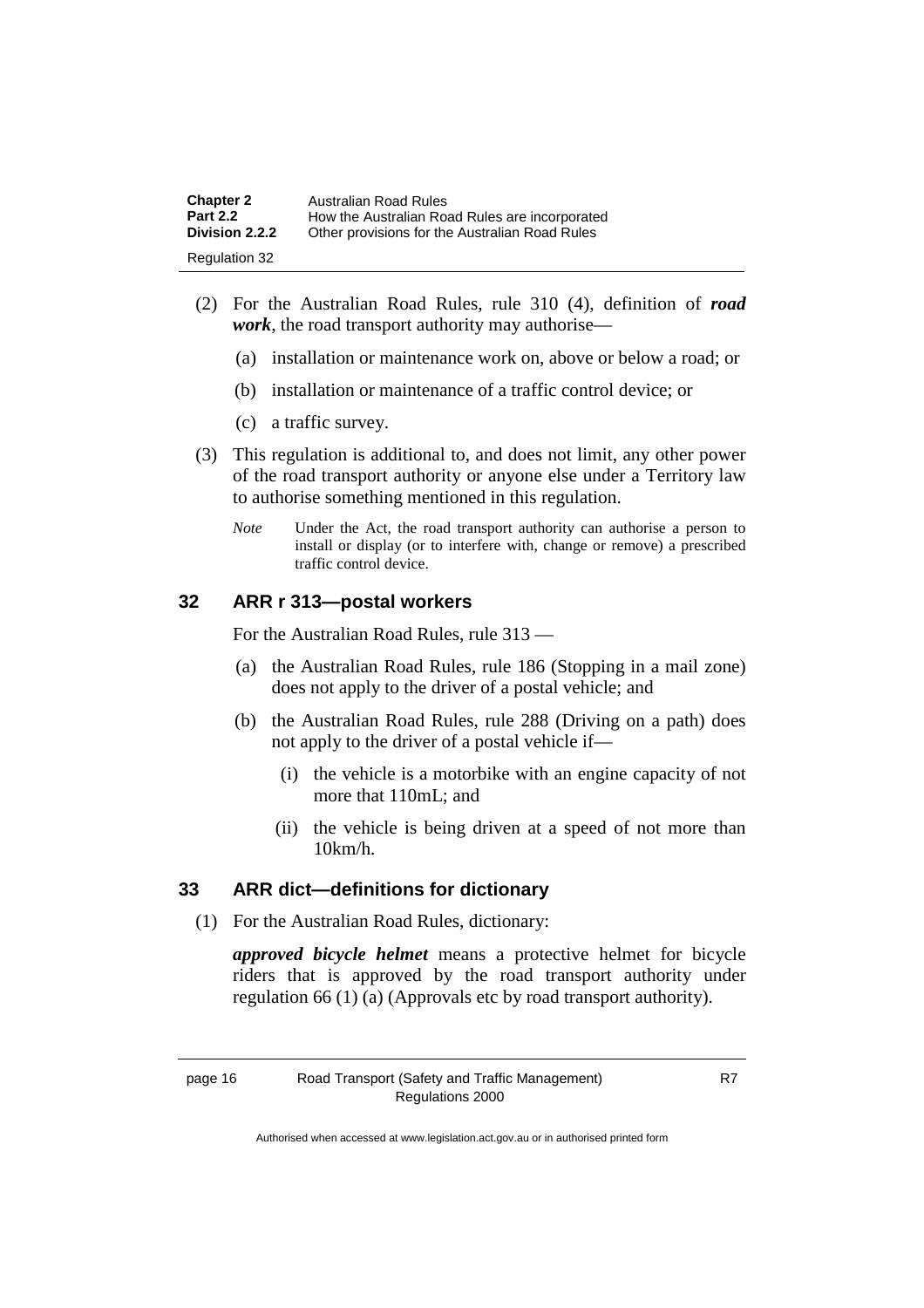| <b>Chapter 2</b> | <b>Australian Road Rules</b>                   |
|------------------|------------------------------------------------|
| <b>Part 2.2</b>  | How the Australian Road Rules are incorporated |
| Division 2.2.2   | Other provisions for the Australian Road Rules |
| Regulation 33    |                                                |

*authorised person,* for a provision of the Australian Road Rules, means a person who is appointed as an authorised officer under the *Road Transport (General) Act 1999* for the Australian Road Rules or the provision.

*emergency worker* means—

- (a) a member of the ambulance service rendering or providing transport for sick or injured people; or
- (b) a member of the fire brigade, the rural fire fighting service or the emergency service providing transport in an emergency; or
- (c) a person who is declared by the road transport authority under regulation 66 (1) (e) (Approvals etc by road transport authority) to be an emergency worker.

*mechanical signalling device*, in relation to a vehicle, means a device that—

- (a) is fitted to the vehicle; and
- (b) is a mechanical signalling device or turn signal that complies with the *Road Transport (Vehicle Registration) Regulations 2000*, schedule 1.

*oversize vehicle* means a vehicle that has a dimension that, including the dimension of any load, exceeds a relevant dimension limit under the *Road Transport (Dimensions and Mass) Act 1990*, the *Road Transport (Vehicle Registration) Regulations 2000*, or this regulation.

*police officer*—see *Legislation Act 2001*, dictionary, part 1.

*postal worker* means an employee of Australia Post or anyone else engaged by Australia Post to deliver post.

*public bus*—see the *Road Transport (Public Passenger Services) Act 2001*, dictionary.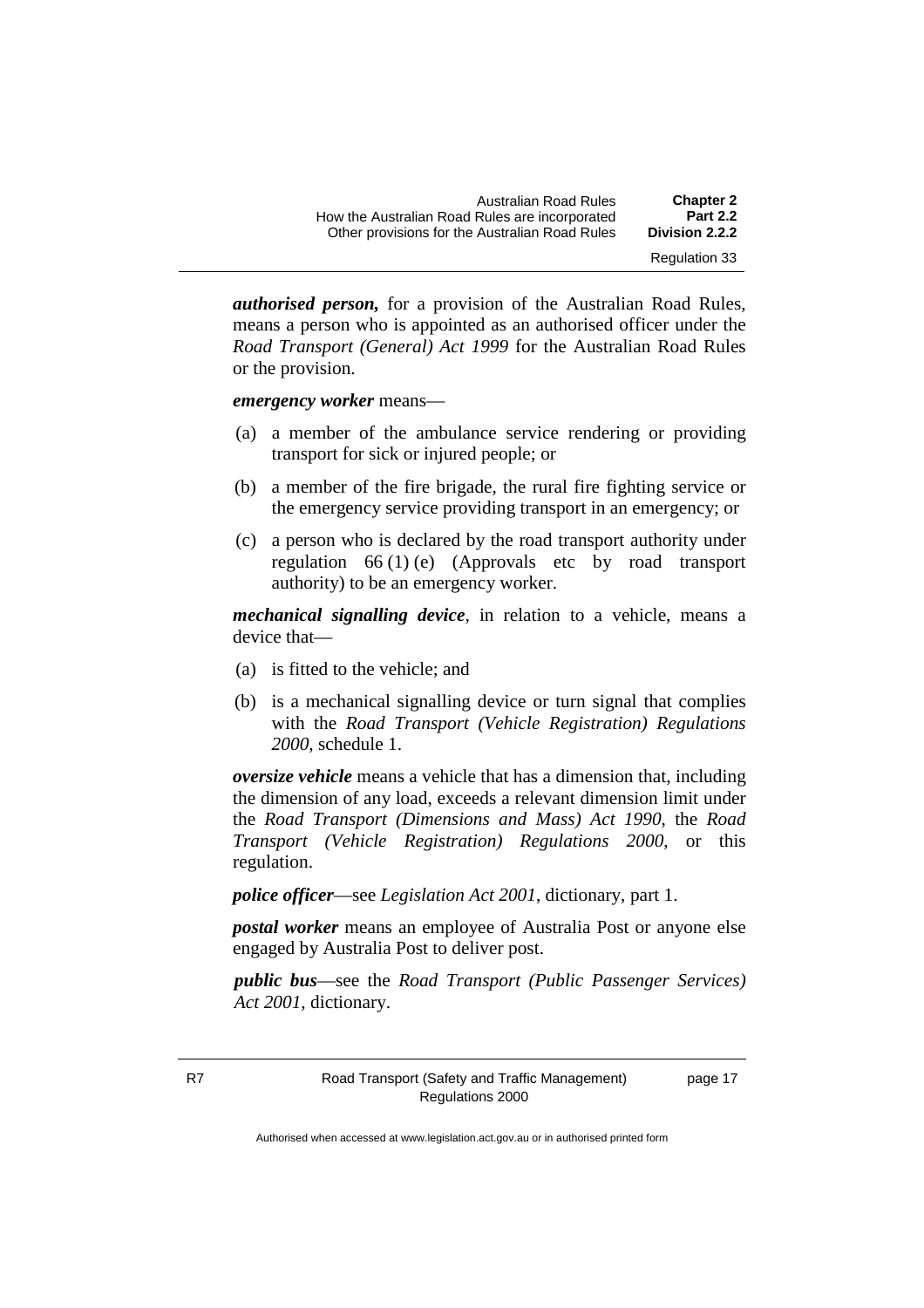| <b>Chapter 2</b> | <b>Australian Road Rules</b>                   |
|------------------|------------------------------------------------|
| <b>Part 2.2</b>  | How the Australian Road Rules are incorporated |
| Division 2.2.2   | Other provisions for the Australian Road Rules |
| Regulation 33    |                                                |

*taxi*—

- (a) see the *Road Transport (Public Passenger Services) Act 2001*, section 45 (Meaning of *taxi*); and
- (b) except in the Australian Road Rules, rule 182 (which is about stopping in taxi zones), includes a private hire car and a restricted hire vehicle.
- (2) For the Australian Road Rules, dictionary, definition of *GVM*, paragraph (b):

*vehicle registration authority* means:

- (a) the road transport authority; or
- (b) the corresponding authority of another jurisdiction.
- (3) For the Australian Road Rules, dictionary, definition of *hazard warning lights*:

*another law of this jurisdiction* means the *Road Transport (Vehicle Registration) Regulations 2000*, schedule 1.

- (4) For the Australian Road Rules, dictionary, definition of *portable warning triangle*, a portable warning triangle is approved if it—
	- (a) is in the form of an equilateral triangle; and
	- (b) has a minimum height of 300mm; and
	- (c) has, on the front and back, red reflecting sheeting or material, or 9 red reflectors arranged in a triangular shape, causing a red reflection that would be clearly visible to the driver of a vehicle at night when the upper beam of light from any headlight on the vehicle (complying with the relevant provisions to the *Road Transport (Vehicle Registration) Regulations 2000*), schedule 1 is projected directly onto the sign from a distance of 200m; and

Authorised when accessed at www.legislation.act.gov.au or in authorised printed form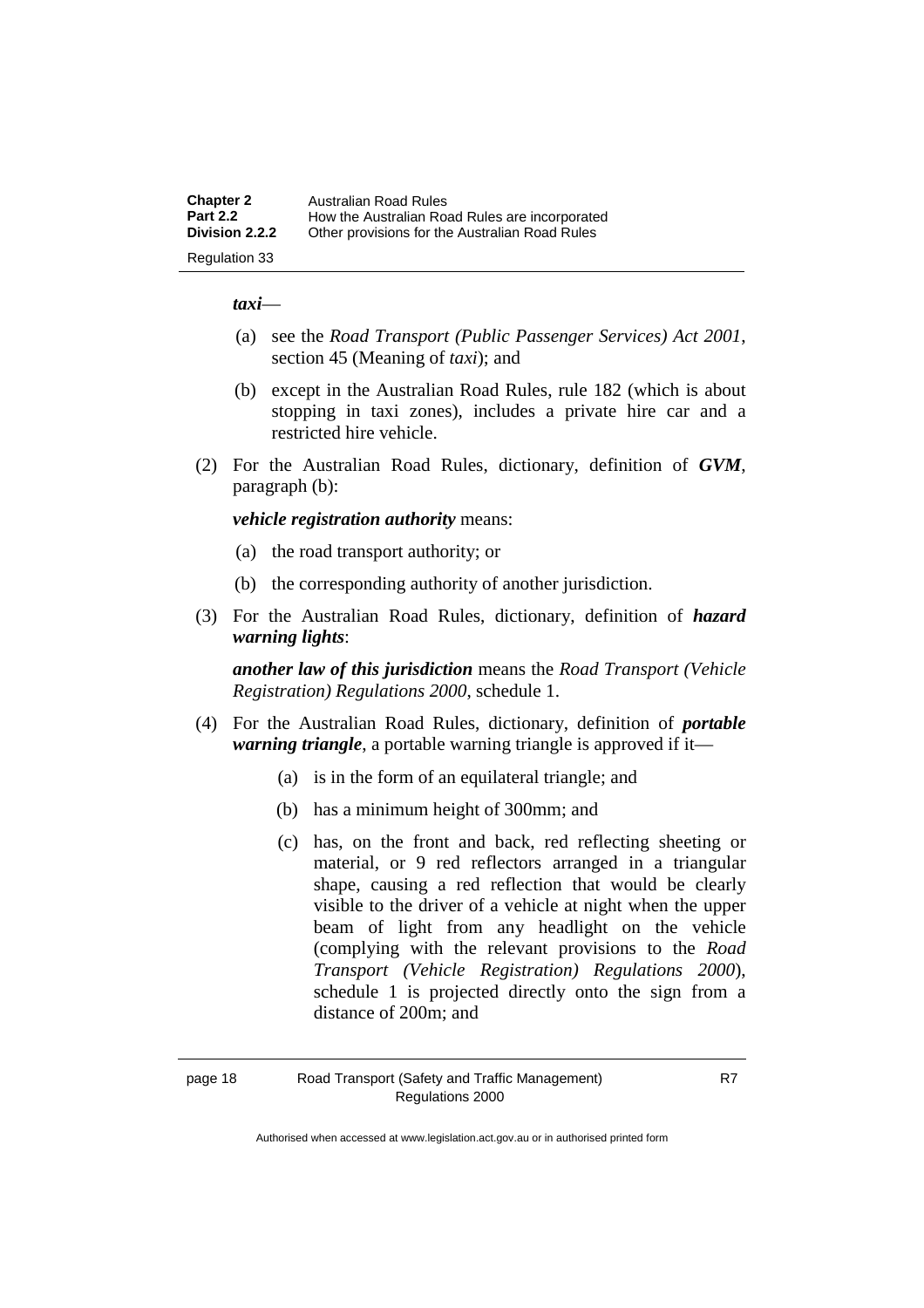| <b>Chapter 2</b><br><b>Part 2.2</b> | Australian Road Rules                                                                        |
|-------------------------------------|----------------------------------------------------------------------------------------------|
| Division 2.2.3                      | How the Australian Road Rules are incorporated<br>Offences against the Australian Road Rules |
| Regulation 34                       |                                                                                              |

(d) is of a robust and durable construction, capable of being readily erected to stand in an upright position and capable of remaining unaffected (to any material degree) by any reasonable force of wind or variation in weather conditions.

### **Division 2.2.3 Offences against the Australian Road Rules**

#### **34 Application of Criminal Code (Cwlth)**

The Criminal Code, chapter 2 set out in the *Criminal Code Act 1995* (Cwlth)*,* schedule applies to an offence against the Australian Road Rules as if the chapter were in force as a Territory law.

*Note* The Criminal Code*,* ch 2 codifies the general principles of criminal responsibility.

#### **35 Offences are strict liability offences**

An offence against the Australian Road Rules is a strict liability offence for the Criminal Code, chapter 2.

#### **36 General defence of accident or reasonable effort**

Without limiting any defence under the Criminal Code, chapter 2, it is a defence to an offence against the Australian Road Rules if the defendant proves that the offence—

- (a) was the result of an accident; or
- (b) could not have been avoided by any reasonable efforts by the defendant.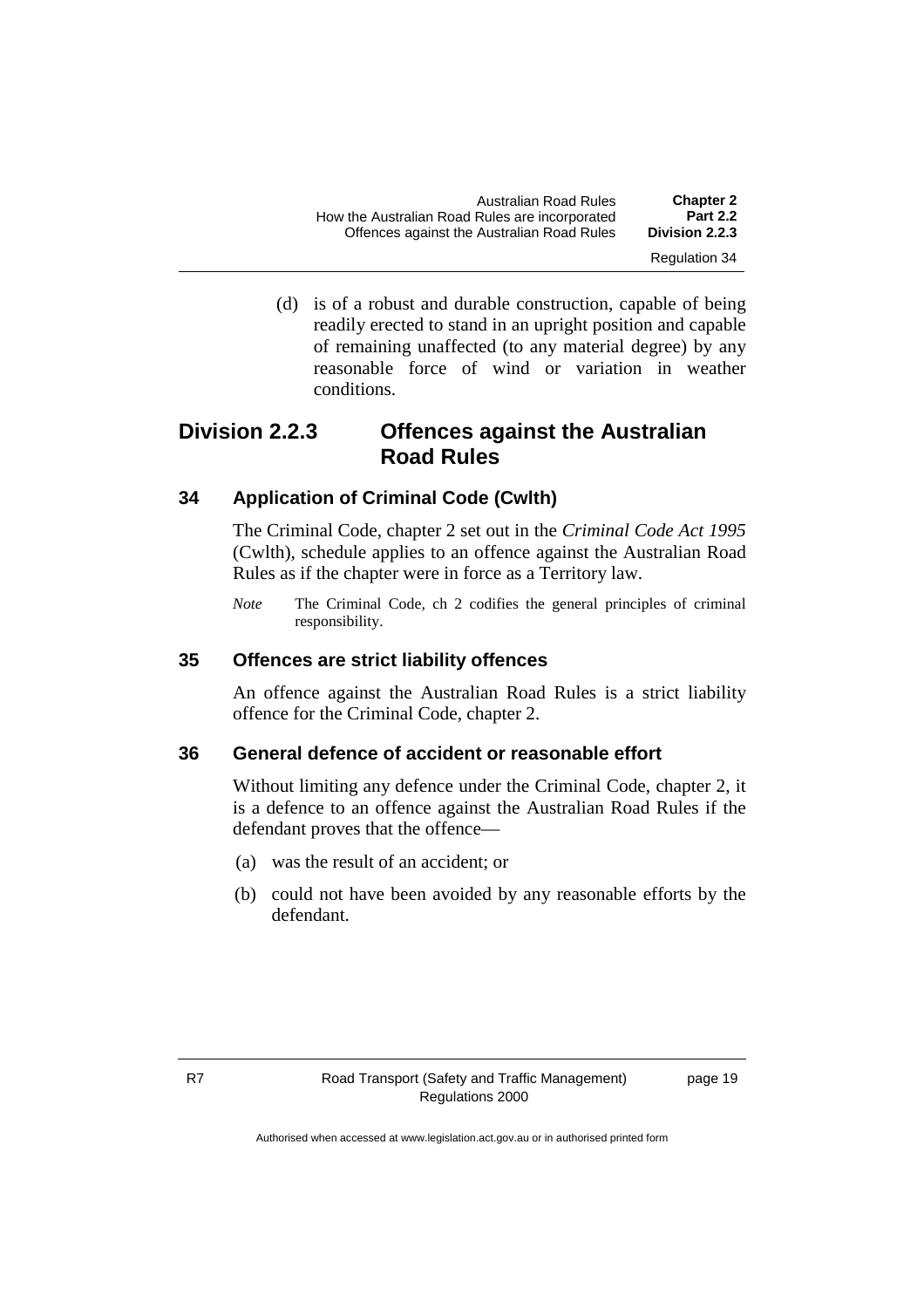| <b>Chapter 2</b> | Australian Road Rules     |
|------------------|---------------------------|
| <b>Part 2.3</b>  | Additional ACT road rules |
| Division 2.3.1   | Noise and other nuisances |
| Regulation 37    |                           |

# **Part 2.3 Additional ACT road rules**

*Note* The Australian Road Rules are not completely self-contained and need to be read with associated laws of each jurisdiction. This part sets out some of the associated laws that are particular to the ACT. Provisions of Acts and other regulations included in the road transport legislation contain other provisions that are particular to the ACT.

#### **Division 2.3.1 Noise and other nuisances**

#### **37 Making unnecessary engine noise**

The driver of a motor vehicle on a road must not make unnecessary noise by turning on, running or failing to turn off the vehicle's engine.

Maximum penalty: 20 penalty units.

*Note* Under the Australian Road Rules, r 291 it is an offence to start or drive a vehicle in a way that makes unnecessary noise or smoke.

#### **38 Emission of waste oil or grease**

(1) A person must not use a motor vehicle or trailer on a road unless adequate precautions have been taken to prevent waste oil or grease from the machinery or from any other part of the vehicle from dropping onto the roadway.

Maximum penalty: 20 penalty units.

- *Note* The Australian Road Rules, r 293 requires the driver of a vehicle to remove oil or grease that falls from the vehicle in certain circumstances.
- (2) Without limiting the liability of anyone else, the responsible person for a motor vehicle or trailer must take reasonable steps to prevent a contravention of subregulation (1) in relation to the vehicle.

Maximum penalty: 20 penalty units.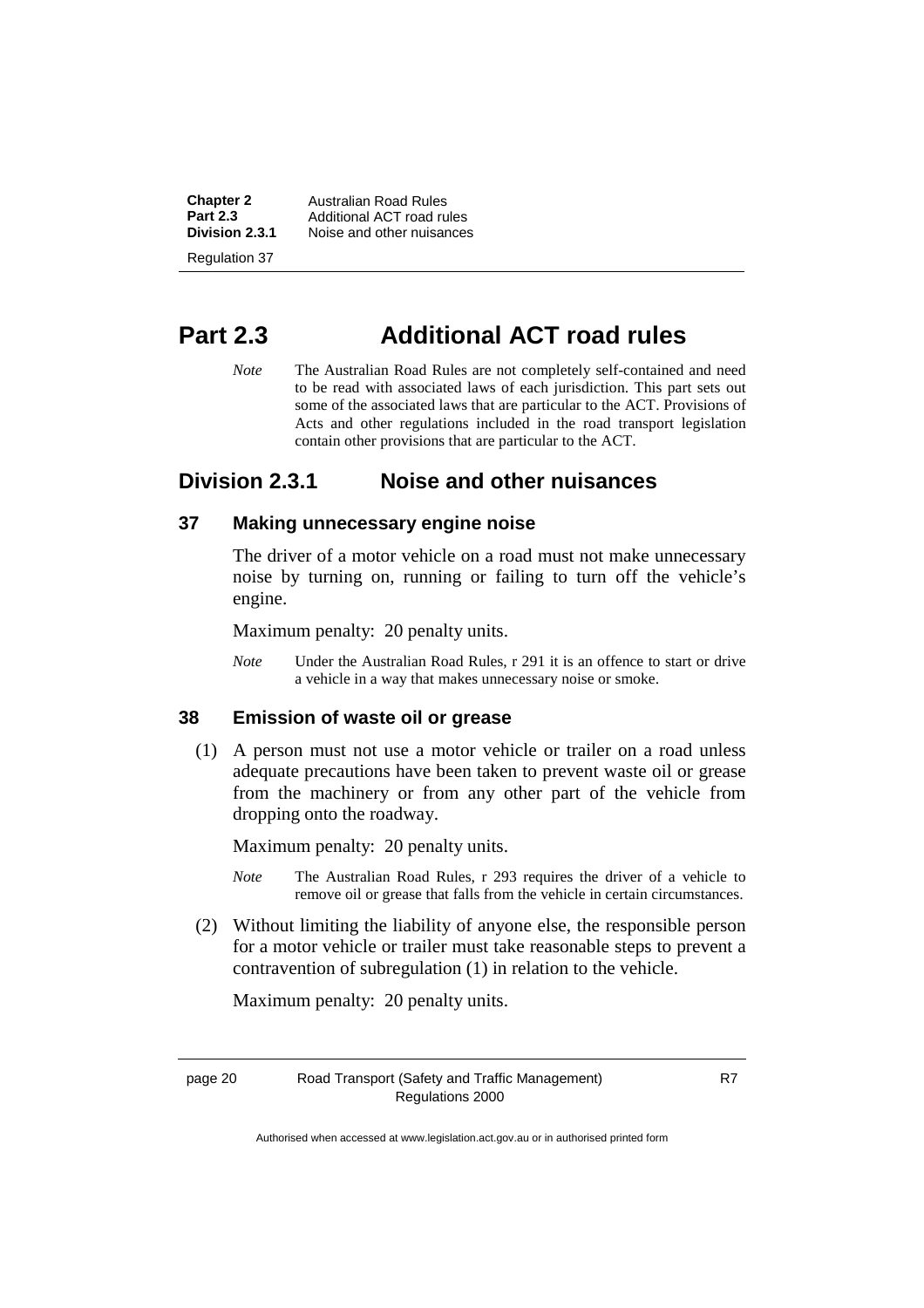Australian Road Rules **Chapter 2** Additional ACT road rules **Part 2.3** Driver and passenger safety

Regulation 39

### **Division 2.3.2 Driver and passenger safety**

#### **39 Safety of persons on trailers**

(1) A person must not travel on a road in or on any part of a trailer that is not a part designed primarily for the carriage of passengers or goods.

Maximum penalty: 20 penalty units.

(2) A person must not travel on a road in or on any part of a trailer that is a part designed primarily for the carriage of goods if the part is not enclosed.

Maximum penalty: 20 penalty units.

- (3) Subregulations (1) and (2) do not apply to a person—
	- (a) who is in or on a police or emergency vehicle; or
	- (b) engaged in the door-to-door delivery or collection of goods, or in the collection of waste or garbage, in or on a trailer that is not travelling faster than 25km/h; or
	- (c) if in all the circumstances, there is a no reasonable danger of the person falling or being thrown from the trailer, or being injured, because the person is travelling in a way prohibited by this regulation.
- (4) In this regulation:

*enclosed*, for a part of a trailer, means enclosed by—

- (a) the structure of the trailer; or
- (b) a canopy, cage or other device fitted to the trailer that is of a kind approved by the road transport authority under regulation 66 (1) (d) (Approvals etc by road transport authority).
- *Note* The Australian Road Rules, r 298 prohibits a driver from driving a motor vehicle towing a trailer with a person in or on the trailer, unless

page 21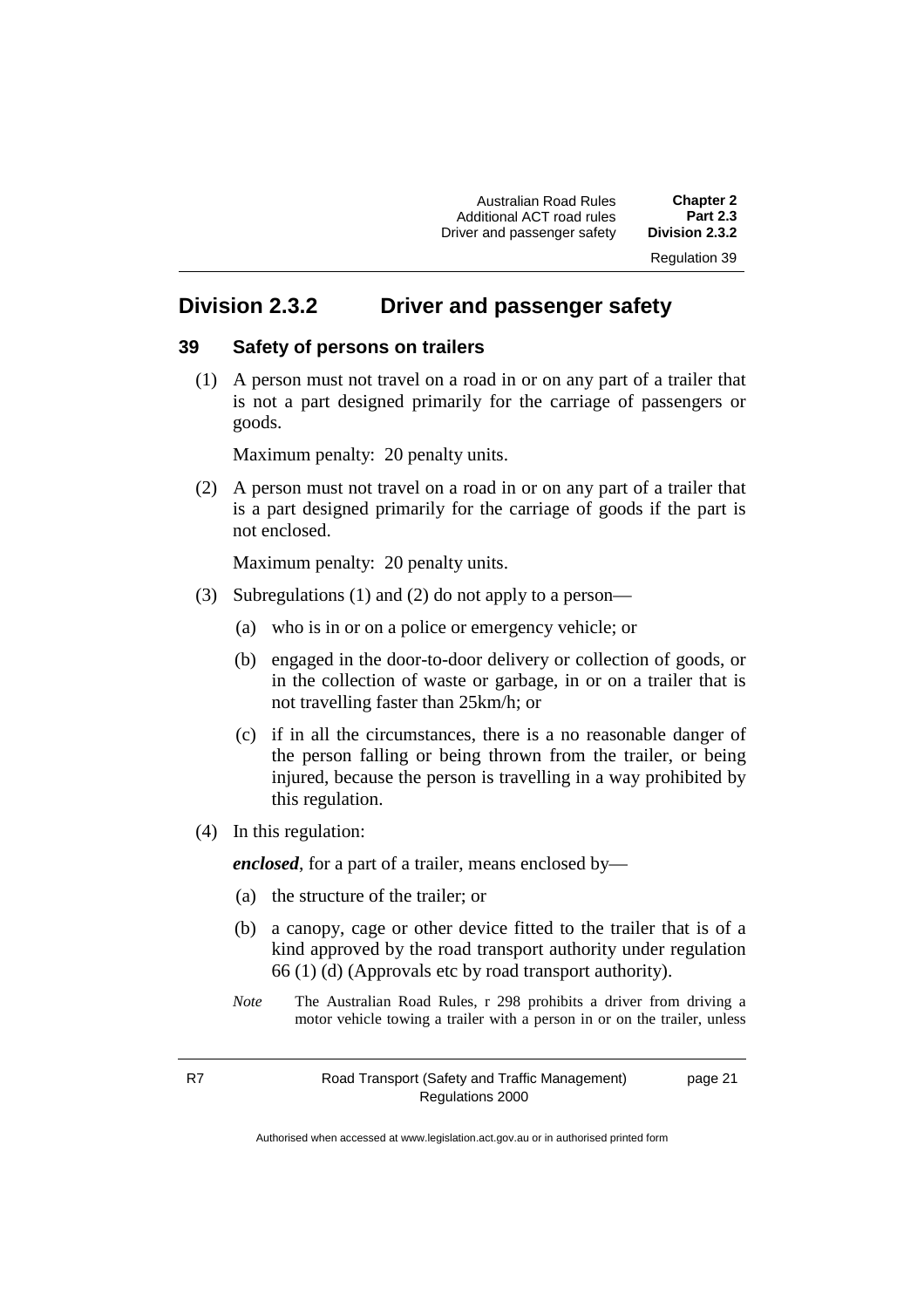| <b>Chapter 2</b> | Australian Road Rules     |
|------------------|---------------------------|
| <b>Part 2.3</b>  | Additional ACT road rules |
| Division 2.3.3   | Trailers and towing       |
| Regulation 40    |                           |

the trailer is exempt from the rule under another law of this jurisdiction. Reg 30 provides the exemption from the rule.

#### **40 Passengers in sidecars to be seated**

(1) A passenger in a sidecar attached to a motorbike that is moving, or is stationary but not parked, on a road must sit in a place in the sidecar designed for use by a passenger.

Maximum penalty: 20 penalty units.

(2) The rider of a motorbike must not ride with a passenger in a sidecar unless the passenger complies with subregulation (1).

Maximum penalty: 20 penalty units.

#### **Division 2.3.3 Trailers and towing**

- *Note* The following rules of the Australian Road Rules apply to the towing of vehicles:
	- r 216 (which is about the lights that must be used when towing a vehicle at night or in hazardous weather conditions)
	- r 254 (which is about the towing of bicycles)
	- r 257 (which is about riding with a person on a bicycle trailer)
	- r 292 (which is about towing a vehicle with an insecure or overhanging load)
	- r 294 (which is about keeping control of a motor vehicle or trailer being towed)
	- r 295 (which is about towing another vehicle with a towline)
	- r 298 (which is about driving with a person in a trailer)
	- r 312 (which provides certain exemptions for tow truck drivers).

#### **41 Number of vehicles that may be drawn**

(1) The driver of an articulated vehicle must not tow any other vehicle on a road.

Maximum penalty: 20 penalty units.

R7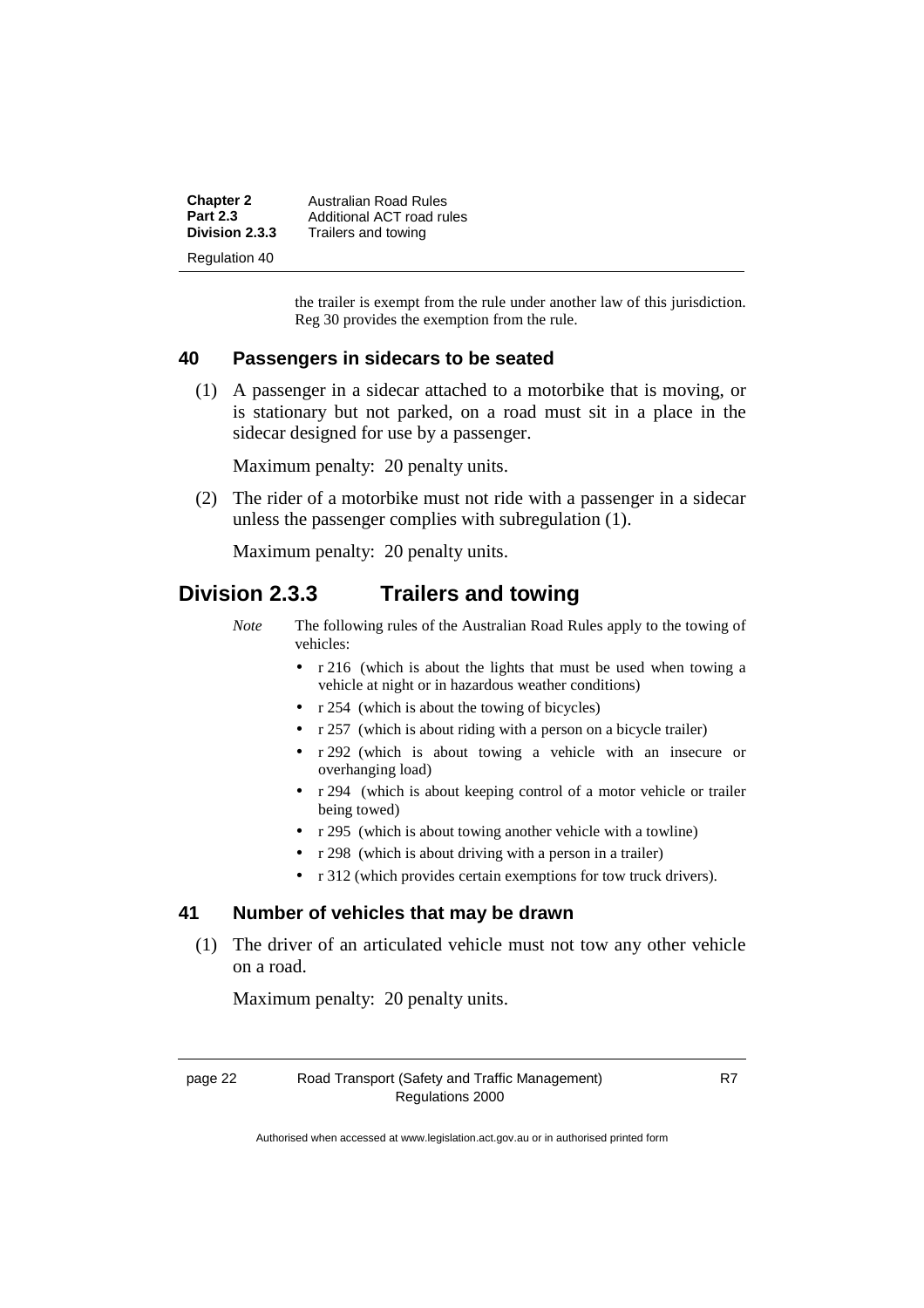| <b>Chapter 2</b>     | Australian Road Rules     |
|----------------------|---------------------------|
| <b>Part 2.3</b>      | Additional ACT road rules |
| Division 2.3.3       | Trailers and towing       |
| <b>Regulation 41</b> |                           |

(2) The driver of a motor vehicle must not tow more than 1 other vehicle on a road.

Maximum penalty: 20 penalty units.

- (3) The road transport authority may exempt a vehicle or person from subregulation (1) or (2).
- (4) Subregulation (2) does not apply in relation to a tow truck that is towing an articulated vehicle (other than a B-double or road train) if—
	- (a) the articulated vehicle has broken down on a road and it is necessary for it to be towed away; or
	- (b) the articulated vehicle has been involved in a crash on a road and it is necessary for it to be towed away.
- (5) Subregulation (2) does not apply to a motor vehicle that is towing another vehicle using a lift and tow trailer if—
	- (a) the other vehicle is partly supported by the lift and tow trailer; and
	- (b) the vehicle is not towed at faster than 60 km/h; and
	- (c) the combined weight of the towed vehicle and the lift and tow trailer is not more than the unladen weight of the towing vehicle.
- (6) Subregulation (2) does not apply to—
	- (a) a tractor-harvester-cutting head trailer combination; or
	- (b) a tractor with multiple implements attached, if the implements are normally used as a single unit when performing agricultural operations; or
	- (c) a tractor and implement combination towing a fuel trailer or laser tower; or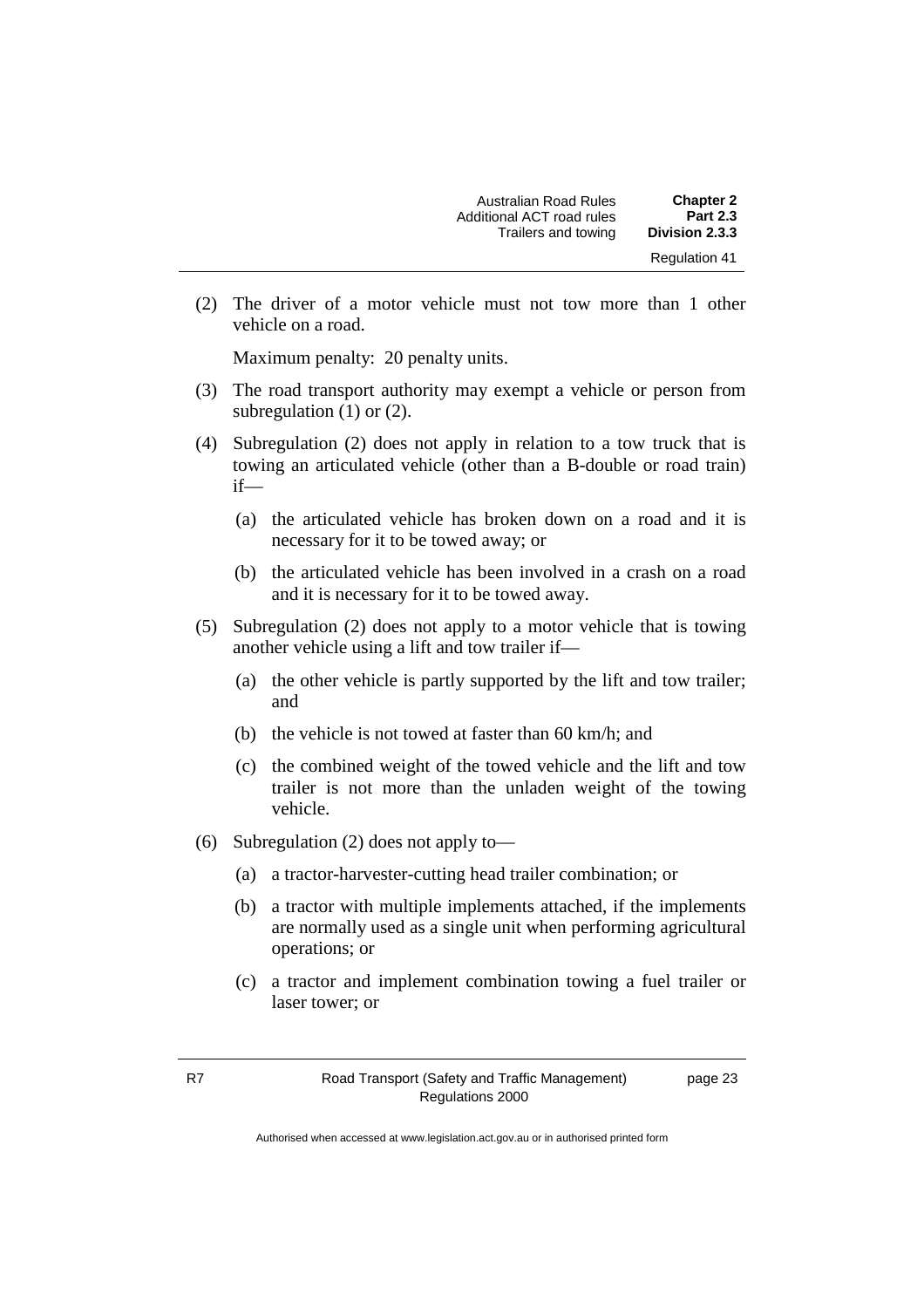| <b>Chapter 2</b> | <b>Australian Road Rules</b> |
|------------------|------------------------------|
| <b>Part 2.3</b>  | Additional ACT road rules    |
| Division 2.3.3   | Trailers and towing          |
| Regulation 42    |                              |

- (d) an articulated low-loader consisting of a prime mover towing a converter dolly and a semitrailer; or
- (e) a B-double, dog trailer or road train.

#### **42 Towing by vehicles under 4.5t**

- (1) The driver of a motor vehicle (the *towing vehicle*) must not tow another vehicle (the *towed vehicle*) on a road if the laden weight of the towed vehicle is more than—
	- (a) the capacity of the towing attachment fitted to the towing vehicle; or
	- (b) the maximum laden weight for the towed vehicle.

Maximum penalty: 20 penalty units.

- (2) Subregulation (1) does not apply to the driver if the towing vehicle has a GVM over 4.5t.
- (3) The road transport authority may exempt a vehicle or person from subregulation  $(1)$ .
- (4) In this regulation:

*maximum laden weight*, for the towed vehicle, means—

- (a) the maximum laden weight for a towed vehicle specified by the manufacturer of the towing vehicle in relation to the towing vehicle; or
- (b) if there is no such specification by the manufacturer, the manufacturer of the vehicle cannot be identified or the specification is not appropriate because the towing vehicle has been modified—
	- (i) 1.5 times the unladen weight of the towing vehicle if the towed vehicle is fitted with a braking system that is working properly; or

Authorised when accessed at www.legislation.act.gov.au or in authorised printed form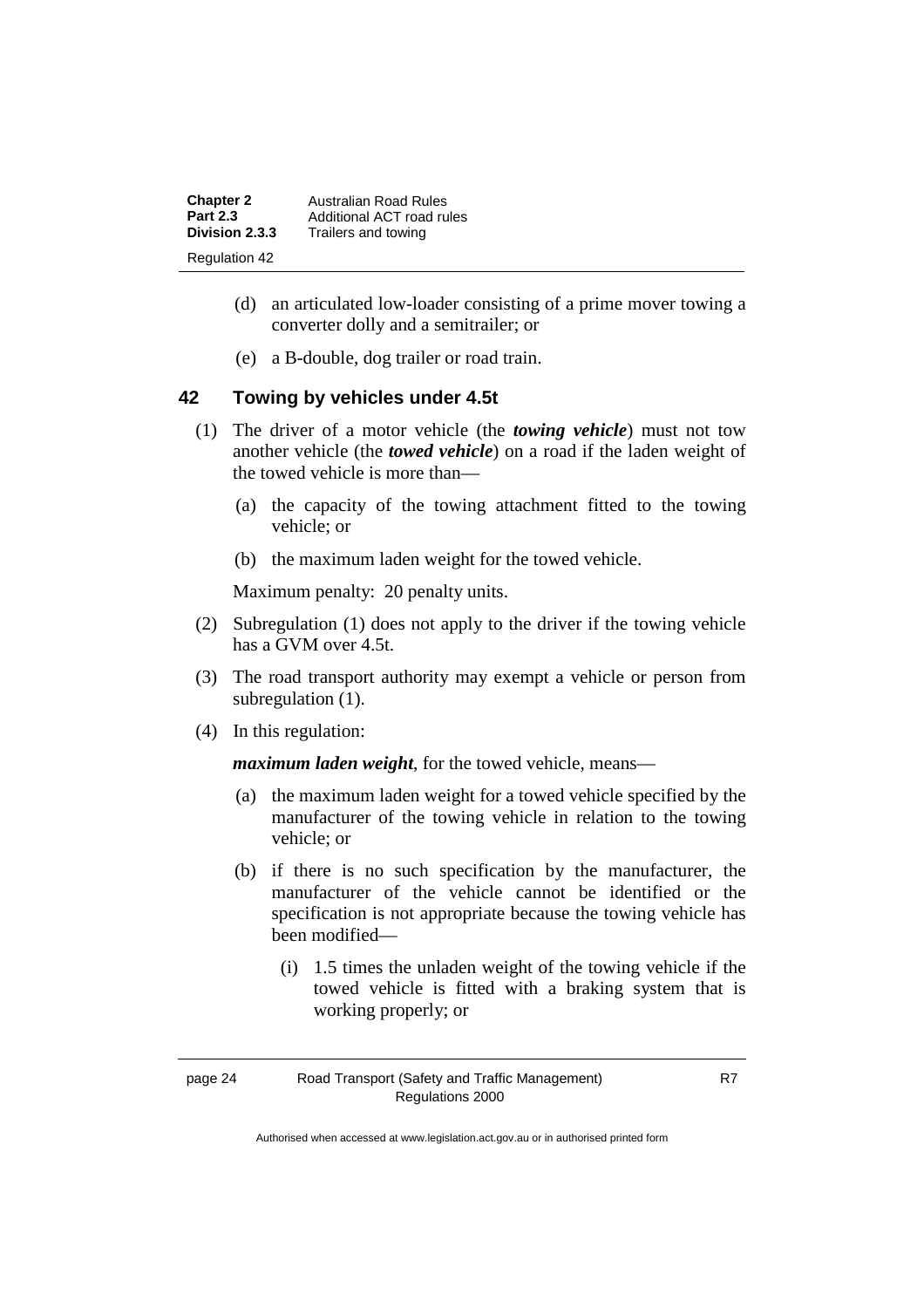(ii) the unladen weight of the towing vehicle in any other case.

#### **Division 2.3.4 Lights on vehicles**

- *Note* The following rules of the Australian Road Rules apply to lights on vehicles:
	- r 215 (which is about using lights when driving at night or in hazardous weather conditions)
	- r 216 (which is about the lights that must be used when towing a vehicle at night or in hazardous weather conditions)
	- r 217 (which is about using rear fog lights)
	- r 218 (which is about using headlights on high-beam)
	- r 219 (which is about not using lights to dazzle other road users)
	- r 220 (which is about the use of lights on a vehicle that is stopped)
	- r 221 (which is about using hazard warning lights)
	- r 222 (which is about the use of warning lights on buses carrying children)
	- r 223 (which is about using lights when riding an animal-drawn vehicle at night or in hazardous weather conditions)
	- r 259 (which is about using lights when riding a bicycle at night).

#### **43 Lights on motor vehicles generally**

- (1) The driver of a motor vehicle fitted with a spotlight or searchlight must not operate the light, or allow it to be operated, on a road unless—
	- (a) the vehicle is stationary, the light is operated only for examining or making adjustments or repairs to a vehicle, and light from it is not projected further than 6m; or
	- (b) the light is operated for the temporary purpose of reading or looking for a notice, sign, house number or something similar; or
	- (c) the vehicle is a police vehicle; or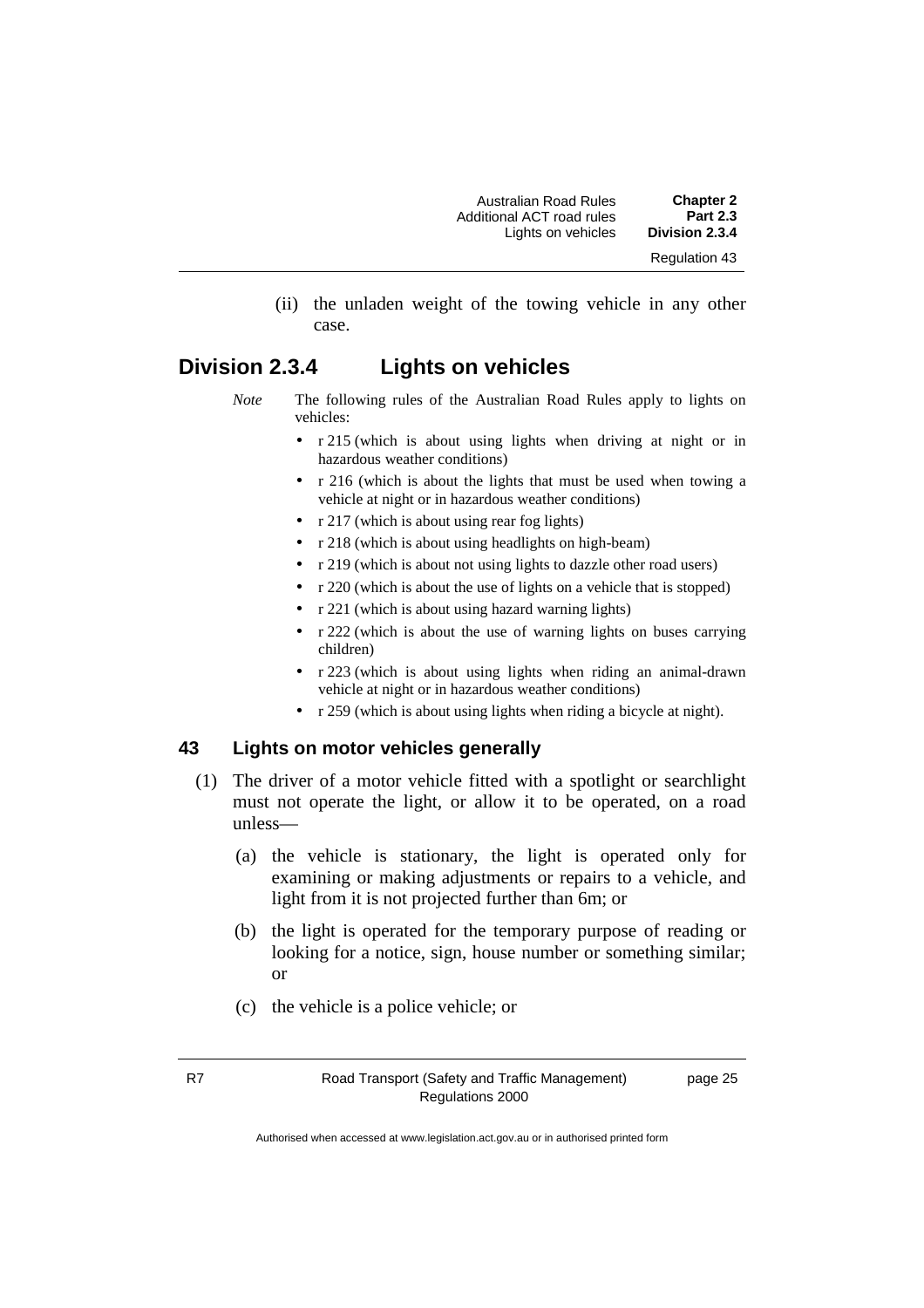| <b>Chapter 2</b> | Australian Road Rules     |
|------------------|---------------------------|
| <b>Part 2.3</b>  | Additional ACT road rules |
| Division 2.3.5   | Stopping and parking      |
| Regulation 43    |                           |

(d) the vehicle is being used by the Territory, the Commonwealth or any public authority.

Maximum penalty: 20 penalty units.

- (2) The driver of a motor vehicle fitted with an additional headlight permitted to be fitted under the *Road Transport (Vehicle Registration) Regulations 2000*, schedule 1 must not operate the headlight, or allow it to be operated, if—
	- (a) the vehicle is being driven on a length of road in a built-up area; or
	- (b) the driver is driving less than—
		- (i) 200m behind a vehicle travelling in the same direction as the driver; or
		- (ii) 200m from an oncoming vehicle.

Maximum penalty: 20 penalty units.

#### **Division 2.3.5 Stopping and parking**

- *Note* The rules of the Australian Road Rules that apply to the parking of vehicles include the following:
	- r 189 (which is about double parking)
	- r 203 (which is about stopping in a parking area for people with disabilities)
	- r 205 (which is about parking for longer than indicated)
	- r 207 (which is about parking where fees are payable)
	- r 208 (which is about parallel parking on a road, except in a median strip parking area)
	- r 209 (which is about parallel parking in a median strip parking area)
	- r 210 (which is about angle parking)
	- r 211 (which is about parking in parking bays).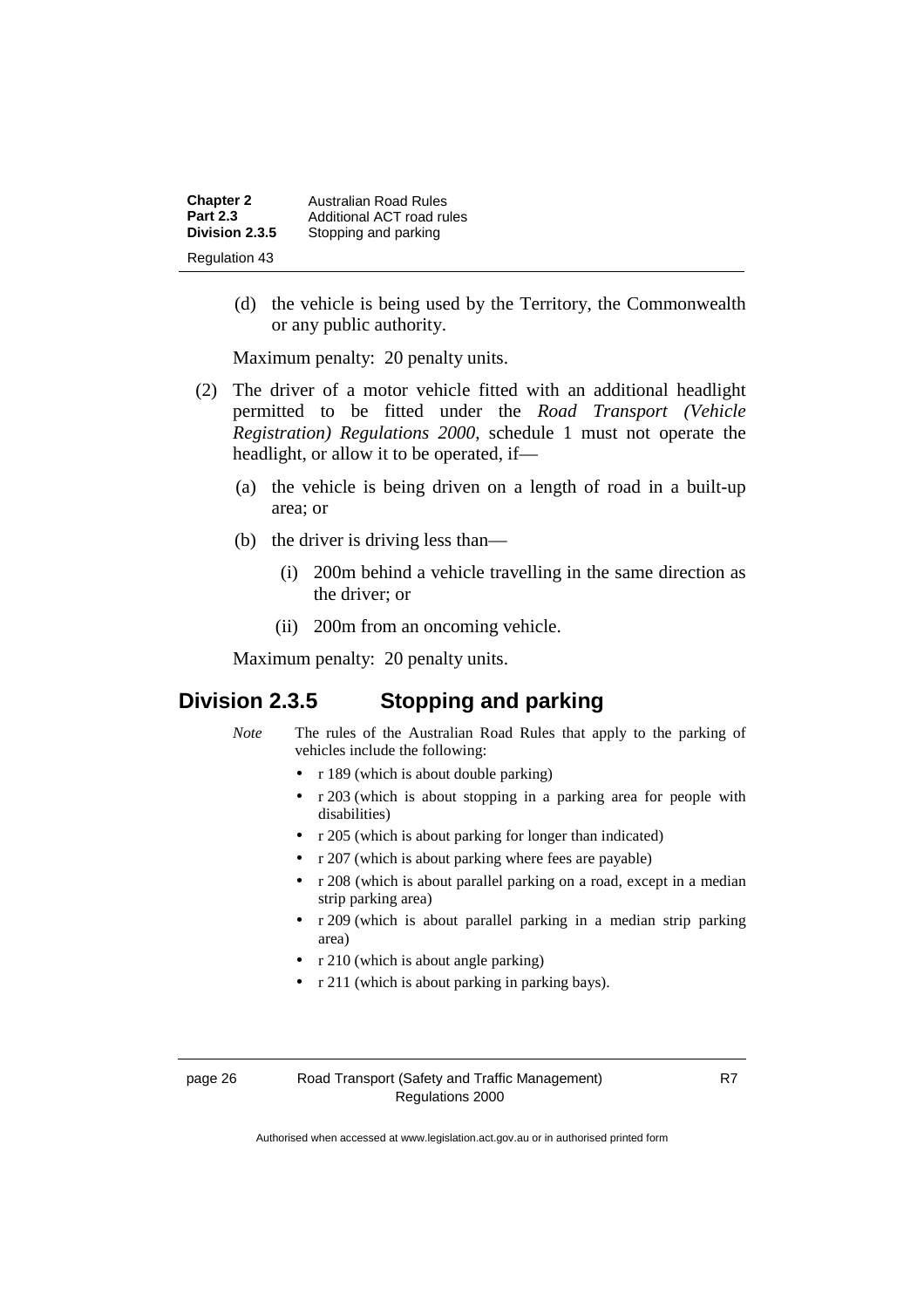Australian Road Rules **Chapter 2** Additional ACT road rules **Part 2.3** Stopping and parking Regulation 44

#### **44 Use of meters in metered parking areas**

(1) A driver must not park in a metered parking area except in a metered parking space.

Maximum penalty: 20 penalty units.

(2) A driver must not park in a metered parking space without paying the relevant fee for the space for at least the minimum period for which parking in the space must be paid for.

Maximum penalty: 20 penalty units.

- (3) A person does not commit an offence against subregulation (2) if—
	- (a) the driver parks in a metered parking space before paying the relevant fee; but
	- (b) the driver pays the fee immediately after parking.
- (4) The driver of a vehicle must not allow the vehicle to remain parked in a metered parking space if the parking meter for the space indicates that the period for which parking in the space has been paid for has expired.

Maximum penalty: 20 penalty units.

(5) The driver of a vehicle must not allow the vehicle to remain parked in a metered parking space for longer than the period (if any) indicated on the metered parking signs applying to the space as the maximum period for which a vehicle may be parked in the space.

Maximum penalty: 20 penalty units.

- (6) A driver does not commit an offence against this regulation if—
	- (a) the driver parks in a metered parking space that is within a ticket parking area; and
	- (b) the driver complies with the provisions of this division in relation to parking in the area.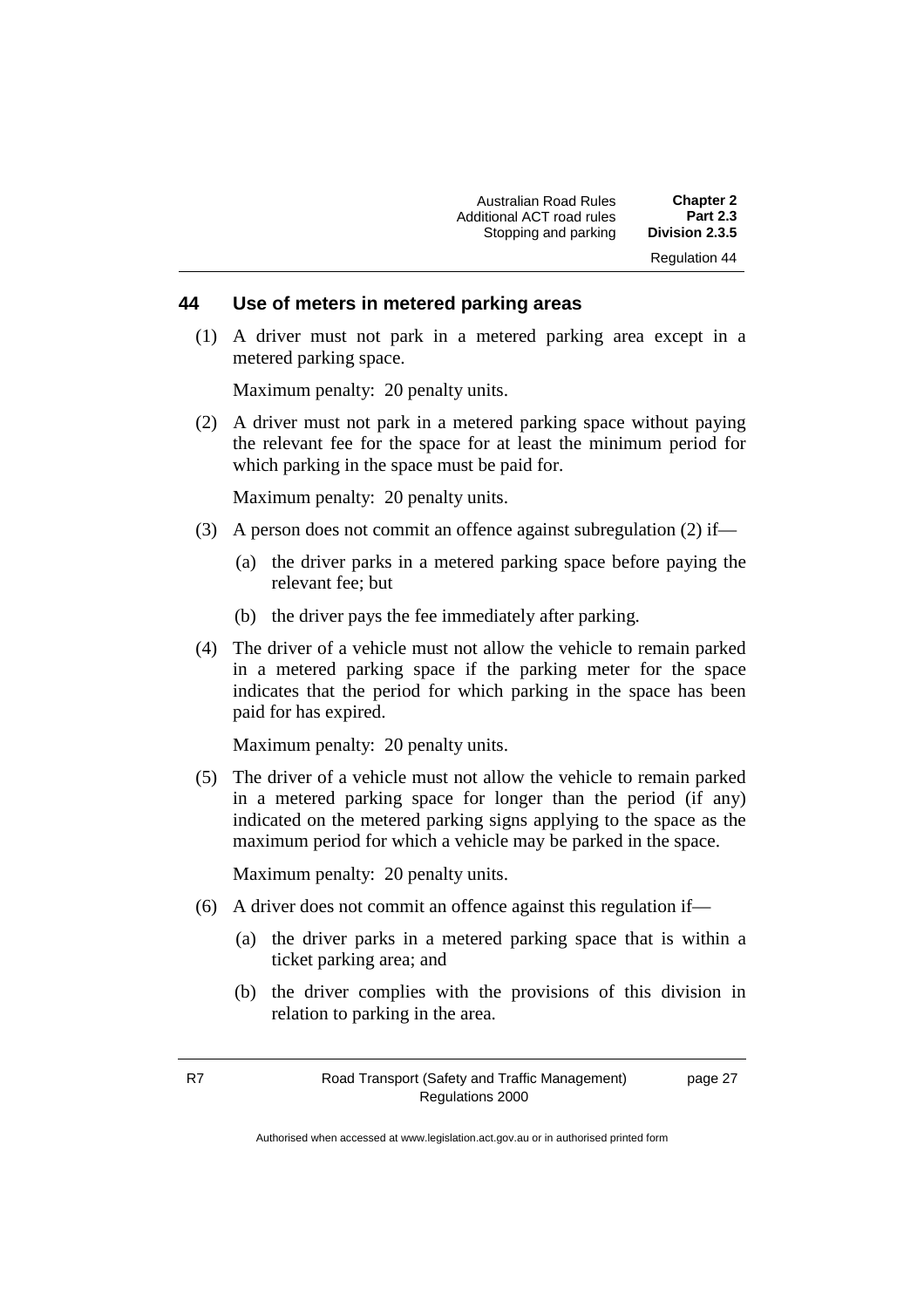| <b>Chapter 2</b> | <b>Australian Road Rules</b> |
|------------------|------------------------------|
| <b>Part 2.3</b>  | Additional ACT road rules    |
| Division 2.3.5   | Stopping and parking         |
| Regulation 45    |                              |

- (7) A driver does not commit an offence against this regulation (other than subregulation (5)) if the parking meter for the metered parking space is not working.
- (8) Without limiting subregulation (7), a driver does not commit an offence against this regulation (other than subregulation (5)) if the parking meter is covered with a hood bearing the words 'out of order time limit applies'.
- (9) This regulation does not apply to—
	- (a) a metered parking space outside the controlled parking hours for the space; or
	- (b) a vehicle displaying a current mobility parking scheme authority; or
	- (c) a vehicle displaying a current parking permit if it is parked in a metered parking space to which the permit applies and the space is designated for use by the holder of the permit.

### **45 Parking in metered parking spaces**

(1) The driver of a vehicle must not park in a metered parking space if another vehicle is parked in the space.

Maximum penalty: 20 penalty units.

(2) The driver of a vehicle who parks in a metered parking space must position the vehicle completely within the space.

Maximum penalty: 20 penalty units.

#### **46 Temporary closure of metered parking spaces**

(1) If the road transport authority decides that the use of a metered parking space should be temporarily discontinued, the authority may close the space by—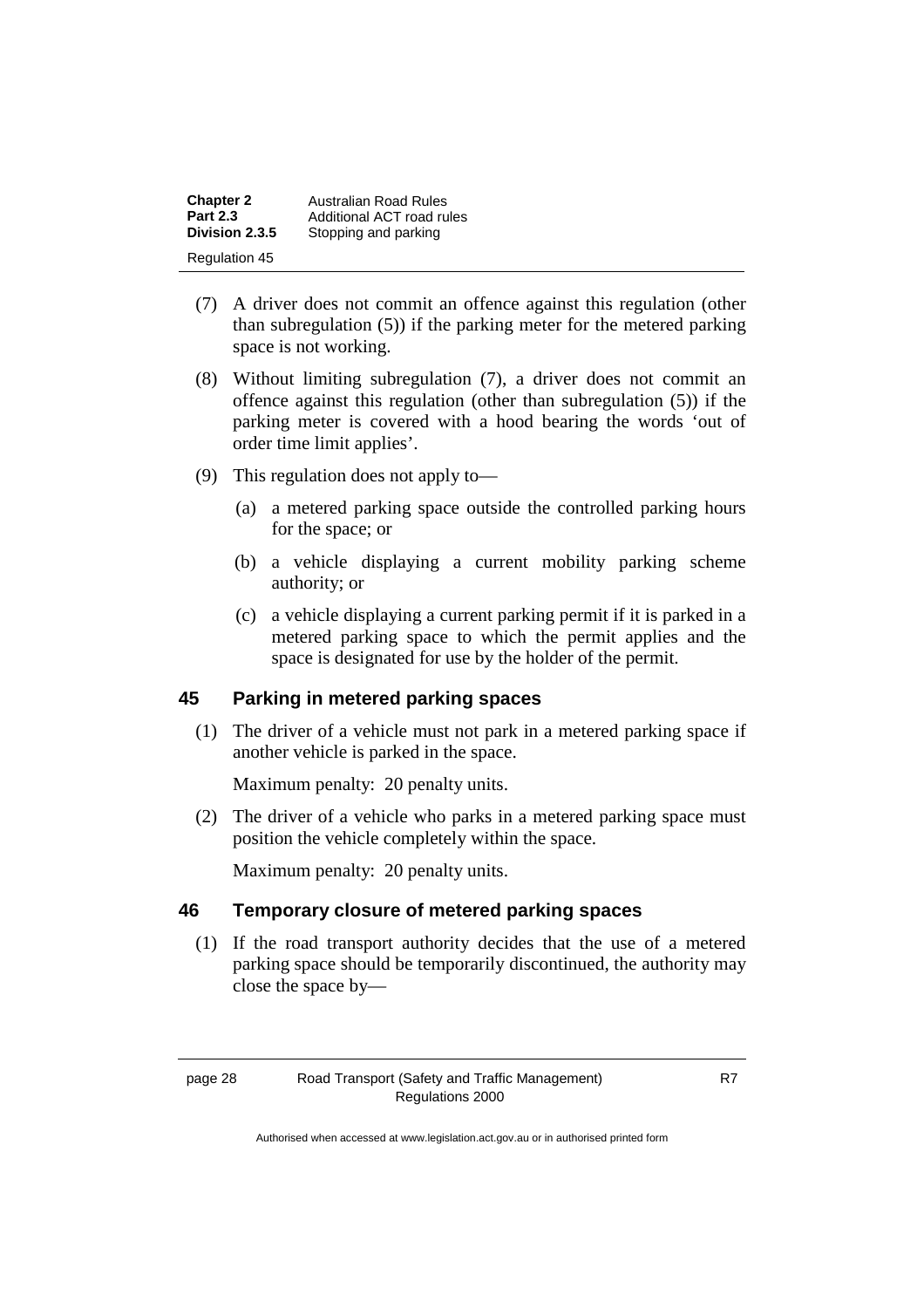| <b>Chapter 2</b>     | <b>Australian Road Rules</b> |
|----------------------|------------------------------|
| <b>Part 2.3</b>      | Additional ACT road rules    |
| Division 2.3.5       | Stopping and parking         |
| <b>Regulation 47</b> |                              |

- (a) installing a sign, at or near the space, that displays words to the effect that the space is closed; or
- (b) covering the parking meter applying to the space with a parking meter hood bearing the words 'no parking'.
- (2) A driver must not park in a metered parking space that has been closed under subregulation (1).

Maximum penalty: 20 penalty units.

(3) In this regulation:

*sign* includes a board, device, plate, screen, words or anything else, whether or not installed with or on a traffic sign.

#### **47 Misuse of parking meters**

A person must not—

- (a) insert in a parking meter anything other than coins appropriate for the meter; or
- (b) attach anything (for example, advertising material) to a parking meter.

Maximum penalty: 20 penalty units.

#### **48 Interfering with parking meters etc**

A person must not—

- (a) do anything that interferes with (or is likely to interfere with) the proper working of a parking meter; or
- (b) fraudulently operate a parking meter.

Maximum penalty: 20 penalty units.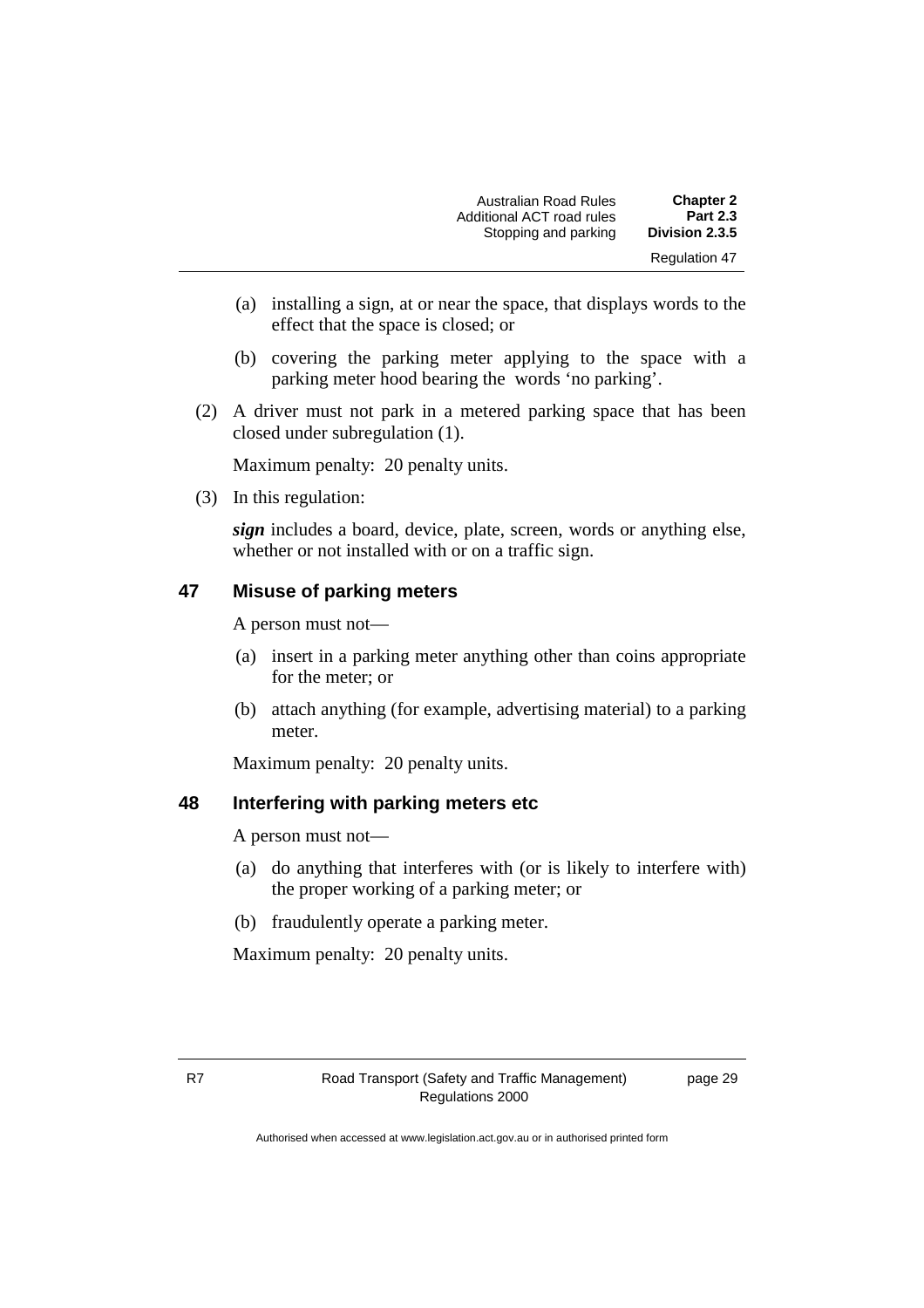| <b>Chapter 2</b>     | <b>Australian Road Rules</b> |
|----------------------|------------------------------|
| <b>Part 2.3</b>      | Additional ACT road rules    |
| Division 2.3.5       | Stopping and parking         |
| <b>Regulation 49</b> |                              |

#### **49 Use of tickets in ticket parking areas**

(1) A driver must not park in a ticket parking area except in a ticket parking space.

Maximum penalty: 20 penalty units.

(2) A driver must not park in a ticket parking area unless a current parking ticket for that ticket parking area is displayed in or on the driver's vehicle in accordance with subregulation (3).

Maximum penalty: 20 penalty units.

- (3) The parking ticket must be displayed—
	- (a) in or on the front left-hand side of the vehicle or, if the ticket requires the driver to display the ticket in or on a part of the vehicle, in or on that part of the vehicle; and
	- (b) in a way that its date and expiry time are clearly visible from outside the vehicle.
- (4) A driver does not commit an offence against subregulation (2) if—
	- (a) the driver parks in a ticket parking area before obtaining a parking ticket for the area; but
	- (b) the driver obtains a parking ticket for the area, and displays the ticket in accordance with subregulation (2), immediately after parking.
- (5) It is a defence to the prosecution of a driver for an offence against subregulation (2) if the driver proves that the driver—
	- (a) displayed a current parking ticket in or on the driver's vehicle in accordance with subregulation (3); and
	- (b) took reasonable steps to ensure that the ticket remained so displayed while the vehicle was parked in the ticket parking area.

Authorised when accessed at www.legislation.act.gov.au or in authorised printed form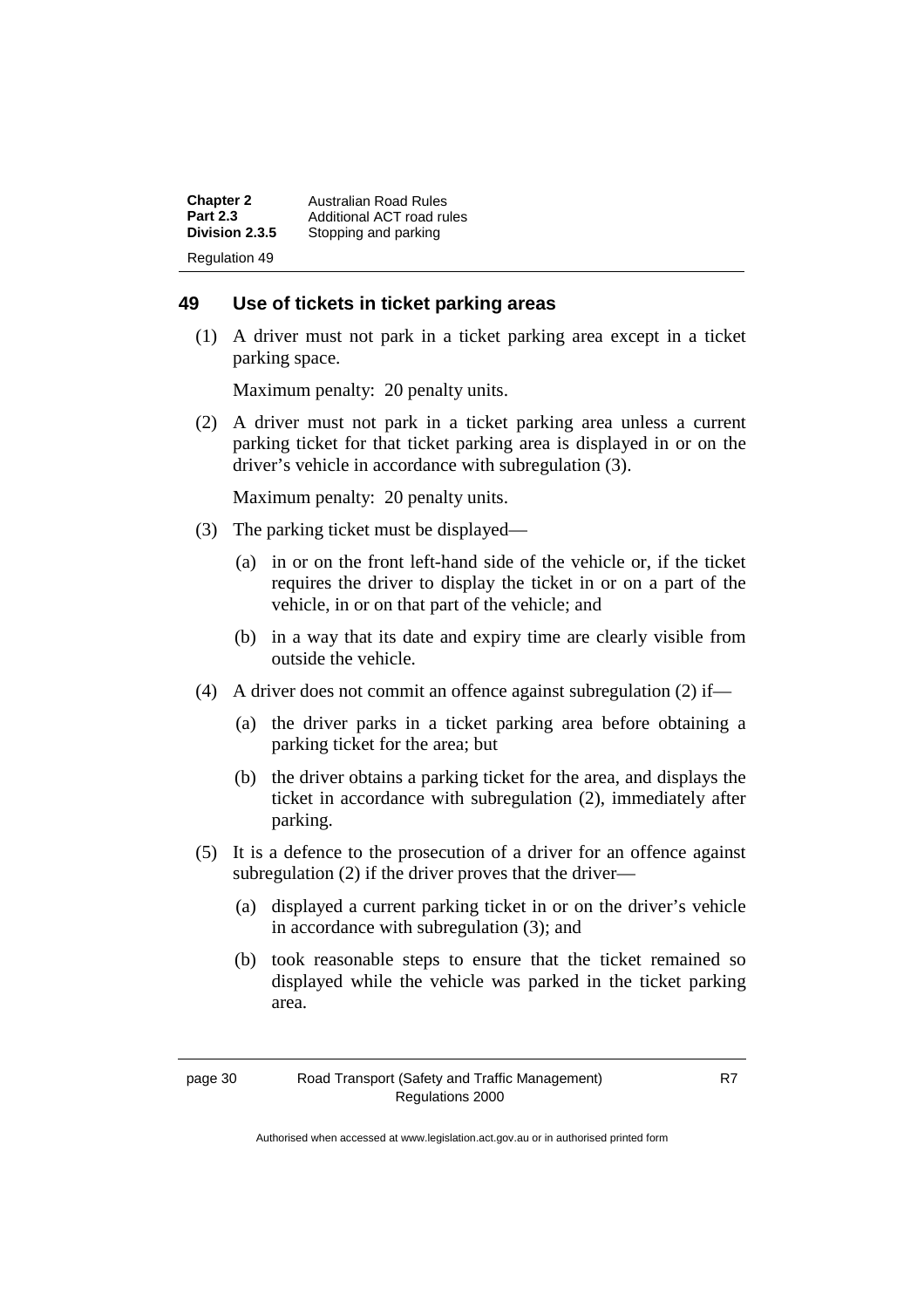| <b>Chapter 2</b>     | <b>Australian Road Rules</b> |
|----------------------|------------------------------|
| <b>Part 2.3</b>      | Additional ACT road rules    |
| Division 2.3.5       | Stopping and parking         |
| <b>Regulation 49</b> |                              |

(6) The driver of a vehicle must not allow the vehicle to remain parked in a ticket parking area after the expiry of the parking ticket displayed in or on the vehicle.

Maximum penalty: 20 penalty units.

(7) The driver of a vehicle must not allow the vehicle to remain parked in a ticket parking area for longer than the period (if any) indicated on the ticket parking signs applying to the area as the maximum period for which a vehicle may be parked in the area.

Maximum penalty: 20 penalty units.

- (8) A driver does not commit an offence against this regulation if—
	- (a) the driver parks in a metered parking space within a ticket parking area; and
	- (b) the driver complies with the provisions of this division in relation to parking in the space.
- (9) This regulation does not prevent a driver from parking in a different part of a ticket parking area while displaying the same parking ticket on the driver's vehicle if the fee payable to park in the part is the same as, or less than, the fee payable to park in the part for which the parking ticket was issued.
- (10) This regulation does not apply to—
	- (a) a ticket parking area outside the controlled parking hours for the area; or
	- (b) a vehicle displaying a current mobility parking scheme authority; or
	- (c) a vehicle displaying a current parking permit if it is parked in a ticket parking area to which the permit applies and the area is designated for use by the holder of the permit.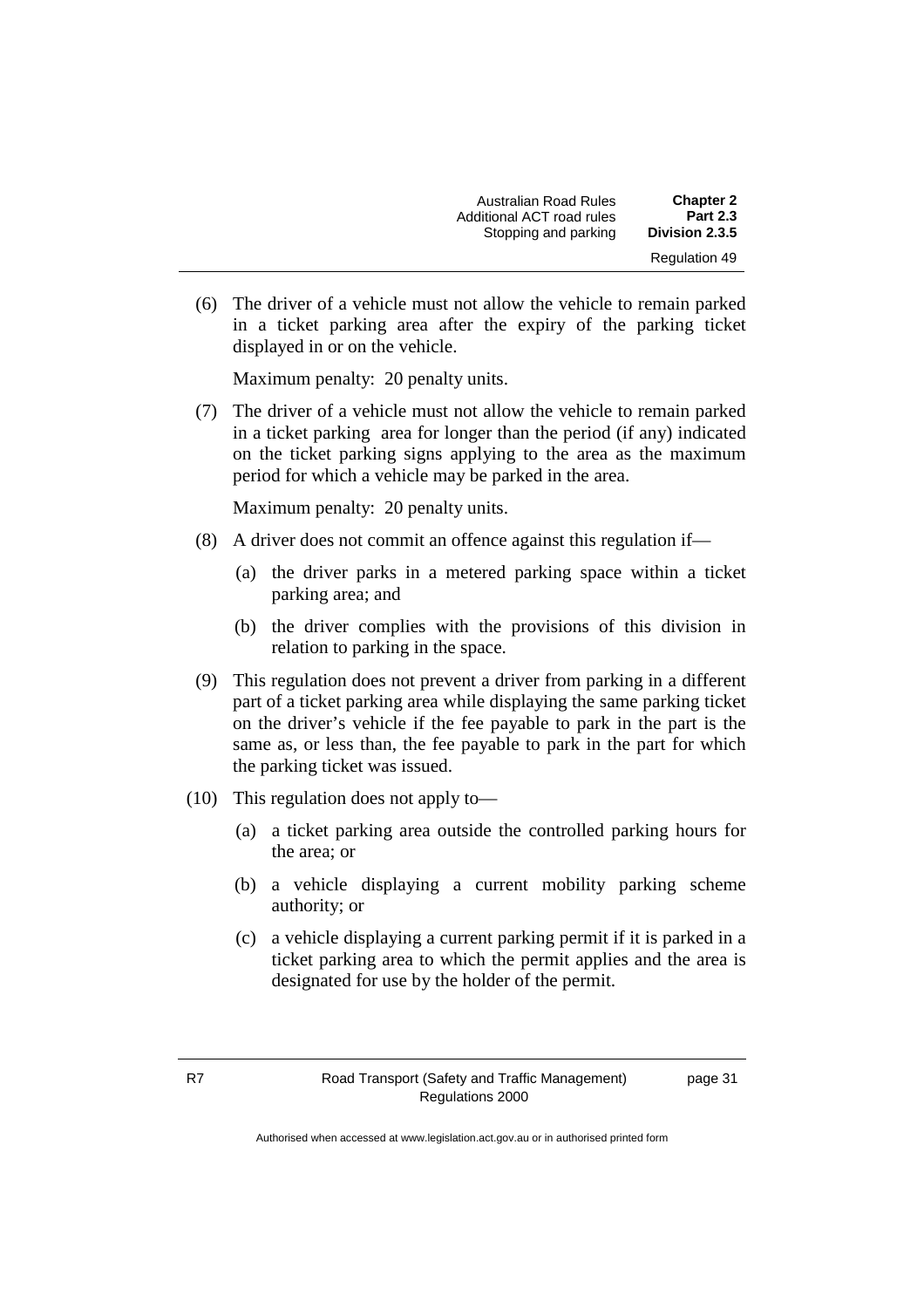| <b>Chapter 2</b>     | <b>Australian Road Rules</b> |
|----------------------|------------------------------|
| <b>Part 2.3</b>      | Additional ACT road rules    |
| Division 2.3.5       | Stopping and parking         |
| <b>Regulation 50</b> |                              |

#### **50 Parking in ticket parking spaces**

(1) The driver of a vehicle must not park a vehicle in a ticket parking space if another vehicle is parked in the space.

Maximum penalty: 20 penalty units.

(2) The driver of a vehicle who parks in a ticket parking space must position the vehicle completely in the space.

Maximum penalty: 20 penalty units.

#### **51 Temporary closure of ticket parking spaces**

- (1) If the road transport authority decides that the use of a ticket parking area, or ticket parking space, should be temporarily discontinued, the authority may close the area or space by—
	- (a) for the closure of a ticket parking area—installing a sign, at or near each traffic sign applying to the area, that displays words to the effect that the area is closed; or
	- (b) for the closure of a ticket parking space—installing a sign, at or near the space, that displays words to that effect.
- (2) If a parking authority decides that the use of a ticket parking area, or ticket parking space, within its area of operations should be temporarily discontinued, the authority may close the area or space by—
	- (a) for the closure of a ticket parking area—installing a sign, at or near each traffic sign applying to the area, that displays words to the effect that the area is closed; or
	- (b) for the closure of a ticket parking space—installing a sign, at or near the space, that displays words to that effect.
	- *Note* Reg 75A provides for the road transport authority to declare parking authorities and reg 76A provides for the operation of ticket parking schemes by parking authorities.

```
page 32 Road Transport (Safety and Traffic Management)
                Regulations 2000
```
R7

Authorised when accessed at www.legislation.act.gov.au or in authorised printed form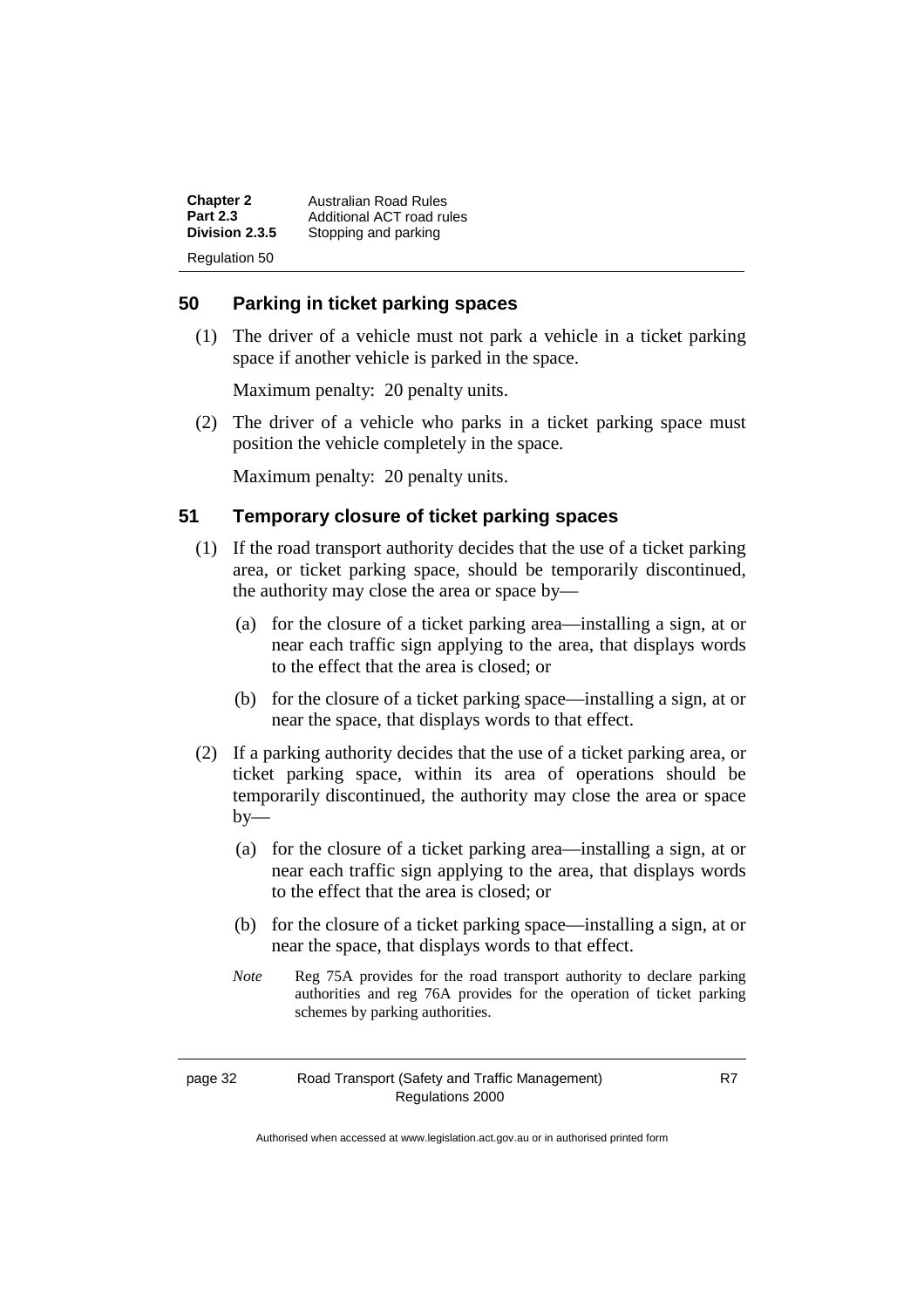| <b>Chapter 2</b>     | Australian Road Rules     |
|----------------------|---------------------------|
| <b>Part 2.3</b>      | Additional ACT road rules |
| Division 2.3.5       | Stopping and parking      |
| <b>Regulation 52</b> |                           |

(3) A driver must not park in a ticket parking area or ticket parking space that has been closed under subregulation (1) or (2).

Maximum penalty: 20 penalty units.

(4) In this regulation:

*sign* includes a board, device, plate, screen, words or anything else, whether or not installed with or on a traffic sign.

#### **52 Use of false or damaged parking tickets etc**

A person must not display in or on a vehicle that is parked in a ticket parking area—

- (a) anything resembling a parking ticket that falsely suggests that the relevant parking fee has been paid; or
- (b) a parking ticket that is illegible or has been altered, defaced or damaged.

Maximum penalty: 20 penalty units.

#### **53 Misuse of ticket machines**

A person must not—

- (a) insert in a parking ticket machine anything other than coins, or another means of payment, appropriate for the machine; or
- (b) attach anything (for example, advertising material) to a ticket machine.

Maximum penalty: 20 penalty units.

#### **54 Interfering with parking ticket machines etc**

A person must not—

(a) do anything that interferes with (or is likely to interfere with) the proper working of a parking ticket machine; or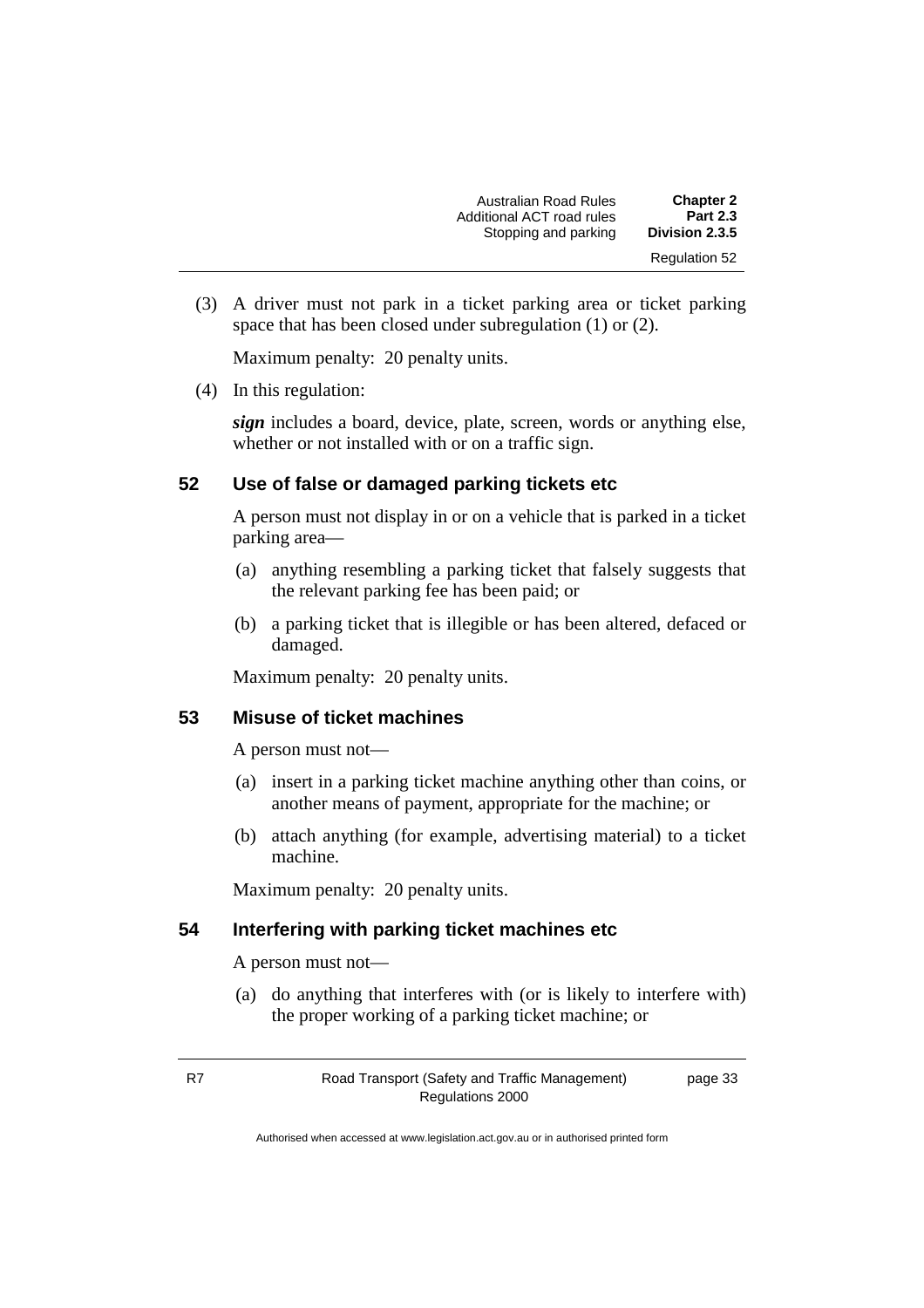| <b>Chapter 2</b> | Australian Road Rules     |
|------------------|---------------------------|
| <b>Part 2.3</b>  | Additional ACT road rules |
| Division 2.3.5   | Stopping and parking      |
| Regulation 55    |                           |

(b) fraudulently operate a parking ticket machine.

Maximum penalty: 20 penalty units.

#### **55 Removing parking tickets etc**

A person must not remove, deface, damage or otherwise interfere with a parking ticket, mobility parking scheme authority or parking permit that is in or on, or attached to, a vehicle unless the person is—

- (a) the driver of the vehicle; or
- (b) the responsible person (or a responsible person) for the vehicle; or
- (c) for a mobility parking scheme authority or parking permit—the person to whom the authority or permit was issued.

Maximum penalty: 20 penalty units.

#### **56 Unauthorised use and revocation of mobility parking scheme authorities**

(1) A driver must not display a mobility parking scheme authority on the driver's vehicle unless the driver is entitled to do so under the conditions of the authority.

Maximum penalty: 20 penalty units.

- (2) The road transport authority may revoke a mobility parking scheme authority by notice given to the person or other entity to which the authority was issued.
	- *Note* For how documents may be given, see *Legislation Act 2001*, pt 19.5.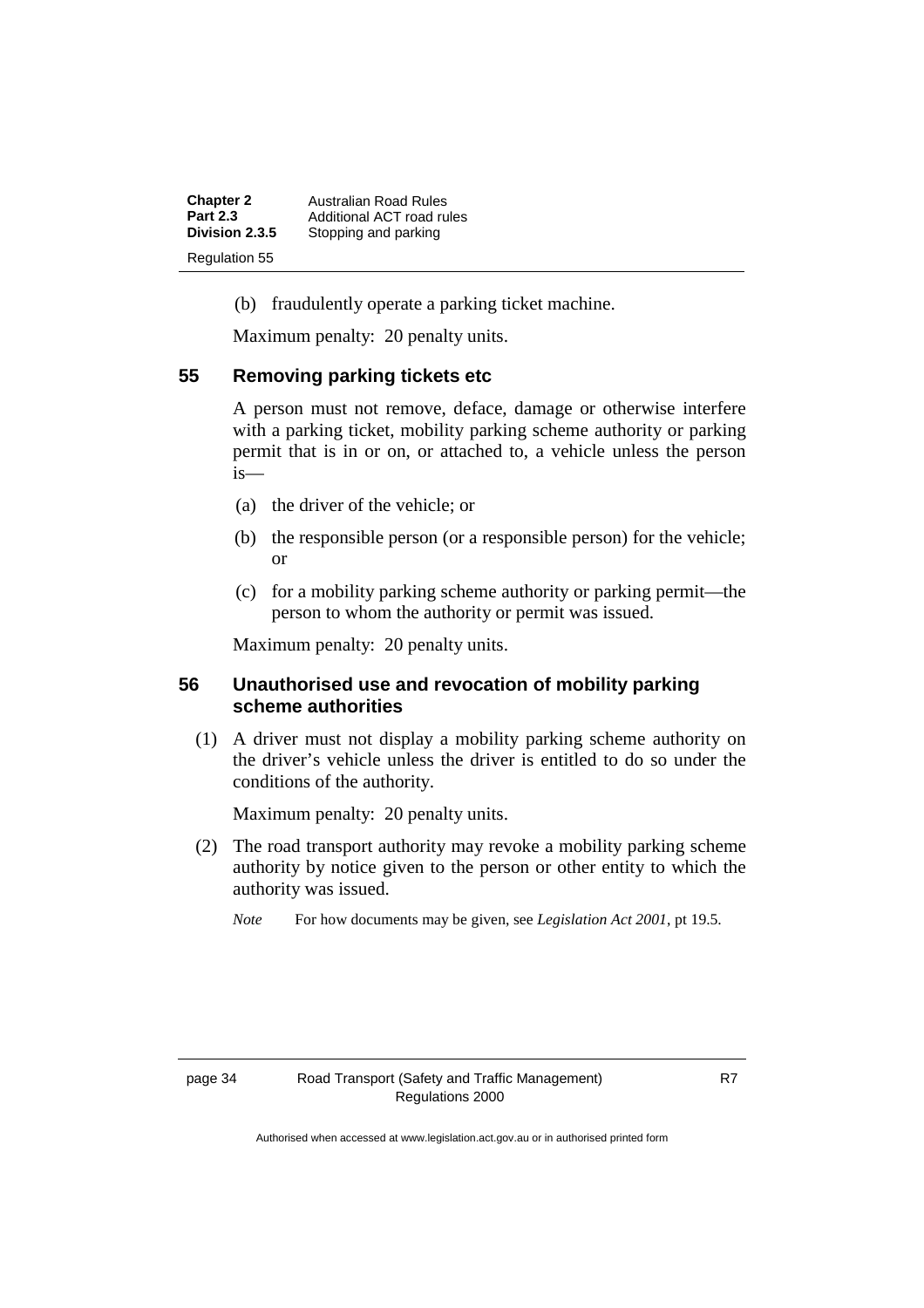Australian Road Rules **Chapter 2** Additional ACT road rules **Part 2.3** Stopping and parking Regulation 57

(3) If an entity receives a notice under subregulation (2), the entity must return the mobility parking scheme authority to the road transport authority as soon as possible (but not later than 21 days) after receiving the notice.

Maximum penalty: 20 penalty units.

## **57 No stopping on a road with a red kerb**

(1) A driver must not stop at the side of a kerbed road if the kerb is coloured red.

Maximum penalty: 20 penalty units.

(2) This regulation expires on 1 December 2002.

### **57A Stopping public buses in bus zones and at bus stops**

- (1) The driver of a public bus must not stop in a bus zone unless the driver—
	- (a) is dropping off, or picking up, passengers; or
	- (b) is stopping for a regular route service.

Maximum penalty: 20 penalty units.

(2) Subregulation (1) does not apply to the driver of a public bus that is not permitted to stop in the bus zone by information on or with the *bus zone sign* applying to the bus zone.

*Note* The driver would contravene the Australian Road Rules, r 183.

- (3) The driver of a public bus must not stop at a bus stop, or on the road, within 20m before a sign on the road that indicates the bus stop, and 10m after the sign, unless the driver—
	- (a) stops at a place on a length of road, or in an area, to which a parking control sign applies and the driver is permitted to stop at that place under the Australian Road Rules; or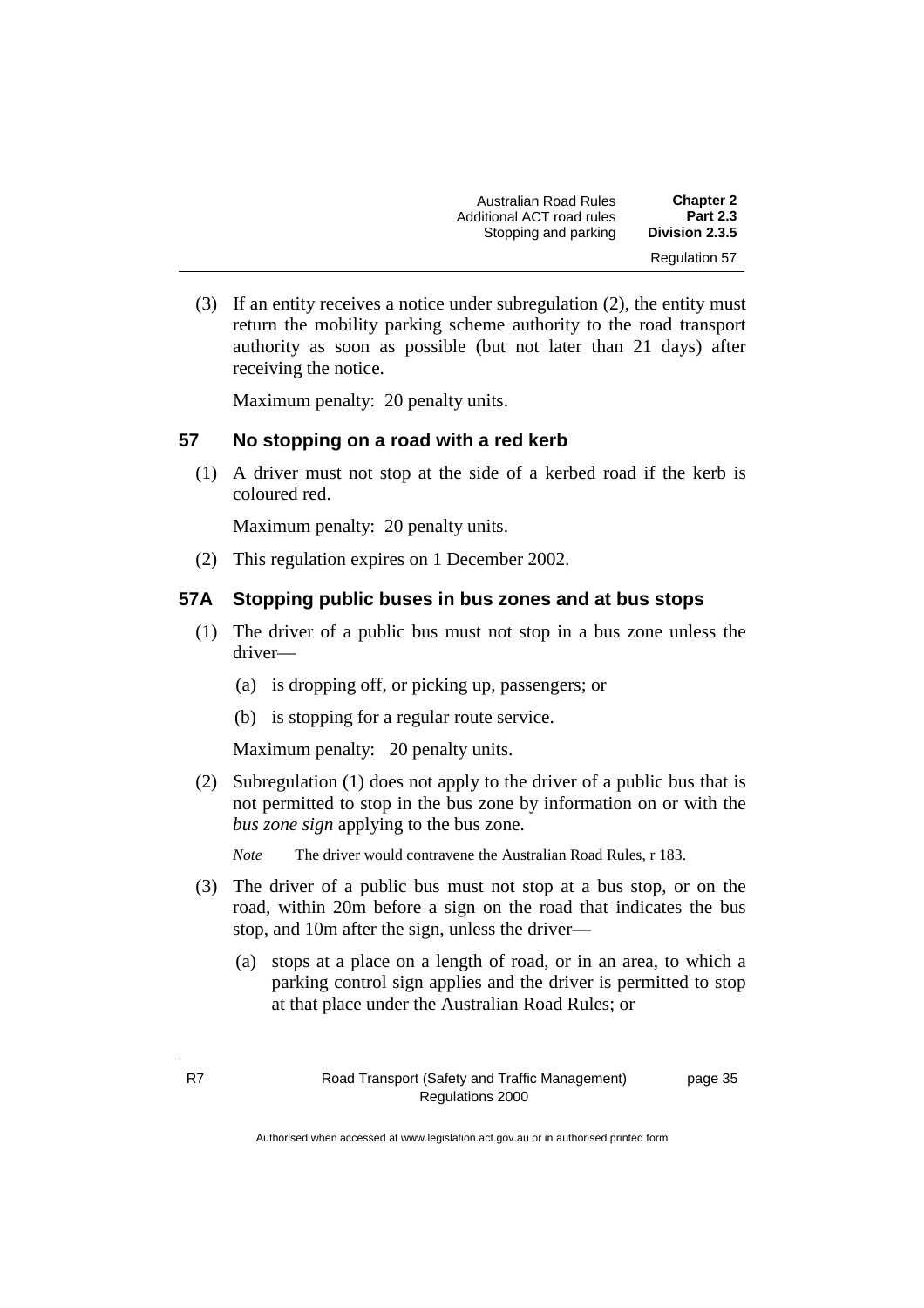**Chapter 2** Australian Road Rules<br>**Part 2.3** Additional ACT road ru **Part 2.3** Additional ACT road rules<br>**Division 2.3.5** Stopping and parking **Stopping and parking** Regulation 58

- (b) is dropping off, or picking up, passengers; or
- (c) is stopping for a regular route service.

Maximum penalty: 20 penalty units.

(4) In this regulation:

*bus stop*—see the Australian Road Rules, rule 195.

*bus zone*—see the Australian Road Rules, rule 183.

*bus zone sign*—see the Australian Road Rules, schedules 2 and 3 and rules 314 to 316.

*regular route service*—see the Road Transport (Public Passenger Services) Act 2001, section 9 (What is a regular route service?).

#### **58 Stopping in an emergency etc or to comply with another law**

It is a defence to the prosecution of a driver for an offence against a provision of this division if—

- (a) the driver stops at a particular place, or in a particular way, to avoid a collision, and the driver stops for no longer than is necessary to avoid the collision; or
- (b) the driver stops at a particular place, or in a particular way, because the driver's vehicle is disabled, and the driver stops for no longer than is necessary for the vehicle to be moved safely to a place where the driver is permitted to park the vehicle under the Australian Road Rules and this division; or
- (c) the driver stops at a particular place, or in a particular way, to deal with a medical or other emergency, and the driver stops for no longer than is necessary in the circumstances; or
- (d) the driver stops at a particular place, or in a particular way, because the condition of the driver, a passenger, or the driver's vehicle makes it necessary for the driver to stop in the interests

| page 36 | Road Transport (Safety and Traffic Management) |
|---------|------------------------------------------------|
|         | Regulations 2000                               |

Authorised when accessed at www.legislation.act.gov.au or in authorised printed form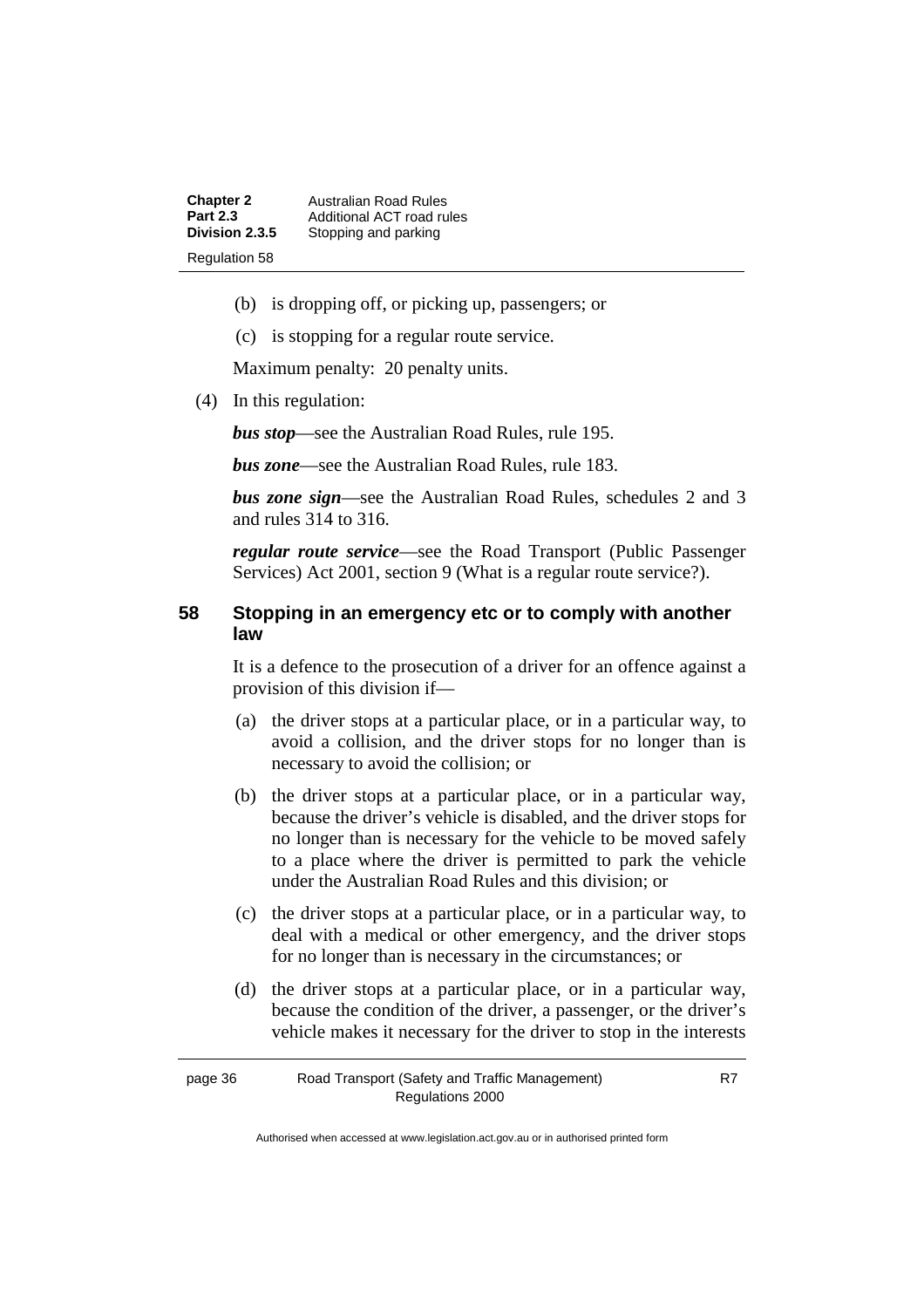| <b>Chapter 2</b>     | <b>Australian Road Rules</b>   |
|----------------------|--------------------------------|
| <b>Part 2.3</b>      | Additional ACT road rules      |
| Division 2.3.6       | Miscellaneous other road rules |
| <b>Regulation 59</b> |                                |

of safety, and the driver stops for no longer than is necessary in the circumstances; or

(e) the driver stops at a particular place, or in a particular way, to comply with a provision of the Australian Road Rules or a provision of another law, and the driver stops for no longer than is necessary to comply with the provision.

## **Division 2.3.6 Miscellaneous other road rules**

#### **59 Carriage of dangerous goods**

(1) A person must not drive or park a vehicle that is carrying an explosive substance in, directly above, or within 50m of either end of, a major road tunnel.

Maximum penalty: 30 penalty units.

(2) In this regulation:

*dangerous goods* means any substance or article prescribed as dangerous goods for the *Dangerous Goods Act 1975*.

*explosives substance* means any dangerous goods prescribed as an explosive for the *Dangerous Goods Act 1975*, and includes any other dangerous goods that can explode.

*major road tunnel* means—

- (a) the road tunnel on Parkes Way in the Division of Acton, Canberra Central District; or
- (b) the road tunnel on Capital Circle in the Division of Capital Hill, Canberra Central District.

#### **60 Interrupting funeral processions etc**

A driver must not interfere with, or interrupt, the free passage of—

(a) a funeral procession or any other lawful procession; or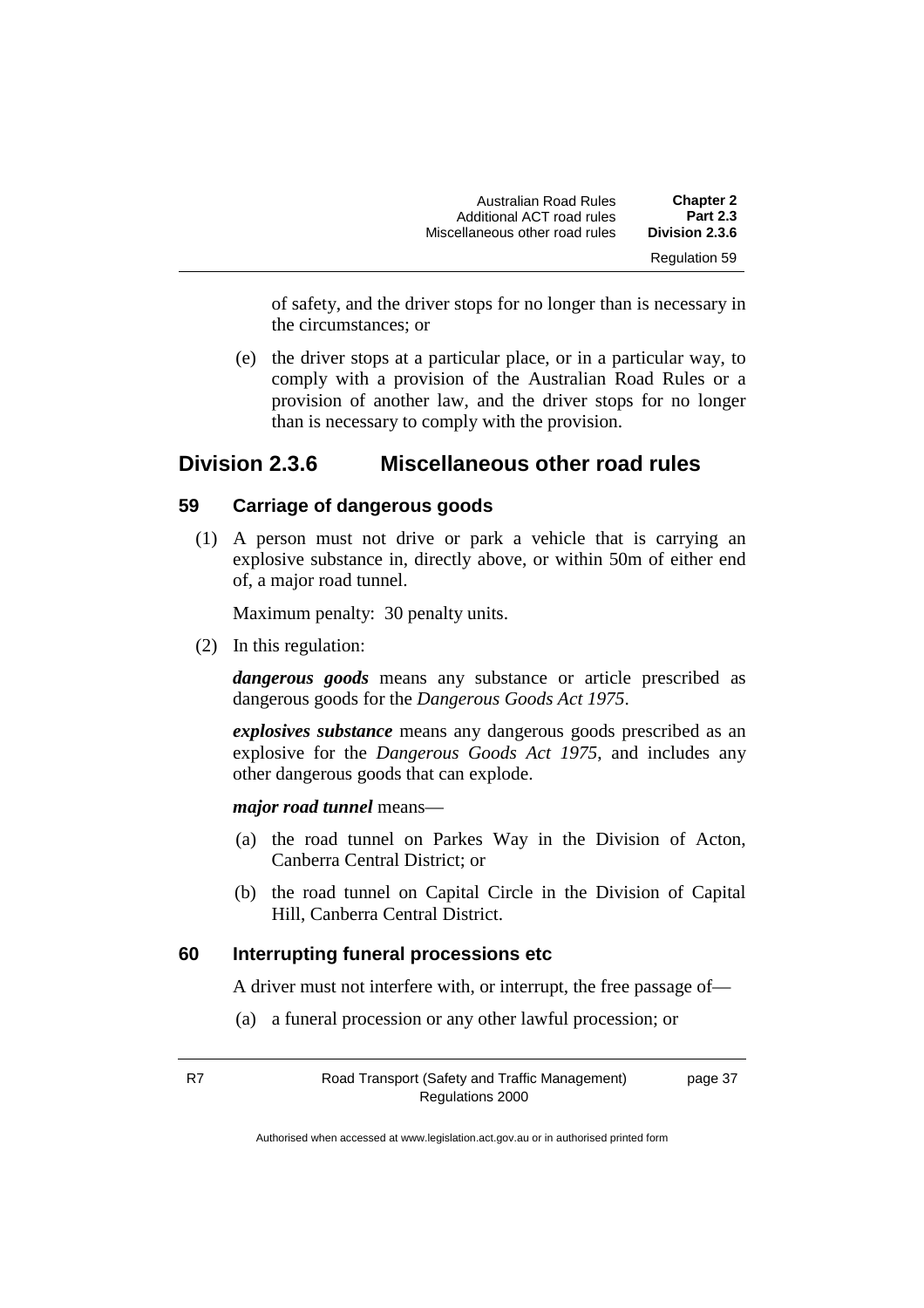| <b>Chapter 2</b>     | Australian Road Rules          |
|----------------------|--------------------------------|
| <b>Part 2.3</b>      | Additional ACT road rules      |
| Division 2.3.6       | Miscellaneous other road rules |
| <b>Regulation 61</b> |                                |

(b) any vehicle or person forming part of such a procession.

Maximum penalty: 20 penalty units.

#### **61 Driving on roads closed to traffic**

A person must not drive a vehicle on a road that is closed to traffic under the Act, section 30.

Maximum penalty: 20 penalty units.

#### **62 Use of wheeled recreational devices and wheeled toys on roads**

(1) A person must not travel in or on a wheeled recreational device or wheeled toy on a road while it is attached to another vehicle.

Maximum penalty: 20 penalty units.

(2) A person travelling in or on a wheeled recreational device or wheeled toy on a road must not permit it to be drawn by another vehicle.

Maximum penalty: 20 penalty units.

(3) A person must not travel in or on a wheeled recreational device or wheeled toy on a road if anyone travelling in or on it is wholly or partly assisted in propelling it by means other than human power or gravity.

Maximum penalty: 20 penalty units.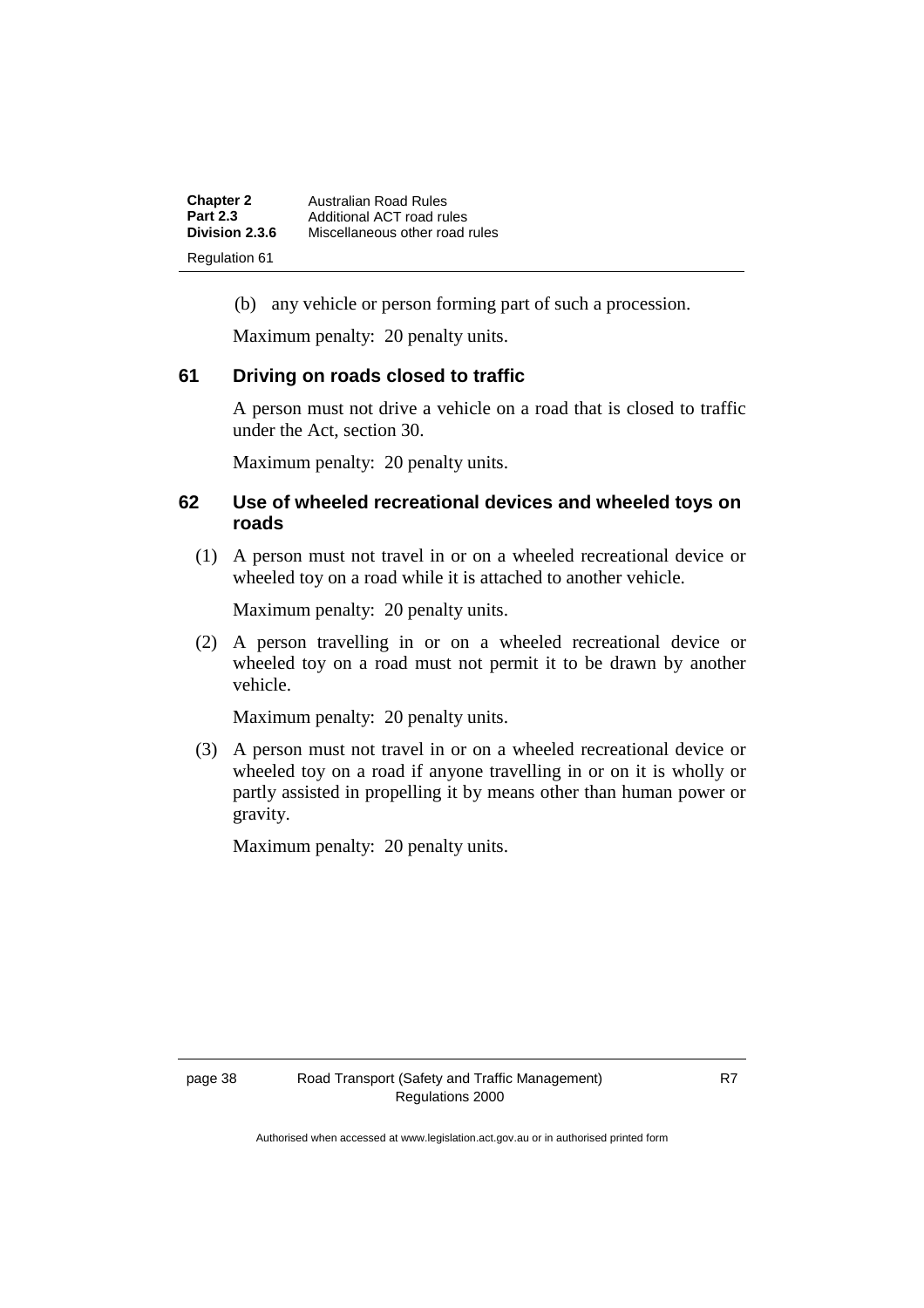## **Part 2.4 Other provisions**

#### **63 Devices that are prescribed traffic control devices**

- (1) For the Act, dictionary, definition of *prescribed traffic control device*, the following things are prescribed:
	- (a) any traffic control device that has effect for the Australian Road Rules under the Australian Road Rules, rule 315;
	- (b) any traffic-related item that has effect for the Australian Road Rules under the Australian Road Rules, rule 319;
	- (c) any pay parking device, parking meter, parking meter hood, parking ticket machine, and any sign installed under division 2.3.6.
- (2) In this regulation:

*sign* includes any device, plate, screen, words or anything else, whether or not installed with or on a traffic sign.

#### **64 Preventing prescribed traffic control devices being clearly visible**

(1) A person must not (except with the approval of the road transport authority) place anything in a position that prevents, or is likely to prevent, a prescribed traffic control device from being clearly visible to the road users to whom it is intended to apply.

Maximum penalty: 20 penalty units.

*Note* The Act, s 19 (1) also makes it an offence for a person to install or display (or interfere, change or remove) a prescribed traffic control device without appropriate authority.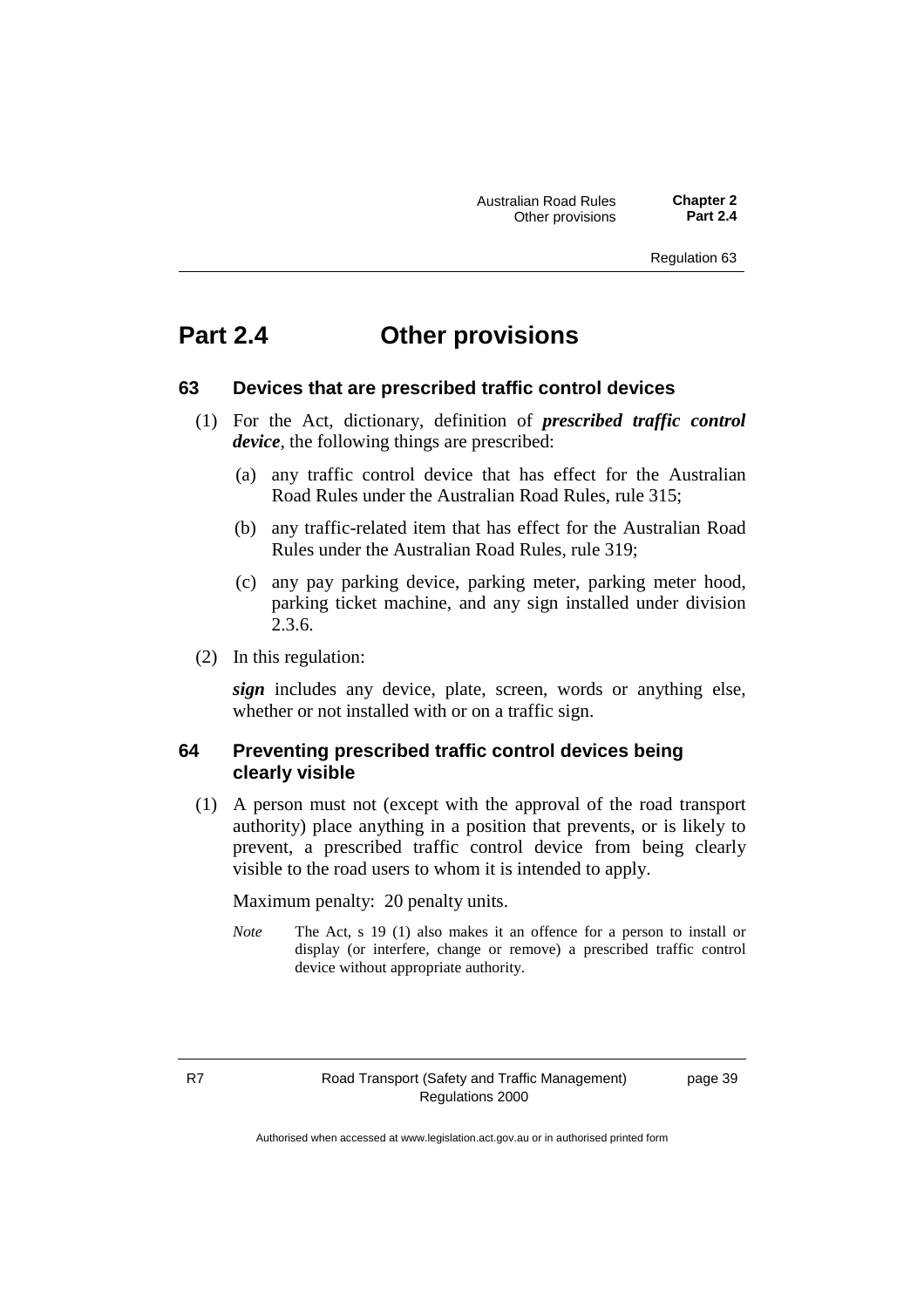| <b>Chapter 2</b> | <b>Australian Road Rules</b> |
|------------------|------------------------------|
| <b>Part 2.4</b>  | Other provisions             |

- (2) The road transport authority, a police officer or an authorised person—
	- (a) may, orally or in writing, direct a person who has contravened subregulation (1) by placing something to remove the thing within a stated reasonable time; or
	- (b) may remove the thing.
- (3) If a person is given a direction under subregulation (2) (a), the person must comply with the direction.

Maximum penalty: 20 penalty units.

#### **65 Use of** *do not overtake turning vehicle sign*

A person must not drive a motor vehicle or combination displaying a *do not overtake turning vehicle sign* unless the motor vehicle or combination, together with any load or projection, is at least 7.5m long.

Maximum penalty: 20 penalty units.

#### **66 Approvals etc by road transport authority**

- (1) For the Australian Road Rules and these regulations, the road transport authority may, in writing—
	- (a) approve a protective helmet for bicycle riders as an approved bicycle helmet; or
	- (b) approve a child restraint as an approved child restraint; or
	- (c) approve a protective helmet for motorbike riders as an approved motorbike helmet; or
	- (d) approve a canopy, cage or other device fitted to a vehicle; or
	- (e) declare a person to be an emergency worker.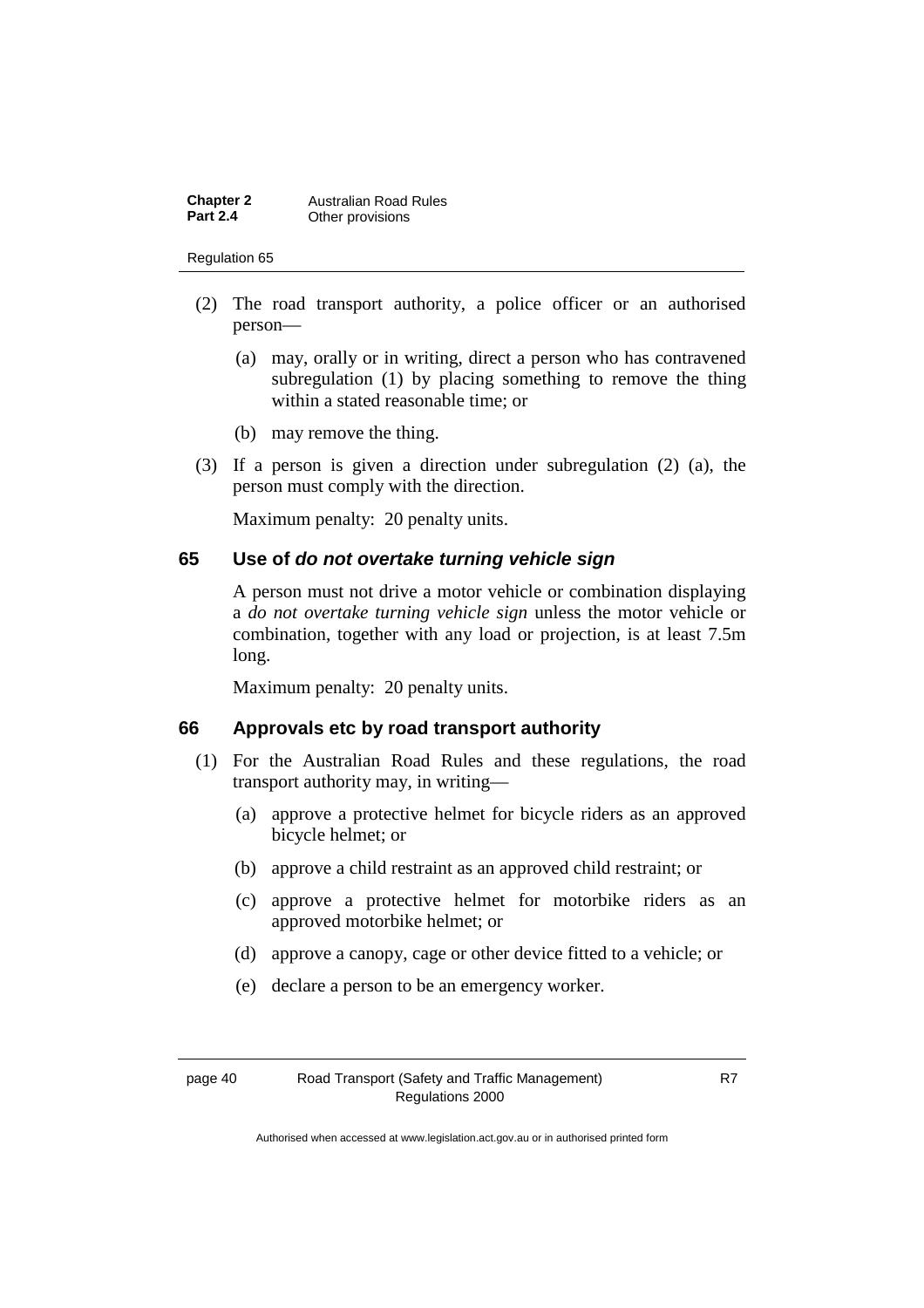- (2) An approval or declaration is a disallowable instrument.
	- *Note* A disallowable instrument must be notified, and presented to the Legislative Assembly, under the *Legislation Act 2001*.

#### **67 Exemption from requirement about riding on motorbikes**

The road transport authority may, for the purpose of allowing a sporting or similar event to be filmed, exempt a person from the Australian Road Rules, rule 271 (2) to the extent that it requires the person to face forward while being carried as a passenger on a motorbike.

#### **68 Defence of complying with direction of police officer or authorised person**

- (1) It is a defence to a prosecution of a person for an offence against a provision of this chapter if, at the time of the offence, the person was obeying a direction given to the person under the Australian Road Rules, rule 304 (1).
- (2) To remove any doubt, it is declared that a person must obey a direction given to the person under the Australian Road Rules, rule 304 (1), whether or not the person may contravene a provision of this chapter by obeying the direction.

#### **69 Exemption for driver of police vehicles**

- (1) A provision of this chapter does not apply to the driver of a police vehicle if—
	- (a) in the circumstances—
		- (i) the driver is taking reasonable care; and
		- (ii) it is reasonable that the provision should not apply; and
	- (b) if the vehicle is a motor vehicle that is moving—the vehicle is displaying a blue or red flashing light or sounding an alarm.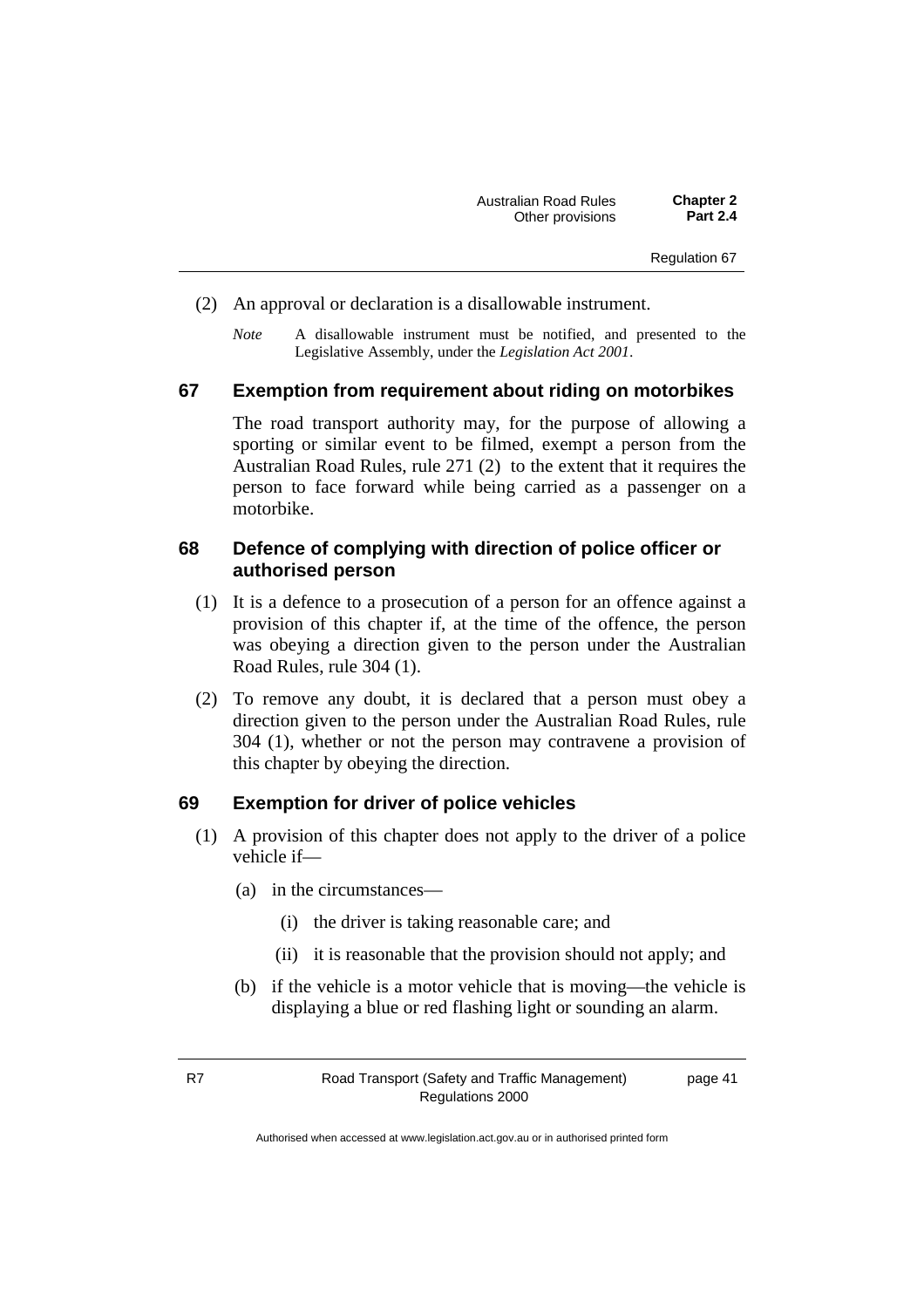| <b>Chapter 2</b> | <b>Australian Road Rules</b> |
|------------------|------------------------------|
| <b>Part 2.4</b>  | Other provisions             |

- (2) Subregulation (1) (b) does not apply to the driver if, in the circumstances, it is reasonable—
	- (a) not to display the light or sound the alarm; or
	- (b) for the vehicle not to be fitted or equipped with a blue or red flashing light or an alarm.

#### **70 Exemption for driver of emergency vehicles**

A provision of this chapter does not apply to the driver of an emergency vehicle if—

- (a) in the circumstances—
	- (i) the driver is taking reasonable care; and
	- (ii) it is reasonable that the provision should not apply; and
- (b) if the vehicle is a motor vehicle that is moving—the vehicle is displaying a blue or red flashing light or sounding an alarm.

#### **71 Stopping and parking exemption for police and emergency vehicles and authorised people**

- (1) A provision of division 2.3.5 (Stopping and parking) does not apply to the driver of a police or emergency vehicle if, in the circumstances—
	- (a) the driver is taking reasonable care; and
	- (b) it is reasonable that the provision should not apply.
- (2) A provision of division 2.3.5 (Stopping and parking) does not apply to a driver who is an authorised person driving a vehicle in the course of his or her duty as an authorised person if, in the circumstances—
	- (a) the driver is taking reasonable care; and
	- (b) it is reasonable that the provision should not apply.

page 42 Road Transport (Safety and Traffic Management) Regulations 2000

R7

Authorised when accessed at www.legislation.act.gov.au or in authorised printed form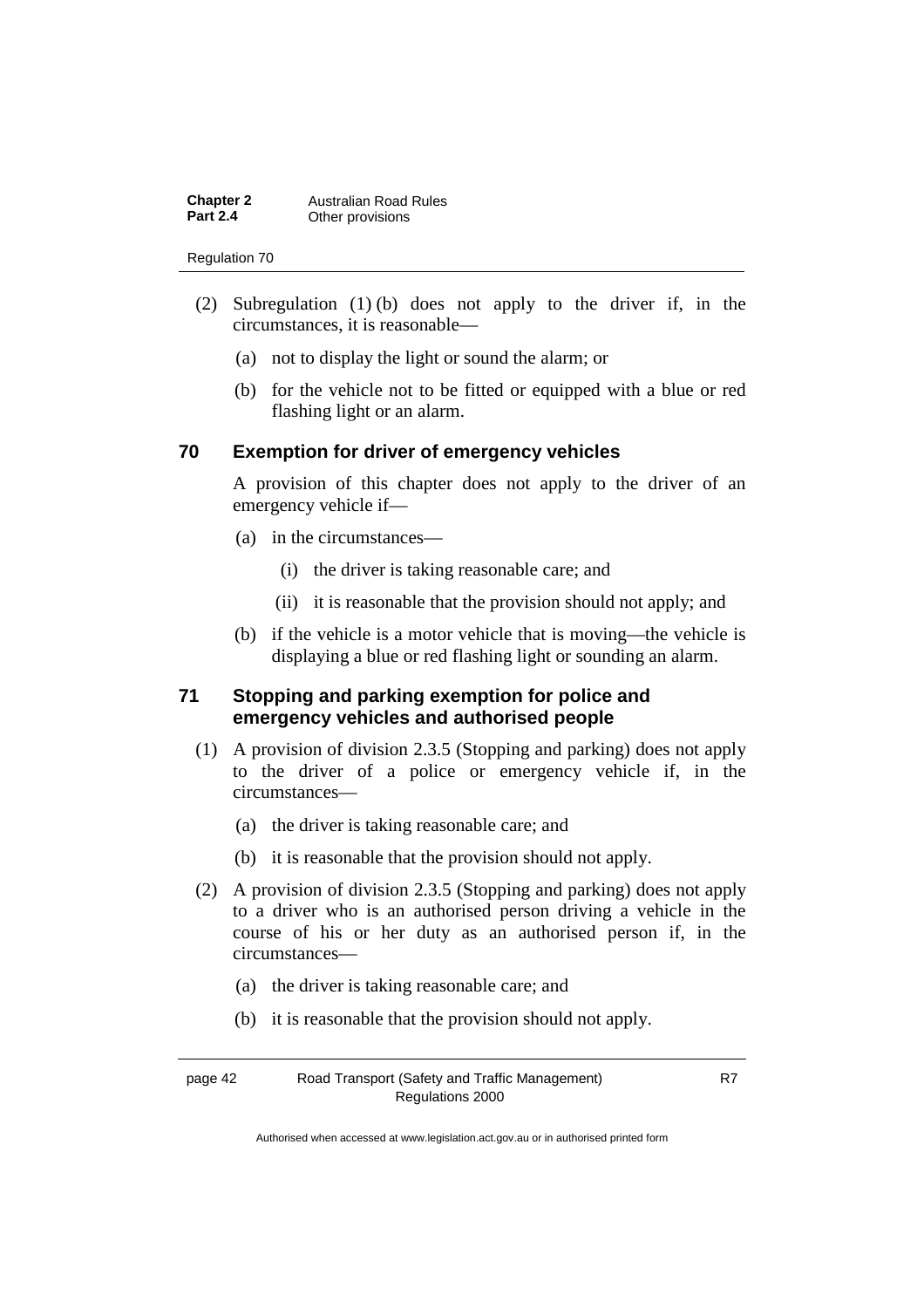# **Chapter 3 Parking**

## **Part 3.1 Parking schemes**

## **Division 3.1.1 Metered parking schemes**

## **72 Metered parking schemes**

- (1) The road transport authority may establish and operate metered parking schemes for any length of road or area.
- (2) For a metered parking scheme, the road transport authority—
	- (a) may set aside metered parking spaces; and
	- (b) may install parking meters for the payment of fees for metered parking spaces.

## **73 Metered parking areas**

- (1) The road transport authority may set aside a length of road or area as a metered parking area.
- (2) A metered parking area must be designated by *permissive parking signs* with the word 'meter' on or with the signs.

## **74 Parking meters**

- (1) A parking meter must be installed at the space to which it applies or, if a parking meter applies to 2 or more spaces, close to the spaces.
- (2) The parking meter applying to a metered parking space must show or be capable of showing the fees fixed for the space under this division.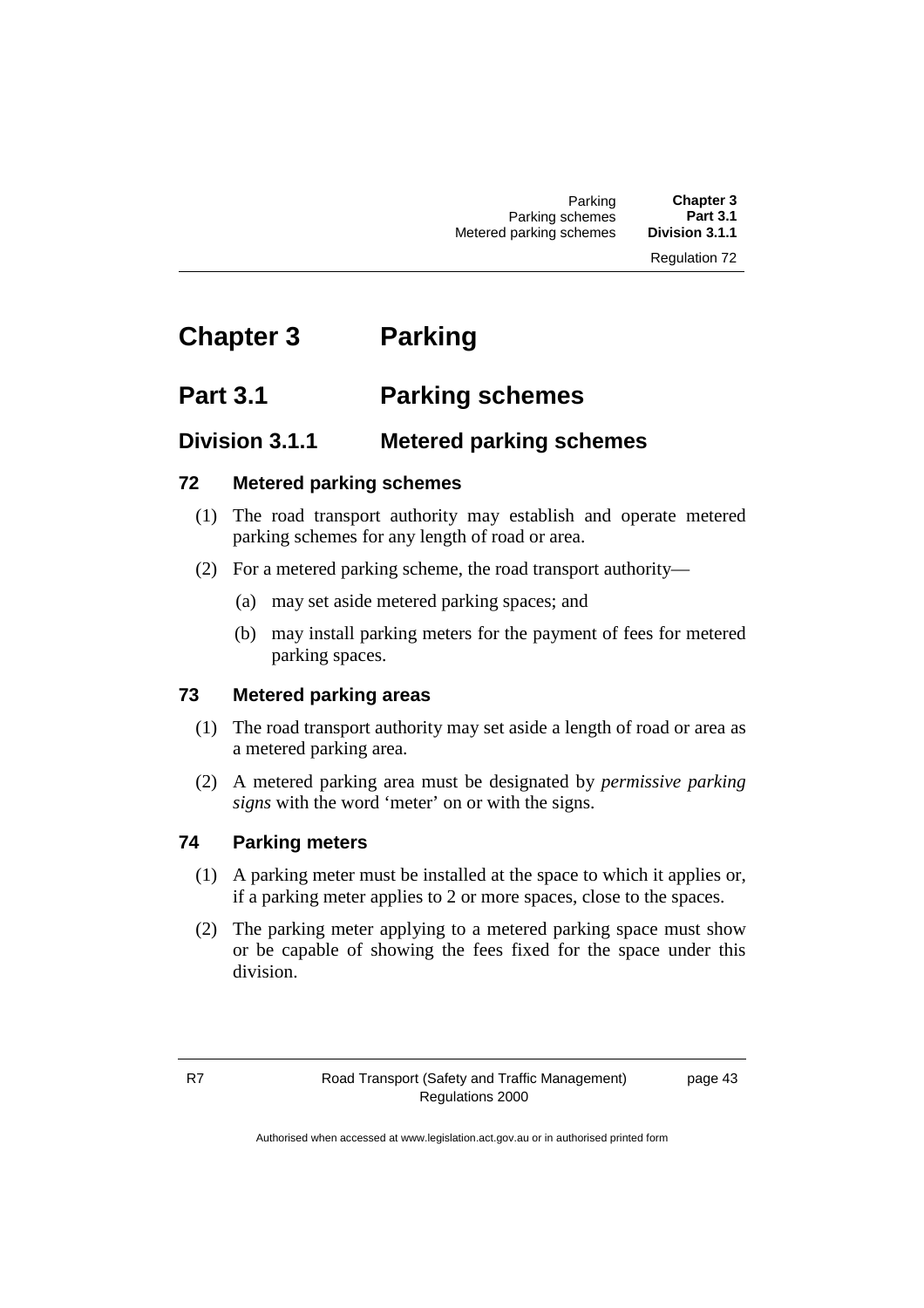| <b>Chapter 3</b> | Parking                |
|------------------|------------------------|
| <b>Part 3.1</b>  | Parking schemes        |
| Division 3.1.2   | Ticket parking schemes |
| Regulation 75    |                        |

(3) A parking meter must clearly show, or be capable of clearly showing, the status of the metered parking space or spaces to which it applies and, if the meter is a multi-space parking meter, must identify each metered parking space by its number.

#### **75 Metered parking spaces**

- (1) A metered parking space must be designated by a road marking.
- (2) For a metered parking space to which a multi-space parking meter applies, the number for the space and an arrow indicating the direction of the meter must be marked in or adjacent to the space.

## **Division 3.1.2 Ticket parking schemes**

*Note* The Australian Road Rules, r 207 (2) provides that a driver who parks in a ticket parking area must pay the fee and obey the instructions on the ticket. See also reg 16.

#### **75A Parking authorities**

- (1) A person may apply to the road transport authority to be a parking authority for a stated area.
- (2) The road transport authority may, in writing, declare the person to be a parking authority for a stated area (the *area of operations*).
	- *Note* The power to make the declaration includes the power to amend or repeal it (see the *Legislation Act 2001*, s 46).
- (3) The declaration is a disallowable instrument.
	- *Note* A disallowable instrument must be notified, and presented to the Legislative Assembly, under the *Legislation Act 2001*.

## **75B Parking authority guidelines**

(1) The road transport authority must establish written guidelines for regulation 76A (the *parking authority guidelines*).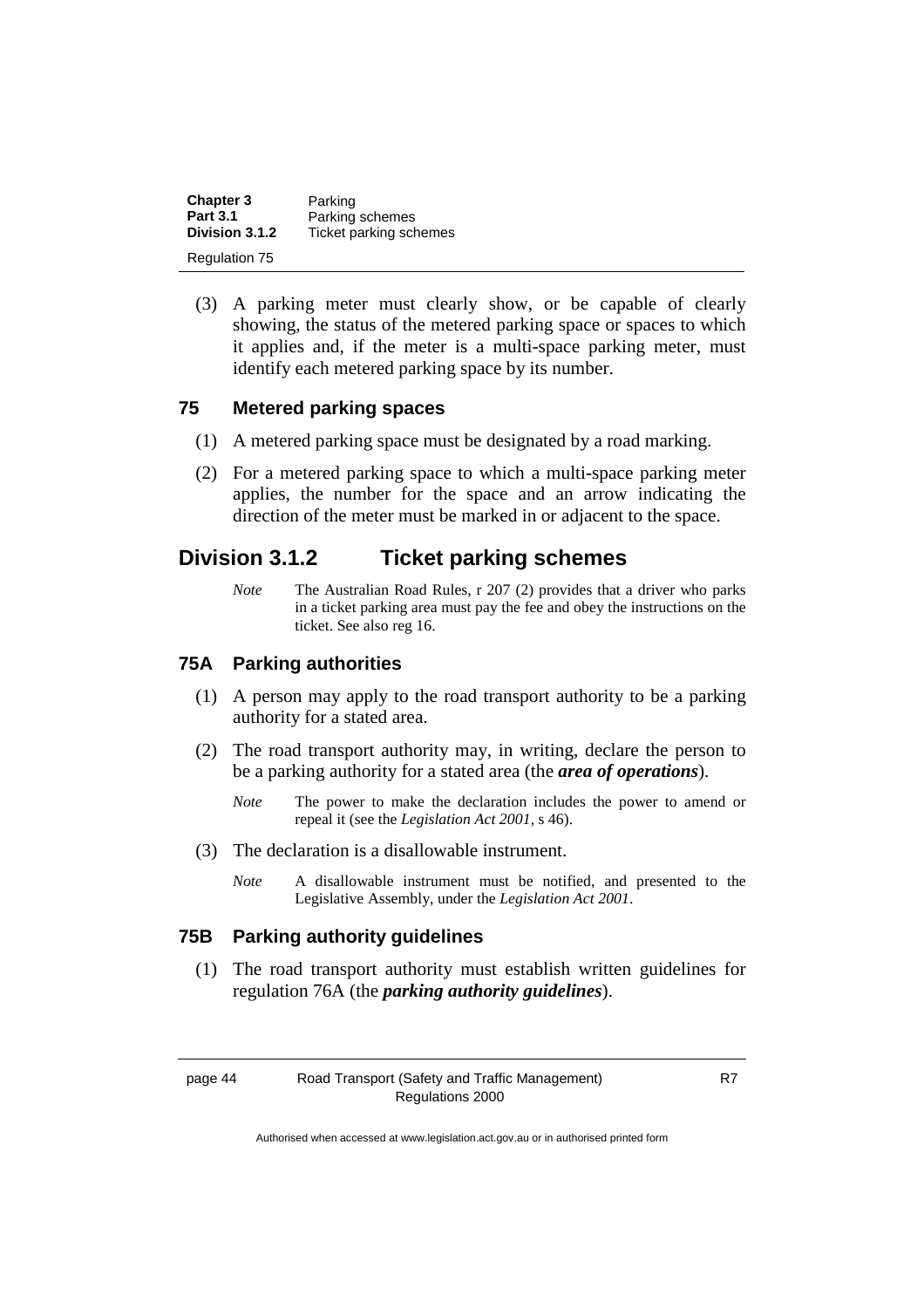| <b>Chapter 3</b>     | Parking                |
|----------------------|------------------------|
| <b>Part 3.1</b>      | Parking schemes        |
| Division 3.1.2       | Ticket parking schemes |
| <b>Regulation 76</b> |                        |

(2) The parking authority guidelines are a disallowable instrument.

- (3) A parking authority is not entitled to provide, or charge for, parking in a ticket parking area if the parking authority does not comply with the parking authority guidelines.
- (4) A parking authority is taken to comply with the parking authority guidelines until the contrary is proved.

#### **76 Ticket parking schemes—road transport authority**

- (1) The road transport authority may establish and operate a ticket parking scheme for any length of road or area.
- (2) For a ticket parking scheme, the road transport authority—
	- (a) may set aside a length of road or area as a ticket parking area; and
	- (b) may adopt the ways of, and schemes for, payment of the fees the authority considers appropriate; and
	- (c) may install devices for payment of the fees (a *pay parking device*).

#### **76A Ticket parking schemes—parking authority**

- (1) A parking authority may, in accordance with the parking authority guidelines, establish and operate a ticket parking scheme for any length of road or area within its area of operations.
- (2) For a ticket parking scheme, the parking authority may, in accordance with the parking authority guidelines—
	- (a) set aside a length of road or area within its area of operations as a ticket parking area; and
	- (b) fix fees for the parking of vehicles in the area; and
- R7 Road Transport (Safety and Traffic Management) Regulations 2000

page 45

*Note* A disallowable instrument must be notified, and presented to the Legislative Assembly, under the *Legislation Act 2001*.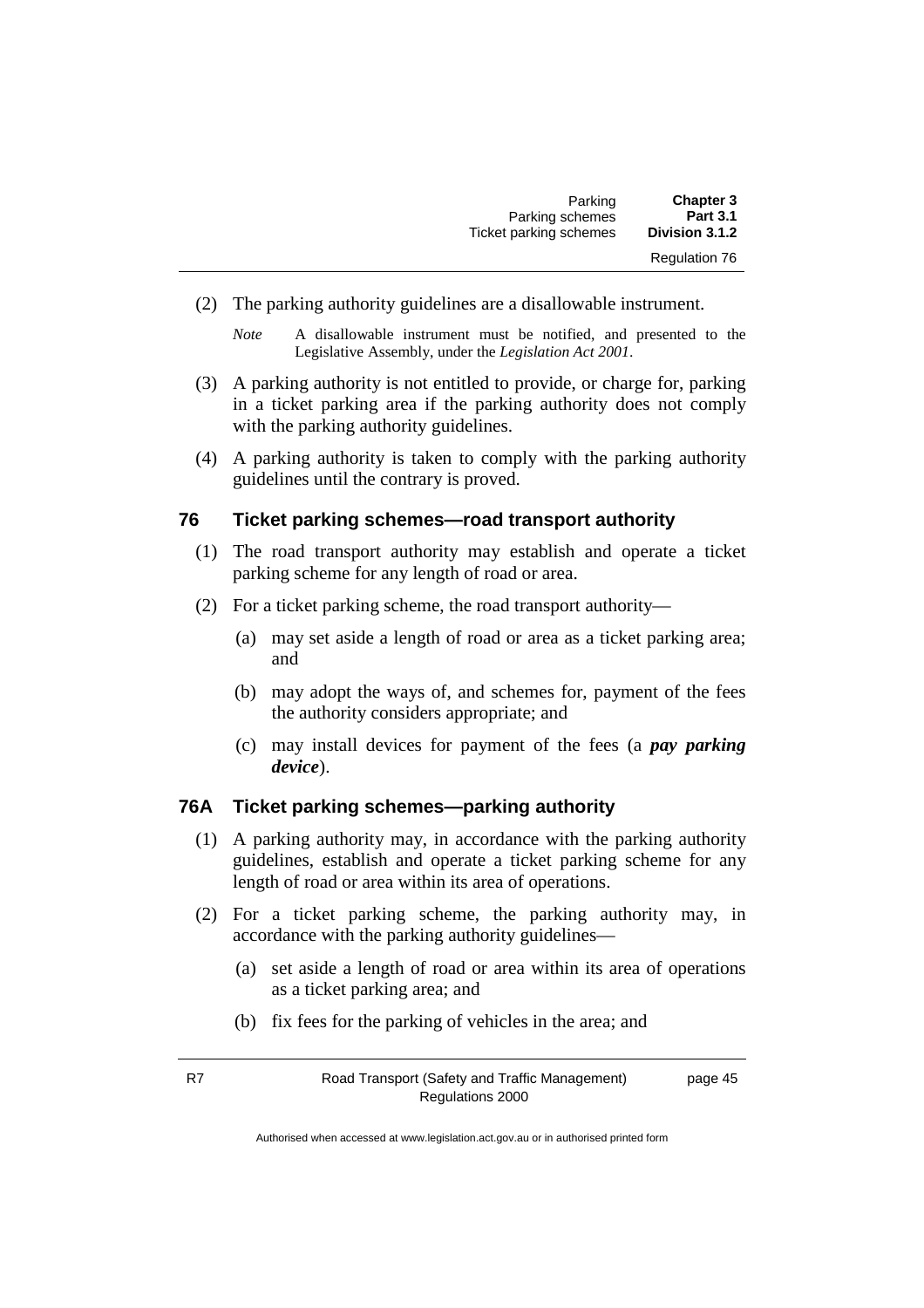| <b>Chapter 3</b>     | Parking                |
|----------------------|------------------------|
| <b>Part 3.1</b>      | Parking schemes        |
| Division 3.1.2       | Ticket parking schemes |
| <b>Regulation 77</b> |                        |

- (c) adopt the ways of, and schemes for, payment of the fees the authority considers appropriate; and
- (d) install pay parking devices.
- *Note* Reg 75A provides for the road transport authority to declare parking authorities and reg 75B provides for parking authority guidelines.

#### **77 Ticket parking areas**

- (1) A ticket parking area must be designated by *permissive parking signs* with the word 'ticket' on or with the signs.
- (2) A ticket parking area is taken to include only such lengths of road and areas to which ticket parking signs apply as are lawfully available, apart from this division, for the parking of vehicles.
- (3) A reference in subregulation (1) to *ticket* includes a reference to voucher.
- (4) Subregulation (3) and this subregulation cease to have effect on 1 December 2006.

#### **78 Ticket parking spaces**

A ticket parking area may be divided into ticket parking spaces, of a size suitable for parking a single vehicle, by a road marking.

#### **79 Ticket machines**

The ticket machine for a ticket parking area must show or be capable of showing the fees fixed for the area under this division.

#### **80 Parking tickets**

- (1) The following information must be printed on a parking ticket:
	- (a) the expiry date (expressed as the day of the month, the month and the year);
	- (b) the expiry time (expressed in hours and minutes);

| page 46 | Road Transport (Safety and Traffic Management) |
|---------|------------------------------------------------|
|         | Regulations 2000                               |

R7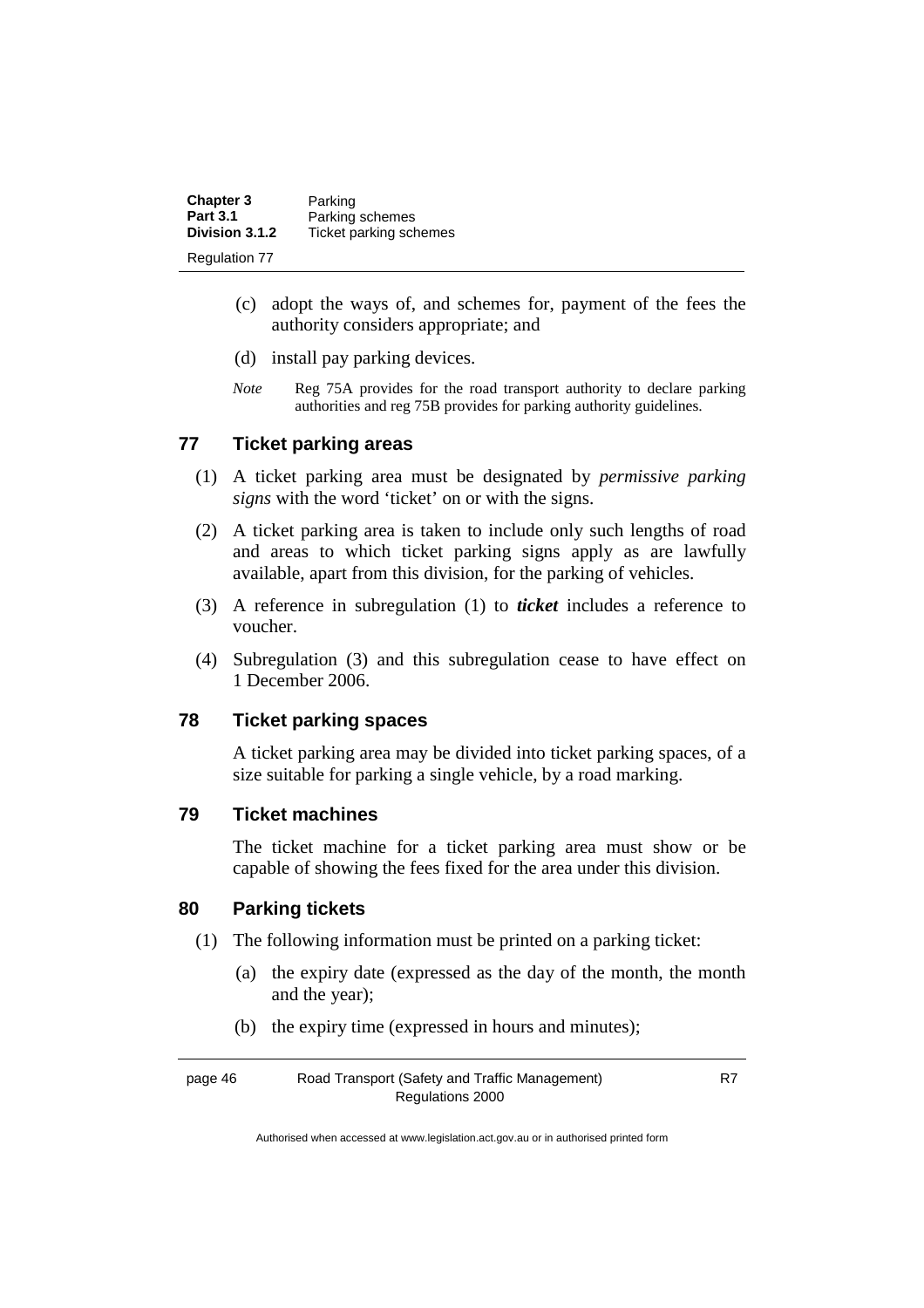- (c) the name of the authority issuing the ticket;
- (d) the ticket parking area code (if applicable);
- (e) a serial number;
- (f) instructions for use of the ticket.
- (2) A parking ticket must be legible and of a size and design that enables it to be easily displayed in or on a vehicle.

#### **81 Duration of parking tickets**

A parking ticket takes effect when it is issued and expires at the expiry time stated on the ticket.

## **Division 3.1.3 Heavy vehicle parking**

#### **82 Definitions for div 3.1.3**

In this division:

*code of practice* means the code of practice approved under regulation 89, as in force from time to time.

*exemption* means an exemption given under regulation 92 (Decision on application for exemption).

*existing operator* means the holder of an existing operator's certificate.

*existing operator's certificate* means an existing operator's certificate issued under the *Motor Traffic Act 1936,* section 150R that was in force immediately before the commencement of this regulation and has not been cancelled under this division.

*heavy vehicle* means a vehicle, whether loaded or unloaded, that is longer than 7.5m, has a GVM over 4.5t, and is used for commercial purposes.

*land adjoining residential land*—see regulation 83.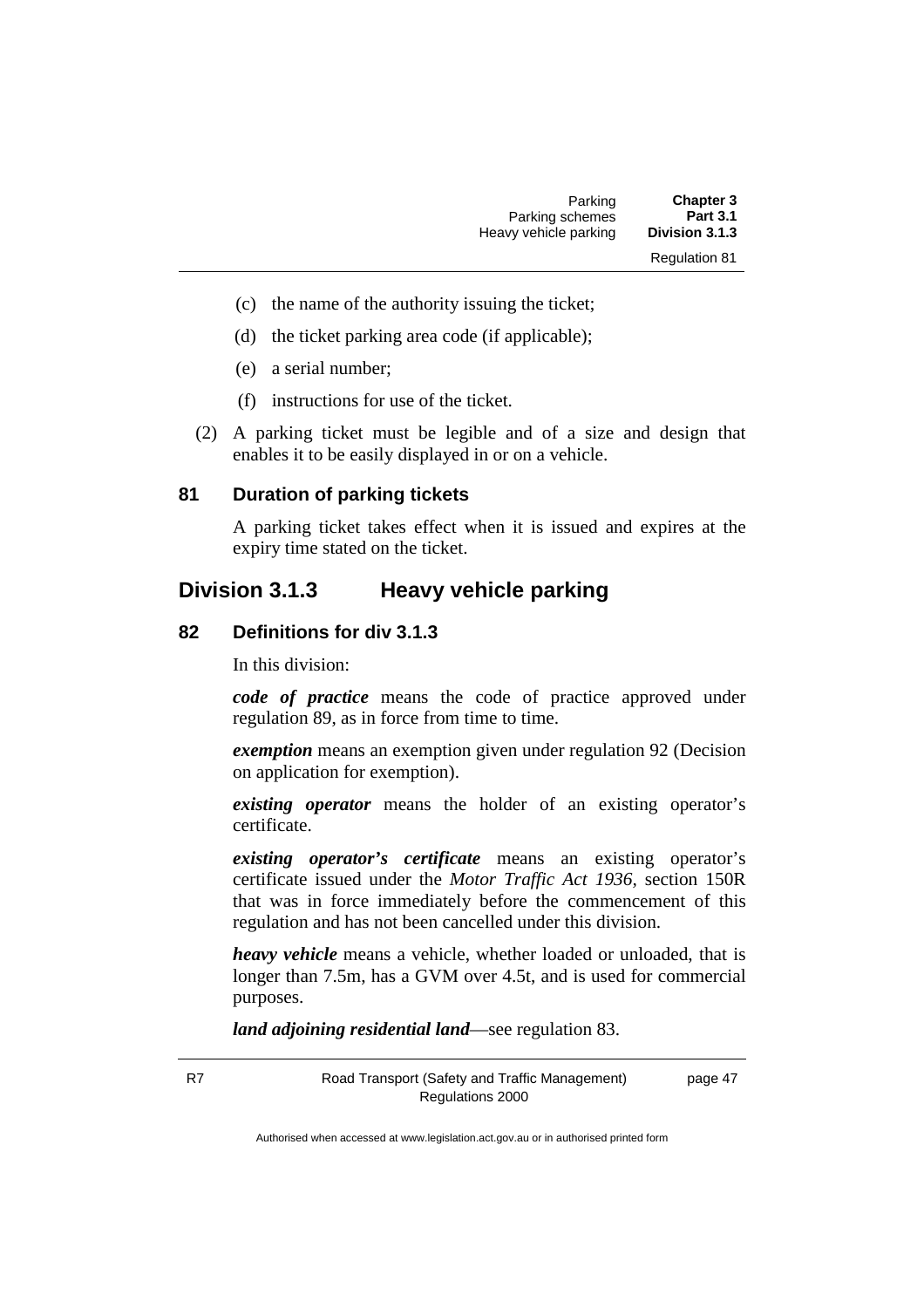| <b>Chapter 3</b> | Parking               |
|------------------|-----------------------|
| <b>Part 3.1</b>  | Parking schemes       |
| Division 3.1.3   | Heavy vehicle parking |
| Regulation 83    |                       |

*residential land* means land leased for residential purposes.

*stock truck* means a vehicle that has a GVM over 4.5t and is built or used to transport livestock.

### **83 References in div to land adjoining residential land**

A reference in this division to *land adjoining residential land* includes a reference to land that would, but for an intervening road, adjoin that land.

### **84 Vehicle parked partly on residential land**

For this division, a vehicle that is parked partly on residential land, and partly on adjoining land that is not residential land, is taken not to be parked on residential land.

### **85 Parking of certain vehicles on residential land prohibited**

- (1) This regulation applies to a vehicle, whether loaded or unloaded, that is—
	- (a) a stock truck; or
	- (b) a semitrailer with the load space permanently enclosed by rigid construction or with sides enclosed by nonrigid material and a rigid roof; or
	- (c) higher than 3.6m and used for commercial purposes.
- (2) A person must not park a vehicle to which this regulation applies on residential land.

Maximum penalty: 20 penalty units.

- (3) Subregulation (2) does not apply to the vehicle—
	- $(a)$  if—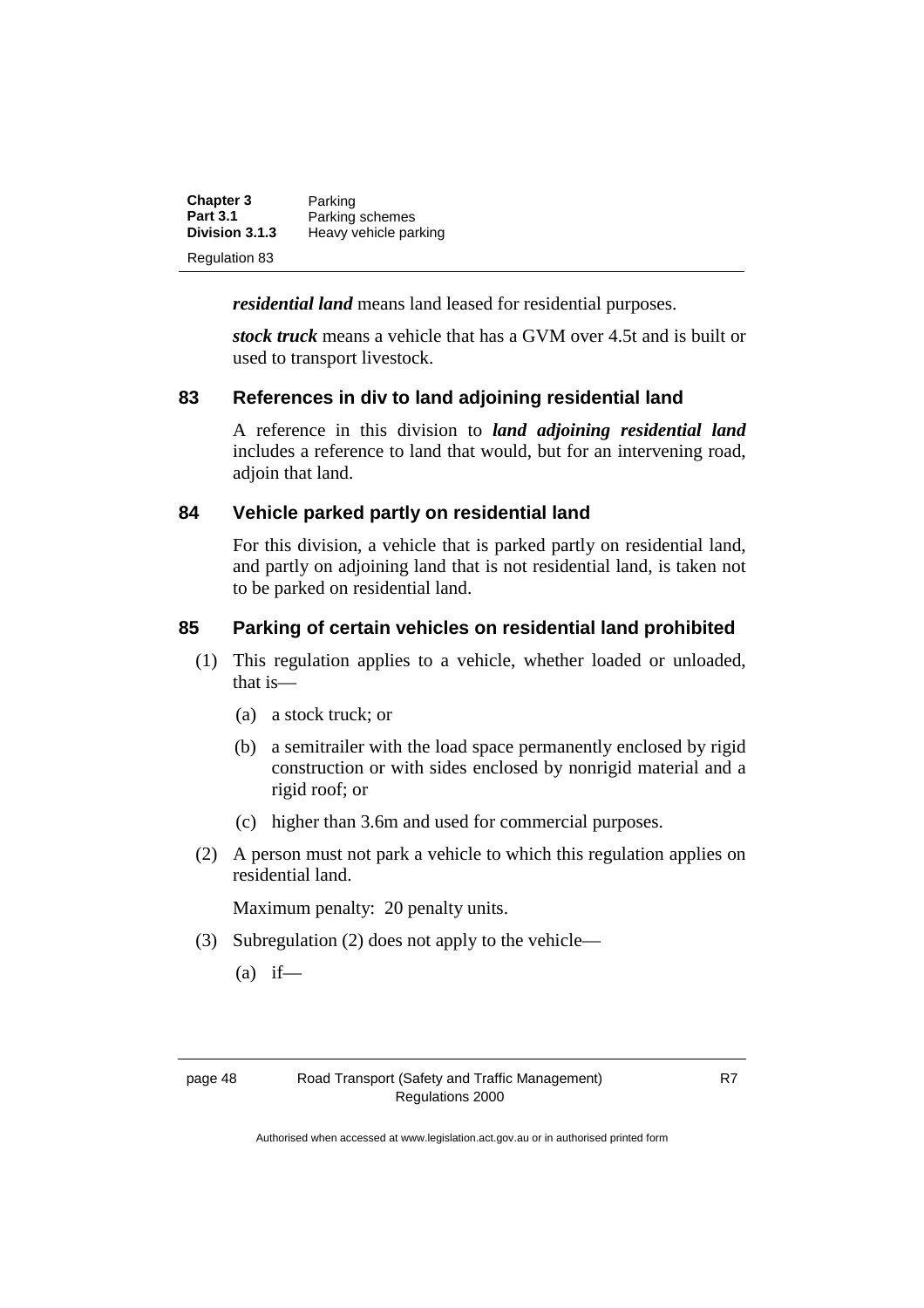| <b>Chapter 3</b>     | Parking               |
|----------------------|-----------------------|
| <b>Part 3.1</b>      | Parking schemes       |
| Division 3.1.3       | Heavy vehicle parking |
| <b>Regulation 86</b> |                       |

- (i) the parking of the vehicle on the land is reasonably necessary to avoid a contravention of another provision of these regulations or another Territory law; or
- (ii) the vehicle is parked on the land to drop off, or pick up, people or goods or in the course of providing services; and
- (b) the vehicle is not parked on the land for longer than is reasonable in all the circumstances.

#### **86 Parking of certain vehicles on land adjoining residential land prohibited**

- (1) This regulation applies to—
	- (a) a vehicle or combination, whether loaded or unloaded, that is longer than 7.5m; and
	- (b) a vehicle, whether loaded or unloaded, with a GVM over 4.5t.
- (2) A person must not park a vehicle or combination to which this regulation applies on land adjoining residential land for more than 1 hour.

Maximum penalty: 20 penalty units.

- (3) Subregulation (2) does not apply to the vehicle or combination—
	- $(a)$  if—
		- (i) the parking of the vehicle on the land is reasonably necessary to avoid a contravention of another provision of these regulations or another Territory law; or
		- (ii) the vehicle is parked on the land to drop off, or pick up, people or goods or in the course of providing services; and
	- (b) the vehicle is not parked on the land for longer than is reasonable in all the circumstances.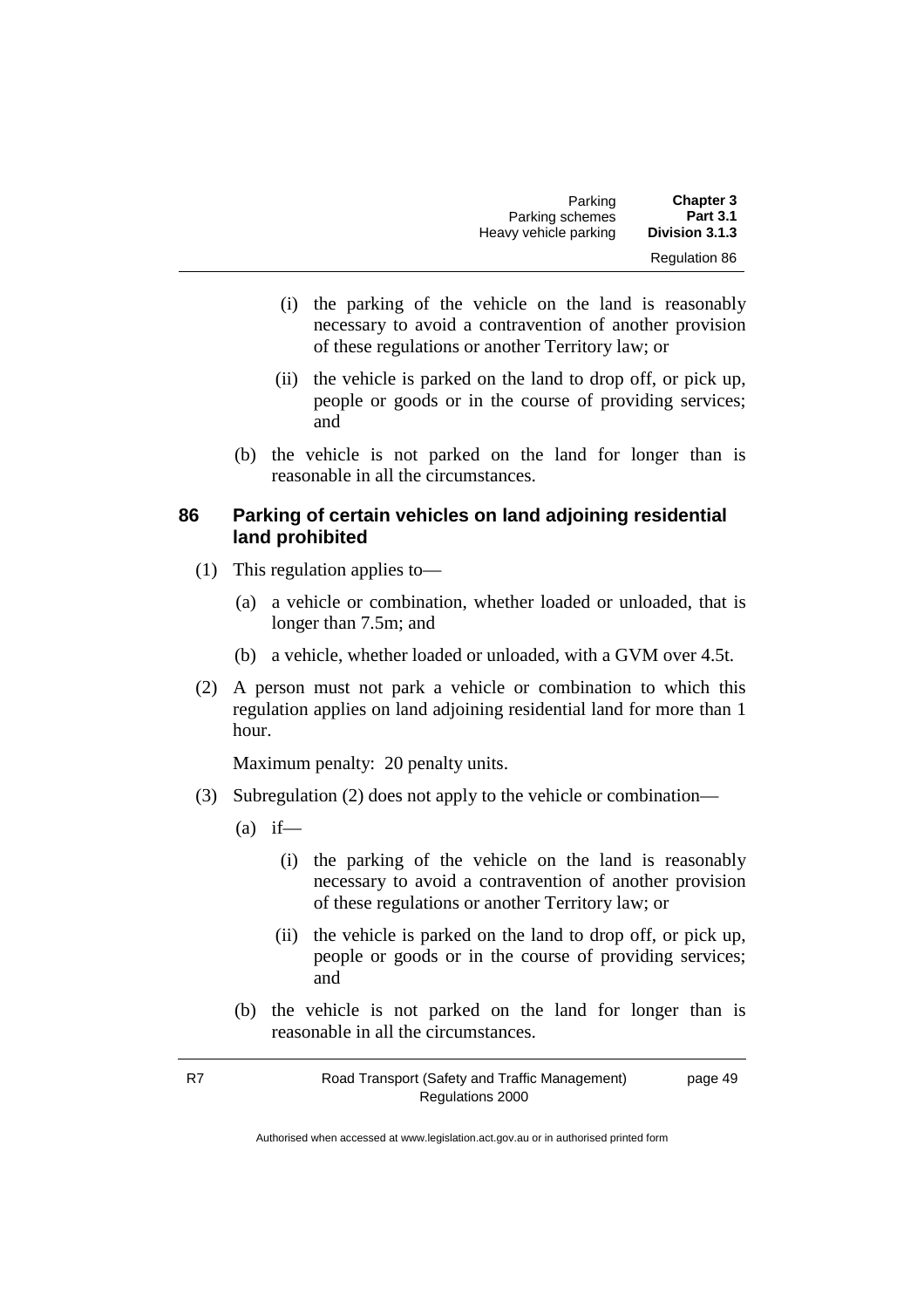| <b>Chapter 3</b> | Parking               |
|------------------|-----------------------|
| <b>Part 3.1</b>  | Parking schemes       |
| Division 3.1.3   | Heavy vehicle parking |
| Regulation 87    |                       |

(4) Subregulation (2) also does not apply to the vehicle or combination if the land where it is parked is residential land or land leased for commercial purposes.

#### **87 Parking of certain commercial vehicles on land with multi-unit developments**

- (1) This regulation applies to a vehicle, whether loaded or unloaded, that is used for commercial purposes and is longer than 6m, higher than 2.6m or has a GVM over 3.75t.
- (2) A person must not park a vehicle to which this regulation applies on residential land with a multi-unit development.

Maximum penalty: 20 penalty units.

- (3) Subregulation (2) does not apply to the vehicle or combination—
	- $(a)$  if—
		- (i) the parking of the vehicle on the land is reasonably necessary to avoid a contravention of another provision of these regulations or another Territory law; or
		- (ii) the vehicle is parked on the land to drop off, or pick up, people or goods or in the course of providing services; and
	- (b) the vehicle is not parked on the land for longer than is reasonable in all the circumstances.
- (4) In this regulation:

*multi-unit development*—see the Territory plan, appendix 6 in force on 1 January 1997.

*Territory plan*—see the *Land (Planning and Environment) Act 1991*, section 13.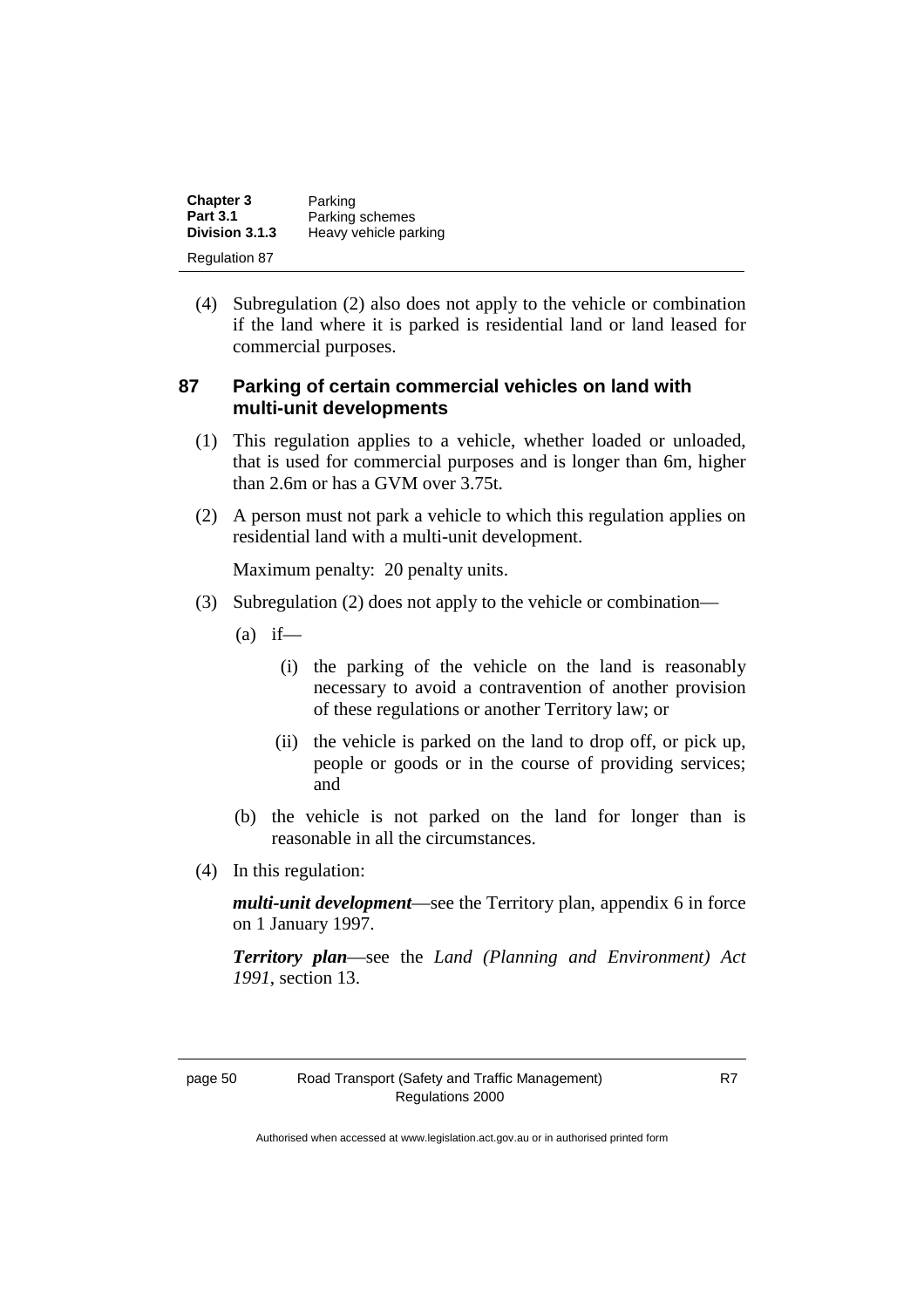| <b>Chapter 3</b>     | Parking               |
|----------------------|-----------------------|
| <b>Part 3.1</b>      | Parking schemes       |
| Division 3.1.3       | Heavy vehicle parking |
| <b>Regulation 88</b> |                       |

#### **88 Daily infringement**

A person commits an offence against regulation 85 (Parking of certain vehicles on residential land prohibited), regulation 86 (Parking of certain vehicles on land adjoining residential land prohibited) or regulation 87 (Parking of certain commercial vehicles on land with multi-unit developments) in relation to each day when the person contravenes that regulation, including the day of a conviction for the contravention or any later day.

#### **89 Codes of practice**

- (1) The Minister may, in writing, approve a code of practice about the parking of heavy vehicles on residential land.
- (2) Without limiting subregulation (1), a code of practice may include provisions with respect to—
	- (a) requirements for the parking of heavy vehicles by existing operators; and
	- (b) the number of heavy vehicles that may be parked on residential land at any time; and
	- (c) the operation of heavy vehicles while on residential land.
- (3) A code of practice is a disallowable instrument.
	- *Note* A disallowable instrument must be notified, and presented to the Legislative Assembly, under the *Legislation Act 2001*.

#### **90 Notice of codes of practice etc**

- (1) The road transport authority must publish notice of the approval of each code of practice in a newspaper published and circulating in the ACT.
- (2) The notice must—
	- (a) be published on or before the day when the code of practice commences; and

R7 Road Transport (Safety and Traffic Management) Regulations 2000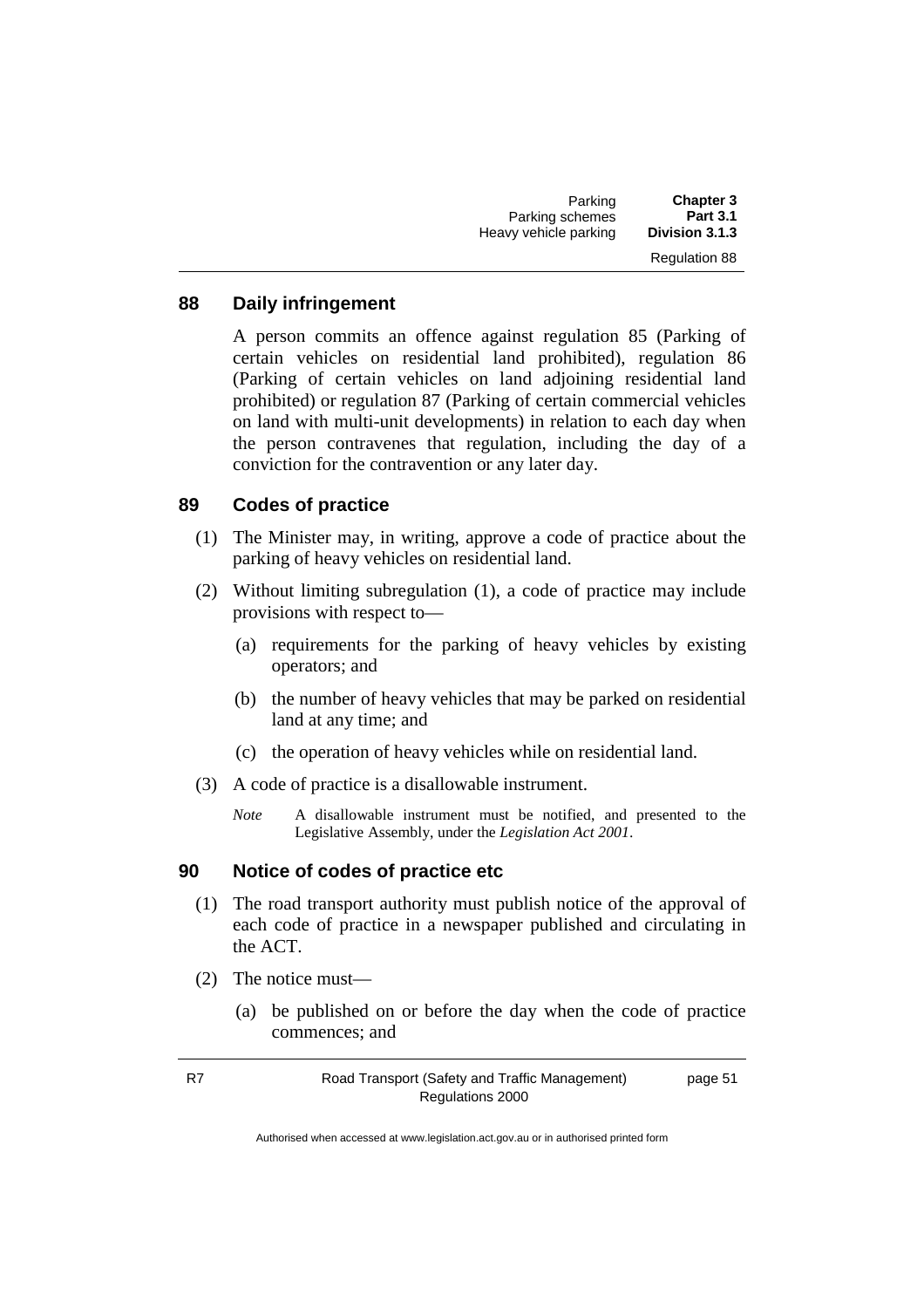| <b>Chapter 3</b>     | Parking               |
|----------------------|-----------------------|
| <b>Part 3.1</b>      | Parking schemes       |
| Division 3.1.3       | Heavy vehicle parking |
| <b>Regulation 91</b> |                       |

- (b) state when the code of practice commences; and
- (c) contain a statement to the effect that—
	- (i) the code of practice can be inspected at a stated office or offices of the road transport authority during office hours; and
	- (ii) the code of practice is subject to disallowance by the Legislative Assembly under the *Legislation Act 2001*.

## **91 Application for exemption**

- (1) A person who is the holder of an existing operator's certificate may apply to the road transport authority for an exemption from all provisions or stated provisions of the code of practice in relation to stated land of which the person is the occupier.
- (2) The applicant must give the applicant's existing operator's certificate to the road transport authority with the application.

## **92 Decision on application for exemption**

- (1) If the road transport authority receives an application for an exemption, the authority must—
	- (a) give the exemption for the period stated in the exemption; or
	- (b) give the exemption for the period, and subject to the conditions, stated in the exemption; or
	- (c) refuse to give the exemption.
- (2) Before making a decision on the application, the road transport authority must give notice of the application to—
	- (a) if land adjoining the land to which the application relates is occupied—the occupier and, if the occupier is not the lessee, the lessee of each parcel of adjoining land that is occupied; or

Authorised when accessed at www.legislation.act.gov.au or in authorised printed form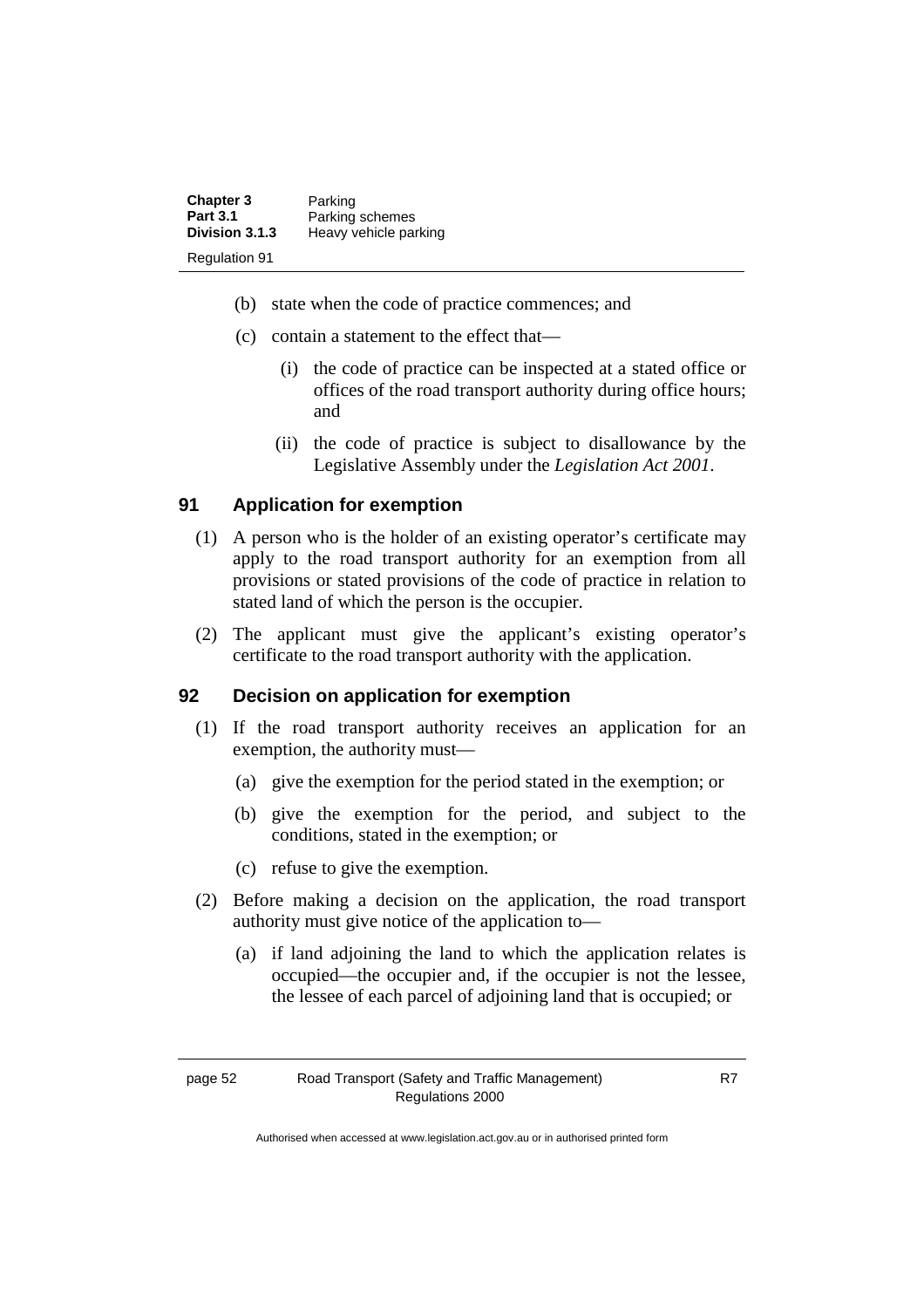| Parking               | <b>Chapter 3</b>     |
|-----------------------|----------------------|
| Parking schemes       | <b>Part 3.1</b>      |
| Heavy vehicle parking | Division 3.1.3       |
|                       | <b>Regulation 92</b> |

- (b) if land adjoining the land to which the application relates is unoccupied—the lessee of each parcel of adjoining land that is unoccupied.
- (3) A notice under subregulation (2) must—
	- (a) contain a description of the provisions of the code of practice from which exemption is sought; and
	- (b) invite the occupier or lessee to make submissions to the road transport authority, within 28 days after receiving the notice, why the exemption sought should not be given; and
	- (c) contain a statement to the effect that, if a submission is not received by the road transport authority within that 28 days, the authority may give the exemption.
- (4) Without limiting the ways in which a notice under subregulation (2) (a) may be given to the occupier or lessee of a parcel of land, the notice may be given by letter addressed to the occupier or lessee and sent by prepaid post to the address of the parcel.
- (5) In deciding whether to give the exemption, what period the exemption should be given for and what conditions the exemption should be subject to, the road transport authority must—
	- (a) take into account any submissions made under subregulation (3); and
	- (b) have regard to whether and, if so, the extent to which, an occupier or lessee of adjoining land would be adversely affected by the decision.
- (6) For subregulation (5) (b), in deciding whether an occupier or lessee of adjoining land would be adversely affected, the road transport authority must take into account—
	- (a) the period for which, and the provisions of the code of practice from which, exemption is sought; and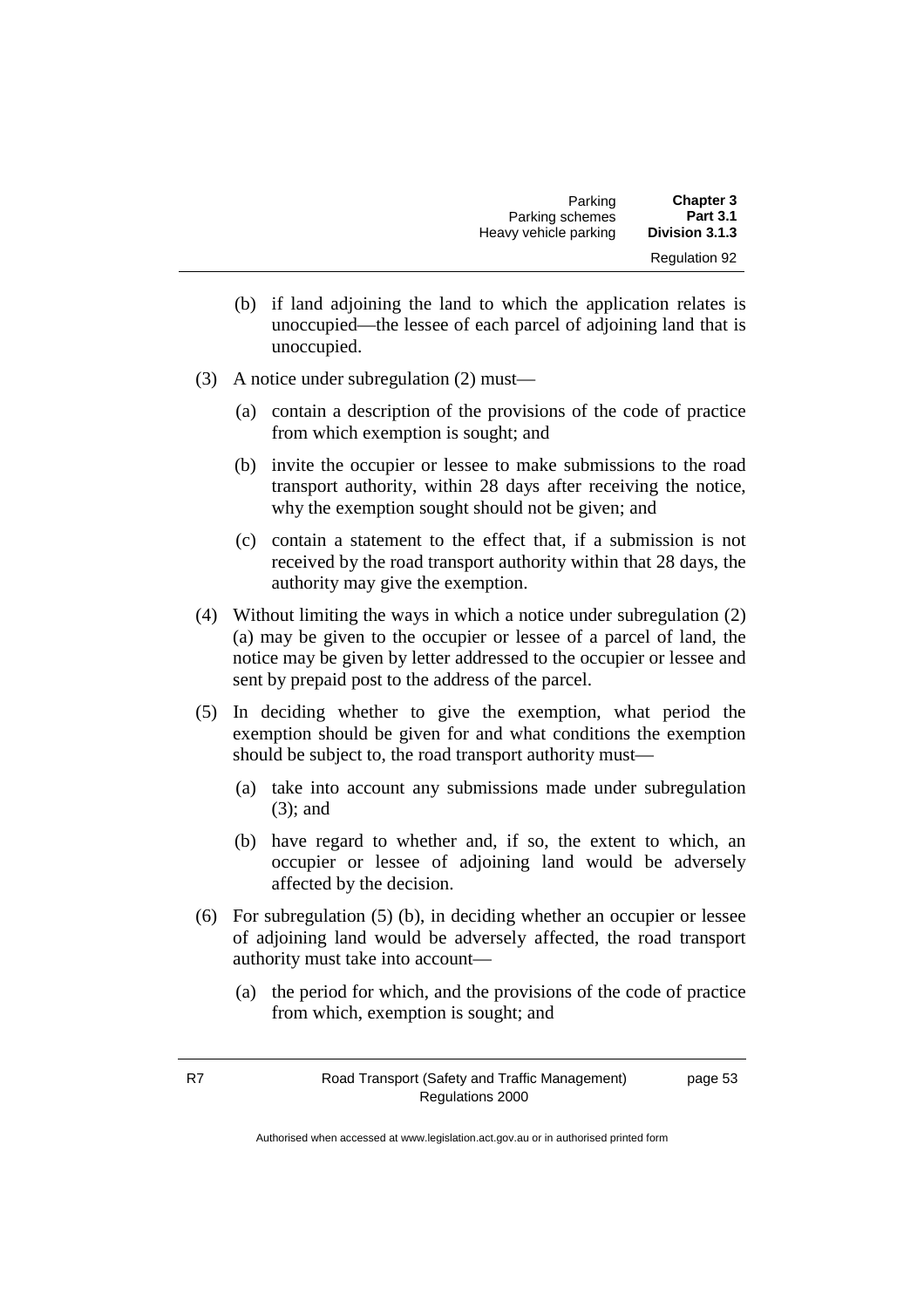| <b>Chapter 3</b> | Parking               |
|------------------|-----------------------|
| <b>Part 3.1</b>  | Parking schemes       |
| Division 3.1.3   | Heavy vehicle parking |
| Regulation 93    |                       |

- (b) the likely safety, noise and visual consequences of giving the exemption; and
- (c) any action taken by the applicant to reduce the safety, noise or visual impact on occupiers of adjoining land, including, for example, any landscaping, parking bays, fencing, noise barriers and garaging arrangements on land occupied by the applicant.
- (7) The road transport authority must not give the exemption if the authority believes on reasonable grounds that the applicant—
	- (a) has failed to comply with regulation 95 (Additional information by applicant); or
	- (b) made a statement which was false or misleading in a material particular in or in relation to the application.
- (8) If an exemption is given subject to conditions, the exemption applies only if all the conditions of the exemption are being complied with.

#### **93 Endorsement of certificates**

- (1) If the road transport authority gives an exemption to the holder of an existing operator's certificate, the authority must endorse the certificate with the exemption.
- (2) The endorsement—
	- (a) must state—
		- (i) each provision of the code of practice from the holder is exempt; and
		- (ii) whether or not the exemption is subject to conditions; and
		- (iii) the vehicle or vehicles to which the exemption applies; and
		- (iv) the residential land where the vehicle or vehicles may be parked under the exemption; and

R7

page 54 Road Transport (Safety and Traffic Management) Regulations 2000

Authorised when accessed at www.legislation.act.gov.au or in authorised printed form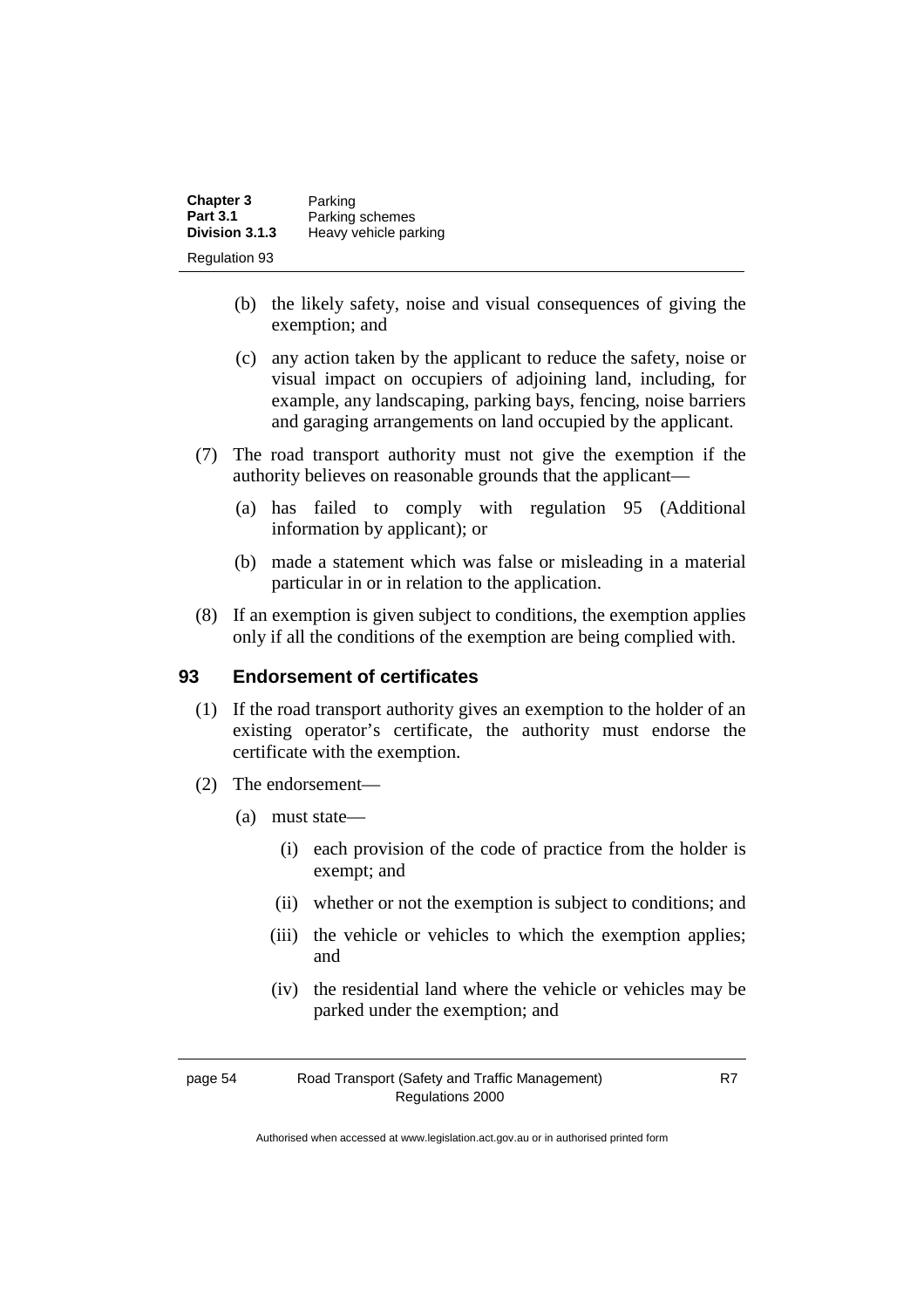| <b>Chapter 3</b>     | Parking               |
|----------------------|-----------------------|
| <b>Part 3.1</b>      | Parking schemes       |
| Division 3.1.3       | Heavy vehicle parking |
| <b>Regulation 94</b> |                       |

- (v) the period for which the exemption is given; and
- (b) may include other information about the exemption the road transport authority considers appropriate.

#### **94 Variation of conditions of exemptions**

- (1) The holder of an exemption may apply to the road transport authority for a stated variation of the conditions to which an exemption is subject.
- (2) If the road transport authority receives an application under subregulation (1), the authority must—
	- (a) vary the conditions in the way sought in the application; or
	- (b) refuse to vary the conditions.
- (3) Regulation 92 (2) to (7) (Decision on application for exemption) applies, with all necessary changes, to an application under this regulation in the same way as it applies to an application for an exemption.

#### **95 Additional information by applicant**

The road transport authority may, by notice given to an applicant for an exemption or variation of conditions to which an exemption is subject, require the applicant to provide any information or documents necessary for the authority to decide the application.

#### **96 Loss etc of existing operator's certificate**

(1) If an existing operator's certificate is lost, stolen or destroyed the holder of the certificate must tell the road transport authority, in writing, within 14 days after becoming aware of that fact.

Maximum penalty: 5 penalty units.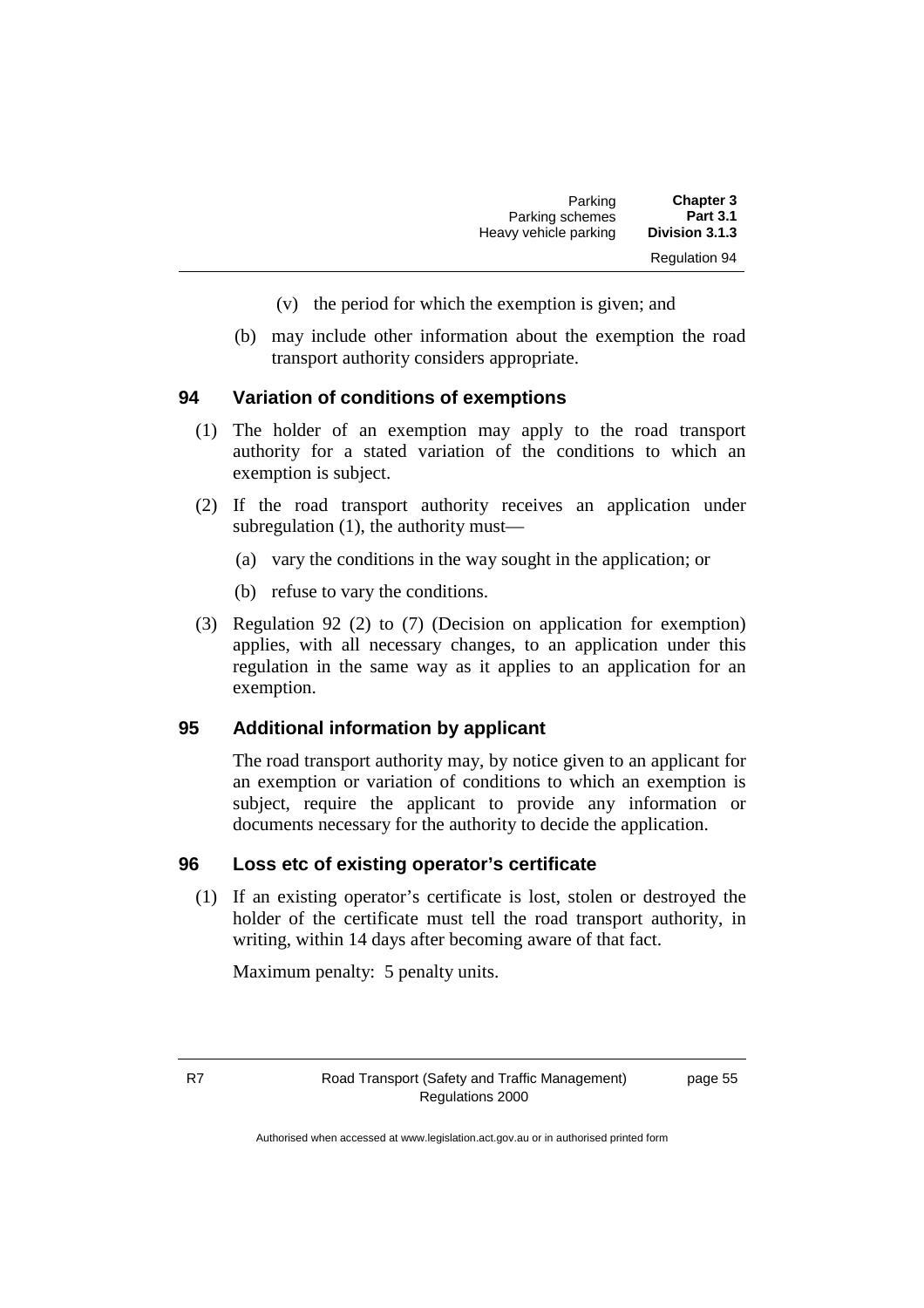| <b>Chapter 3</b>     | Parking               |
|----------------------|-----------------------|
| <b>Part 3.1</b>      | Parking schemes       |
| Division 3.1.3       | Heavy vehicle parking |
| <b>Regulation 97</b> |                       |

(2) If the road transport authority is satisfied that an existing operator's certificate has been lost, stolen or destroyed, the road transport authority must, on application by the holder of the certificate, give the holder a replacement certificate.

## **97 Cancellation of existing operator's certificate etc**

- (1) If the road transport authority has reasonable grounds for believing that—
	- (a) an existing operator's certificate was issued; or
	- (b) an exemption was given; or
	- (c) the conditions to which an exemption is subject were varied;

because information given by the holder of the certificate or exemption in or in relation to the application for the certificate, exemption or variation was false, misleading or incomplete in a material particular, the road transport authority must give the holder written notice under this subregulation.

*Note* For how documents may be given, see *Legislation Act 2001*, pt 19.5.

- (2) The notice must—
	- (a) tell the holder of the road transport authority's belief; and
	- (b) state the grounds for the belief; and
	- (c) invite the holder to make representations to the authority, within 28 days after the holder receives the notice, why the certificate should not be cancelled, or the exemption or variation revoked.
- (3) If, after considering any representation made by the holder under subregulation (2) (c), the road transport authority is satisfied that the authority's belief was correct, the authority must cancel the certificate or revoke the exemption or variation.

Authorised when accessed at www.legislation.act.gov.au or in authorised printed form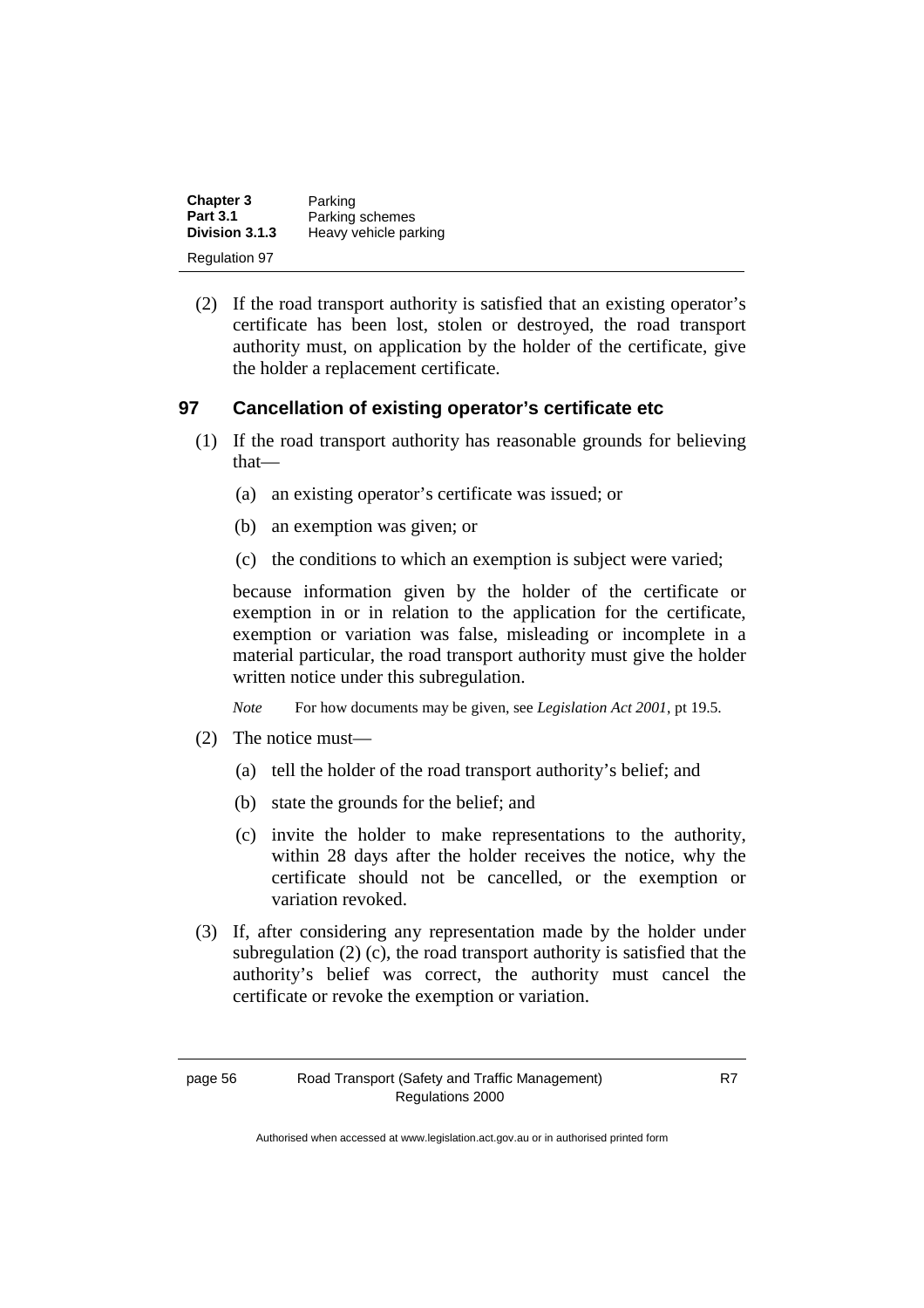| <b>Chapter 3</b>      | Parking              |
|-----------------------|----------------------|
| <b>Part 3.1</b>       | Parking schemes      |
| Division 3.1.4        | <b>Miscellaneous</b> |
| <b>Regulation 97A</b> |                      |

- (4) The road transport authority must also cancel an existing operator's certificate or revoke an exemption if the holder of the certificate or exemption asks the authority, in writing, to do so and gives the existing operator's certificate held by the holder to the authority.
- (5) If the road transport authority cancels an existing operator's certificate, or revokes an exemption, under subregulation (3), the holder of the certificate or exemption must give his or her existing operator's certificate to the authority within 14 days after being told of the cancellation or revocation by the authority.

Maximum penalty: 20 penalty units.

(6) If the road transport authority receives an existing operator's certificate under subregulation (4) or (5) because an exemption held by the holder of the certificate is to be or is revoked, the authority must return the certificate to the holder after cancelling the endorsement of the exemption on the certificate.

## **Division 3.1.4 Miscellaneous**

#### **97A Other powers to provide pay parking**

- (1) This part does not affect any other power of a parking authority to provide for parking on land within its area of operations.
- (2) A parking authority may exercise a power under this part in relation to land that it does not own only with the consent of the owner of the land.
- (3) Consent may be given subject to conditions, including conditions about the length and withdrawal of the consent.
- (4) Subject to the conditions of the consent, the consent may be withdrawn only after reasonable notice.
- (5) In this regulation:

*owner*, of land, includes lessee of land.

R7 Road Transport (Safety and Traffic Management) Regulations 2000

page 57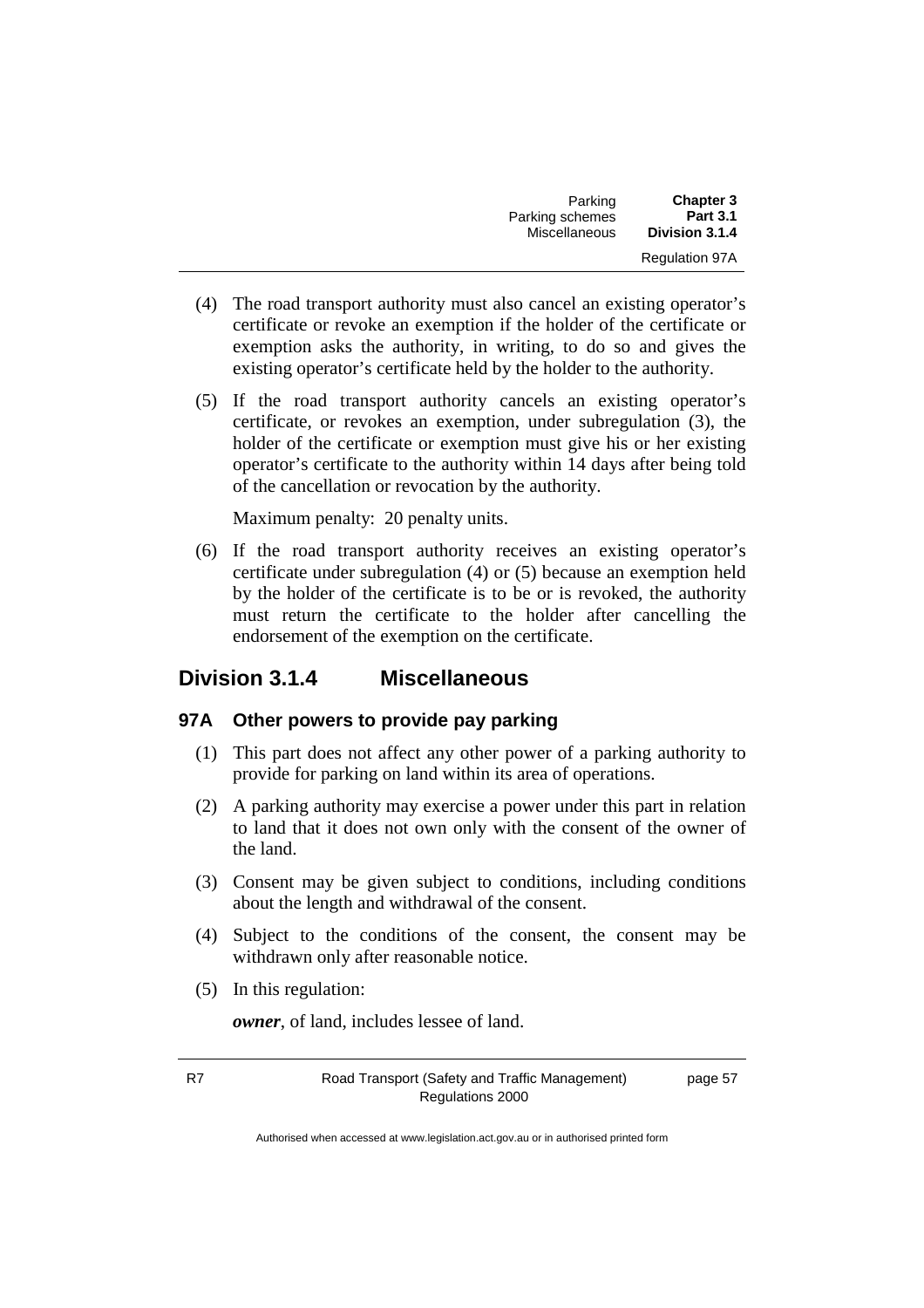| <b>Chapter 3</b>     | Parking              |
|----------------------|----------------------|
| <b>Part 3.1</b>      | Parking schemes      |
| Division 3.1.4       | <b>Miscellaneous</b> |
| <b>Regulation 98</b> |                      |

#### **98 Overlapping schemes**

- (1) This part does not prevent the road transport authority or a parking authority from establishing and operating a pay parking scheme on the same length of road, or in the same area, where it is operating a different pay parking scheme.
- (2) The road transport authority or a parking authority may not recover the fee fixed for the parking of a vehicle in a metered space or ticket parking area if any other applicable parking fee has been paid for parking the vehicle in the space or area.

#### **98A Income from ticket parking scheme**

- (1) All fees collected by a parking authority from the operation of a ticket parking scheme belong to the parking authority.
- (2) Any surplus arising from the operation of a ticket parking scheme may be applied at the discretion of the parking authority.

#### **98B Costs of ticket parking scheme**

The costs of administering a ticket parking scheme operated by a parking authority under regulation 76A are to be borne by the parking authority.

#### **99 Trailers not separately chargeable**

A separate parking fee is not required to be paid for a trailer towed by another vehicle.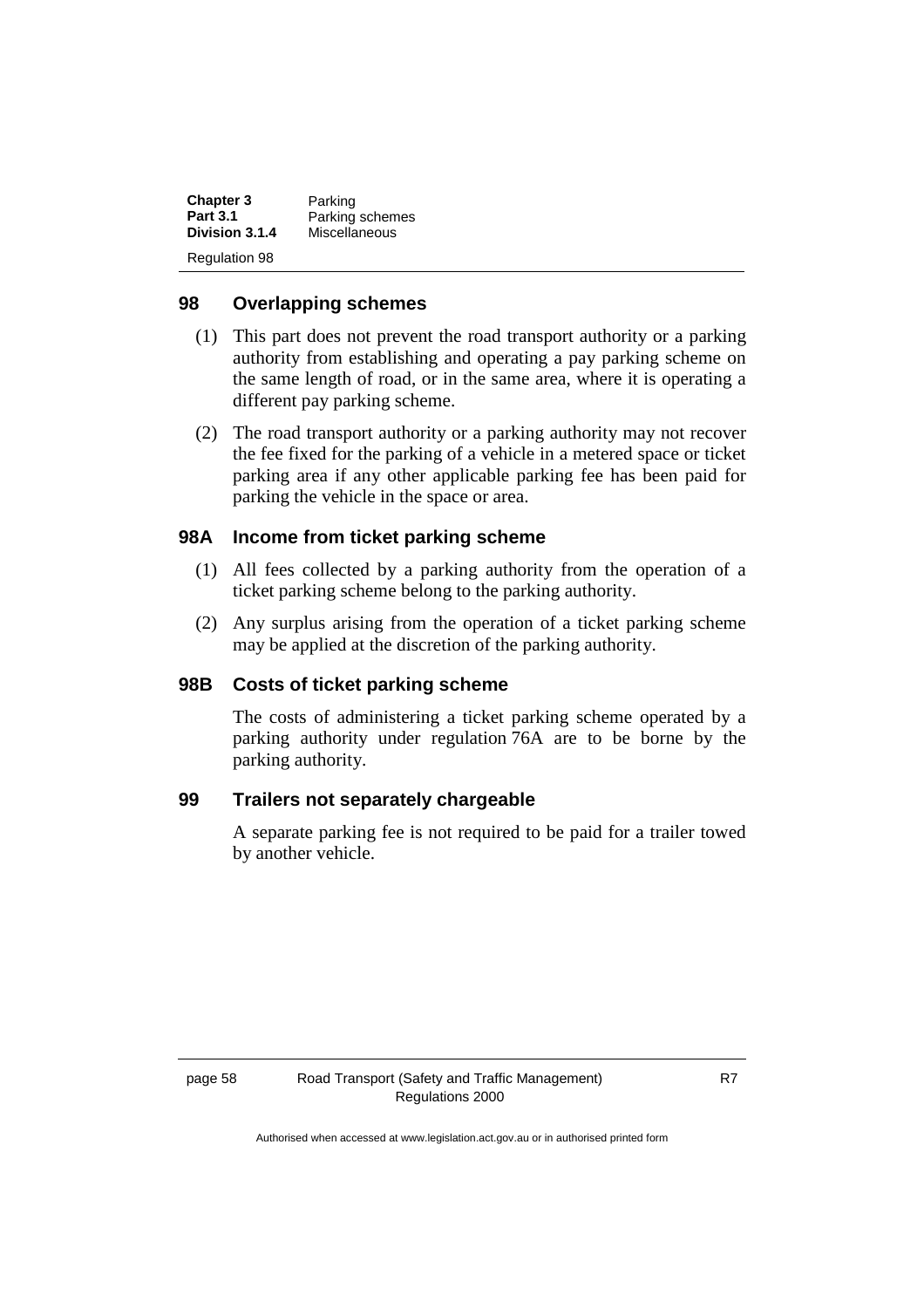# **Part 3.2 Parking permits and mobility parking scheme authorities**

#### **100 Parking permits**

- (1) The road transport authority may issue a permit authorising the parking of a vehicle, without charge or time restrictions, in a parking space designated for use by holders of such a permit.
- (2) The permit may be of 1 or more of the following kinds:
	- (a) a business parking permit;
	- (b) a commuter parking permit;
	- (c) a loading zone permit;
	- (d) a resident parking permit;
	- (e) a residents' visitor parking permit;
	- (f) a special event parking permit;
	- (g) any other kind declared by the road transport authority for this regulation.
- (3) A permit must state the conditions (if any) to which it is subject and, for a resident's visitor parking permit, the address of the person to whom the permit was issued.
- (4) A permit may state the length of road or area to which it applies.
- (5) The holder of a loading zone permit may surrender the permit by returning it to the road transport authority.
- (6) For these regulations, a parking space is designated for use by the holder of a permit if the following words are displayed on or with a traffic sign applying to the parking space under the Australian Road Rules: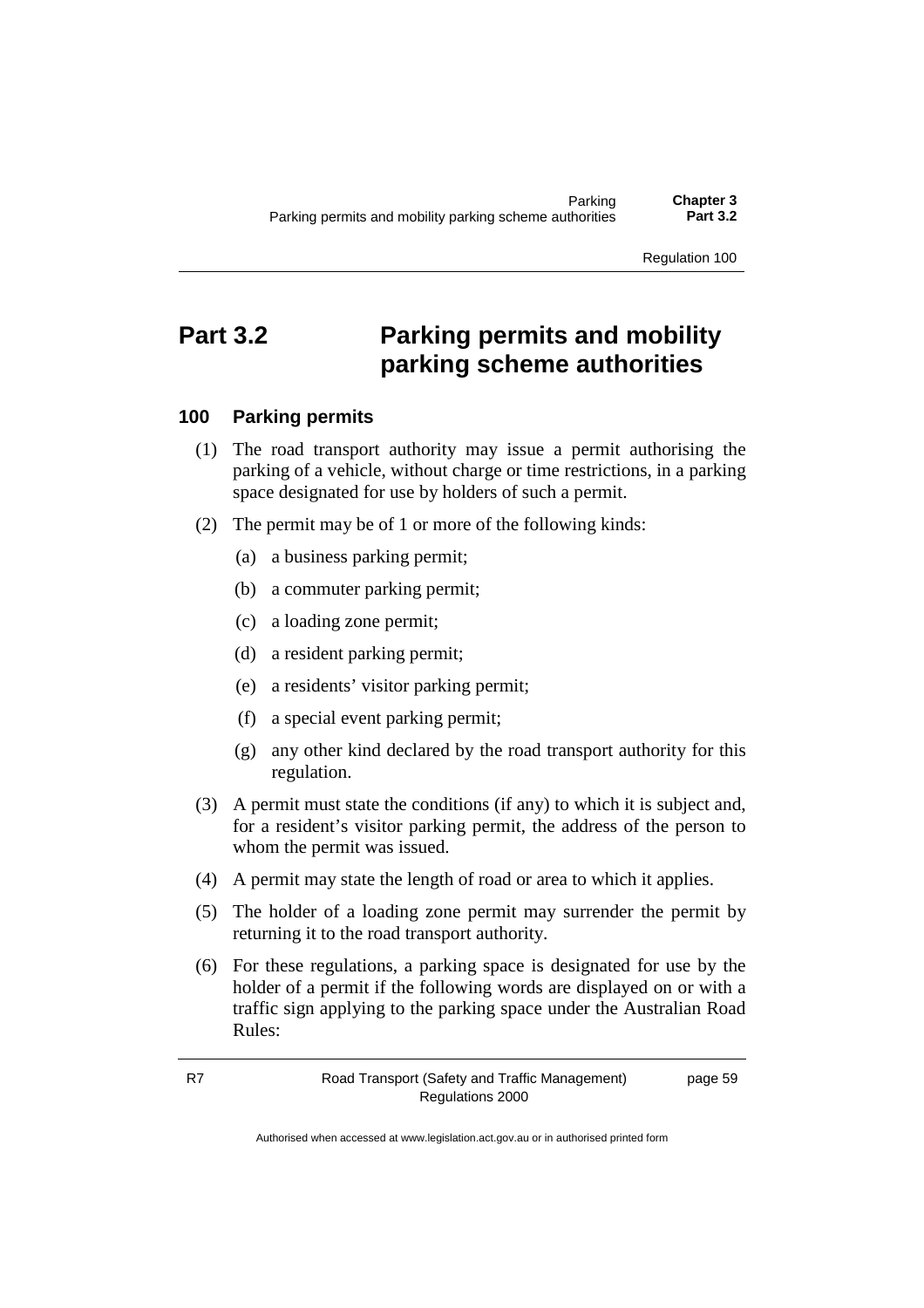| Chapter 3       | Parking                                                 |
|-----------------|---------------------------------------------------------|
| <b>Part 3.2</b> | Parking permits and mobility parking scheme authorities |

- (a) for a resident or resident's visitor parking permit—'permit holders excepted' or 'authorised residents vehicles excepted';
- (b) for any other permit—'permit holders excepted'.

#### **101 Mobility parking scheme authorities**

- (1) The road transport authority may issue a mobility parking scheme authority—
	- (a) for use by a person with a disability; or
	- (b) for use by an entity for the transport of people with disabilities.
- (2) A mobility parking scheme authority is subject to the conditions (if any) stated in the authority and is issued for the period stated in the authority.
- (3) A mobility parking scheme authority must include a people with disabilities symbol.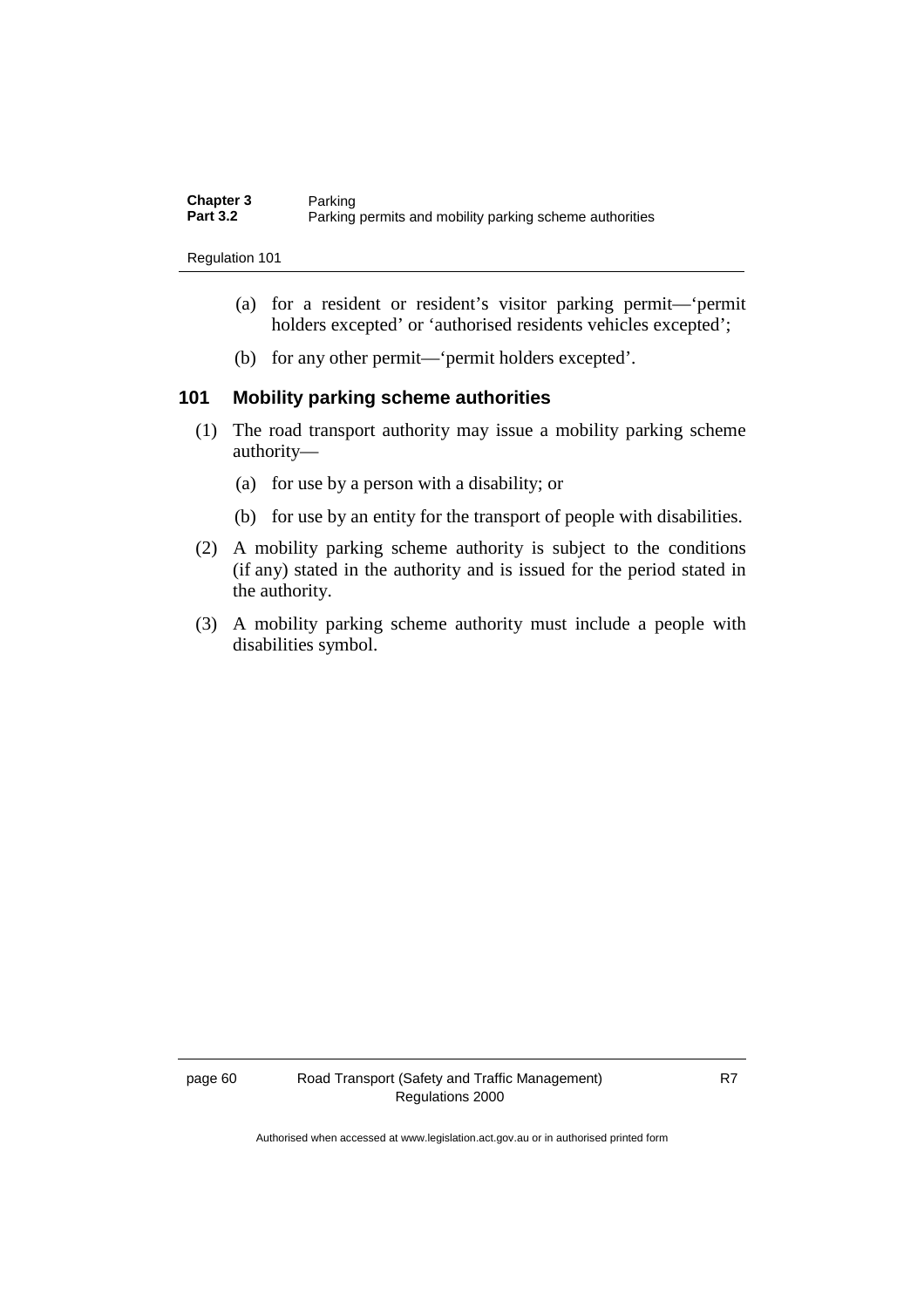# **Chapter 4 Traffic offence detection devices**

#### **102 Definitions for ch 4**

In this chapter:

*approved police speedometer* means a speedometer approved under regulation 103A (Approval of police vehicle speedometers).

*digital camera detection device* means a camera detection device known as—

- (a) LaserCam 2000, which includes, as a component, a laser speed measuring device; or
- (b) LaserCam NT, which includes, as a component, a laser speed measuring device.

*laser speed measuring device* means a speed measuring device known as—

- (a) Laser Technology Inc. LTI 20-20 Marksman; or
- (b) Laser Technology Inc. LTI 20-20 Ultralyte.

*piezo strip speed measuring device* means a speed measuring device known as—

- (a) Redflex Smartcam SDCM; or
- (b) Truvelo M4 MPC.

*radar speed measuring device* means a speed measuring device known as—

- (a) Applied Concepts Inc. Stalker Dual; or
- (b) AWA Slant Radar Model 449; or

R7 Road Transport (Safety and Traffic Management) Regulations 2000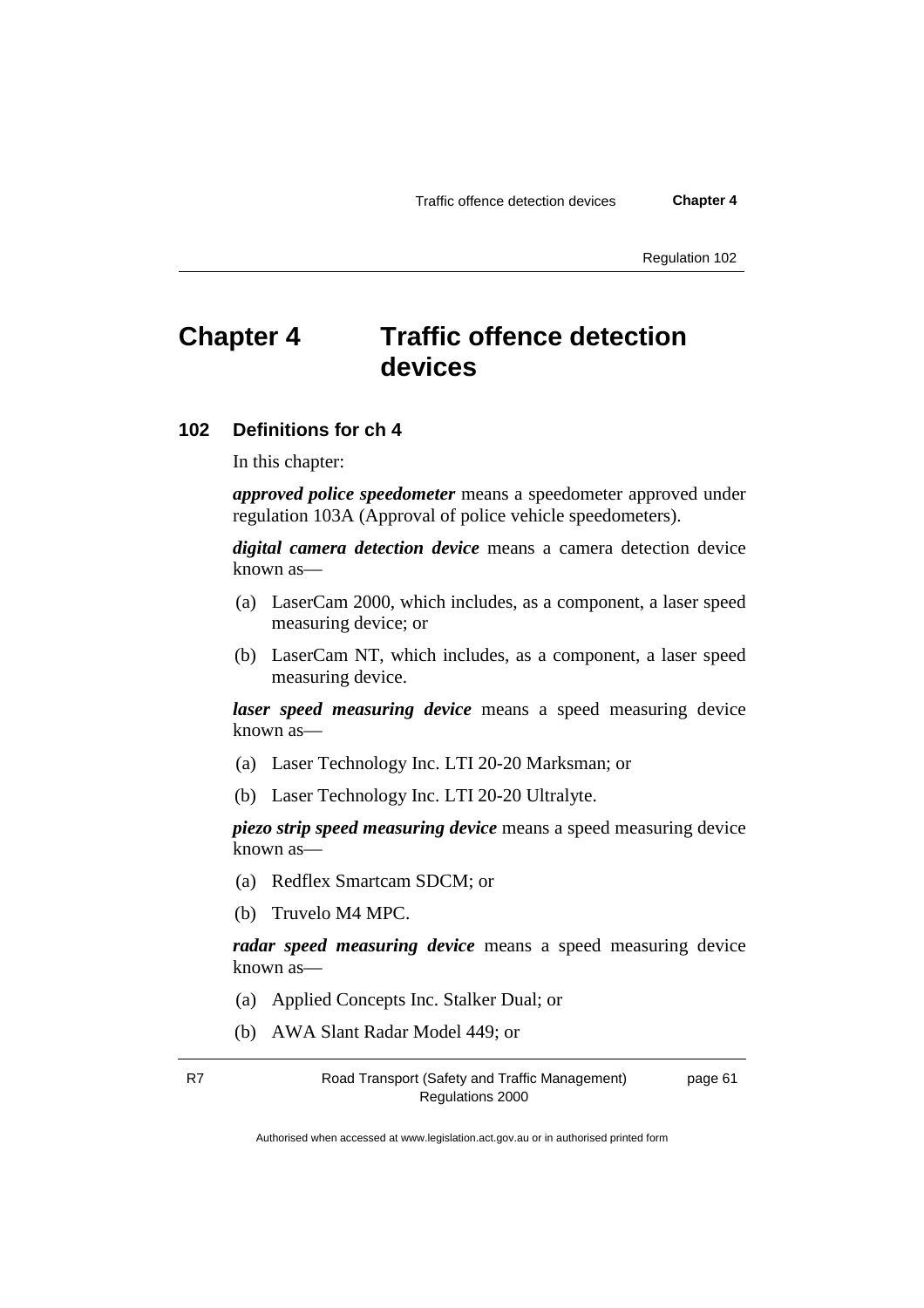- (c) Kustom Signals KR-10SP; or
- (d) Kustom Signals KR-11; or
- (e) Kustom Signals, Inc. Silver Eagle; or
- (f) Fairey Slant Radar Model 456.

*security checksum*, for an electronic file, means the number (whether numerals or numerals and letters) produced by the application of an algorithm to the contents of an electronic file or a copy of the file.

*testing authority* means—

- (a) a department of electrical or electronic engineering at a university in Australia; or
- (b) the National Measurement Laboratory, Division of Telecommunications and Industrial Physics, Commonwealth Scientific and Industrial Research Organisation; or
- (c) the Deeper Level Maintenance, Support Services Division, British Aerospace Australia Limited; or
- (d) Technical Services, Australian Federal Police, Canberra; or
- (e) for an approved police speedometer—an entity approved in writing by the chief police officer to test approved police speedometers.
- *Note* An entity includes an individual, see *Legislation Act 2001*, dict, pt 1, def of *entity*.

*traffic lights camera detection device* means a camera detection device known as—

- (a) Centaur 2000, which includes, as a component, a piezo strip speed measuring device; or
- (b) Redflex SMARTCAMred, which includes, as a component, a piezo strip speed measuring device.

| page 62 | Road Transport (Safety and Traffic Management) |
|---------|------------------------------------------------|
|         | Regulations 2000                               |

R7

Authorised when accessed at www.legislation.act.gov.au or in authorised printed form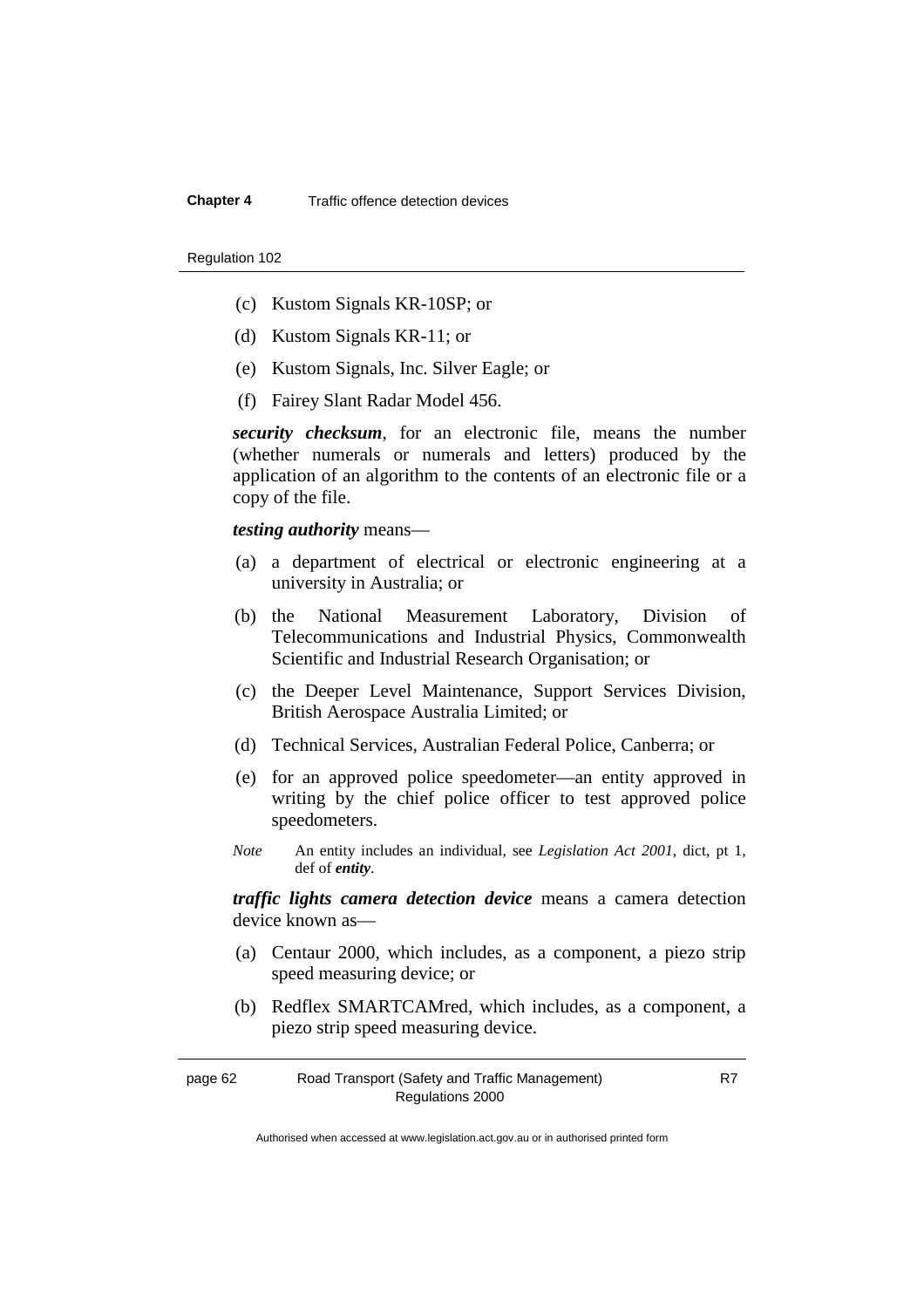#### **103 Approved traffic offence detection devices**

- (1) For the Act, dictionary, definition of *approved camera detection device*, each digital camera detection device and traffic lights camera detection device is approved.
- (2) For the Act, dictionary, definition of *approved speed measuring device*, each laser speed measuring device, piezo strip speed measuring device, radar speed measuring device and approved police speedometer is approved.

#### **103A Approval of police vehicle speedometers**

- (1) For regulation 102, definition of *approved police speedometer*, the chief police officer may, in writing, approve a kind of speedometer that is fitted to a motor vehicle driven by a police officer for measuring the speed at which vehicles are being driven.
- (2) An approval is a notifiable instrument.

*Note* A notifiable instrument must be notified under the *Legislation Act 2001*.

#### **104 Major testing of traffic offence detection devices**

- (1) The following devices must be tested in accordance with this regulation at least once in every 12 months:
	- (a) a laser speed measuring device;
	- (b) the laser speed measuring device component of a digital camera detection device;
	- (c) the piezo strip speed measuring device component of a traffic lights camera detection device;
	- (d) a radar speed measuring device;
	- (e) an approved police speedometer.
- (2) The test must be carried out by a person approved under regulation 106 (Approved people—testing and sealing).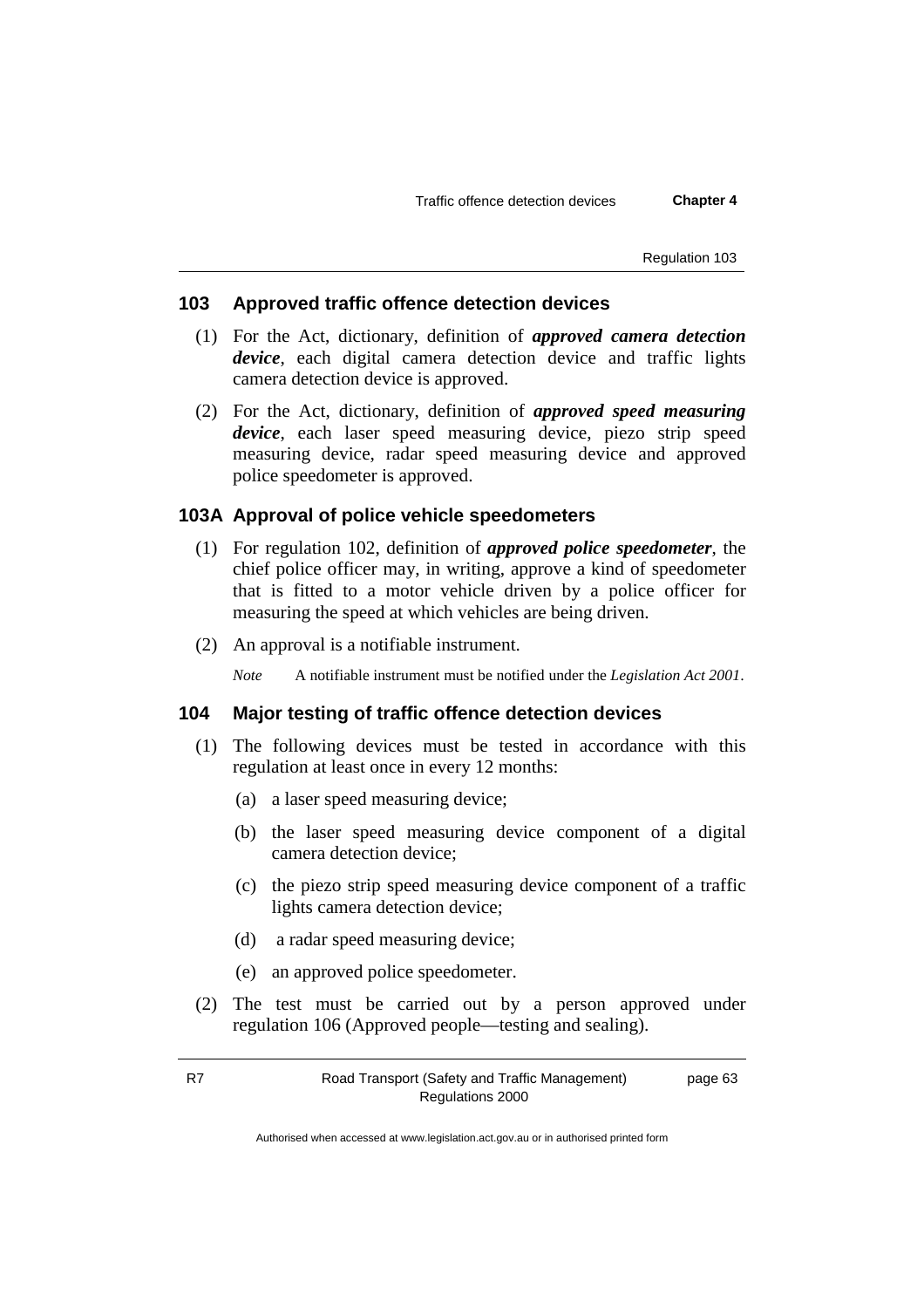## **Chapter 4** Traffic offence detection devices

#### Regulation 104

- (3) The testing of a laser speed measuring device, the laser speed measuring device component of a digital camera detection device, or the piezo strip speed measuring device component of a traffic lights camera detection device, must find out whether the device—
	- (a) is operating in accordance with the manufacturer's specifications; and
	- (b) is accurate within a tolerance of 2 km/h.
- (4) The testing of a radar speed measuring device must find out whether the device is operating in accordance with Australian Standard 2898.1-2.
- (5) The testing of an approved police speedometer must find out whether the device is accurate within a tolerance of 2%.
- (6) If the test establishes the matters mentioned in subregulation (3) or the matter mentioned in subregulation  $(4)$  or  $(5)$ , the person who carried out the test must—
	- (a) sign a certificate to that effect; and
	- (b) if a seal on the device has been damaged or removed—seal the device.
- (7) For this regulation—
	- (a) it is sufficient for the laser speed measuring device component of a digital camera detection device to be tested separately from the other components of the device, and it is not necessary for the other components to be tested; and
	- (b) it is sufficient for the piezo strip speed measuring device component of a traffic lights camera detection device to be tested separately from the other components of the device, and it is not necessary for the other components to be tested.

Authorised when accessed at www.legislation.act.gov.au or in authorised printed form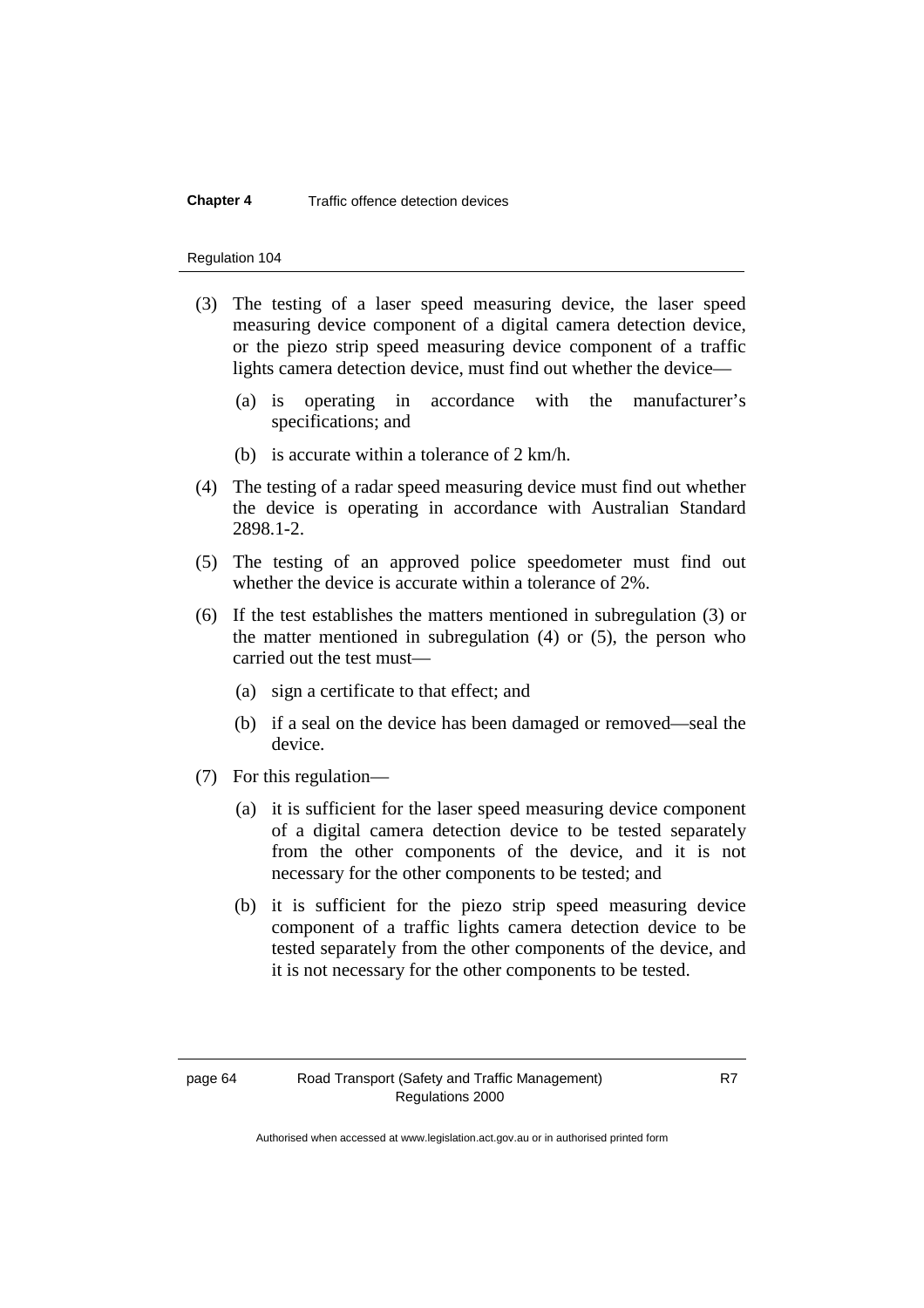## **105 Use of digital camera detection devices**

- (1) A digital camera detection device must be used by an operator by doing the following operations in accordance with the manufacturer's instructions for the device:
	- (a) testing the laser speed measuring component of the device at the beginning of each shift of the operator by carrying out the following checks:
		- (i) an instrument confidence check;
		- (ii) a calibration verification check;
		- (iii) a scope alignment check;
	- (b) activating the device;
	- (c) operating the device;
	- (d) testing the laser speed measuring component of the device at the end of each shift of the operator by carrying out the checks mentioned in paragraph (a).
- (2) However, after the operator of the device has carried out the operations mentioned in subregulation (1) (a) and (b), the device may operate unattended.
- (3) To remove any doubt, if the device is used at more than 1 place during a shift of the operator, the operator is not required to carry out the checks mentioned in subregulation (1) (a) each time the device is activated at a different place.
- (4) If the device is used by 2 or more operators who are working together during the shift, the tests mentioned in subregulation (1) (a) and (d) may be carried out by different operators.
- (5) In this regulation:

*operator* means a person approved to use a traffic offence detection device under regulation 107 (Approved people—use).

page 65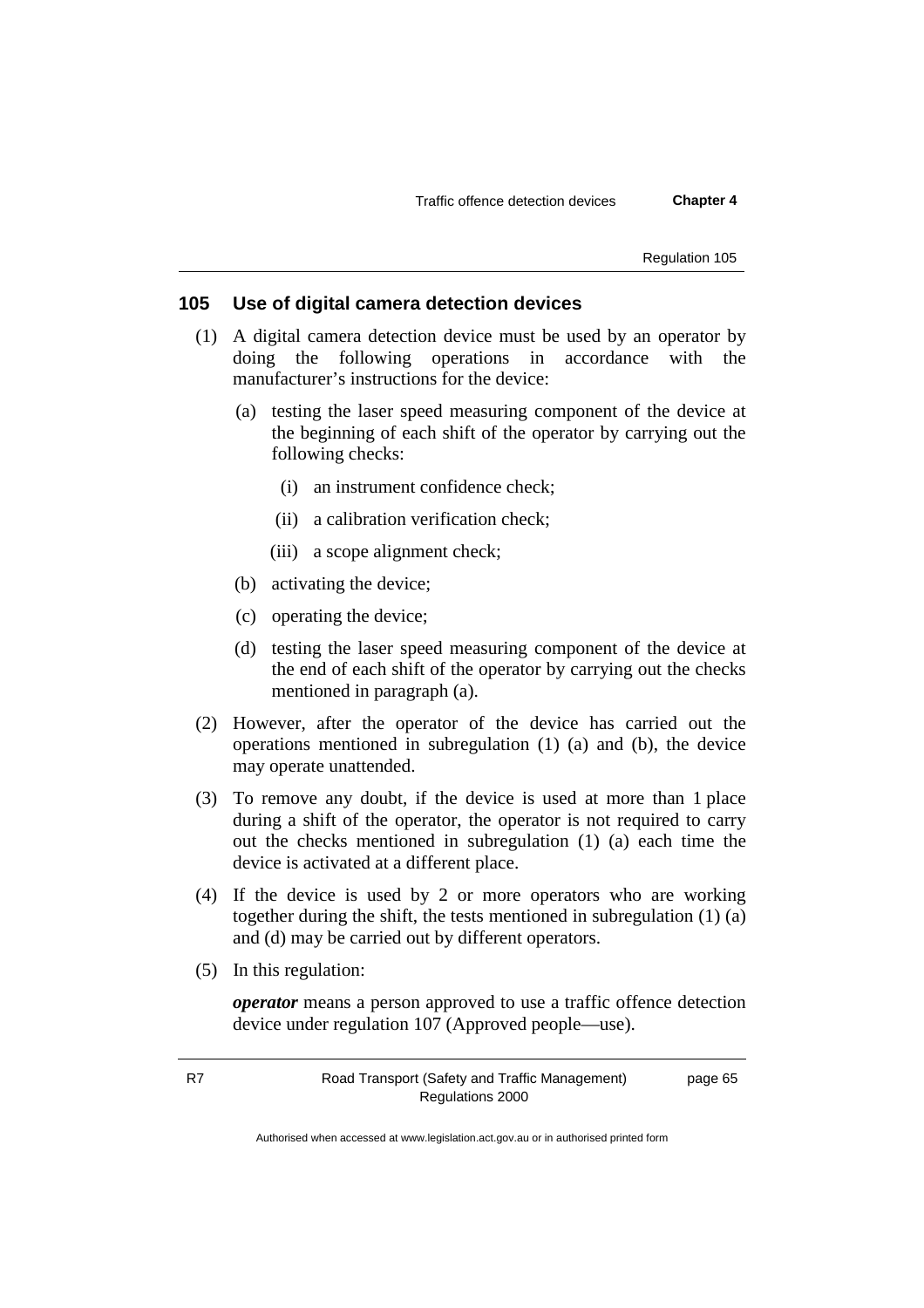## **Chapter 4** Traffic offence detection devices

Regulation 105A

## **105A Use of laser speed measuring devices**

- (1) A laser speed measuring device must be used by an operator by doing the following operations in accordance with the manufacturer's instructions for the device:
	- (a) testing the device at the beginning of each shift of the operator by carrying out the following checks:
		- (i) an instrument confidence check;
		- (ii) a calibration verification check;
		- (iii) a scope alignment check;
	- (b) activating the device;
	- (c) operating the device;
	- (d) testing the device at the end of each shift of the operator by carrying out the checks mentioned in paragraph (a).
- (2) To remove any doubt, if the device is used at more than 1 place during a shift of the operator, the operator is not required to carry out the checks mentioned in subregulation (1) (a) each time the device is activated at a different place.
- (3) If the device is used by 2 or more operators who are working together during the shift, the tests mentioned in subregulation (1) (a) and (d) may be carried out by different operators.
- (4) In this regulation:

*operator* means a person approved to use a traffic offence detection device under regulation 107 (Approved people—use).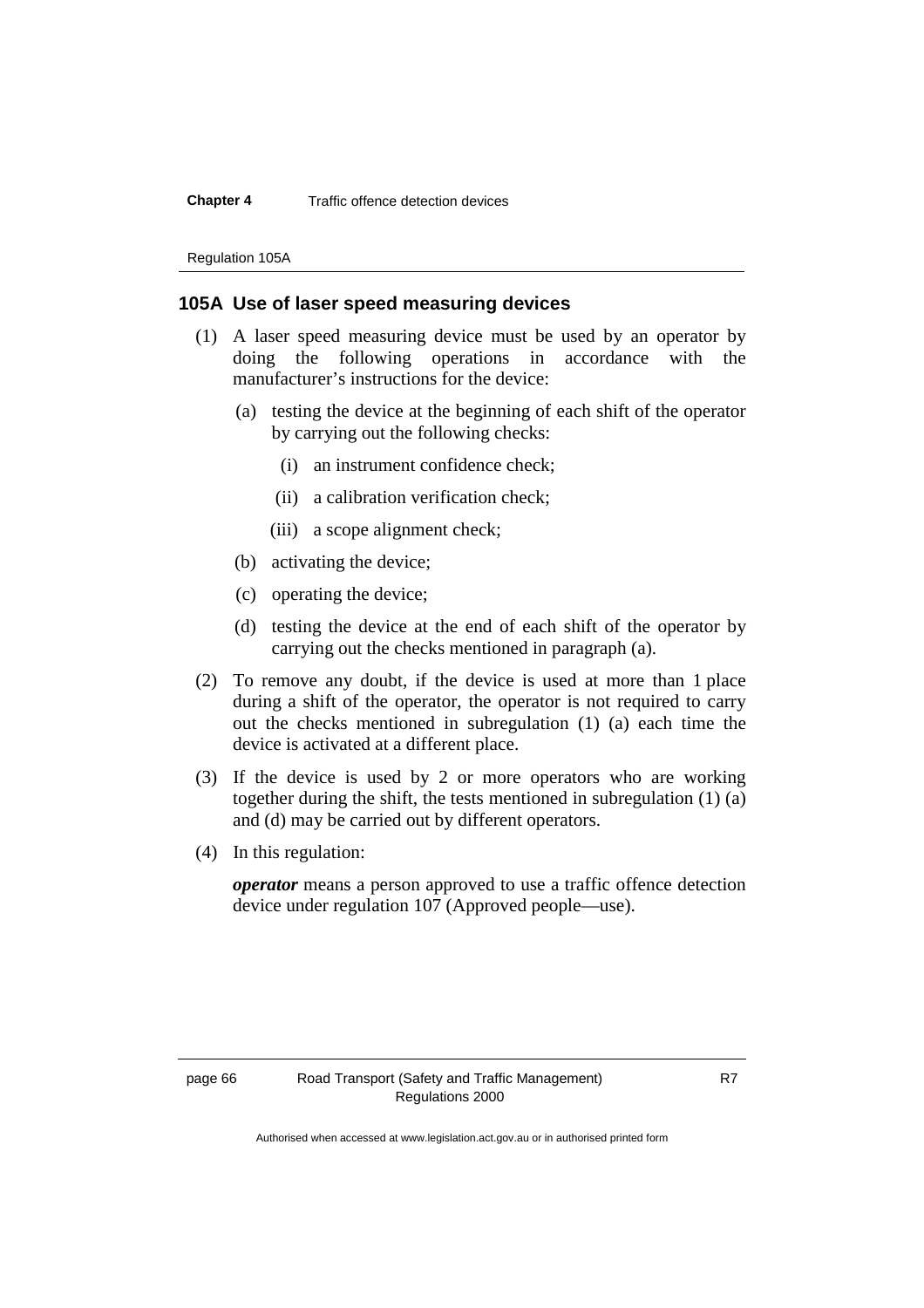Regulation 105B

## **105B Use of radar speed measuring devices**

- (1) A radar speed measuring device must be used by an operator in accordance with the manufacturer's instructions for the device.
- (2) The operator must test the device—
	- (a) at the beginning of each shift of the operator against an approved police speedometer; and
	- (b) at the end of each shift of the operator against the speedometer mentioned in paragraph (a); and
	- (c) if the operator's shift is longer than 9 hours—9 hours after the beginning of the shift against the speedometer mentioned in paragraph (a).
- (3) After each test, the device must be found to be accurate within a tolerance of 2 km/h.
- (4) To remove any doubt, if the device is used at more than 1 place during a shift of the operator, the operator is not required to carry out the checks mentioned in subregulation (2) (a) each time the device is activated at a different place.
- (5) If the device is used by 2 or more operators who are working together during the shift, the tests mentioned in subregulation (2) may be carried out by different operators.
- (6) In this regulation:

*operator* means a person approved to use a traffic offence detection device under regulation 107 (Approved people—use).

## **106 Approved people—testing and sealing**

Each person employed by a testing authority to test and seal traffic offence detection devices is approved to test and seal traffic offence detection devices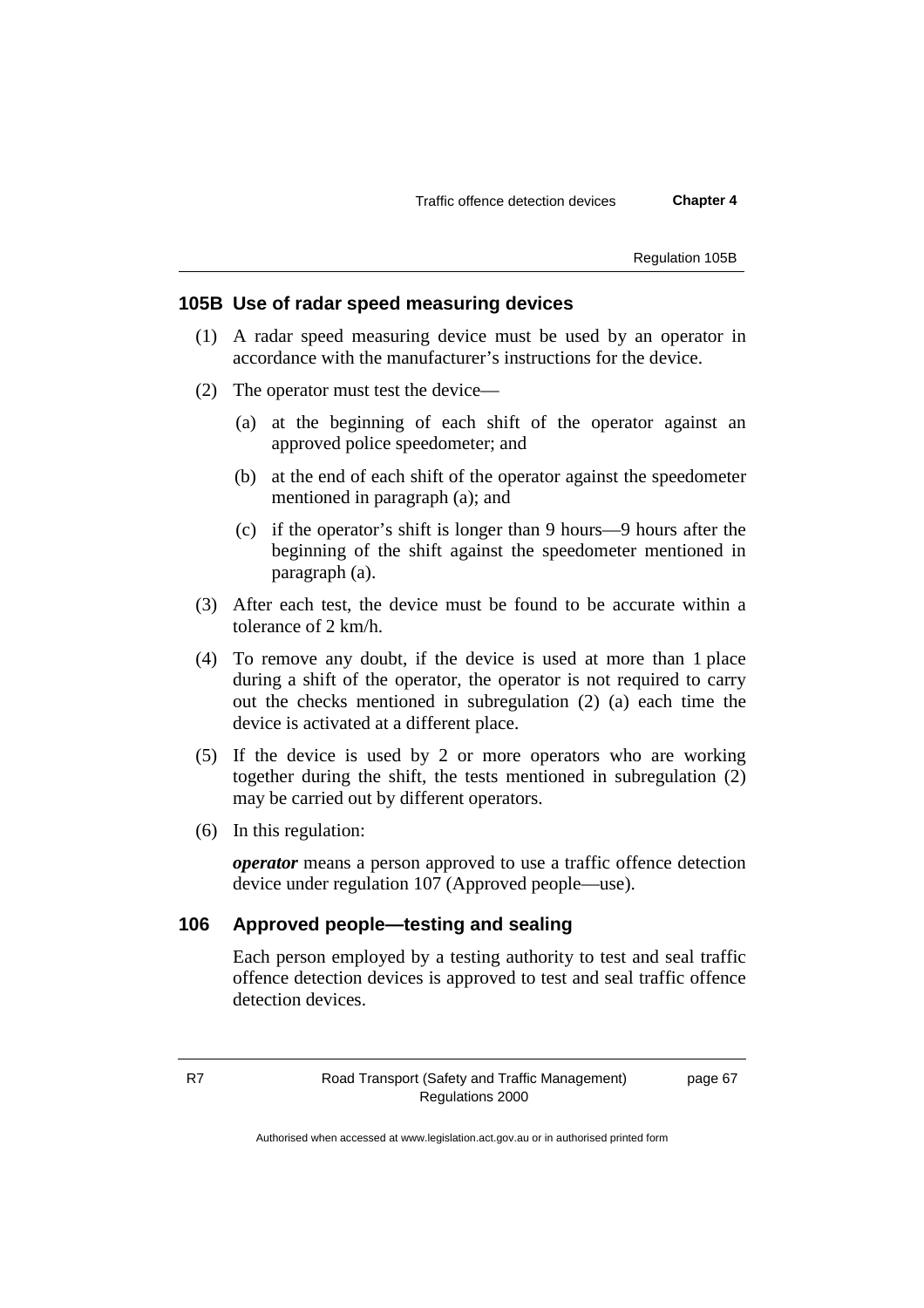**Chapter 4** Traffic offence detection devices

Regulation 107

## **107 Approved people—use**

- (1) Each police officer is approved to use any traffic offence detection device (other than a traffic lights camera detection device).
- (2) The road transport authority may approve a person who is not a police officer to use digital camera detection devices.
- (3) The road transport authority may only approve a person under subregulation (2) if the authority is satisfied that the person has appropriate qualifications to operate, or experience in the operation of, digital camera detection devices.

## **107A Recording of digital camera detection device image files—Act, s 23 (2) (c) (ii)**

An electronic file created by a digital camera detection device must be recorded on a magneto-optical write once read many disk (a *WORM disk*) attached directly to, or located with, the device.

## **107B Recording of traffic lights camera detection device image files—Act, s 23 (2) (c) (ii)**

- (1) An electronic file created by a traffic lights camera detection device must be recorded on a WORM disk or another storage medium for electronic data (a *recording medium*).
- (2) The recording medium for a traffic lights camera detection device may be—
	- (a) attached directly to, or located with, the device; or
	- (b) at a place other than the place where the device is located.

## **Example for par (b)**

If a motor vehicle goes through a red traffic light and an image of the vehicle is taken by a traffic lights camera detection device, the electronic file created by the device in relation to the offence is sent along a wire or optical fibre to a recording device in a building in another suburb and is stored at that building on a recording medium.

## page 68 Road Transport (Safety and Traffic Management) Regulations 2000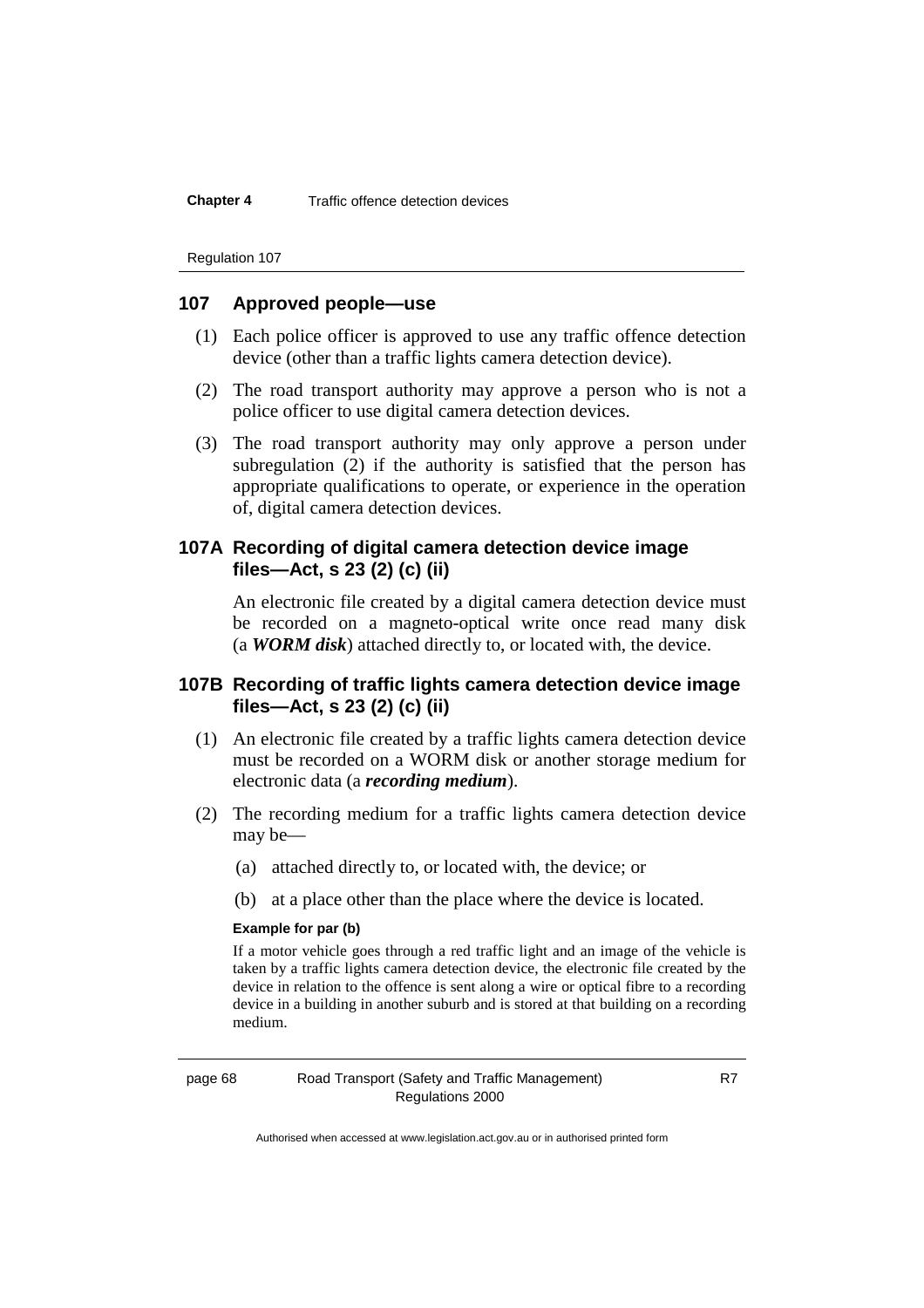Regulation 107C

- (3) If the recording medium for a traffic lights camera detection device is at a place other than the place where the device is located—
	- (a) the device must produce a security checksum for each electronic file created by the device; and
	- (b) the device must encrypt the security checksum and the file; and
	- (c) the security checksum and the encrypted file must be recorded as soon as practicable on a recording medium.
- (4) However, subregulation (3) does not prevent other security measures being taken in relation to a security checksum or an electronic file before it is recorded on the recording medium.

## **107C Verification of traffic lights camera detection device image files—Act, s 23 (2) (c) (iii)**

- (1) This regulation applies if an electronic file that contains an image of a vehicle taken by a traffic lights camera detection device is recorded on a recording medium that is at a place other than the place where the device is located.
- (2) Before the image of the vehicle is produced from the file, the accuracy of the file must be verified by using a computer to—
	- (a) recalculate the security checksum for the file; and
	- (b) confirm that the security checksum produced by the recalculation is identical to the checksum produced by the device for the file.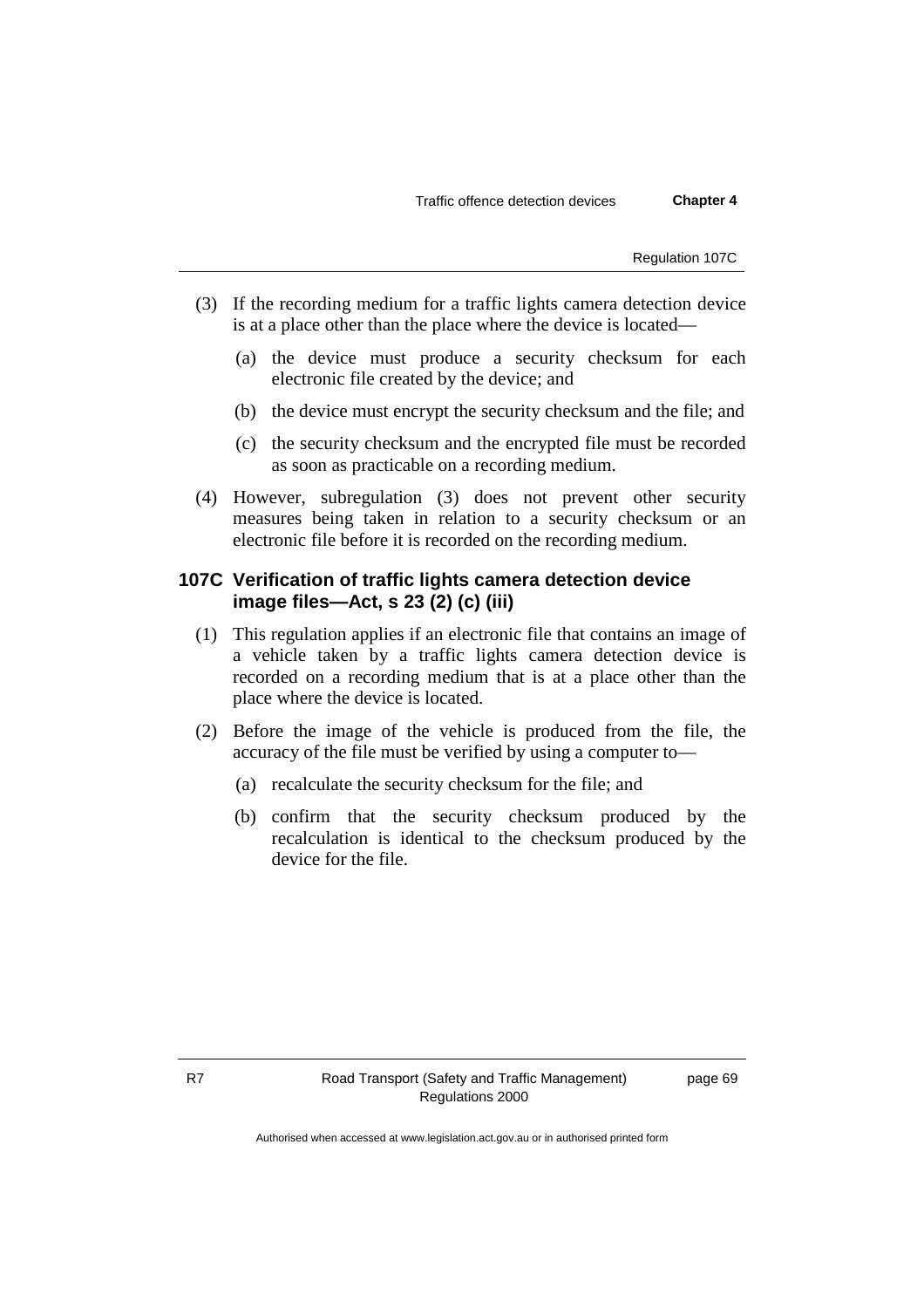Regulation 108

## **108 Meaning of vehicle image codes**

- (1) This regulation defines the meaning of codes and other information indicated on an image of a vehicle taken by an approved camera detection device.
	- *Note* Information etc that is indicated on an image includes information etc accompanying or reasonably associated with the image (see the Act, dict, def of *indicated on*).
- (2) It is not necessary that all the codes and other information mentioned in this regulation be indicated on an image but if they do appear they have the meaning given in this regulation.
- (3) The characters (whether numbers, letters or both) in the field immediately after 'Device' is the code for—
	- (a) the laser speed measuring device component of the digital camera detection device that took the image; or
	- (b) the piezo strip speed measuring device component of the traffic lights camera detection device that took the image.

## **Example**

'Device: 012409' indicates that the code for the laser speed measuring device component of the digital camera detection device, or piezo strip speed measuring device component of the traffic lights camera detection device, that took the image is 012409.

(4) The characters (whether numbers, letters or both) in the field immediately after 'Location' or 'Loc' is the code for the place where the image was taken (the *location code*).

#### **Example**

'Location: sls0015' indicates that the code for the place where the image was taken is 0015 (see sch 1, item 15).

(5) A location code has the meaning given by schedule 1.

## **Example**

The location code '0015' indicates that the image was taken at Kingsford Smith Drive between Kuringa Drive and Spalding Street (see sch 1, item 15).

## page 70 Road Transport (Safety and Traffic Management) Regulations 2000

R7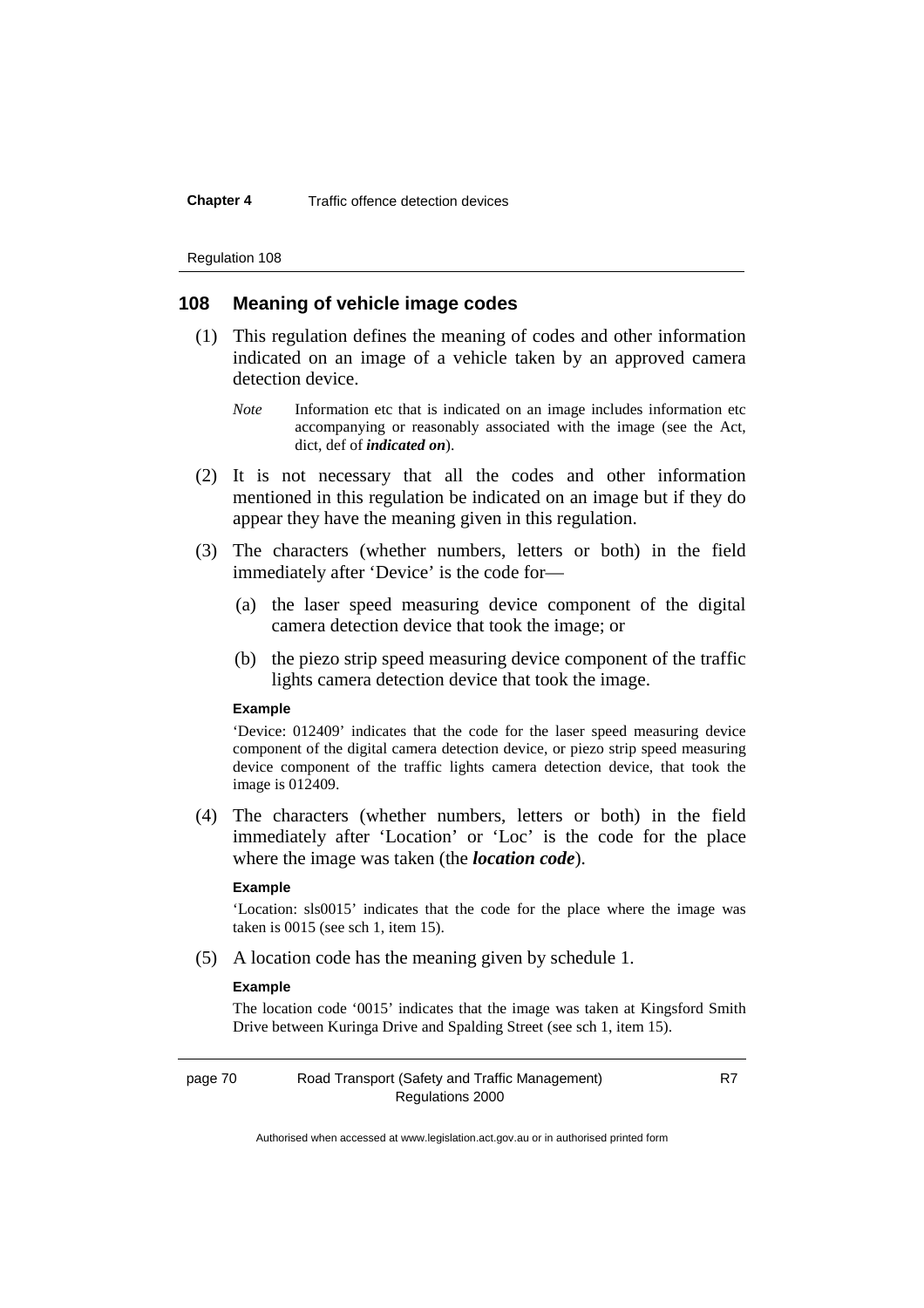Traffic offence detection devices **Chapter 4**

Regulation 108

(6) For subregulation (5) and schedule 1, if a road (however described) mentioned in an item of schedule 1 intersects with another road (however described) more than once, the word '(north)' or '(south)' is included after the name of the road to indicate the intersection relevant to the meaning of the location code.

## **Example**

The location code '0003' means that the image was taken on Athllon Drive between Beasley Street '(south)' and Sulwood Drive (see sch 1, item 3). As Beasley Street intersects Athllon Drive more than once, the word 'south' indicates that the southern intersection is the relevant intersection.

(7) The characters in the field immediately after 'Date' is the date when the image was taken, with the first 2 numbers indicating the day of the month, followed by an abbreviation for the month and the year.

#### **Example**

'Date: 15/11/00' indicates that the image was taken on 15 November 2000.

(8) The numbers in the field immediately after 'Time' is the time when the image was taken, stated in the 24-hour clock system.

#### **Examples**

- 1 'Time: 11.07.00.23' indicates that the image was taken at 0.23 seconds after 11.07 am.
- 2 'Time: 13:53:10:07' indicates that the image was taken at 10.07 seconds after 1.53 pm.
- (9) The letter in the field immediately after 'Direction' or 'Dir' indicates—
	- (a) for an image taken by a digital camera detection device whether the general direction in which the vehicle was travelling was away from or towards the device, with 'A' indicating away from the device and 'T' indicating towards the device; or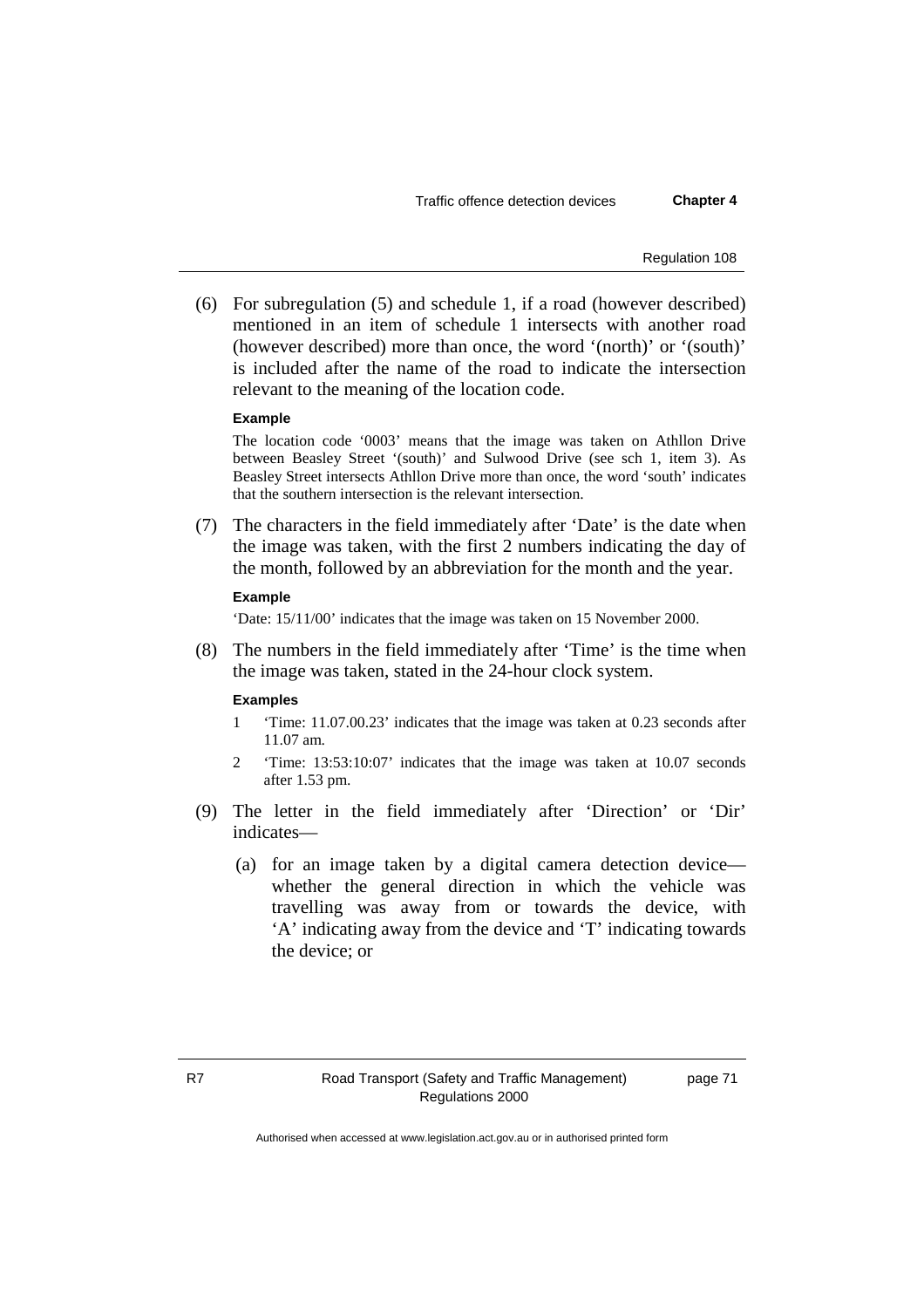#### **Chapter 4** Traffic offence detection devices

#### Regulation 108

(b) for an image taken by a traffic lights camera detection device—the general direction in which the vehicle was travelling when the image was taken, with 'N' indicating north, 's' indicating south, 'E' indicating east and 'W' indicating west.

## **Example for par (a)**

'Direction: A' indicates that when the image was taken the vehicle was generally travelling away from the digital camera detection device that took the image.

#### **Example for par (b)**

'Direction: N' indicates that when the image was taken the vehicle was travelling in the general direction of north.

(10) The characters in the field immediately after 'Lane' is the code for the lane in which the vehicle was travelling when the image was taken, with the following codes having the stated meaning:

'L1' means the lane next to the centre of the road

'L2' means the lane immediately to the left of L1

'L3' means the lane immediately to the left of L2

'L4' means the lane immediately to the left of L3.

#### **Example**

'Lane: L1' indicates that the vehicle was travelling in the lane next to the centre of the road when the image was taken.

(11) The number in the field immediately after 'Red time' is the time in seconds and part seconds (stated as a fraction) that a red traffic light or red traffic arrow facing the driver of the vehicle had been showing before the driver entered the intersection concerned.

### **Example**

'Red time: 1.50' indicates that the red traffic light or red traffic arrow facing the driver of the vehicle had been showing for 1.5 seconds before the driver entered the intersection concerned.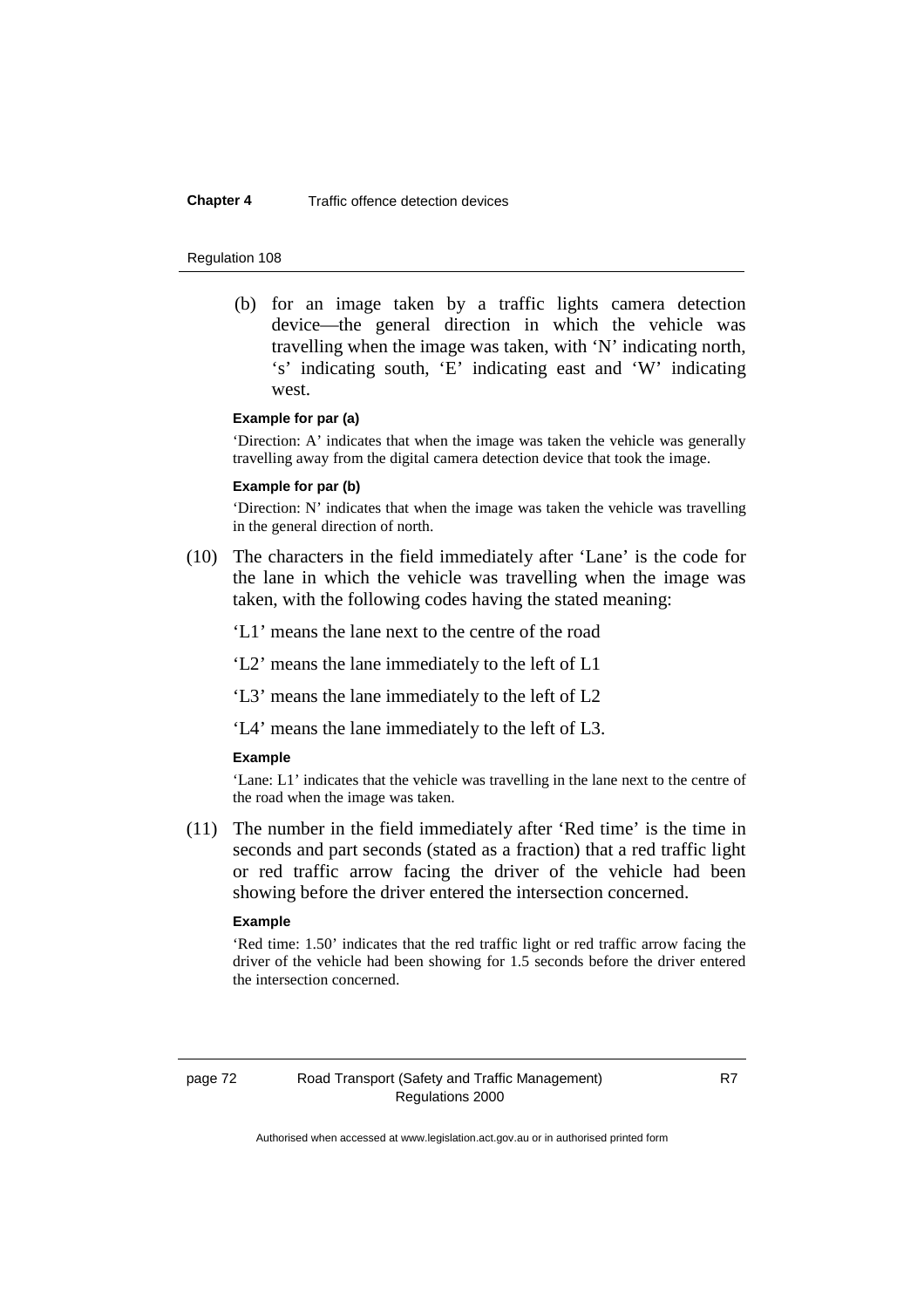Regulation 108

(12) The number in the field immediately after 'Speed li' is the speed limit applying to the driver of the vehicle for the length of road where the driver was driving when the image was taken.

#### **Example**

'Speed li: 60' indicates that the speed limit applying to the driver of the vehicle for the length of road where the driver was driving when the image was taken is 60 km/h.

(13) The number in the field immediately after 'Speed' is the speed in kilometres per hour at which the driver of the vehicle was driving when the image was taken.

#### **Example**

'Speed: 82' indicates that the driver of the vehicle was driving at 82 km/h when the image was taken.

(14) The characters (whether numbers, letters or both) in the field immediately after 'Operator' is the code for the person responsible for the use of the device when the image was taken.

## **Example**

'Operator: op002' indicates that the code for the person responsible for the device when the image was taken is operator 002.

(15) The characters (whether numbers, letters or both) in the field immediately after 'Disk' is the code for the recording medium used to record the image of the vehicle.

## **Example**

'Disk: WD0022' indicates that the code for the WORM disk used to record the image was WD0022.

*Note* An example is part of the Act, is not exhaustive and may extend, but does not limit, the meaning of the provision in which it appears (see *Legislation Act 2001*, s 126 and s 132).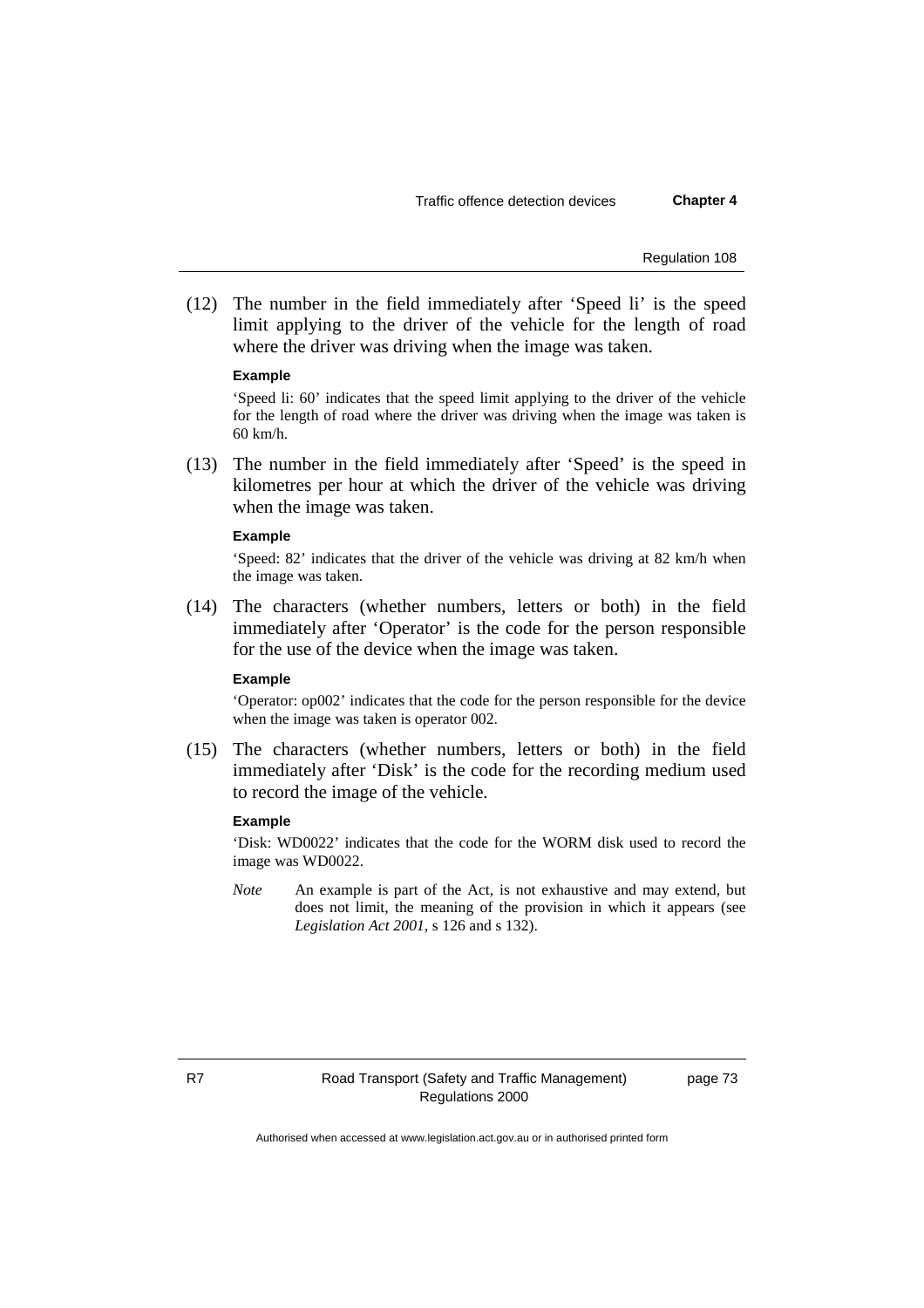### **Chapter 5** Miscellaneous

Regulation 109

# **Chapter 5 Miscellaneous**

## **109 Additional powers of police**

- (1) A police officer may request or signal the driver of a vehicle to stop the vehicle.
- (2) A person must not, without reasonable excuse, fail to comply with a request or signal made or given by a police officer under subregulation  $(1)$ .

Maximum penalty: 20 penalty units.

(3) A police officer may, during a temporary obstruction or danger to traffic or in an emergency direct the responsible person for or driver of a vehicle parked in any part of a pay parking area to remove the vehicle or, if no one appears to be in charge of the vehicle, remove the vehicle.

## **110 Prohibition on car minding**

- (1) The chief police officer may, by written notice given to a person, prohibit the person from—
	- (a) parking, minding, caring for, or taking charge of any motor vehicle or trailer (other than a motor vehicle or trailer of which the person is the driver) on a road; or
	- (b) offering his or her services for any such purpose.
- (2) A person who is given a notice under subregulation (1) must comply with the notice.

Maximum penalty: 20 penalty units.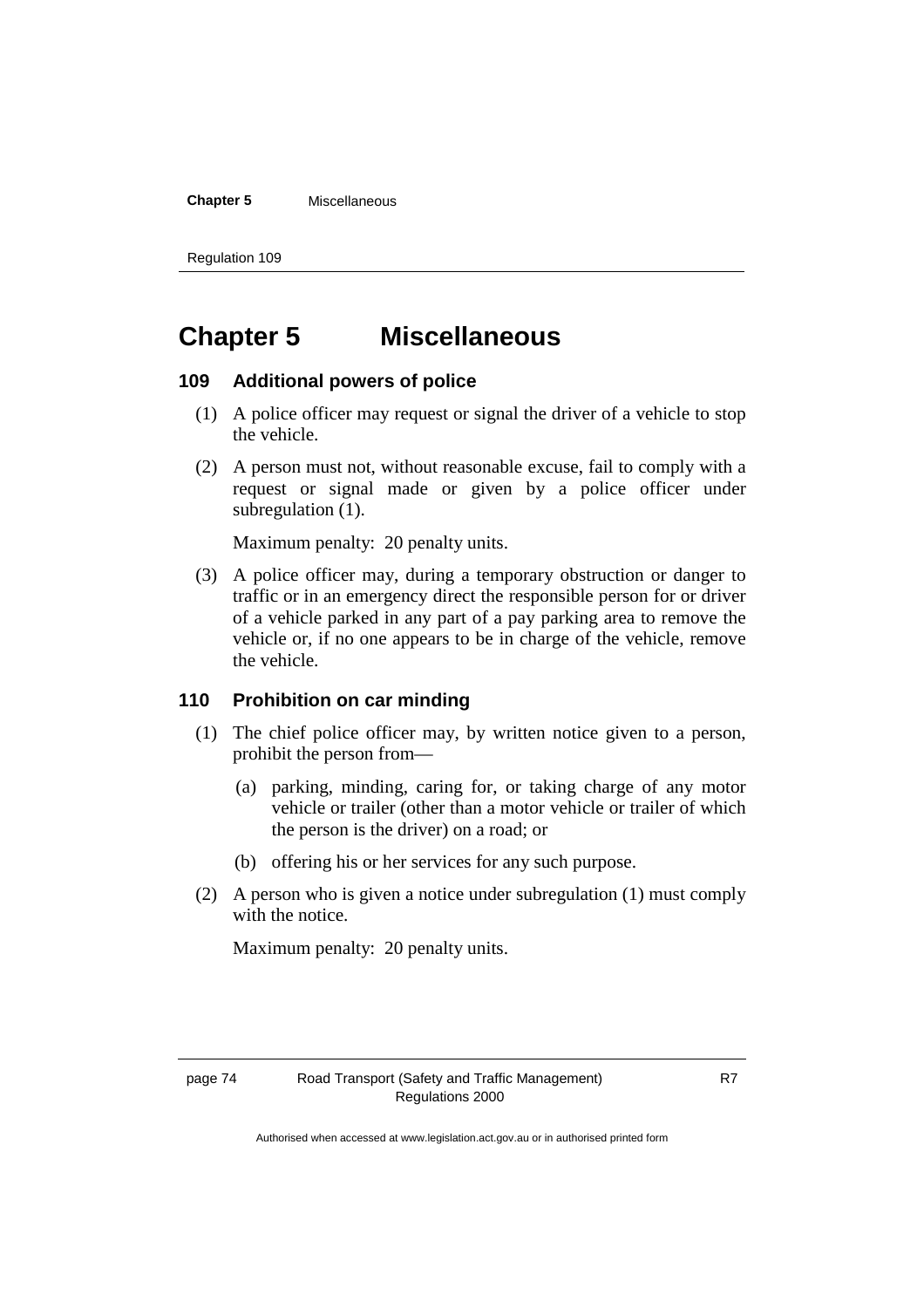- (3) This regulation does not authorise the chief police officer to prohibit the proprietor of a parking station or parking area—
	- (a) from parking, minding, caring for, or taking charge of a motor vehicle or trailer in or on the parking station or parking area; or
	- (b) from offering the proprietor's services for that purpose—
		- (i) whether by the display or publication of an advertisement in relation to the parking station or parking area or otherwise; and
		- (ii) whether the services are performed or offered to be performed by the proprietor or by an employee or agent of the proprietor.

## **111 Removal of unattended vehicles from certain places**

For the Act, section 32 (1) (c), a police officer or authorised person may move an unattended vehicle from a road or road related area to a retention area if the vehicle is in—

- (a) a bus lane; or
- (b) a length of road to which a *clearway sign* applies; or
- (c) a transit lane.

## **112 Disposal of impounded vehicles—Act, s 10J**

- (1) This regulation applies to a vehicle impounded under the following provisions of the Act:
	- (a) section 10AA (Impounding of vehicles used for menacing driving on court order before conviction etc);
	- (b) section 10A (Impounding or forfeiture of vehicles on conviction etc for certain offences);
	- (c) section 10B (Powers of police officers to seize and impound vehicles used in committing certain offences).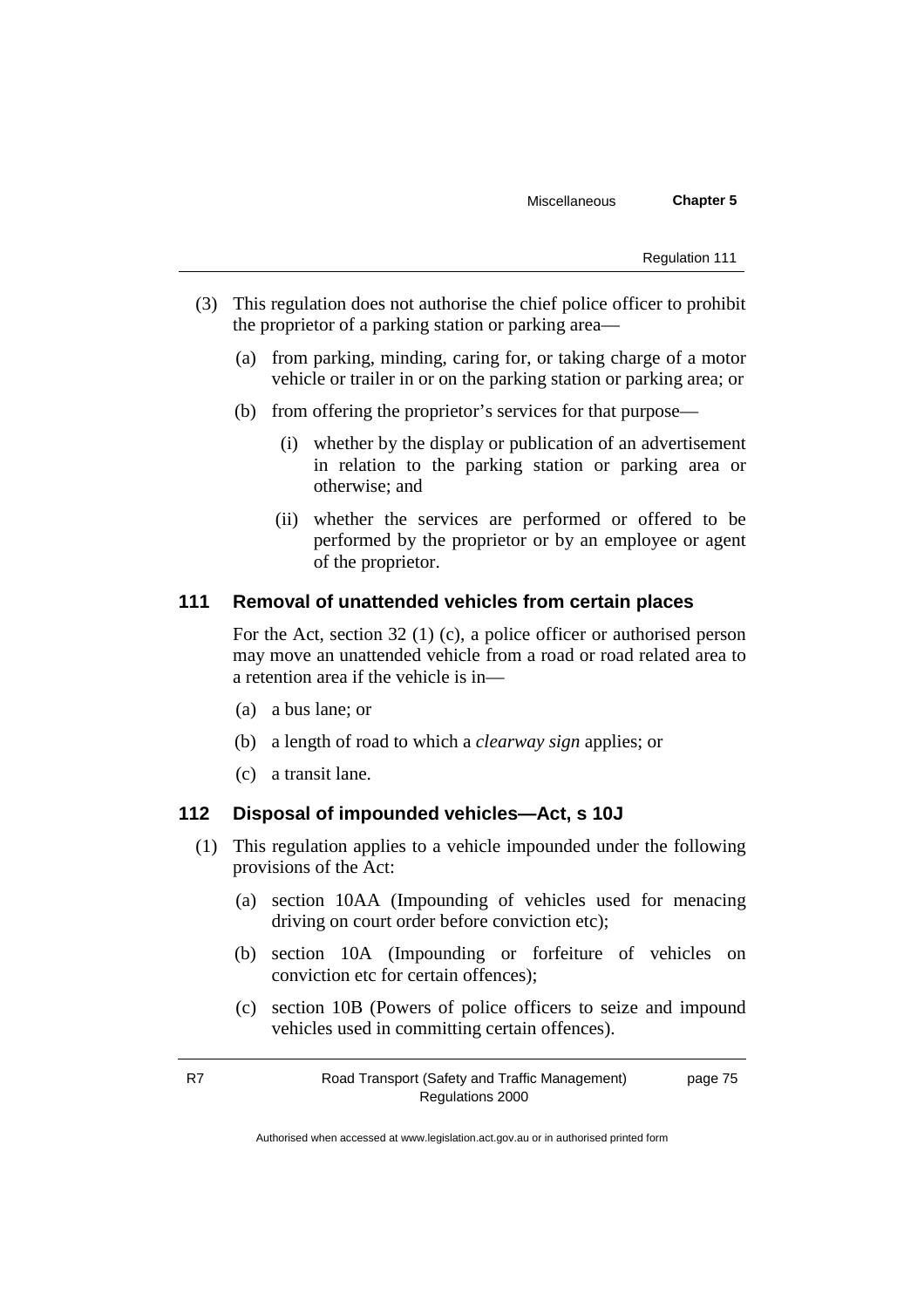#### **Chapter 5** Miscellaneous

#### Regulation 112

- (2) If a person has not applied to the chief police officer for the release of the vehicle at the end of the period of impoundment, the chief police officer must, by notice served on the registered operator of the vehicle and every person who has a registered interest in the vehicle, warn them that the vehicle may be offered for sale if the vehicle is not removed from the place of impoundment within 28 days after the day of service of the notice.
- (3) The vehicle may be offered for sale, by public auction or public tender, if the vehicle is not removed within 28 days after service of the notice or, if more than 1 notice is served under subregulation (2), the later of the notices.
- (4) A person may apply to the chief police officer for payment to the person of the balance of the proceeds of sale of a vehicle within 1 year after the vehicle is sold in accordance with subregulation (3).
- (5) The balance of the proceeds of sale may be paid to the person if the person satisfies the chief police officer that—
	- (a) the person was lawfully entitled to possession of the vehicle immediately before its sale; and
	- (b) there was a reasonable excuse for the person's failure to obtain release of the vehicle before it was sold.
- (6) In this regulation:

*balance of the proceeds of sale*, of a vehicle, means the proceeds of the sale of the vehicle less—

- (a) any fee or other amount payable under the *Road Transport (General) Act 1999* for the seizure, impounding and storage of the vehicle; and
- (b) the reasonable costs of or incidental to the sale.

Authorised when accessed at www.legislation.act.gov.au or in authorised printed form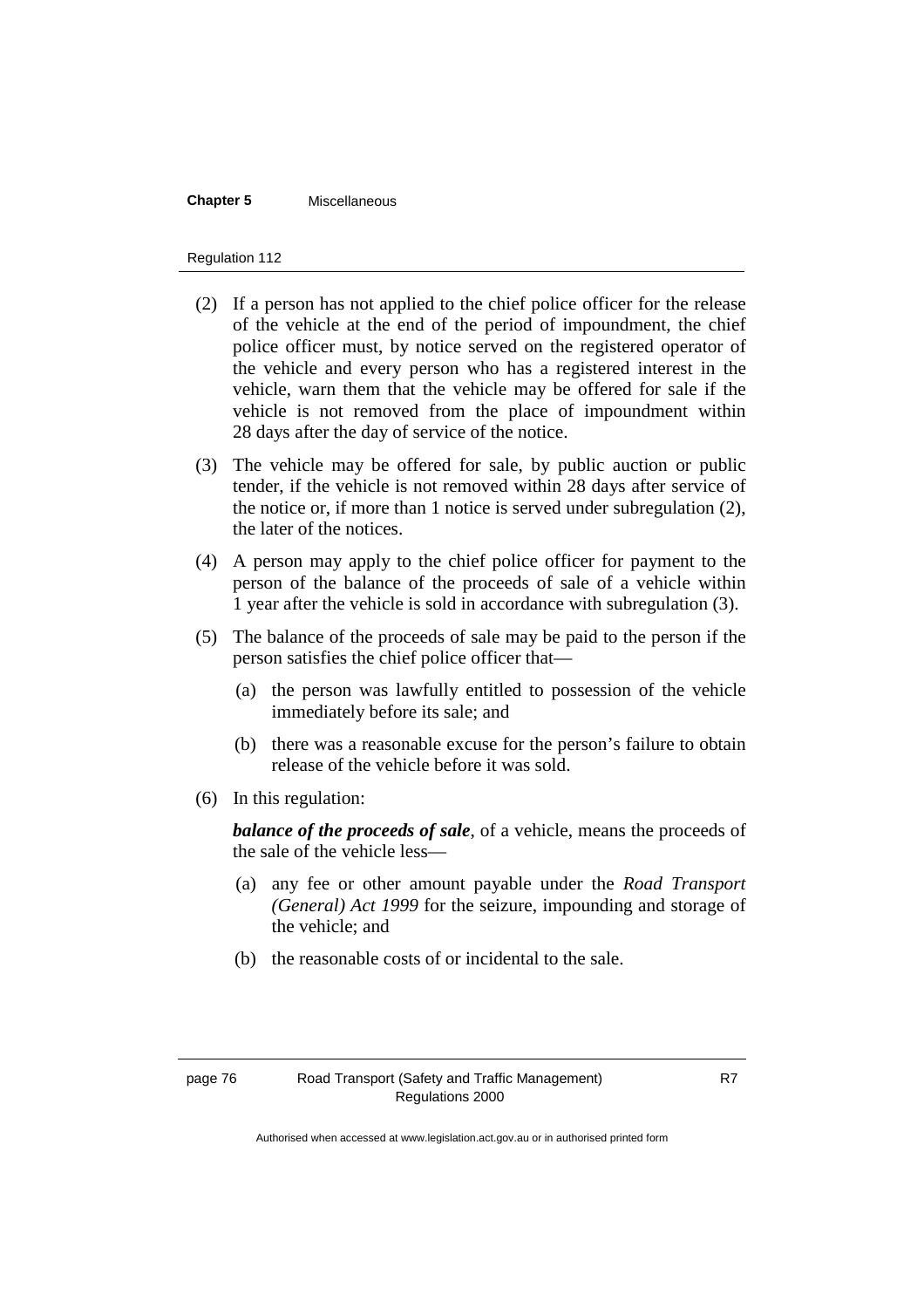#### Regulation 112A

## **112A Disposal of forfeited vehicles—Act, s 10J**

A vehicle that has been forfeited to the Territory under the Act, section 10A (Impounding or forfeiture of vehicles on conviction etc for certain offences) may be offered for sale by public auction or public tender.

## **113 Responsible person to inspect driver licence**

(1) Before permitting someone else to drive a motor vehicle, the responsible person for, or the person in charge of, the vehicle must require the person to produce his or her Australian driver licence or external driver licence and must inspect the licence.

Maximum penalty: 20 penalty units.

(2) It is a defence to a prosecution of a person for an offence against subregulation (1) if the person proves that the person had taken reasonable steps (other than those mentioned in the subregulation) to ensure the person permitted to drive the motor vehicle was the holder of a current Australian driver licence or external driver licence.

## **114 Responsible person's consent**

The person in charge of a motor vehicle or trailer on a road must not, without reasonable excuse, permit anyone to use the vehicle without the consent of the responsible person for the vehicle.

Maximum penalty: 20 penalty units.

## **115 Application of Criminal Code (Cwlth) to regulations**

The Criminal Code, chapter 2 set out in the *Criminal Code Act 1995* (Cwlth), schedule 1 applies to an offence against these regulations as if the chapter were in force as a Territory law.

*Note* The Criminal Code, chapter 2 codifies the general principles of criminal responsibility.

R7 Road Transport (Safety and Traffic Management) Regulations 2000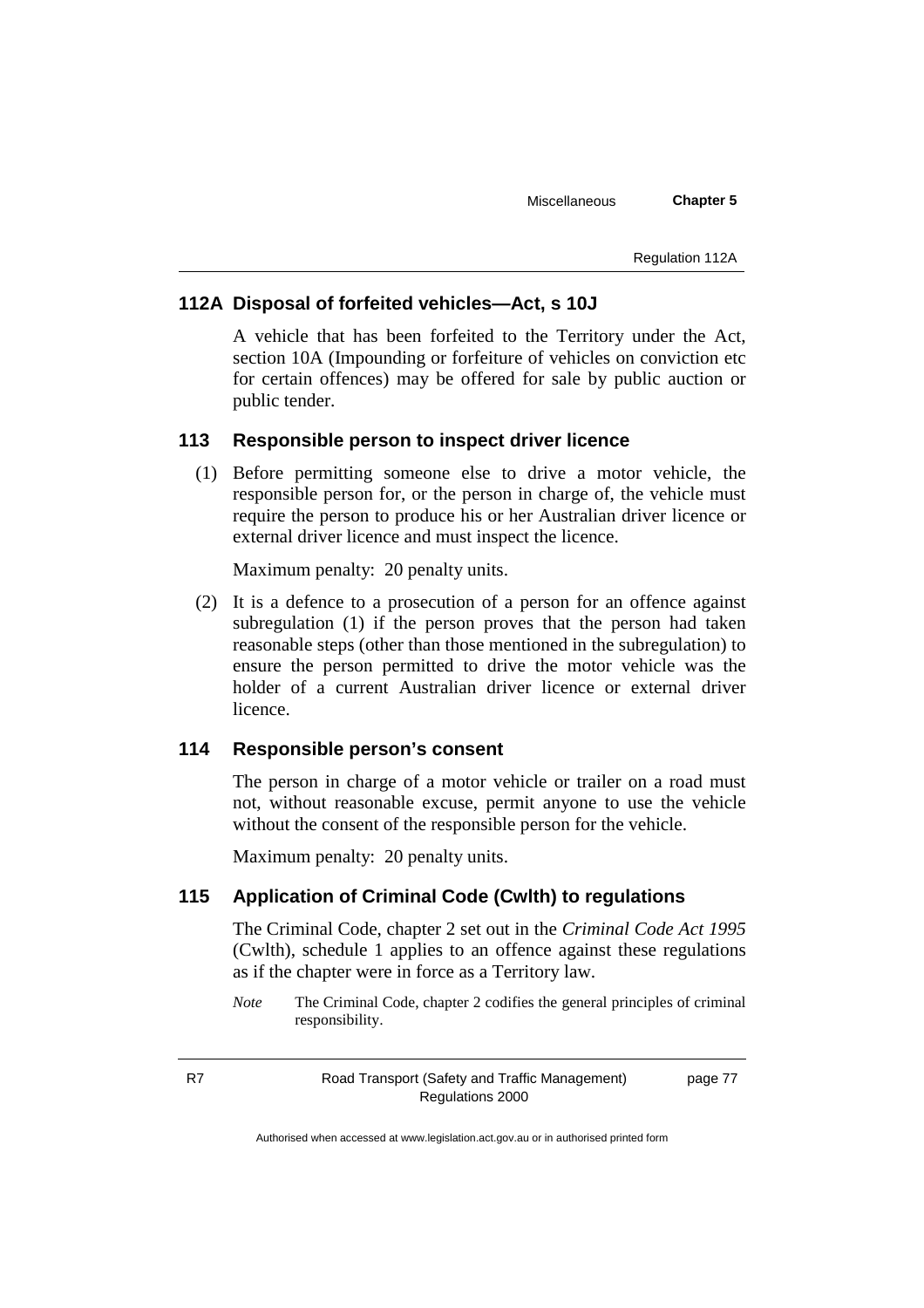### **Chapter 5** Miscellaneous

Regulation 116

## **116 Offences against regulations are strict liability offences**

An offence against these regulations is a strict liability offence for the Criminal Code, chapter 2.

## **117 General defence of accident or reasonable effort**

Without limiting any defence under the Criminal Code, chapter 2, it is a defence to an offence against these regulations if the defendant proves that the offence—

- (a) was the result of an accident; or
- (b) could not have been avoided by any reasonable efforts by the defendant.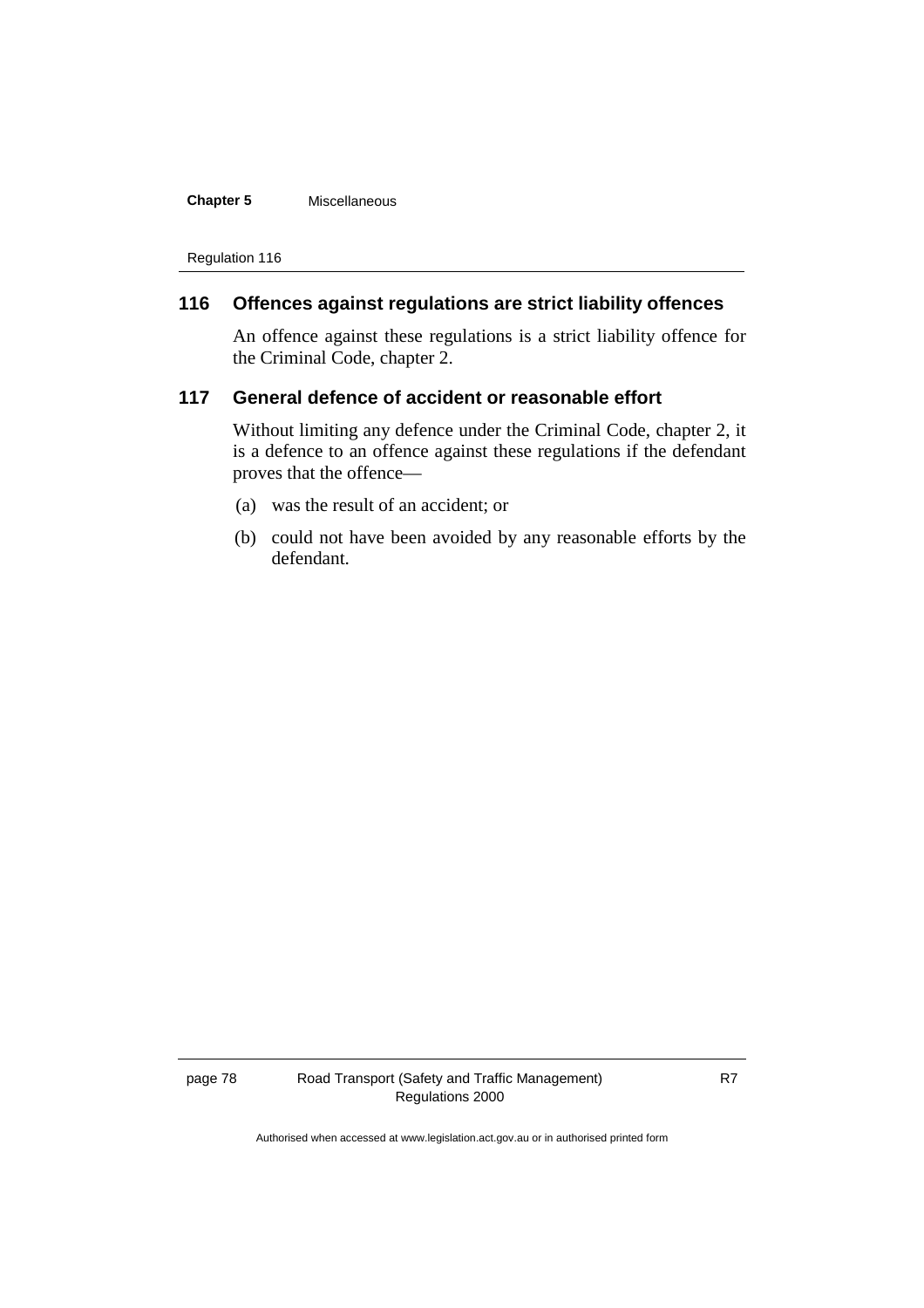# **Schedule 1 Meaning of location codes on images**

(see reg 108)

# **Part 1.1 Digital camera detection devices**

| item           | <b>location</b><br>code | place where image was taken                                         |
|----------------|-------------------------|---------------------------------------------------------------------|
| $\mathbf{1}$   | 0001                    | Adelaide Avenue between Hopetoun Circuit and Kent Street            |
| $\overline{2}$ | 0002                    | <b>Antill Street</b>                                                |
| 3              | 0003                    | Athllon Drive between Beasley Street (south) and Sulwood Drive      |
| 4              | 0004                    | Belconnen Way between Barry Drive and Coulter Drive                 |
| 5              | 0005                    | Bowen Drive between Brisbane Avenue and Kings Avenue                |
| 6              | 0006                    | Coppins Crossing Road between Uriarra Road and William Hovell Drive |
| 7              | 0007                    | Drakeford Drive between Sulwood Drive and Athllon Drive             |
| 8              | 0008                    | Erindale Drive between Sulwood Drive and Sternberg Crescent         |
| 9              | 0009                    | Florey Drive between Southern Cross Drive and Ginninderra Drive     |
| 10             | 0010                    | Ginninderra Drive between Tillyard Drive and Kingsford Smith Drive  |
| 11             | 0011                    | Ginninderra Drive between Ellenborough Street and Tucker Street     |
| 12             | 0012                    | Gungahlin Drive between Wells Station Drive and Gundaroo Drive      |
| 13             | 0013                    | Hindmarsh Drive between Dalrymple Street and Jerrabomberra Avenue   |
| 14             | 0014                    | Hindmarsh Drive between Athllon Drive and Melrose Drive             |
| 15             | 0015                    | Kingsford Smith Drive between Kuringa Drive and Spalding Street     |
| 16             | 0016                    | Lady Denman Drive between Cotter Road and Barrenjoey Drive          |
| 17             | 0017                    | Long Gully Road                                                     |
| 18             | 0018                    | Melrose Drive between Athllon Drive and Hindmarsh Drive             |
| 19             | 0019                    | Monaro Highway between Canberra Avenue and Hindmarsh Drive          |
|                |                         |                                                                     |

R7 Road Transport (Safety and Traffic Management) Regulations 2000

page 79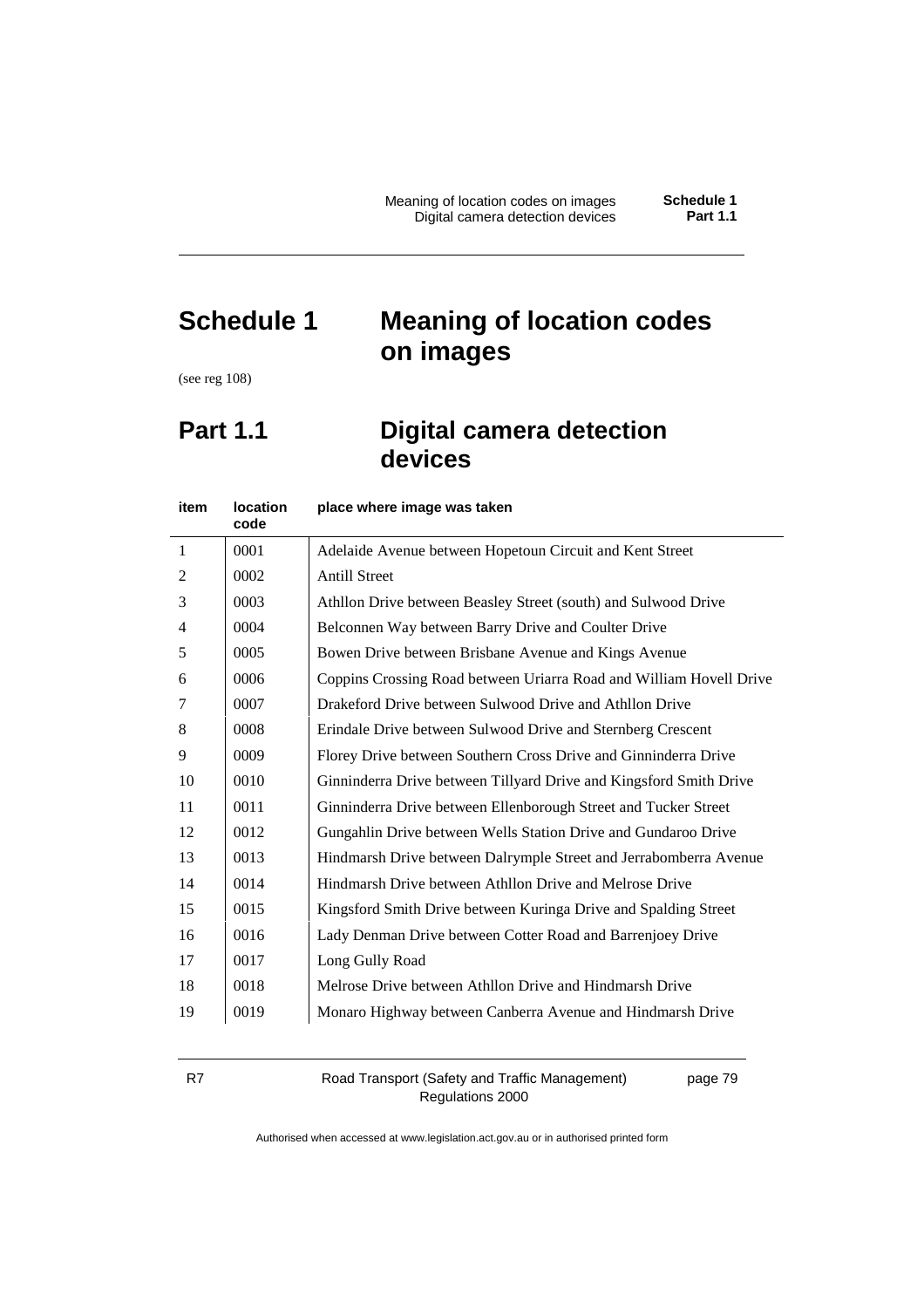| Schedule 1      | Meaning of location codes on images |
|-----------------|-------------------------------------|
| <b>Part 1.1</b> | Digital camera detection devices    |

| item | location<br>code | place where image was taken                                        |
|------|------------------|--------------------------------------------------------------------|
| 20   | 0020             | Monaro Highway between Hindmarsh Drive and Isabella Drive          |
| 21   | 0021             | Mugga Lane between Narrabundah Lane and Long Gully Road            |
| 22   | 0022             | Northbourne Avenue between Macarthur Avenue and Antill Street      |
| 23   | 0023             | Parkes Way between Clunies Ross Street and Glenloch Interchange    |
| 24   | 0024             | Tuggeranong Parkway between Lakeside Interchange and Cotter Road   |
| 25   | 0025             | Tuggeranong Parkway between Hindmarsh Drive and Cotter Road        |
| 26   | 0026             | Tuggeranong Parkway between Hindmarsh Drive and Sulwood Drive      |
| 27   | 0027             | Yamba Drive between Mawson Drive and Beasley Street                |
| 28   | 0028             | Pocket Avenue                                                      |
| 29   | 0029             | Owen Dixon Drive (excluding residential service road of same name) |
| 30   | 0030             | <b>Taverner Street</b>                                             |
| 31   | 0031             | Springvale Drive                                                   |
| 32   | 0032             | Kerrigan Street                                                    |
| 33   | 0033             | Gladstone Street, Hall                                             |
| 34   | 0034             | <b>Heysen Street</b>                                               |
| 35   | 0035             | Mugga Way                                                          |
| 36   | 0036             | <b>Badimara Street</b>                                             |
| 37   | 0037             | Namatjira Drive                                                    |
| 38   | 0038             | Empire Circuit between Grey Street and Canberra Avenue             |
| 39   | 0039             | <b>Longmore Crescent</b>                                           |
| 40   | 0040             | Maribyrnong Avenue                                                 |
| 41   | 0041             | <b>Learmonth Drive</b>                                             |
| 42   | 0042             | Petterd Street                                                     |
| 43   | 0043             | <b>Williamson Street</b>                                           |
| 44   | 0044             | <b>Tillyard Drive</b>                                              |
| 45   | 0045             | Dryandra Street between Fairfax Street and Archibald Street        |
| 46   | 0046             | Newman Morris Circuit                                              |
| 47   | 0047             | Chuculba Crescent                                                  |

page 80 Road Transport (Safety and Traffic Management) Regulations 2000

R7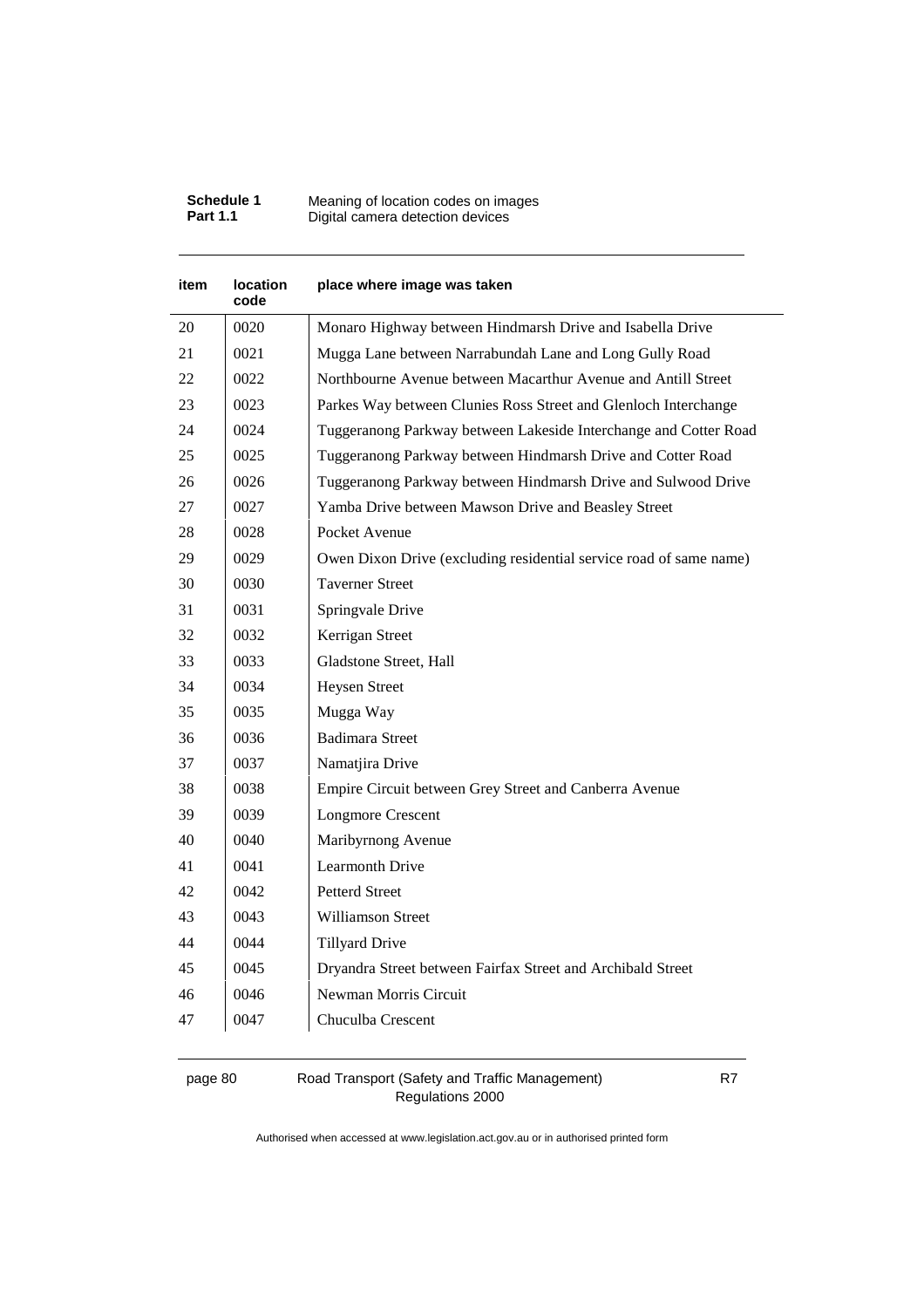#### Meaning of location codes on images **Schedule 1** Digital camera detection devices **Part 1.1**

| Schedule 1      |  |
|-----------------|--|
| <b>Part 1.1</b> |  |

| <b>item</b> | <b>location</b><br>code | place where image was taken                                       |
|-------------|-------------------------|-------------------------------------------------------------------|
| 48          | 0048                    | Livingston Avenue                                                 |
| 49          | 0049                    | Clive Steele Avenue                                               |
| 50          | 0050                    | Darwinia Terrace                                                  |
| 51          | 0051                    | La Perouse Street                                                 |
| 52          | 0052                    | <b>Novar Street</b>                                               |
| 53          | 0053                    | Goyder Street between Dalrymple Street and Jerrabomberra Avenue   |
| 54          | 0054                    | Launceston Street between Hindmarsh Drive and Melrose Drive       |
| 55          | 0055                    | Athllon Drive between Hindmarsh Drive and Beasley Street (south)  |
| 56          | 0056                    | Athllon Drive between Sulwood Drive and Anketell Street (north)   |
| 57          | 0057                    | Northbourne Avenue between Barry Drive and Macarthur Avenue       |
| 58          | 0058                    | Northbourne Avenue between Antill Street and Barton Highway       |
| 59          | 0059                    | Belconnen Way between Coulter Drive and Kingsford Smith Drive     |
| 60          | 0060                    | Phillip Avenue between Majura Avenue and Federal Highway          |
| 61          | 0061                    | Barton Highway between Federal Highway and Kuringa Drive          |
| 62          | 0062                    | Drakeford Drive between Athllon Drive and Isabella Drive          |
| 63          | 0063                    | Hindmarsh Drive between Athllon Drive and Dalrymple Street        |
| 64          | 0064                    | Hindmarsh Drive between Jerrabomberra Avenue and Canberra Avenue  |
| 65          | 0065                    | <b>Barry Drive</b>                                                |
| 66          | 0066                    | Ginninderra Drive between Tucker Street and Kingsford Smith Drive |
| 67          | 0067                    | Ginninderra Drive between Tillyard Drive and Florey Drive         |

R7 Road Transport (Safety and Traffic Management) Regulations 2000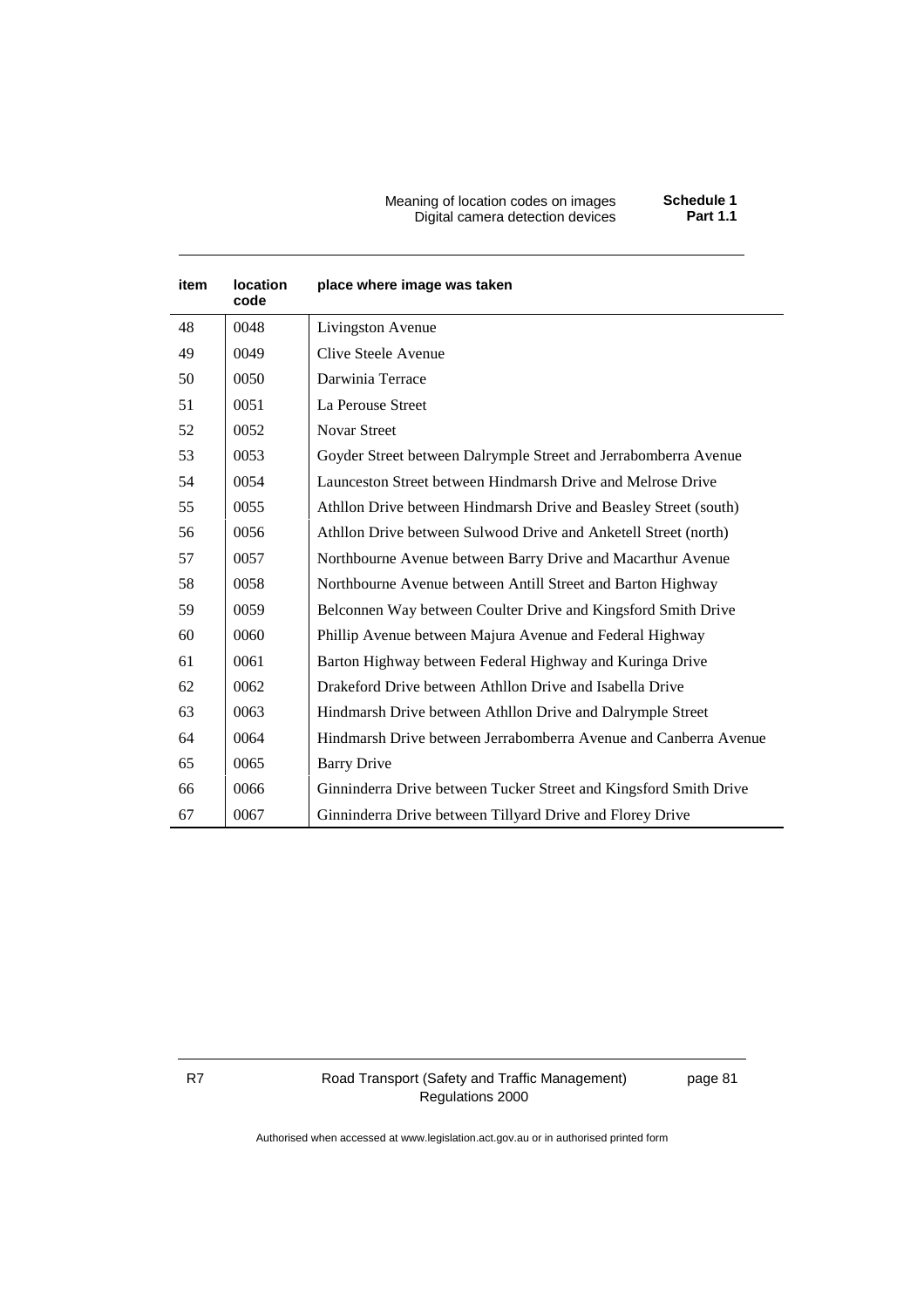# **Part 1.2 Traffic lights camera detection devices**

| item | <b>location</b><br>code | place where image was taken                           |
|------|-------------------------|-------------------------------------------------------|
| 68   | 1001                    | Northbourne Avenue/London Circuit                     |
| 69   | 1002                    | Northbourne Avenue/Barry Drive/Cooyong Street         |
| 70   | 1003                    | Coulter Drive/Southern Cross Drive/Luxton Street      |
| 71   | 1004                    | Drakeford Drive/Boddington Crescent/Marconi Crescent  |
| 72   | 1005                    | Benjamin Way/Chan Street/Cameron Avenue               |
| 73   | 1006                    | Northbourne Avenue/Antill Street/Mouat Street         |
| 74   | 1007                    | Ginninderra Drive/Aikman Drive                        |
| 75   | 1008                    | Hindmarsh Drive/Tuggeranong Parkway                   |
| 76   | 1009                    | Kingsford Smith Drive/Southern Cross Drive            |
| 77   | 1010                    | Belconnen Way/Bindubi Street/Eastern Valley Way       |
| 78   | 1011                    | Ginninderra Drive/Coulter Drive                       |
| 79   | 1012                    | Ginninderra Drive/Baldwin Drive/Haydon Drive          |
| 80   | 1013                    | Macarthur Avenue/David Street/Wattle Street           |
| 81   | 1014                    | Benjamin Way/College Street                           |
| 82   | 1015                    | Barry Drive/North Road/McCaughey Street               |
| 83   | 1016                    | Ginninderra Drive/Copland Drive/John Cleland Crescent |
| 84   | 1017                    | Hindmarsh Drive/Ainsworth Street                      |
| 85   | 1018                    | Monaro Highway/Newcastle Street/Dairy Road            |
| 86   | 1019                    | Belconnen Way/Caswell Drive                           |
| 87   | 1020                    | <b>Barry Drive/Marcus Clarke Street</b>               |

## page 82 Road Transport (Safety and Traffic Management) Regulations 2000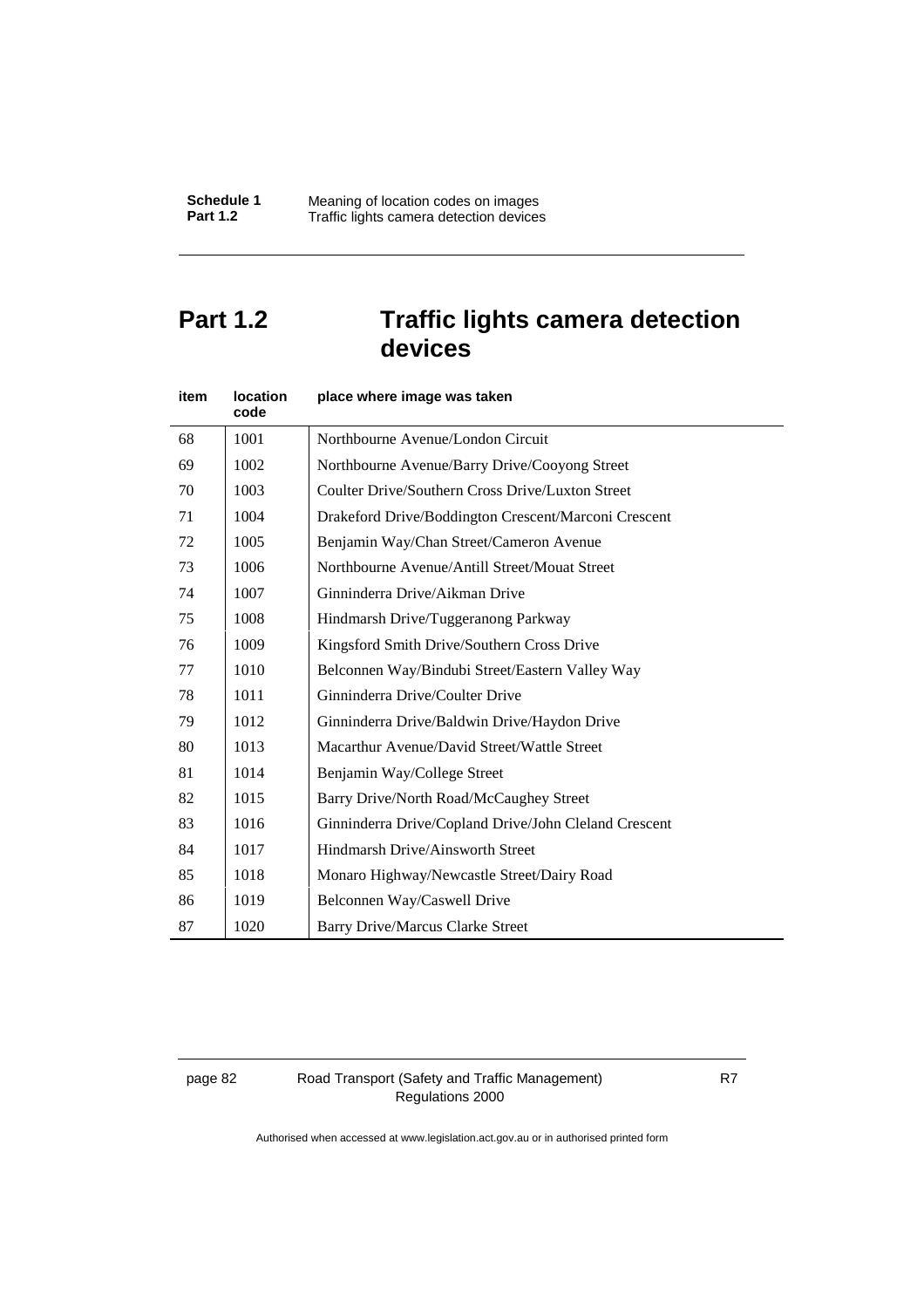# **Dictionary**

(see reg 3)

*approved child restraint* means a child restraint approved by the road transport authority under regulation 66 (1) (b) (Approvals etc by road transport authority).

*approved police speedometer*, for chapter 4 (Traffic offence detection devices)—see regulation 102 (Definitions for ch 4).

*area*—see the Australian Road Rules, dictionary.

*area of operations*, for a parking authority, means the area of operations declared for the parking authority under regulation 75A (Parking authorities).

*articulated vehicle* means a motor vehicle with—

- (a) 2 rigid sections, each of which has wheels; and
- (b) the rear section pivoted on, and part of the rear section (other than a pole, drawbar or similar device, or an accessory of the motor vehicle) superimposed on, the front section.

*Australian driver licence*—see the *Road Transport (Driver Licensing) Act 1999*, dictionary.

*Australian Road Rules*—see regulation 5.

*axle group*—see the *Road Transport (Vehicle Registration) Regulations 2000*, dictionary.

*B-double*—see the *Road Transport (Vehicle Registration) Regulations 2000*, dictionary.

*bicycle*—see the Australian Road Rules, dictionary.

**built-up area**, in relation to a length of road—see the Australian Road Rules, dictionary.

page 83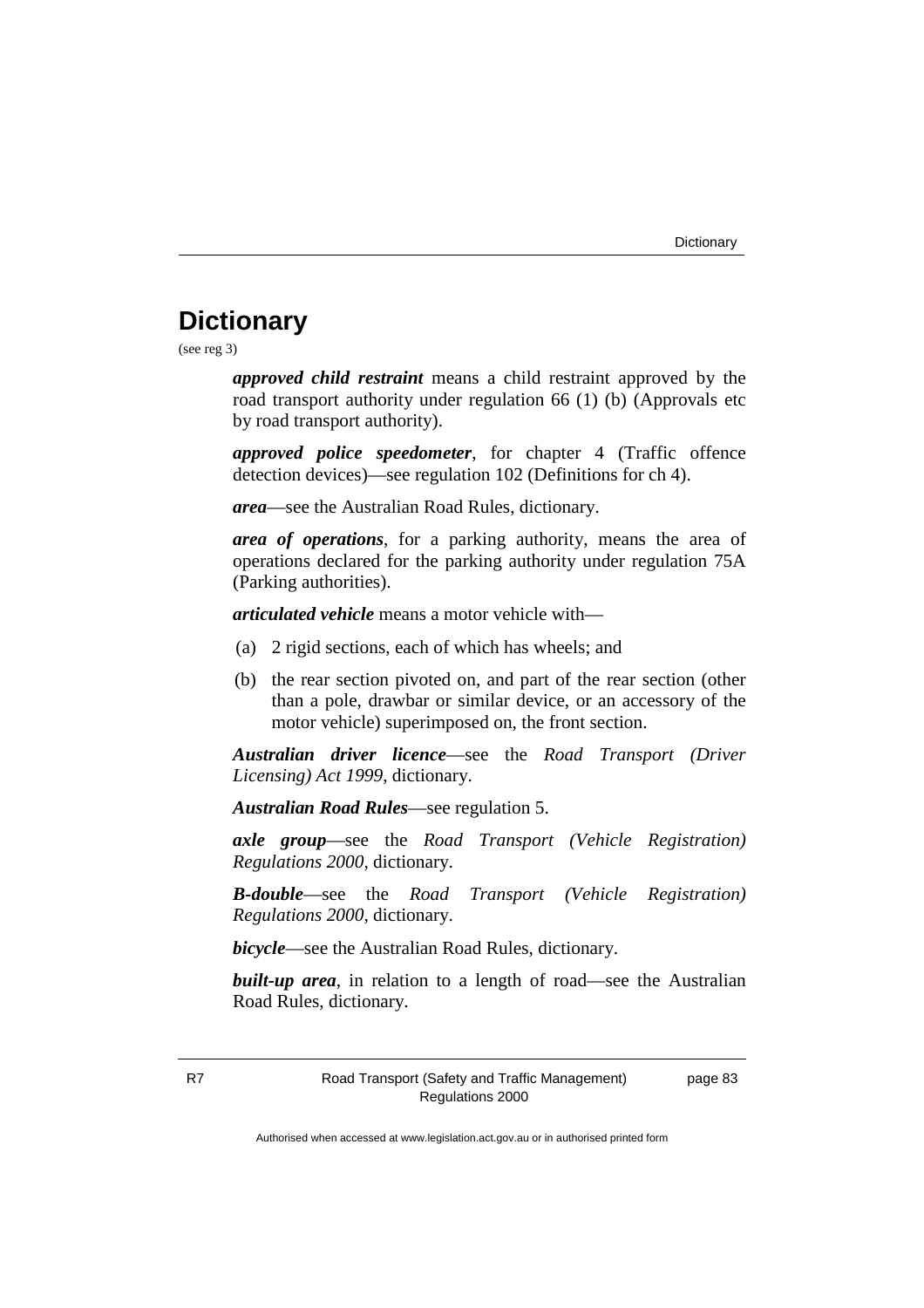*bus*—see the Australian Road Rules, dictionary.

*bus lane*—see the Australian Road Rules, rule 154.

*camera detection device*—see the Act, section 23 (1) (Use of camera detection devices).

*centre of the road*—see the Australian Road Rules, dictionary.

*clearway sign*—see the Australian Road Rules, schedule 2 and rules 314 to 316.

*code of practice*, for division 3.1.3 (Heavy vehicle parking)—see regulation 82.

*combination*—see the *Road Transport (Vehicle Registration) Regulations 2000*, dictionary.

*controlled parking hours*, in relation to a pay parking space, means the periods (as indicated by information on or with traffic signs applying to the space) when a vehicle may not be parked in the space unless the relevant parking fee has been paid.

*converter dolly*—see the *Road Transport (Vehicle Registration) Regulations 2000*, dictionary.

*crash*—see the Australian Road Rules, dictionary.

*digital camera detection device*, for chapter 4 (Traffic offence detection devices)—see regulation 102 (Definitions for ch 4).

*dog trailer*—see the *Road Transport (Vehicle Registration) Regulations 2000*, dictionary.

*do not overtake turning vehicle sign*—see the Australian Road Rules, schedule 4 and rules 319 to 320.

*drawbar*—see the *Road Transport (Vehicle Registration) Regulations 2000*, dictionary.

*driver's vehicle*, for a driver*—*see the Australian Road Rules, dictionary.

page 84 Road Transport (Safety and Traffic Management) Regulations 2000

R7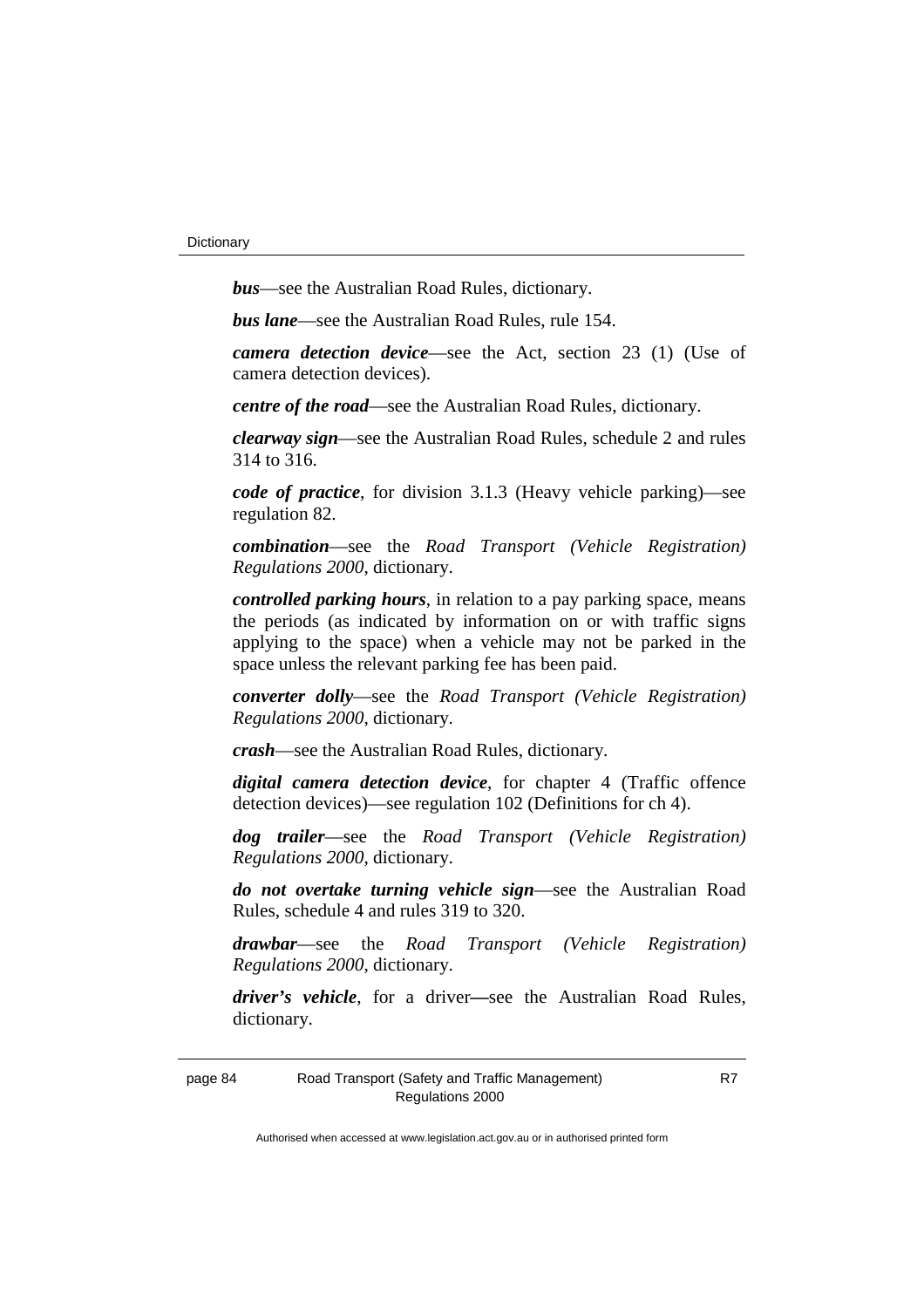*emergency stopping lane*—see the Australian Road Rules, rule 95.

*emergency vehicle* means any vehicle driven by a person who is—

- (a) an emergency worker; and
- (b) driving the vehicle in the course of his or her duties as an emergency worker.

*emergency worker* means—

- (a) a member of the ambulance service rendering or providing transport for sick or injured persons; or
- (b) a member of the fire brigade, the rural fire fighting service or the emergency service providing transport in the course of an emergency; or
- (c) a person who is declared by the road transport authority under regulation 66 (Approvals etc by road transport authority) to be an emergency worker.

*exemption*, for division 3.1.3 (Heavy vehicle parking)—see regulation 82.

*existing operator's certificate*, for division 3.1.3 (Heavy vehicle parking)—see regulation 82.

*external driver licence*—see the *Road Transport (Driver Licensing) Act 1999*, dictionary.

*footpath*—see the Australian Road Rules, dictionary.

*give way*—see the Australian Road Rules, dictionary.

*GVM*—see the *Road Transport (Vehicle Registration) Act 1999*, dictionary.

*heavy vehicle*, for division 3.1.3 (Heavy vehicle parking)—see regulation 82.

*implement*—see the *Road Transport (Vehicle Registration) Regulations 2000*, dictionary.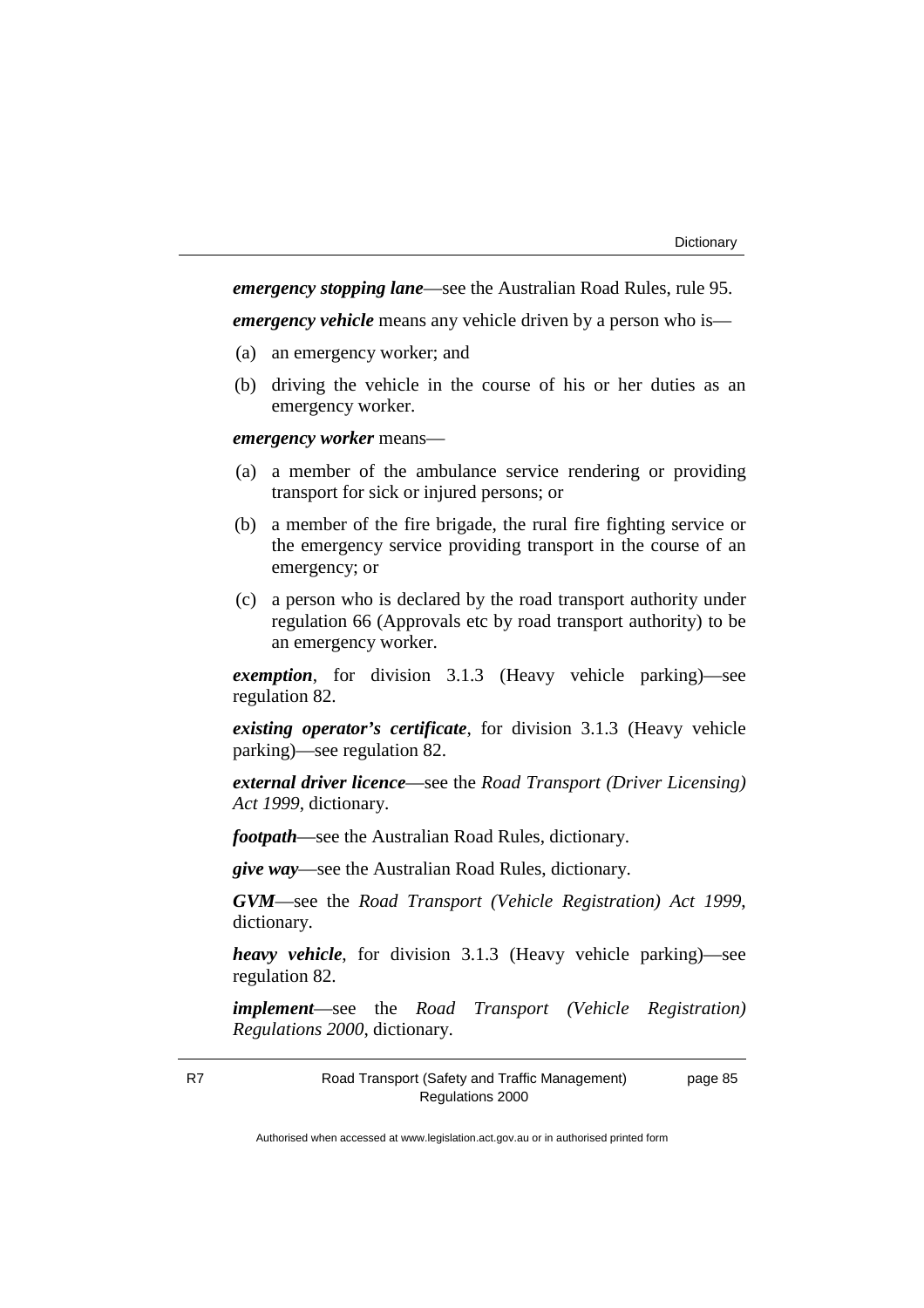*indicated on*, an image of a vehicle taken by an approved camera detection device—see the Act, dictionary.

*land adjoining residential land*, for division 3.1.3 (Heavy vehicle parking)—see regulation 82.

*laser speed measuring device*, for chapter 4 (Traffic offence detection devices)—see regulation 102 (Definitions for ch 4).

*length*, of road—see the Australian Road Rules, dictionary.

*lift and tow trailer* means a trailer consisting of an axle group and a drawbar designed to support 1 axle group of a vehicle under tow.

*loading zone*—see the Australian Road Rules, rule 179.

*loading zone permit* means a loading zone permit issued under regulation 100 (Parking permits).

*marked foot crossing*—see the Australian Road Rules, dictionary.

*metered parking area* means a length of road or area that is set aside as a metered parking area in accordance with regulation 73 (Metered parking areas).

*metered parking scheme* means a metered parking scheme under division 3.1.1.

*metered parking sign* means a *permissive parking sign* with the word 'meter' on or with the sign.

*metered parking space* means an area that is a metered parking space mentioned in regulation 75.

*mobility parking scheme authority* means an authority issued under regulation 101 (Mobility parking schemes and authorities).

*motorbike*—see the Australian Road Rules, dictionary, definition of *motor bike*.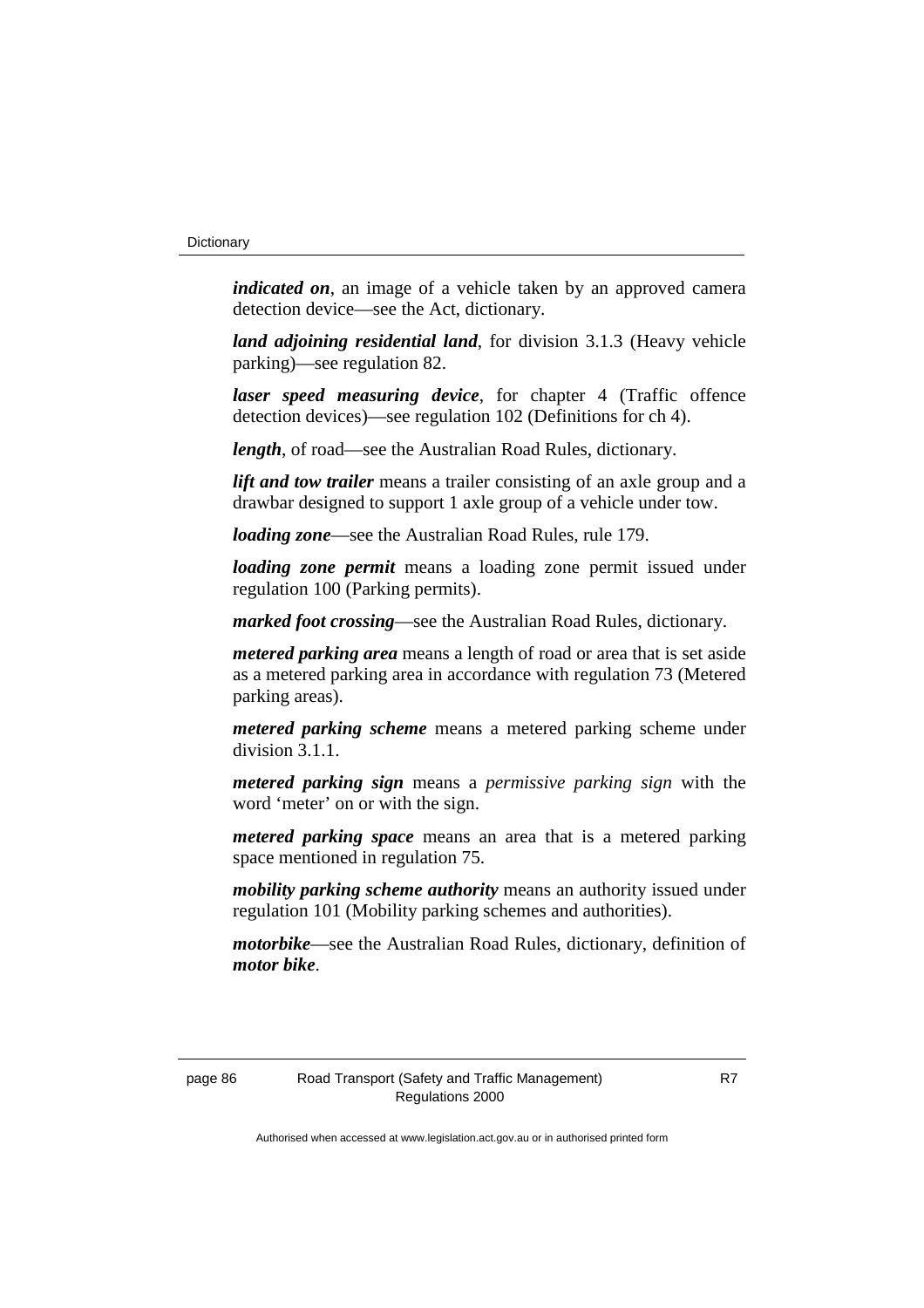*motor vehicle*—see the Act, dictionary.

*Note Motor vehicle* is defined in identical terms in the Australian Road Rules, dict.

*multi-space parking meter* means a parking meter that applies to 2 or more metered parking spaces.

*nature strip*—see the Australian Road Rules, dictionary.

*night*—see the Australian Road Rules, dictionary.

*no parking sign*—see the Australian Road Rules, schedules 2 and 3 and rules 314 to 316.

*no trucks sign*—see the Australian Road Rules, schedule 2 and rules 314 to 316.

*oncoming vehicle*, for a driver—see the Australian Road Rules, dictionary.

*park*, in relation to a driver, includes stop and allow the driver's vehicle to stay (whether or not the driver leaves the vehicle).

*parking authority* means a person declared to be a parking authority under regulation 75A (Parking authorities).

*parking authority guidelines*—see regulation 75B (1) (Parking authority guidelines).

*parking bay*—see the Australian Road Rules, dictionary.

*parking control sign*—see the Australian Road Rules, dictionary.

*parking meter* means a device designed to indicate, or capable of indicating, whether the fee fixed by the road transport authority for the parking of a vehicle in a metered parking space has been paid, and includes the stand on which such a device is erected.

*parking meter hood* means a hood or other cover designed to be fitted to a parking meter and to cover the part of the meter that would normally display a sign with the word 'expired' when the meter is not in operation.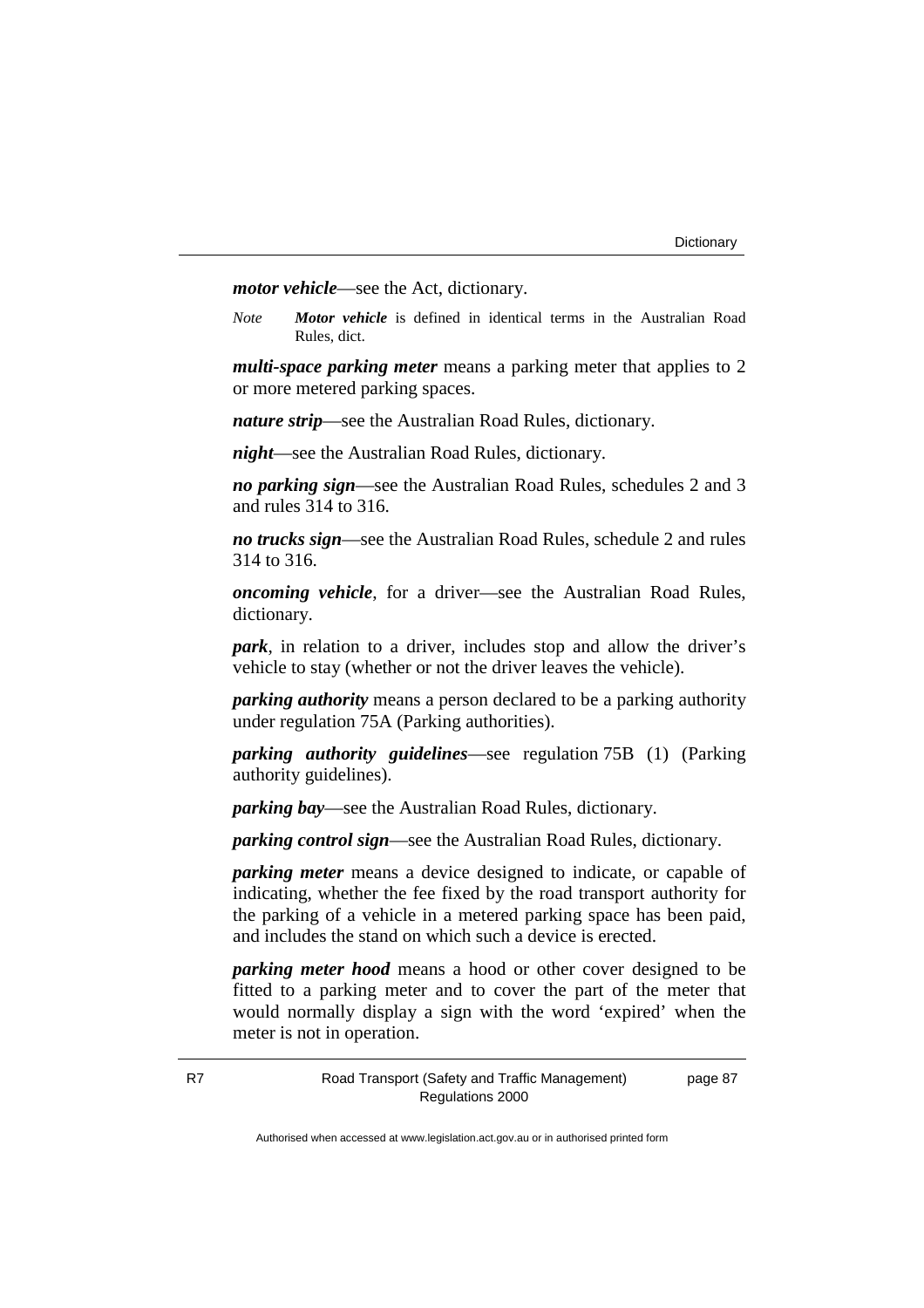#### **Dictionary**

*parking permit* means a permit issued under regulation 100 (Parking permits).

*parking ticket* means a ticket issued by the road transport authority or a parking authority (by means of a parking ticket machine) for display in or on a vehicle as evidence of the prepayment of a parking fee.

*parking ticket machine* means a device designed to issue parking tickets, and includes the stand on which such a device is erected.

*pay parking area* means a metered parking area or ticket parking area.

*pay parking device*—see regulation 76 (2) (Ticket parking schemes).

*pay parking scheme* means a metered parking scheme or ticket parking scheme.

*pay parking space* means a metered parking space or ticket parking space.

*pedestrian*—see the Australian Road Rules, rule 18.

*permissive parking sign*—the Australian Road Rules, schedules 2 and 3 and rules 314 to 316.

*person with a disability* means a person—

- (a) who cannot walk because of permanent or temporary loss of the use of 1 or both legs or another permanent medical or physical condition; or
- (b) whose physical condition is detrimentally affected by walking 100m; or
- (c) who needs to use a walking frame, crutches, callipers, a scooter, a wheelchair or a similar mobility aid.

*piezo strip speed measuring device*, for chapter 4 (Traffic offence detection devices)—see regulation 102 (Definitions for ch 4).

| page 88 | Road Transport (Safety and Traffic Management) |  |
|---------|------------------------------------------------|--|
|         | Regulations 2000                               |  |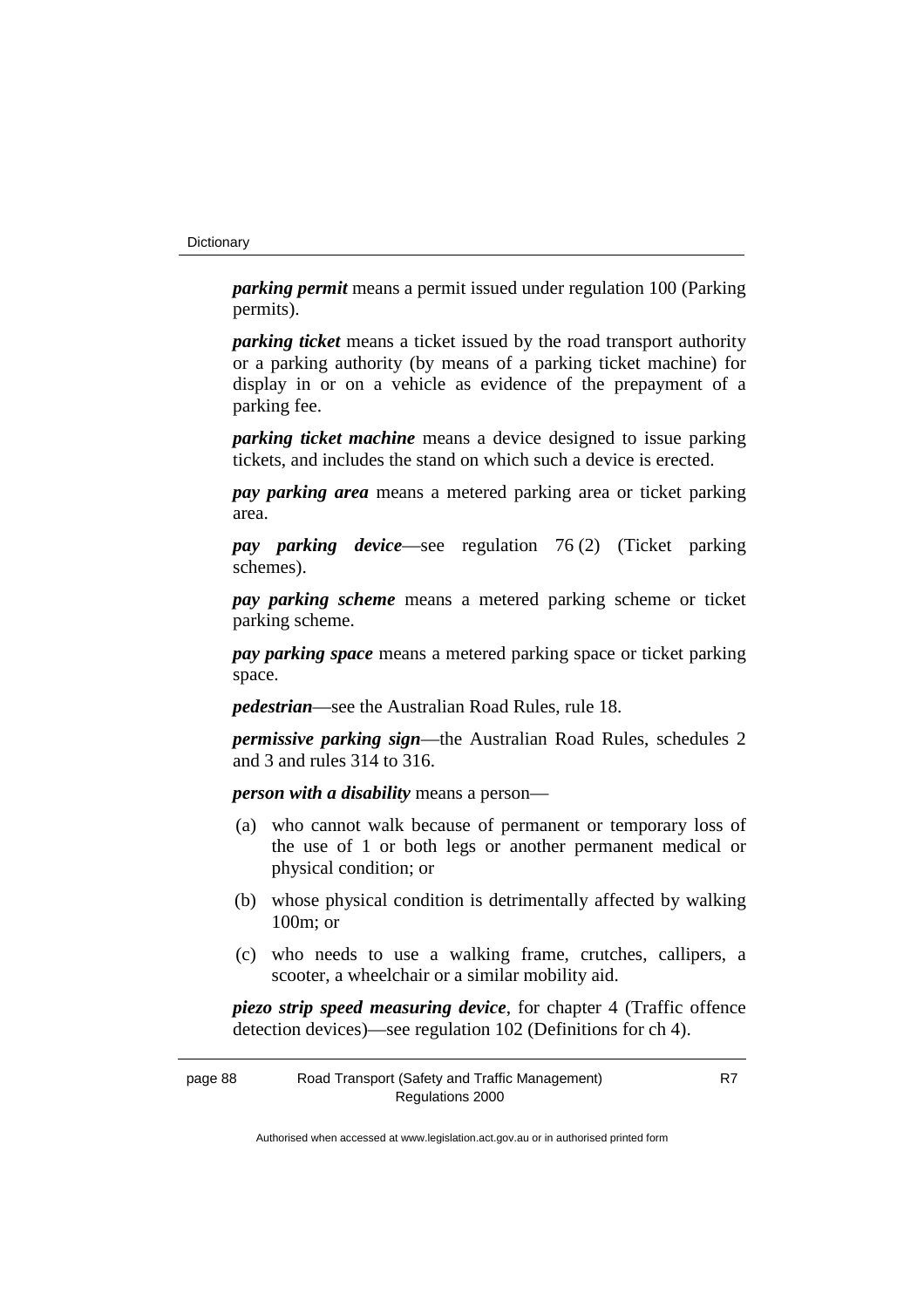*police vehicle* means any vehicle driven by a person who is—

- (a) a police officer; and
- (b) driving the vehicle in the course of his or her duties as a police officer.

*postal vehicle*—see the Australian Road Rules, dictionary.

*Note Postal worker* is defined in reg 32 for the Australian Road Rules.

*prime mover*—see the *Road Transport (Vehicle Registration) Regulations 2000*, dictionary.

*private hire car*—see the *Road Transport (General) Act 1999*, section 100.

*public bus*—see the *Road Transport (Public Passenger Services) Act 2001*, dictionary.

*radar speed measuring device*, for chapter 4 (Traffic offence detection devices)—see regulation 102 (Definitions for ch 4).

*recording medium*, for chapter 4 (Traffic offence detection devices)—see regulation 107B (1) (Recording of traffic lights camera detection device image files—Act, s 23 (2) (c) (ii)).

*red traffic arrow*—see the Australian Road Rules, dictionary.

*red traffic light*—see the Australian Road Rules, dictionary.

*registered interest*—see the Act, dictionary.

*registered operator*—see the *Road Transport (Vehicle Registration) Act 1999*, dictionary.

*relevant parking fee*, for the parking of a vehicle in a pay parking space, means the fee for parking a vehicle in the space, for the day and time when the vehicle is parked in the space, as indicated on the parking meter or ticket machine applying to the space.

*residential land*, for division 3.1.3 (Heavy vehicle parking)—see regulation 82.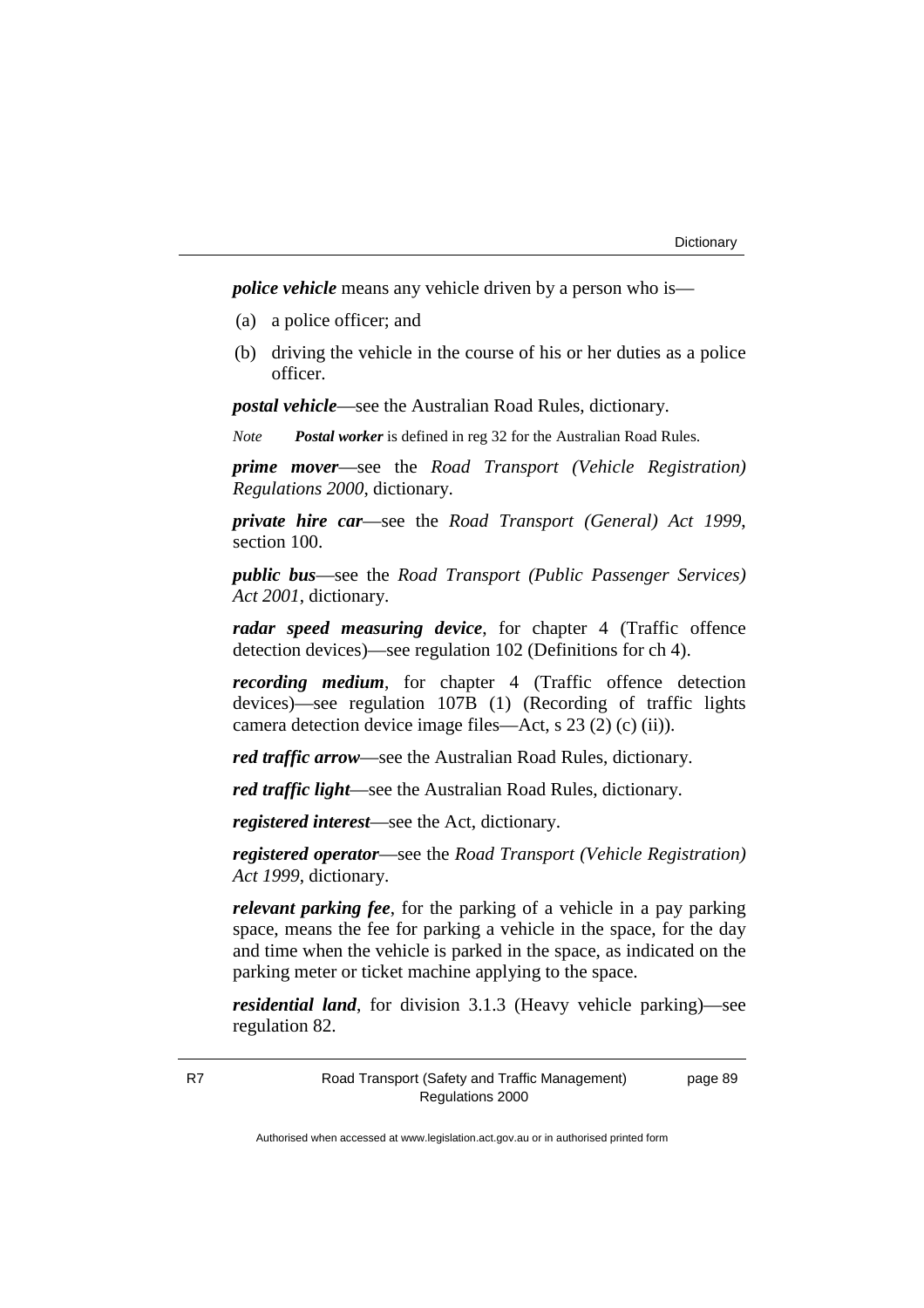*restricted hire vehicle*—see the *Road Transport (General) Act 1999*, section 100.

*ride*—see the Australian Road Rules, dictionary.

*rider*—see the Australian Road Rules, rule 17.

*road*—see the Act, dictionary, and includes a road related area.

*road marking*—see the Australian Road Rules, dictionary.

*road related area*—see the Act, dictionary.

*road train*—see the *Road Transport (Vehicle Registration) Regulations 2000*, dictionary.

*road user*—see the Australian Road Rules, rule 14.

*security checksum*, for chapter 4 (Traffic offence detection devices)—see regulation 102 (Definitions for ch 4).

*semitrailer*—see the *Road Transport (Vehicle Registration) Regulations 2000*, dictionary.

*speed measuring device*—see the Act, dictionary.

*stock truck*, for division 3.1.3 (Heavy vehicle parking)—see regulation 82.

*stop*, for a driver, includes park, but does not include stop to reverse the driver's vehicle into a parking bay or other parking space.

*taxi*—see the *Road Transport (Public Passenger Services) Act 2001*, section 45 (Meaning of *taxi*).

*testing authority*, for chapter 4 (Traffic offence detection devices) see regulation 102 (Definitions for ch 4).

*ticket parking area* means a length of road or area that is set aside as a ticket parking area in accordance with regulation 77 (Ticket parking areas).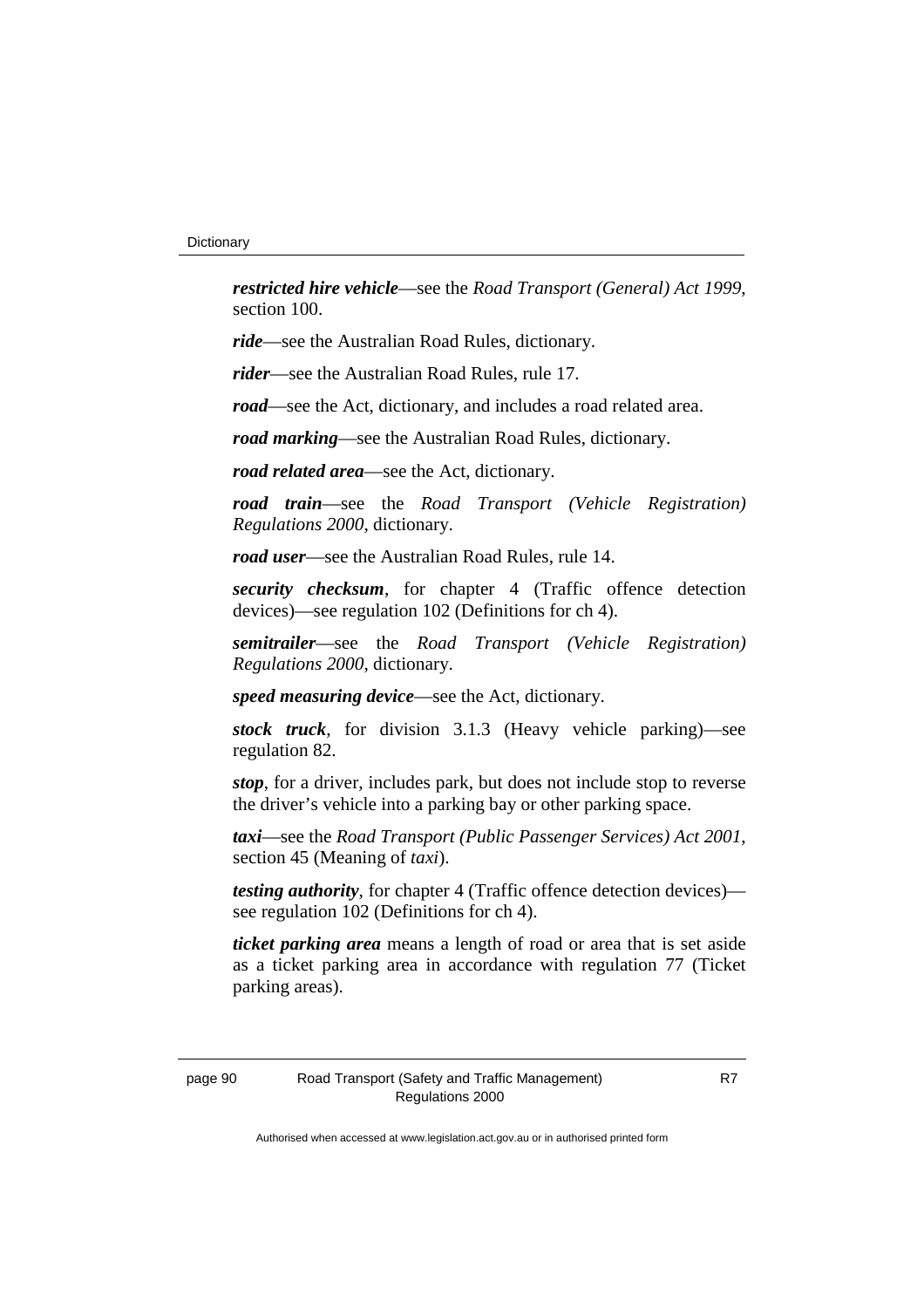*ticket parking scheme* means a ticket parking scheme under division 3.1.2.

*ticket parking sign* means a *permissive parking sign* with the word 'ticket' on or with the sign.

*ticket parking space* means an area that is a ticket parking space mentioned in regulation 78 (Ticket parking spaces).

*tow truck*—see the *Road Transport (Vehicle Registration) Regulations 2000*, dictionary.

*towing attachment* means a device fitted to a vehicle to which the drawbar of a trailer may be attached.

*tractor*—see the *Road Transport (Vehicle Registration) Regulations 2000*, dictionary.

*traffic control device*—see the Australian Road Rules, dictionary.

*traffic lights camera detection device*, for chapter 4 (Traffic offence detection devices)—see regulation 102 (Definitions for ch 4).

*traffic-related item*—see the Australian Road Rules, dictionary.

*traffic sign*—see the Australian Road Rules, dictionary.

*traffic signals*—see the Australian Road Rules, dictionary.

*trailer*—see the Act, dict.

*Note Trailer* is defined in identical terms in the Australian Road Rules, dict.

*transit lane*—see the Australian Road Rules, rule 156.

*truck lane*—see the Australian Road Rules, rule 157.

*use* a vehicle includes drive, park or stop the vehicle.

*vehicle*—see the Australian Road Rules, rule 15.

*with*, for information about the application of a traffic control device—see the Australian Road Rules, dictionary.

R7 Road Transport (Safety and Traffic Management) Regulations 2000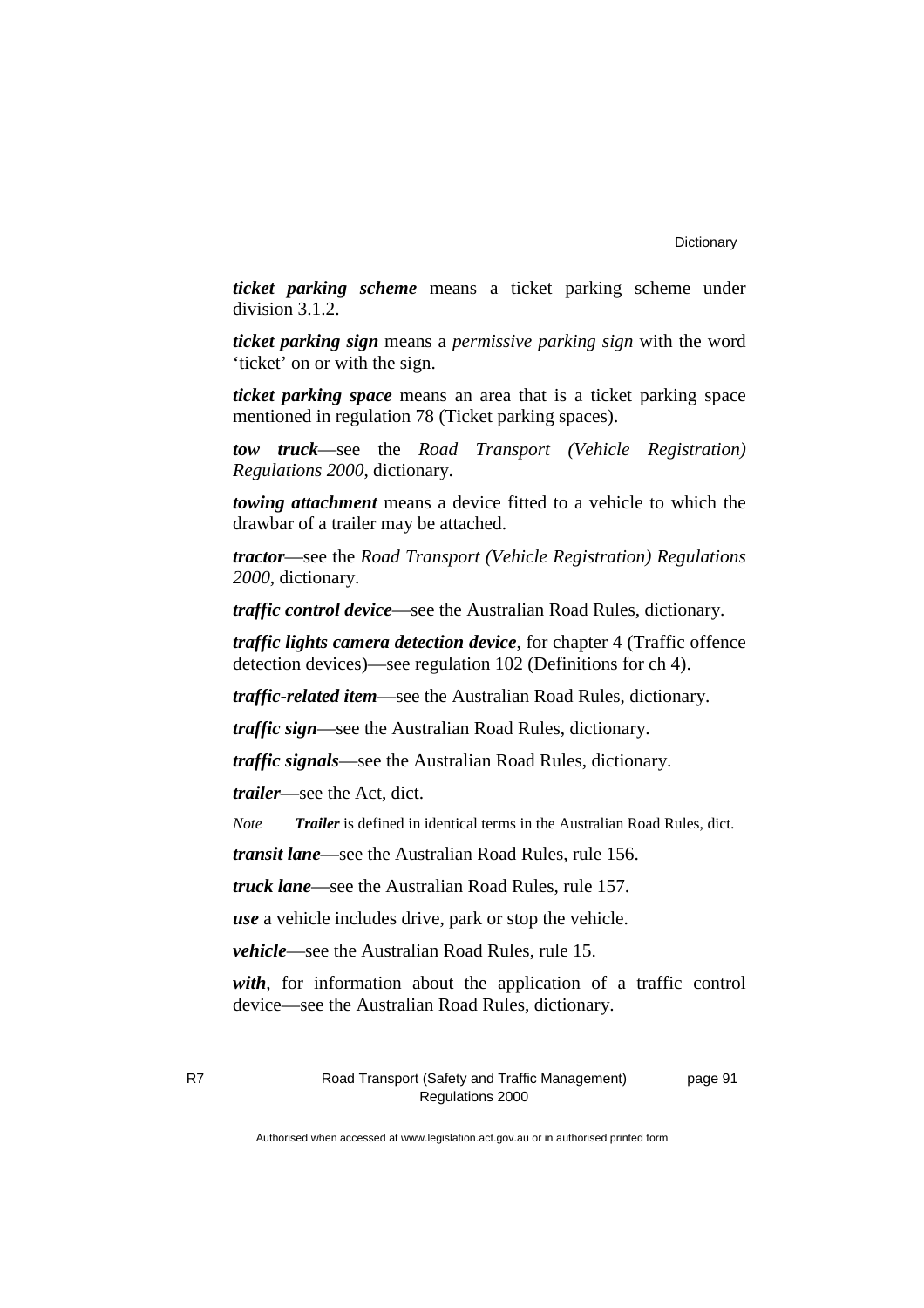Dictionary

*wheeled recreational device*—see the Australian Road Rules, dictionary.

*wheeled toy*—see the Australian Road Rules, dictionary.

*WORM disk*, for chapter 4 (Traffic offence detection devices)—see regulation 107A (Recording of digital camera detection device image files—Act, s 23 (2) (c) (ii)).

page 92 Road Transport (Safety and Traffic Management) Regulations 2000

R7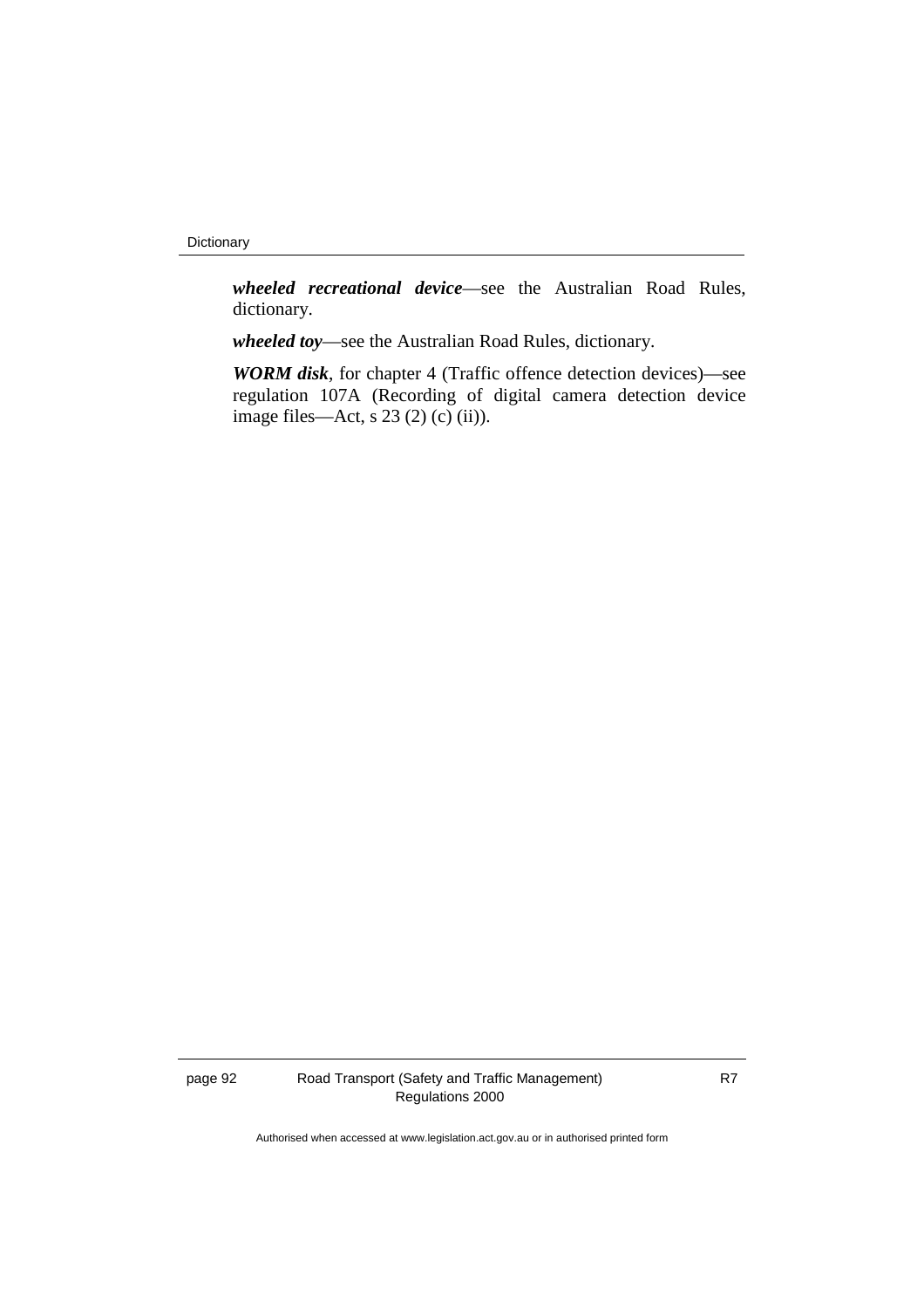## **Endnotes**

| 1 |  |  | <b>About the endnotes</b> |
|---|--|--|---------------------------|
|---|--|--|---------------------------|

Amending and modifying laws are annotated in the legislation history and the amendment history. Current modifications are not included in the republished law but are set out in the endnotes.

Not all editorial amendments made under the *Legislation Act 2001*, part 11.3 are annotated in the amendment history. Full details of any amendments can be obtained from the Parliamentary Counsel's Office.

Uncommenced amending laws and expiries are listed in the legislation history and the amendment history. These details are underlined. Uncommenced provisions and amendments are not included in the republished law but are set out in the last endnote.

If all the provisions of the law have been renumbered, a table of renumbered provisions gives details of previous and current numbering.

The endnotes also include a table of earlier republications.

If the republished law includes penalties, current information about penalty unit values appears on the republication inside front cover.

## **2 Abbreviation key**

| $am = amended$                               | $ord = ordinance$                         |
|----------------------------------------------|-------------------------------------------|
| $amdt = amendment$                           | $orig = original$                         |
| $ch = chapter$                               | $p = page$                                |
| $cl = clause$                                | $par = paragraph$                         |
| $def = definition$                           | $pres = present$                          |
| $dict = dictionary$                          | $prev = previous$                         |
| $disallowed = disallowed by the Legislative$ | $(\text{prev}) = \text{previously}$       |
| Assembly                                     | $prov = provision$                        |
| $div = division$                             | $pt = part$                               |
| $exp = expires/expired$                      | $r = rule/subrule$                        |
| $Gaz = Gazette$                              | $reg = regulation/subregulation$          |
| $hdg =$ heading                              | $renum = renumbered$                      |
| $IA = Interpretation Act 1967$               | $reloc = relocated$                       |
| $ins = inserted/added$                       | $R[X]$ = Republication No                 |
| $LA =$ Legislation Act 2001                  | $RI = reissue$                            |
| $LR =$ legislation register                  | s = section/subsection                    |
| $LRA =$ Legislation (Republication) Act 1996 | $sch = schedule$                          |
| $mod = modified / modified$                  | $sdiv = subdivision$                      |
| $No = number$                                | $sub =$ substituted                       |
| $num = numbered$                             | $SL = Subordinate$ Law                    |
| $o = order$                                  | underlining = whole or part not commenced |
| $om = omitted/repealed$                      | or to be expired                          |
|                                              |                                           |

R7 Road Transport (Safety and Traffic Management) Regulations 2000

page 93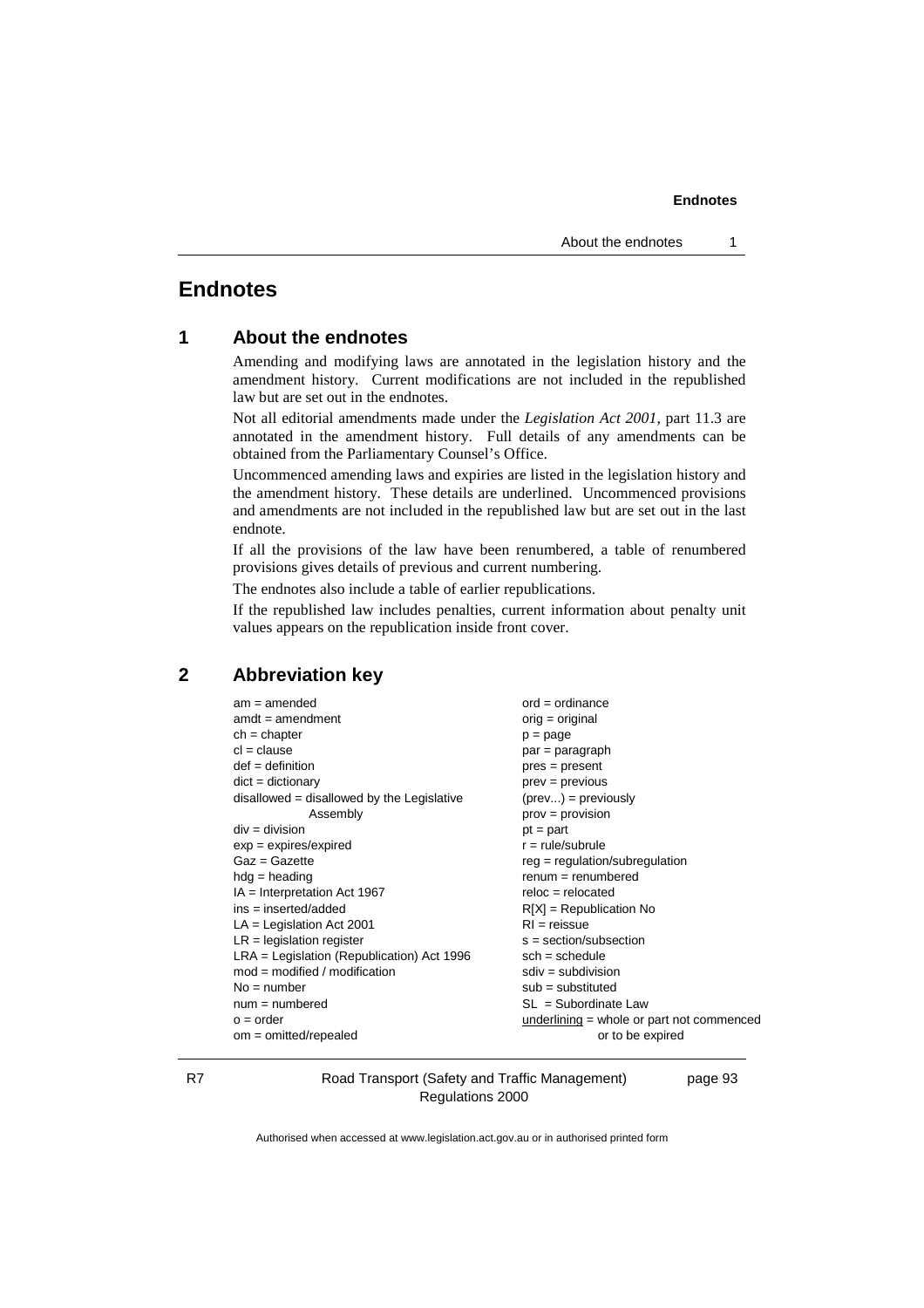3 Legislation history

## **3 Legislation history**

## **Road Transport (Safety and Traffic Management) Regulations SL 2000 No 10**

notified 29 February 2000 (Gaz 2000 No S6) reg 1, reg 2 commenced 29 February 2000 (IA 10B) remainder commenced 1 March 2000 (reg 2 and Gaz 2000 No S5)

as amended by

## **Legislative Assembly**

notified 18 May 2000 (Gaz 2000 No 20 p 505) commenced 18 May 2000 (SLA s 6 (13))

### **Road Transport (Safety and Traffic Management) Regulations Amendment SL 2000 No 21 pt 2**

notified 18 May 2000 (Gaz 2000 No 20) commenced 18 May 2000 (reg 1)

## **Road Transport Legislation Regulations Amendment SL 2000 No 33 pt 2**

notified 2 August 2000 (Gaz 2000 No S41) commenced 2 August 2000 (reg 1)

## **Road Transport Legislation Regulations Amendment SL 2000 No 52 pt 2**

notified 14 December 2000 (Gaz 2000 No 50) commenced 14 December 2000 (reg 1)

## **Road Transport Legislation Amendment Act 2001 No 27 sch 4**

notified 24 May 2001 (Gaz 2001 No 21) s 1, s 2 commenced 24 May 2001 (IA s 10B) sch 4 commenced 24 May 2001 (s 2)

## **Road Transport (Safety and Traffic Management) Amendment Act 2001 No 29 pt 3**

notified 24 May 2001 (Gaz 2001 No 21) commenced 24 May 2001 (s 2)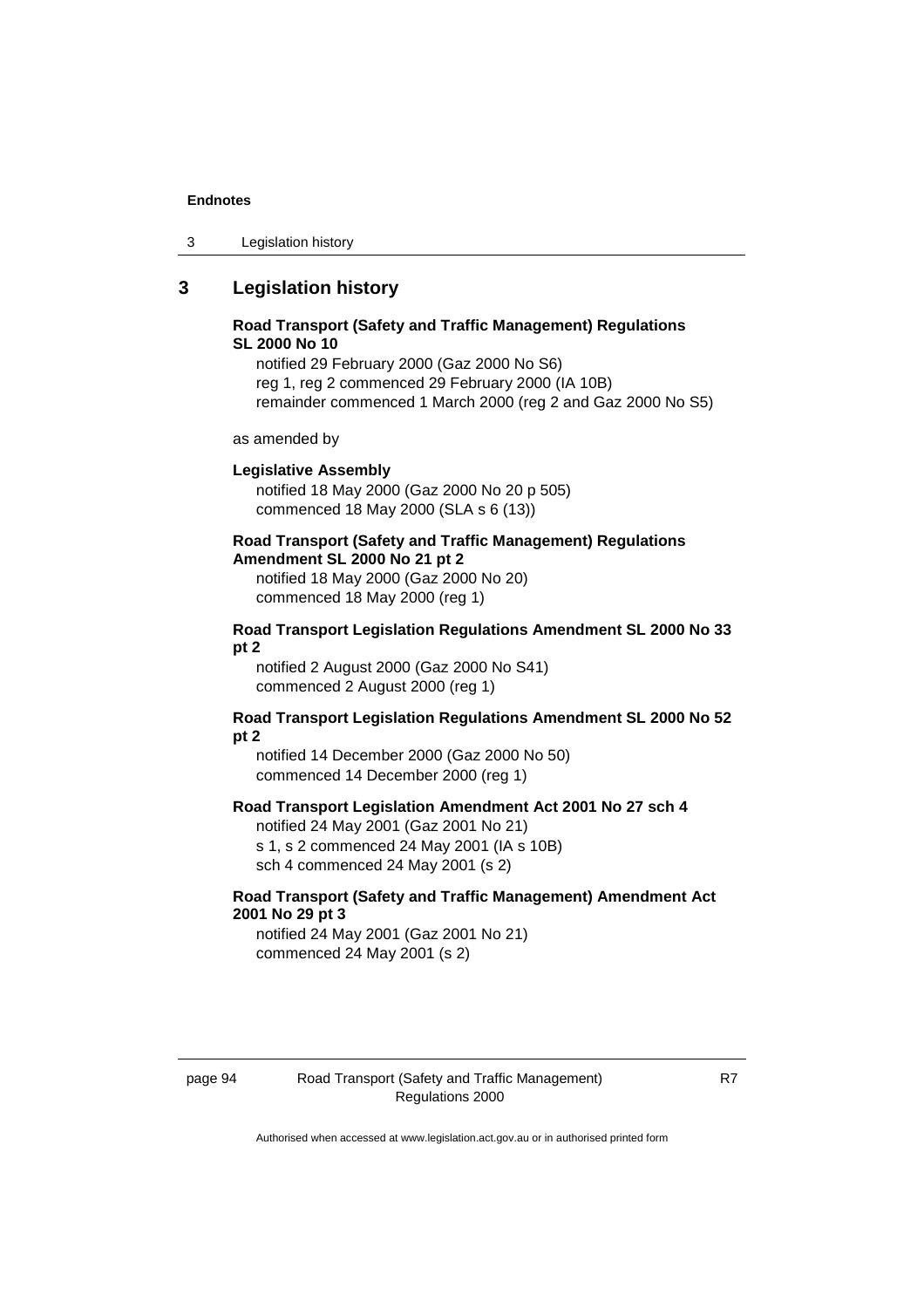## **Legislation (Consequential Amendments) Act 2001 No 44 pt 348**

notified 26 July 2001 (Gaz 2001 No 30) s 1, s 2 commenced 26 July 2001 (IA s 10B) pt 348 commenced 12 September 2001 (s 2 and see Gaz 2001 No S65)

## **Statute Law Amendment Act 2001 No 56 pt 3.46** notified 5 September 2001 (Gaz 2001 No S 65) s 1, s 2 commenced 5 September 2001 (IA s 10B)

pt 3.46 commenced 12 September 2001 (amdt 3.475)

## **Road Transport (Safety and Traffic Management) Regulations Amendment 2001 SL 2001 No 32**

notified 11 September 2001 (Gaz 2001 No S69) commenced 11 September 2001 (reg 1)

### **Road Transport (Public Passenger Services) Act 2001 No 62 pt 1.12**

notified 10 September 2001 (Gaz 2001 No S66) s 1, s 2 commenced 10 September 2001 (IA s 10B)

pt 1.12 commenced 1 December 2001 (s 2 and CN 2001 No 2)

## **Road Transport Legislation Amendment Regulations 2002 SL No 2 pt 5**

notified LR 27 February 2002 reg 1, reg 2 commenced 27 February 2002 (LA s 75) pt 5 commenced 1 March 2002 (reg 2 and see CN 2002 No 2)

#### **Road Transport (Safety and Traffic Management) Amendment Regulations 2002 SL No 7**

notified LR 15 April 2002 commenced 16 April 2002 (reg 2)

## **Statute Law Amendment Act 2002 No 30 pt 3.73**

notified LR 16 September 2002

s 1, s 2 taken to have commenced 19 May 1997 (LA s 75 (2)) pt 3.73 commenced 17 September 2002 (s 2 (1))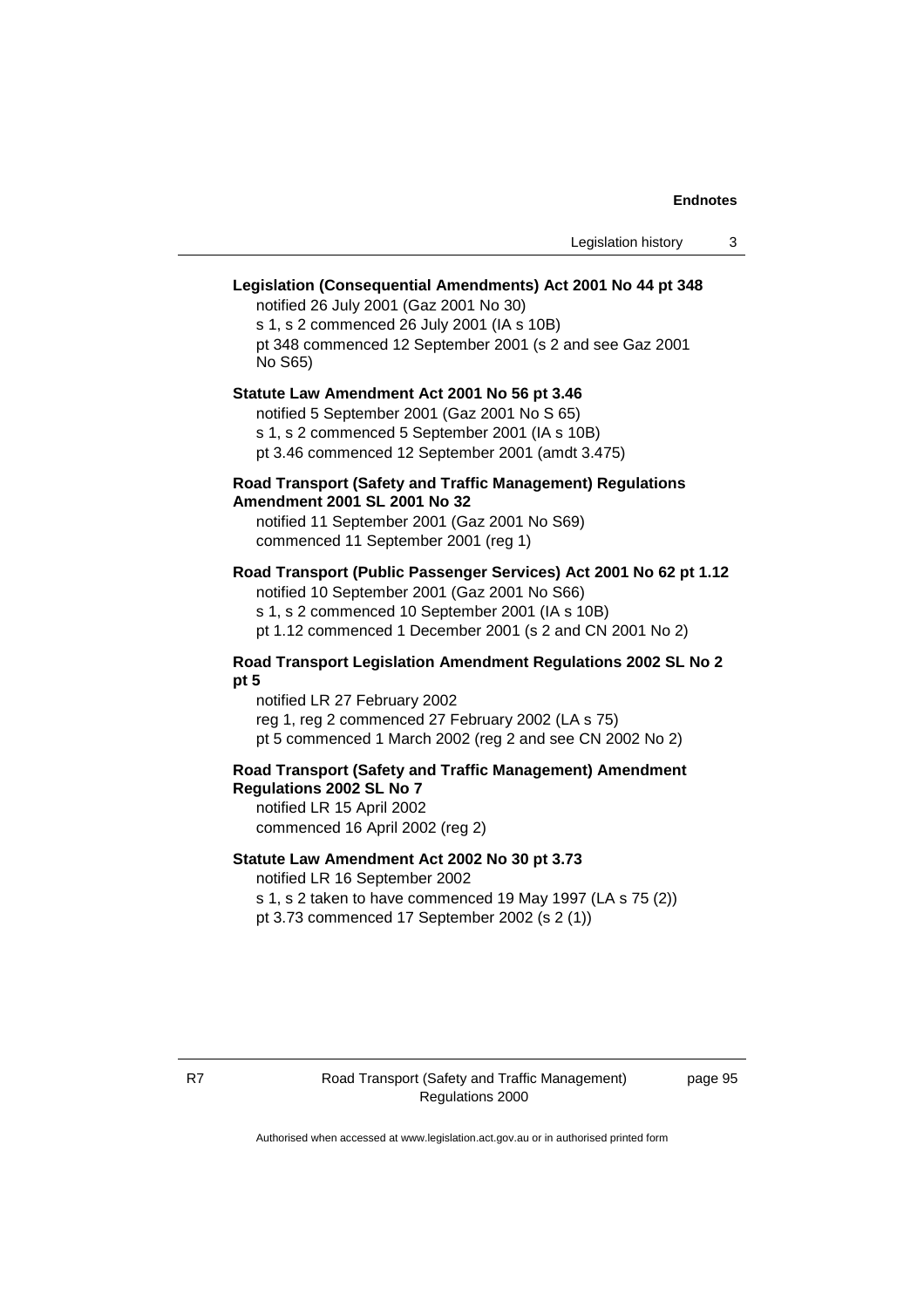| 4 | Amendment history |  |
|---|-------------------|--|
|---|-------------------|--|

# **4 Amendment history**

| <b>Commencement</b>                              | om Act 2001 No 27 amdt 4.24                                                                                                                                 |
|--------------------------------------------------|-------------------------------------------------------------------------------------------------------------------------------------------------------------|
| reg 2                                            |                                                                                                                                                             |
| Definitions-the dictionary<br>reg 3 hdg<br>reg 3 | bracketed note exp 17 September 2002 (reg 4 (3))<br>am Act 2001 No 44 amdt 1.3793                                                                           |
| <b>Notes</b>                                     |                                                                                                                                                             |
| reg 4 hdg<br>reg 4                               | bracketed note exp 17 September 2002 (reg 4 (3))<br>am Act 2001 No 44 amdt 1.3794; Act 2002 No 30 amdt 3.769<br>(2), (3) exp 17 September 2002 (reg (4 (3)) |
|                                                  | What are the Australian Road Rules                                                                                                                          |
| reg 5 hdg                                        | bracketed note exp 17 September 2002 (reg 4 (3))                                                                                                            |
| reg 6 hdg                                        | Incorporation of Australian Road Rules into ACT law<br>bracketed note exp 17 September 2002 (reg 4 (3))                                                     |
| General                                          |                                                                                                                                                             |
| div 2.2.1 note 2                                 | am 2000 No 52 reg 3; 2001 No 32 reg 3                                                                                                                       |
|                                                  | References to another law of this jurisdiction etc                                                                                                          |
| reg 7 hdg<br>reg 7                               | bracketed note exp 17 September 2002 (reg 4 (3))<br>am Act 2001 No 44 amdt 1.3795, amdt 1.3796                                                              |
|                                                  | ARR r 10 (2)-penalties for offences                                                                                                                         |
| reg 8 hdg                                        | bracketed note exp 17 September 2002 (reg 4 (3))                                                                                                            |
| rea 9 hda                                        | ARR r 95-emergency stopping lane only signs<br>bracketed note exp 17 September 2002 (reg 4 (3))                                                             |
| ARR r 104-no truck signs                         |                                                                                                                                                             |
| reg 10 hdg                                       | bracketed note exp 17 September 2002 (reg 4 (3))                                                                                                            |
|                                                  | ARR r 158 (2) (c)—vehicles permitted to travel in bus lanes                                                                                                 |
| reg 12 hdg                                       | bracketed note exp 17 September 2002 (reg 4 (3))                                                                                                            |
| reg 13 hdg                                       | ARR r 179 (1) (c)-stopping in a loading zone<br>bracketed note exp 17 September 2002 (reg 4 (3))                                                            |
|                                                  | ARR r 199 (2)-stopping near a postbox                                                                                                                       |
| reg 14 hdg                                       | bracketed note exp 17 September 2002 (reg 4 (3))                                                                                                            |
| reg 15 hdg                                       | ARR r 206 (2) (b), (c)-parking by people with disabilities permit holders<br>bracketed note exp 17 September 2002 (reg 4 (3))                               |
| reg 16 hdg                                       | ARR r 207 (2) (a)-fees for parking in pay parking spaces<br>bracketed note exp 17 September 2002 (reg 4 (3))                                                |
|                                                  | ARR r 213-non-application in ACT                                                                                                                            |
| reg 16A                                          | ins Legislative Assembly (see Gaz 2000 No 20)                                                                                                               |
|                                                  |                                                                                                                                                             |
|                                                  |                                                                                                                                                             |

page 96 Road Transport (Safety and Traffic Management) Regulations 2000

R7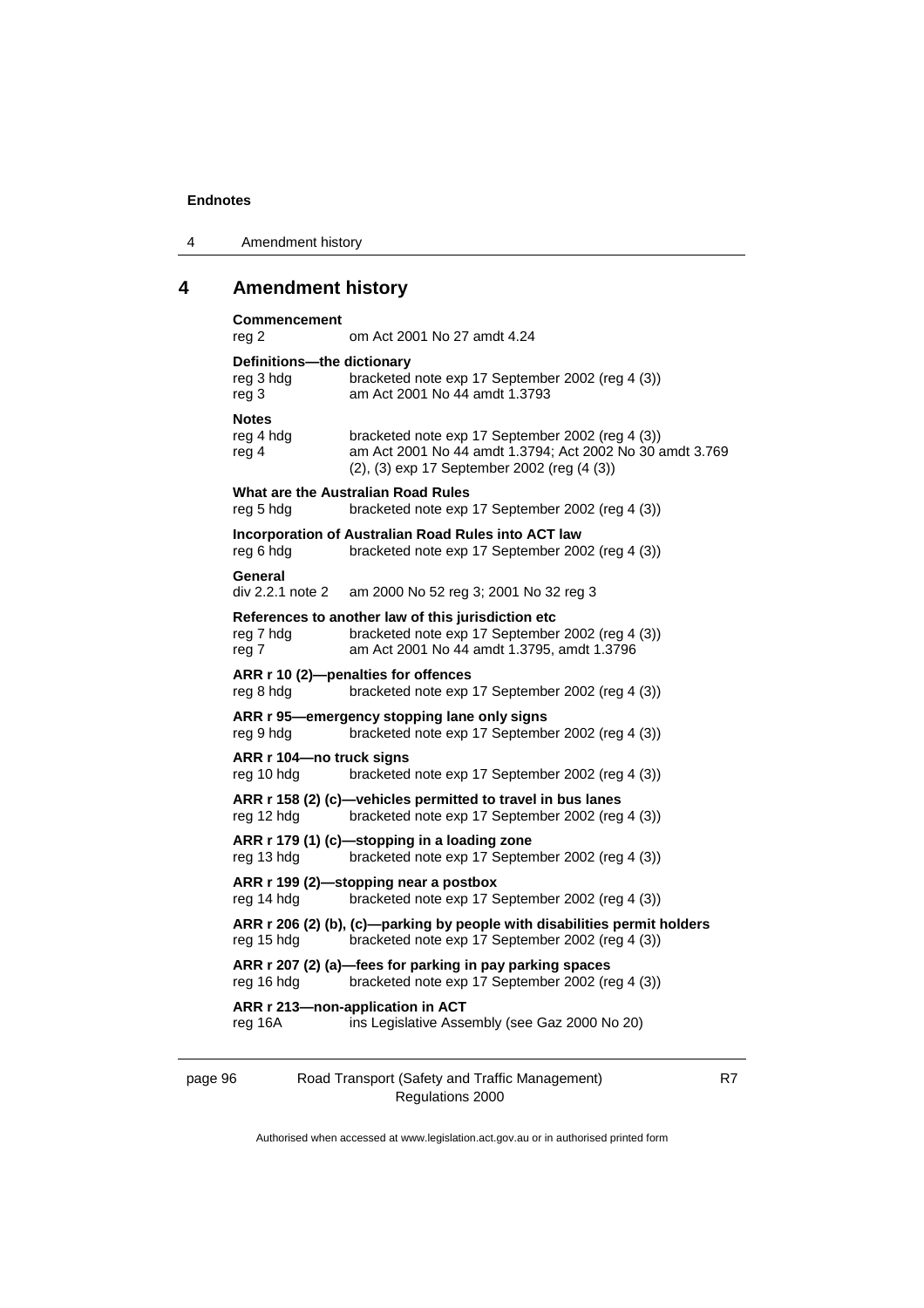**ARR r 216 (3)—towing a vehicle at night or in hazardous weather conditions** reg 18 hdg bracketed note exp 17 September 2002 (reg 4 (3)) **ARR r 225—use of radar detectors** reg 22 hdg bracketed note exp 17 September 2002 (reg 4 (3)) **ARR r 240 (2)—wheeled recreational devices and toys not to be used on certain roads** reg 23 hdg bracketed note exp 17 September 2002 (reg 4 (3)) **ARR r 248—bicycle rider may ride across marked foot crossing if authorised** reg 23A ins 2000 No 21 reg 3 **ARR r 266 (3) (b)—wearing of seatbelts by passengers under 16 years old** reg 23B ins 2001 No 32 reg 4 am 2002 No 2 reg 28 **ARR r 266 (7)—wearing of seatbelts by passengers under 16 years old** reg 24 hdg bracketed note exp 17 September 2002 (reg 4 (3)) **ARR r 267 (3)—certificates of exemption from wearing seatbelts** reg 25 hdg bracketed note exp 17 September 2002 (reg 4 (3)) **ARR r 270 (3)—wearing motorbike helmets** reg 26 hdg bracketed note exp 17 September 2002 (reg 4 (3)) **ARR r 271 (6)—riding on motorbikes** reg 27 hdg bracketed note exp 17 September 2002 (reg 4 (3)) **ARR r 287 (3) (e), (4)—duties of participants in crashes** reg 28 hdg bracketed note exp 17 September 2002 (reg 4 (3)) **ARR r 289 (1) (g)—driving on a nature strip** reg 29 hdg bracketed note exp 17 September 2002 (reg 4 (3)) **ARR r 313—postal workers** reg 32 hdg bracketed note exp 17 September 2002 (reg 4 (3)) **ARR dict—definitions for dictionary** reg 33 hdg bracketed note exp 17 September 2002 (reg 4 (3))<br>reg 33 def **police officer** sub Act 2001 No 56 amdt 3.475 def **police officer** sub Act 2001 No 56 amdt 3.475 def *public bus* sub Act 2001 No 62 amdt 1.38 def *taxi* sub 2002 No 2 reg 29 **Application of Criminal Code (Cwlth)** reg 34 hdg bracketed note exp 17 September 2002 (reg 4 (3)) **Offences are strict liability offences** reg 35 hdg bracketed note exp 17 September 2002 (reg 4 (3)) **General defence of accident or reasonable effort** reg 36 hdg bracketed note exp 17 September 2002 (reg 4 (3))

R7 Road Transport (Safety and Traffic Management) Regulations 2000

page 97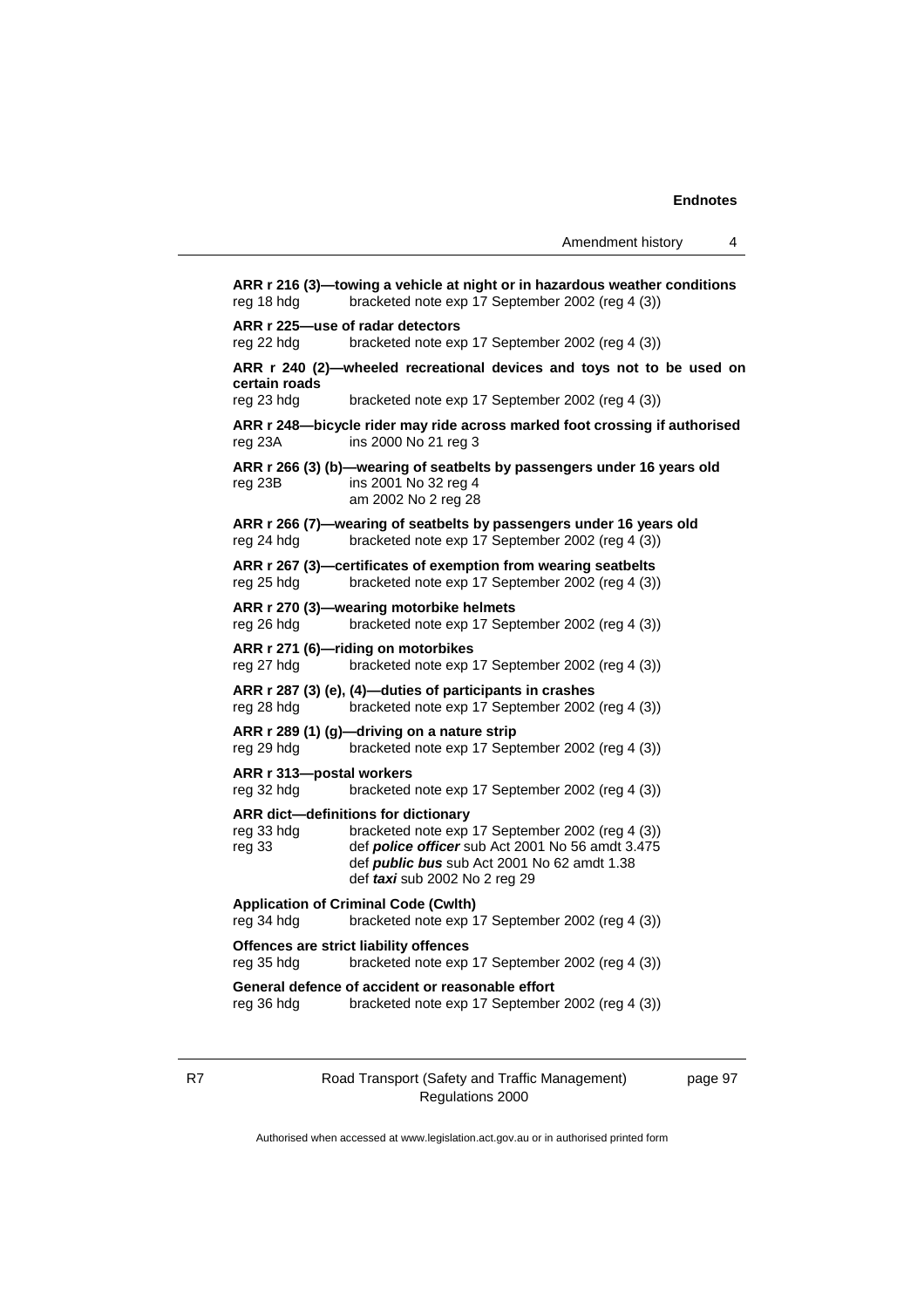| Amendment history<br>4 |  |
|------------------------|--|
|------------------------|--|

```
Making unnecessary engine noise
reg 37 hdg bracketed note exp 17 September 2002 (reg 4 (3))
Emission of waste oil or grease
reg 38 hdg bracketed note exp 17 September 2002 (reg 4 (3))
Safety of persons on trailers
reg 39 hdg bracketed note exp 17 September 2002 (reg 4 (3))
Passengers in sidecars to be seated
reg 40 hdg bracketed note exp 17 September 2002 (reg 4 (3))
Number of vehicles that may be drawn
reg 41 hdg bracketed note exp 17 September 2002 (reg 4 (3))
Towing by vehicles under 4.5t
reg 42 hdg bracketed note exp 17 September 2002 (reg 4 (3))
Lights on motor vehicles generally
reg 43 hdg bracketed note exp 17 September 2002 (reg 4 (3))
Use of meters in metered parking areas
reg 44 hdg bracketed note exp 17 September 2002 (reg 4 (3))
Parking in metered parking spaces
reg 45 hdg bracketed note exp 17 September 2002 (reg 4 (3))
Temporary closure of metered parking spaces
reg 46 hdg bracketed note exp 17 September 2002 (reg 4 (3))
Misuse of parking meters
reg 47 hdg bracketed note exp 17 September 2002 (reg 4 (3))
Interfering with parking meters etc
reg 48 hdg bracketed note exp 17 September 2002 (reg 4 (3))
Use of tickets in ticket parking areas
reg 49 hdg bracketed note exp 17 September 2002 (reg 4 (3))
Parking in ticket parking spaces
reg 50 hdg bracketed note exp 17 September 2002 (reg 4 (3))
Temporary closure of ticket parking spaces
reg 51 hdg bracketed note exp 17 September 2002 (reg 4 (3))
reg 51 am 2002 No 7 reg 4, reg 5; regs renum R6 LA (see 2002 No 7
                  reg 6)
Use of false or damaged parking tickets etc
reg 52 hdg bracketed note exp 17 September 2002 (reg 4 (3))
Misuse of ticket machines
reg 53 hdg bracketed note exp 17 September 2002 (reg 4 (3))
```
page 98 Road Transport (Safety and Traffic Management) Regulations 2000

R7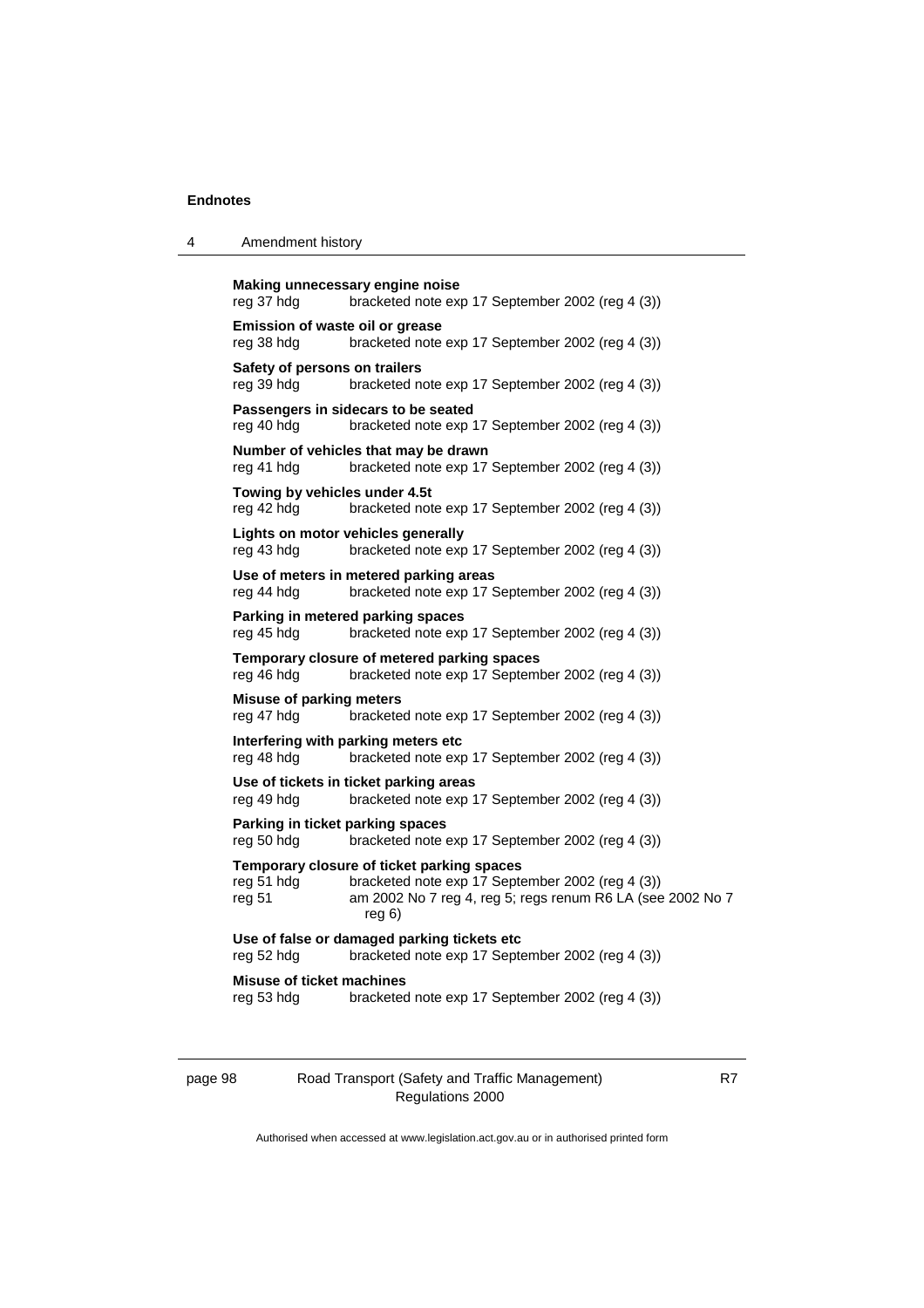**Interfering with parking ticket machines etc** reg 54 hdg bracketed note exp 17 September 2002 (reg 4 (3)) **Removing parking tickets etc**<br>reg 55 hdg bracketed no  $rac{1}{2}$  bracketed note exp 17 September 2002 (reg 4 (3)) **Unauthorised use and revocation of mobility parking scheme authorities**<br>reg 56 hdg bracketed note exp 17 September 2002 (reg 4 (3))<br>reg 56 am Act 2002 No 30 amdt 3.770 bracketed note exp 17 September 2002 (reg 4  $(3)$ ) am Act 2002 No 30 amdt 3.770 **No stopping on a road with a red kerb**<br>reg 57 am 2001 No 32 reg 5 am 2001 No 32 reg 5 exp 1 December 2002 (reg 57 (2)) **Stopping public buses in bus zones and at bus stops** reg 57A hdg bracketed note exp 17 September 2002 (reg 4 (3)) reg 57A ins 2000 No 33 reg 3 am 2001 Act No 62 amdts 1.39-1.41 **Stopping in an emergency etc or to comply with another law** reg 58 hdg bracketed note exp 17 September 2002 (reg 4 (3)) **Carriage of dangerous goods** reg 59 hdg bracketed note exp 17 September 2002 (reg 4 (3)) **Interrupting funeral processions etc** reg 60 hdg bracketed note exp 17 September 2002 (reg 4 (3)) **Driving on roads closed to traffic** reg 61 hdg bracketed note exp 17 September 2002 (reg 4 (3)) **Use of wheeled recreational devices and wheeled toys on roads** reg 62 hdg bracketed note exp 17 September 2002 (reg 4 (3)) **Devices that are prescribed traffic control devices** reg 63 hdg bracketed note exp 17 September 2002 (reg 4 (3)) **Preventing prescribed traffic control devices being clearly visible** reg 64 hdg bracketed note exp 17 September 2002 (reg 4 (3)) **Use of** *do not overtake turning vehicle sign* reg 65 hdg bracketed note exp 17 September 2002 (reg 4 (3)) **Approvals etc by road transport authority** reg 66 am Act 2001 No 44 amdt 1.3797, amdt 1.3798 reg 68 hdg bracketed note exp 17 September 2002 (reg 4 (3)) **Exemption for driver of police vehicles** reg 69 hdg bracketed note exp 17 September 2002 (reg 4 (3)) **Exemption for driver of emergency vehicles** reg 70 hdg bracketed note exp 17 September 2002 (reg 4 (3))

|                                                                                                                     | exp 1 December 2002 (reg 57 (2))                                                                                                                                     |
|---------------------------------------------------------------------------------------------------------------------|----------------------------------------------------------------------------------------------------------------------------------------------------------------------|
| reg 57A hdg<br>reg 57A                                                                                              | Stopping public buses in bus zones and at bus stops<br>bracketed note exp 17 September 2002 (reg 4 (3))<br>ins 2000 No 33 reg 3<br>am 2001 Act No 62 amdts 1.39-1.41 |
| reg 58 hdg                                                                                                          | Stopping in an emergency etc or to comply with another law<br>bracketed note exp 17 September 2002 (reg 4 (3))                                                       |
| <b>Carriage of dangerous goods</b><br>reg 59 hdg                                                                    | bracketed note exp 17 September 2002 (reg 4 (3))                                                                                                                     |
| reg 60 hdg                                                                                                          | Interrupting funeral processions etc<br>bracketed note exp 17 September 2002 (reg 4 (3))                                                                             |
| reg 61 hdg                                                                                                          | Driving on roads closed to traffic<br>bracketed note exp 17 September 2002 (reg 4 (3))                                                                               |
| reg 62 hdg                                                                                                          | Use of wheeled recreational devices and wheeled toys on roads<br>bracketed note exp 17 September 2002 (reg 4 (3))                                                    |
| reg 63 hdg                                                                                                          | Devices that are prescribed traffic control devices<br>bracketed note exp 17 September 2002 (reg 4 (3))                                                              |
| reg 64 hdg                                                                                                          | Preventing prescribed traffic control devices being clearly visible<br>bracketed note exp 17 September 2002 (reg 4 (3))                                              |
| reg 65 hdg                                                                                                          | Use of do not overtake turning vehicle sign<br>bracketed note exp 17 September 2002 (reg 4 (3))                                                                      |
| reg 66                                                                                                              | Approvals etc by road transport authority<br>am Act 2001 No 44 amdt 1.3797, amdt 1.3798                                                                              |
| reg 68 hdg                                                                                                          | Defence of complying with direction of police officer or authorised person<br>bracketed note exp 17 September 2002 (reg 4 (3))                                       |
| <b>Exemption for driver of police vehicles</b><br>bracketed note exp 17 September 2002 (reg 4 (3))<br>reg 69 hdg    |                                                                                                                                                                      |
| <b>Exemption for driver of emergency vehicles</b><br>reg 70 hdg<br>bracketed note exp 17 September 2002 (reg 4 (3)) |                                                                                                                                                                      |
|                                                                                                                     |                                                                                                                                                                      |

R7 Road Transport (Safety and Traffic Management) Regulations 2000

page 99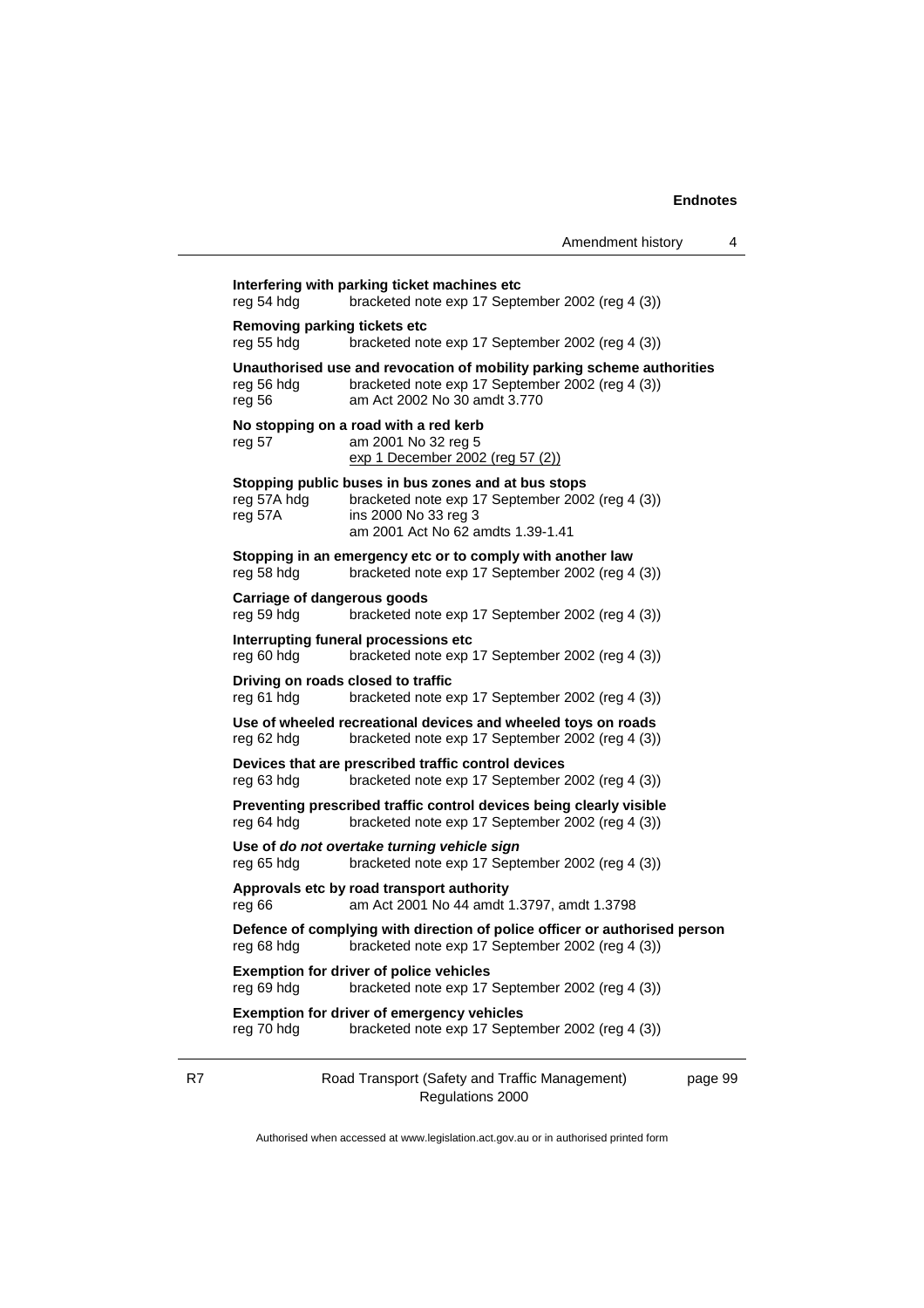4 Amendment history

| authorised people<br>reg 71 hdg                               | bracketed note exp 17 September 2002 (reg 4 (3))                                                                           |    |
|---------------------------------------------------------------|----------------------------------------------------------------------------------------------------------------------------|----|
| reg 71                                                        | sub 2002 No 7 reg 7                                                                                                        |    |
| Parking<br>ch 3 hdg                                           | ins 2001 No 32 reg 6                                                                                                       |    |
| <b>Metered parking schemes</b><br>reg 72 hdg                  | bracketed note exp 17 September 2002 (reg 4 (3))                                                                           |    |
| <b>Metered parking areas</b><br>reg 73 hdg                    | bracketed note exp 17 September 2002 (reg 4 (3))                                                                           |    |
| <b>Parking meters</b><br>reg 74 hdg                           | bracketed note exp 17 September 2002 (reg 4 (3))                                                                           |    |
| <b>Metered parking spaces</b><br>reg 75 hdg                   | bracketed note exp 17 September 2002 (reg 4 (3))                                                                           |    |
| <b>Parking authorities</b><br>reg 75A                         | ins 2002 No 7 reg 8                                                                                                        |    |
| <b>Parking authority guidelines</b><br>reg 75B hdg<br>reg 75B | bracketed note exp 17 September 2002 (reg 4 (3))<br>ins 2002 No 7 reg 8                                                    |    |
| reg 76 hdg                                                    | Ticket parking schemes-road transport authority<br>sub 2002 No 7 reg 9<br>bracketed note exp 17 September 2002 (reg 4 (3)) |    |
| reg 76A hdg<br>reg 76A                                        | Ticket parking schemes-parking authority<br>bracketed note exp 17 September 2002 (reg 4 (3))<br>ins 2002 No 7 reg 10       |    |
| <b>Ticket parking areas</b><br>reg 77 hdg<br>reg 77           | bracketed note exp 17 September 2002 (reg 4 (3))<br>(3), (4) exp 1 December 2006 (reg 77 (4))                              |    |
| <b>Ticket parking spaces</b><br>reg 78 hdg                    | bracketed note exp 17 September 2002 (reg 4 (3))                                                                           |    |
| <b>Ticket machines</b><br>reg 79 hdg                          | bracketed note exp 17 September 2002 (reg 4 (3))                                                                           |    |
| <b>Parking tickets</b><br>reg 80 hdg<br>reg 80                | bracketed note exp 17 September 2002 (reg 4 (3))<br>am 2002 No 7 reg 11                                                    |    |
| <b>Duration of parking tickets</b><br>reg 81 hdg              | bracketed note exp 17 September 2002 (reg 4 (3))                                                                           |    |
| Definitions for div 3.1.3<br>reg 82 hdg                       | bracketed note exp 17 September 2002 (reg 4 (3))                                                                           |    |
| page 100                                                      | Road Transport (Safety and Traffic Management)<br>Regulations 2000                                                         | R7 |

Authorised when accessed at www.legislation.act.gov.au or in authorised printed form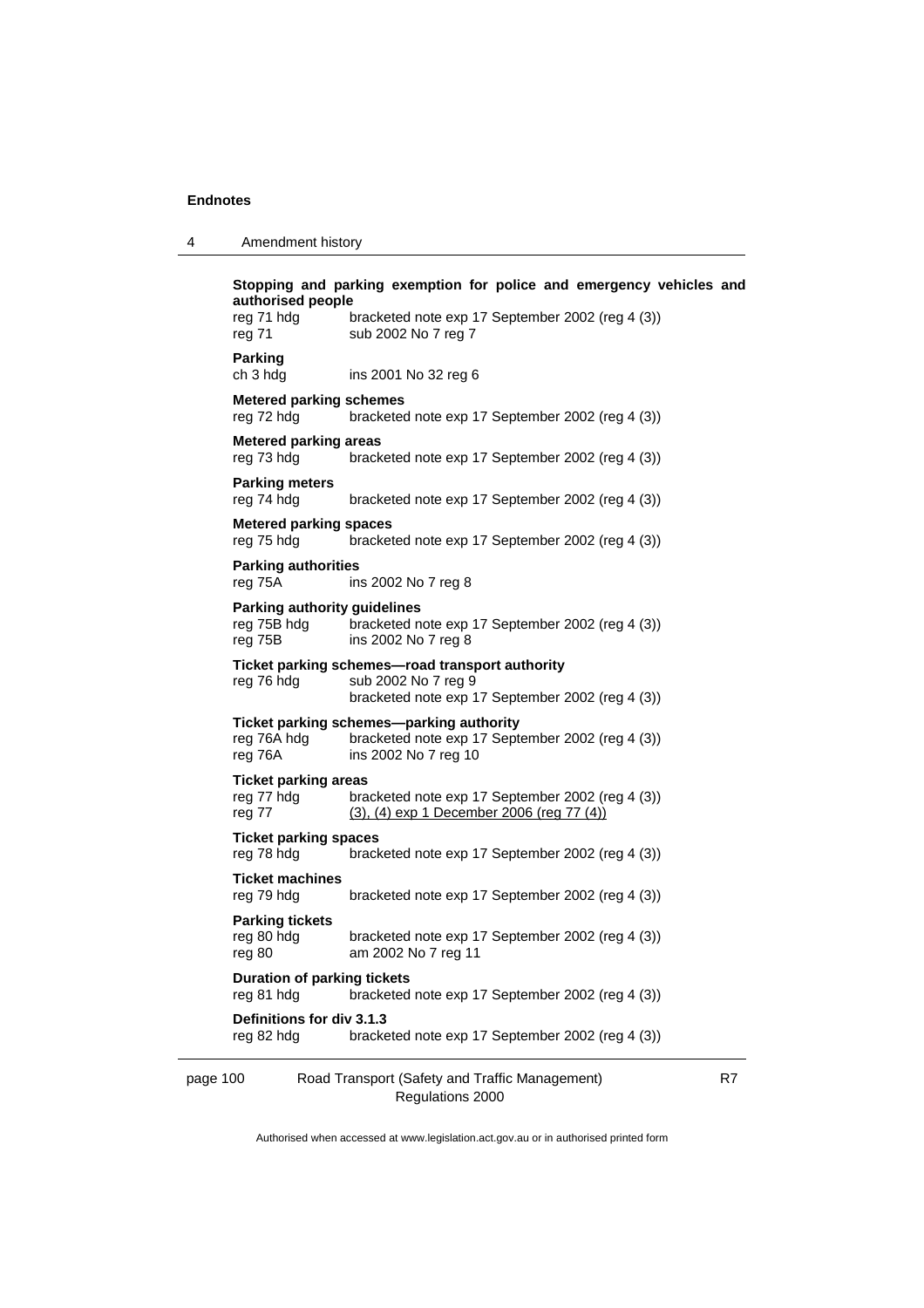| Amendment history |  |
|-------------------|--|
|                   |  |

| reg 83 hdg                                                                                                   | References in div to land adjoining residential land<br>bracketed note exp 17 September 2002 (reg 4 (3))                                                        |  |  |  |
|--------------------------------------------------------------------------------------------------------------|-----------------------------------------------------------------------------------------------------------------------------------------------------------------|--|--|--|
| Vehicle parked partly on residential land<br>reg 84 hdg                                                      | bracketed note exp 17 September 2002 (reg 4 (3))                                                                                                                |  |  |  |
| reg 85 hdg                                                                                                   | Parking of certain vehicles on residential land prohibited<br>bracketed note exp 17 September 2002 (reg 4 (3))                                                  |  |  |  |
| reg 86 hdg                                                                                                   | Parking of certain vehicles on land adjoining residential land prohibited<br>bracketed note exp 17 September 2002 (reg 4 (3))                                   |  |  |  |
| reg 87 hdg<br>reg 87                                                                                         | Parking of certain commercial vehicles on land with multi-unit developments<br>bracketed note exp 17 September 2002 (reg 4 (3))<br>am Act 2002 No 30 amdt 3.771 |  |  |  |
| Daily infringement<br>reg 88 hdg                                                                             | bracketed note exp 17 September 2002 (reg 4 (3))                                                                                                                |  |  |  |
| <b>Codes of practice</b><br>reg 89 hdg<br>reg 89                                                             | bracketed note exp 17 September 2002 (reg 4 (3))<br>am Act 2001 No 44 amdt 1.3799, amdt 1.3800                                                                  |  |  |  |
| Notice of codes of practice etc<br>reg 90 hdg<br>reg 90                                                      | bracketed note exp 17 September 2002 (reg 4 (3))<br>am Act 2001 No 44 amdts 1,3801-1,3803<br>def the code of practice om Act 2001 No 44 amdt 1.3803             |  |  |  |
| <b>Application for exemption</b><br>reg 91 hdg                                                               | bracketed note exp 17 September 2002 (reg 4 (3))                                                                                                                |  |  |  |
| Decision on application for exemption<br>reg 92 hdg                                                          | bracketed note exp 17 September 2002 (reg 4 (3))                                                                                                                |  |  |  |
| <b>Endorsement of certificates</b><br>reg 93 hdg                                                             | bracketed note exp 17 September 2002 (reg 4 (3))                                                                                                                |  |  |  |
| Variation of conditions of exemptions<br>reg 94 hdg                                                          | bracketed note exp 17 September 2002 (reg 4 (3))                                                                                                                |  |  |  |
| <b>Additional information by applicant</b><br>bracketed note exp 17 September 2002 (reg 4 (3))<br>reg 95 hdg |                                                                                                                                                                 |  |  |  |
| Loss etc of existing operator's certificate<br>reg 96 hdg                                                    | bracketed note exp 17 September 2002 (reg 4 (3))                                                                                                                |  |  |  |
| reg 97 hdg<br>reg 97                                                                                         | Cancellation of existing operator's certificate etc<br>bracketed note exp 17 September 2002 (reg 4 (3))<br>am Act 2002 No 30 amdt 3.772                         |  |  |  |
| Other powers to provide pay parking<br>reg 97A hdg<br>reg 97A                                                | bracketed note exp 17 September 2002 (reg 4 (3))<br>ins 2002 No 7 reg 12                                                                                        |  |  |  |
|                                                                                                              |                                                                                                                                                                 |  |  |  |

Regulations 2000

page 101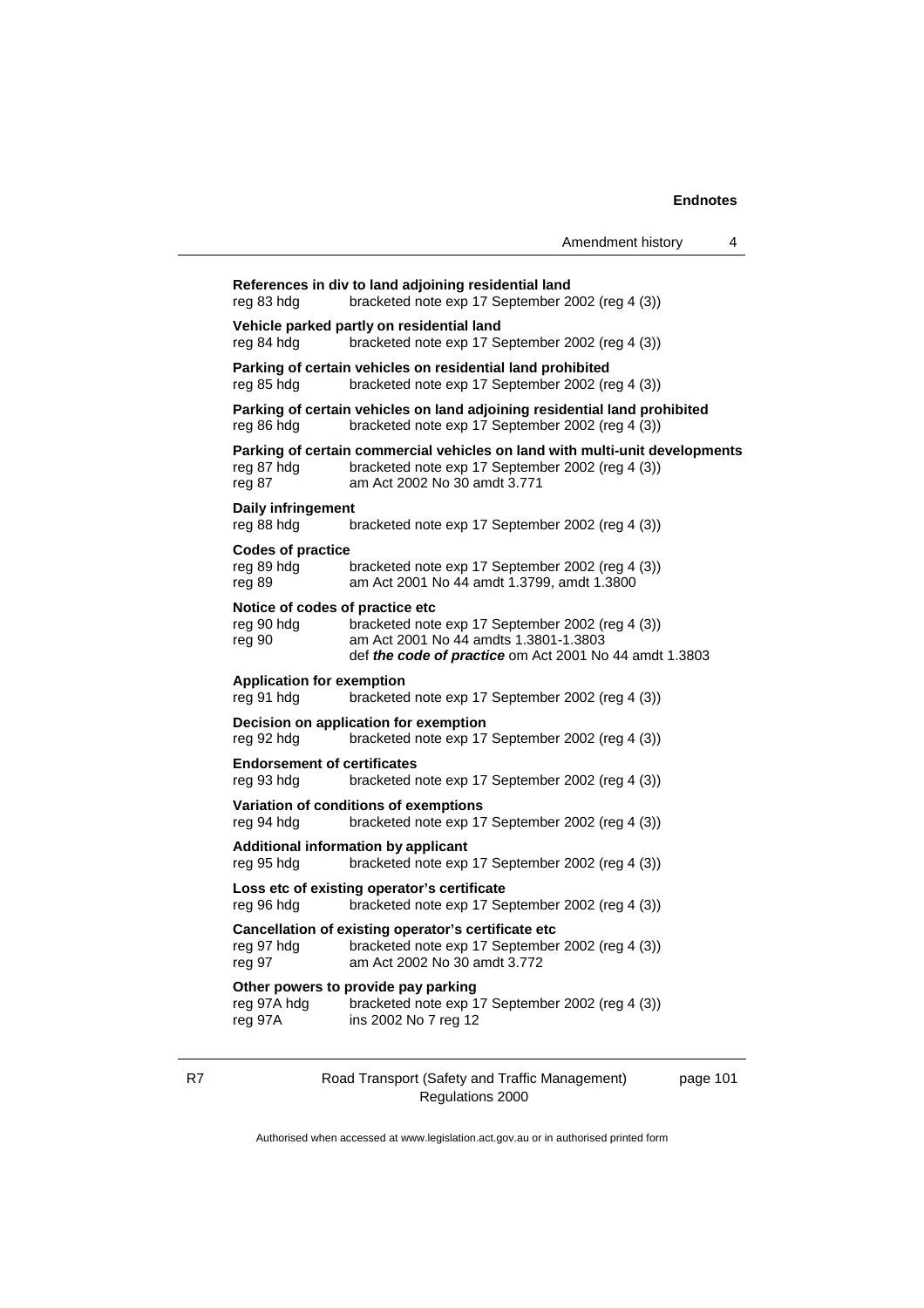| Overlapping schemes<br>reg 98 hdg<br>reg 98 | bracketed note exp 17 September 2002 (reg 4 (3))<br>am 2002 No 7 reg 13 |
|---------------------------------------------|-------------------------------------------------------------------------|
|                                             | Income from ticket parking scheme                                       |
| reg 98A hda                                 | hracketed note exp 17 September 2002 (reg 4 (3))                        |

4 Amendment history

**Income from ticket parking scheme** te exp 17 September 2002 (reg 4  $(3)$ ) reg 98A ins 2002 No 7 reg 14 **Costs of ticket parking scheme** reg 98B hdg bracketed note exp 17 September 2002 (reg 4 (3))<br>reg 98B ins 2002 No 7 reg 14 ins 2002 No 7 reg 14 **Trailers not separately chargeable** reg 99 hdg bracketed note exp 17 September 2002 (reg 4 (3)) **Parking permits** reg 100 hdg bracketed note exp 17 September 2002 (reg 4 (3)) **Mobility parking scheme authorities** reg 101 hdg bracketed note exp 17 September 2002 (reg 4 (3)) **Definitions for ch 4** reg 102 hdg br reg 102 hdg bracketed note exp 17 September 2002 (reg 4 (3))<br>reg 102 am 2000 No 33 reg 4; 2000 No 52 reg 4 am 2000 No 33 reg 4; 2000 No 52 reg 4 def *approved police speedometer* ins 2001 No 32 reg 7 def *digital camera detection device* sub 2001 No 32 reg 8 def *security checksum* ins 2001 No 32 reg 9 def *testing authority* am 2001 No 32 reg 10 **Approved traffic offence detection devices** reg 103 hdg bracketed note exp 17 September 2002 (reg 4 (3)) reg 103 sub 2000 No 52 reg 5 am 2001 No 32 reg 11 **Approval of police vehicle speedometers** reg 103A ins 2001 No 32 reg 12 **Major testing of traffic offence detection devices** reg 104 hdg bracketed note exp 17 September 2002 (reg 4 (3)) reg 104 am 2000 No 33 reg 5 sub 2000 No 52 reg 5 am 2001 No 32 regs 13-17

### **Use of digital camera detection devices**

reg 105 hdg bracketed note exp 17 September 2002 (reg 4 (3)) reg 105 sub 2001 No 32 reg 18

### **Use of laser speed measuring devices**

reg 105A hdg bracketed note exp 17 September 2002 (reg 4 (3)) reg 105A ins 2001 No 32 reg 18

### page 102 Road Transport (Safety and Traffic Management) Regulations 2000

R7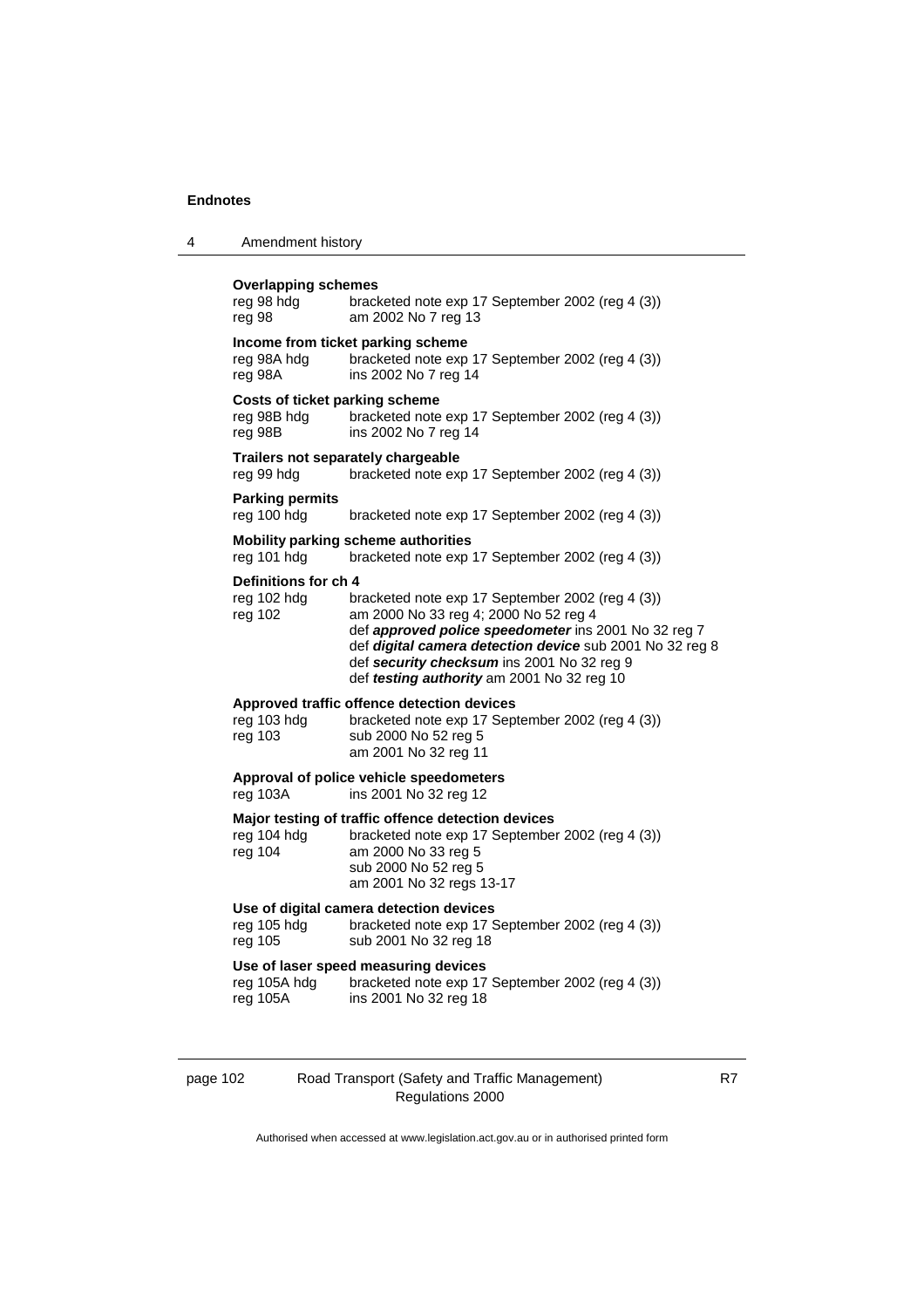page 103

| Use of radar speed measuring devices<br>reg 105B hdg<br>bracketed note exp 17 September 2002 (reg 4 (3))<br>reg 105B<br>ins 2001 No 32 reg 18                                      |                                                                                                                                                    |  |  |  |
|------------------------------------------------------------------------------------------------------------------------------------------------------------------------------------|----------------------------------------------------------------------------------------------------------------------------------------------------|--|--|--|
| reg 106 hdg                                                                                                                                                                        | Approved people-testing and sealing<br>bracketed note exp 17 September 2002 (reg 4 (3))                                                            |  |  |  |
| Approved people-use<br>reg 107 hdg<br>bracketed note exp 17 September 2002 (reg 4 (3))<br>reg 107<br>am 2000 No 52 reg 6                                                           |                                                                                                                                                    |  |  |  |
| reg 107A                                                                                                                                                                           | Recording of digital camera detection device image files-Act, s 23 (2) (c) (ii)<br>ins 2001 No 32 reg 19                                           |  |  |  |
| s 23 (2) (c) (ii)<br>reg 107B                                                                                                                                                      | Recording of traffic lights camera detection device image files-Act,<br>ins 2001 No 32 reg 19                                                      |  |  |  |
|                                                                                                                                                                                    |                                                                                                                                                    |  |  |  |
| s 23 (2) (c) (iii)                                                                                                                                                                 | Verification of traffic lights camera detection device image files—Act,                                                                            |  |  |  |
| reg 107C                                                                                                                                                                           | ins 2001 No 32 reg 19                                                                                                                              |  |  |  |
| Meaning of vehicle image codes<br>bracketed note exp 17 September 2002 (reg 4 (3))<br>reg 108 hdg<br>reg 108<br>sub 2000 No 33 reg 6; 2000 No 52 reg 7<br>am 2001 No 32 regs 20-22 |                                                                                                                                                    |  |  |  |
| <b>Additional powers of police</b><br>reg 109 hdg<br>bracketed note exp 17 September 2002 (reg 4 (3))                                                                              |                                                                                                                                                    |  |  |  |
| <b>Prohibition on car minding</b><br>reg 110 hdg<br>bracketed note exp 17 September 2002 (reg 4 (3))                                                                               |                                                                                                                                                    |  |  |  |
| Removal of unattended vehicles from certain places<br>bracketed note exp 17 September 2002 (reg 4 (3))<br>reg 111 hdg                                                              |                                                                                                                                                    |  |  |  |
| reg 112 hdg<br>reg 112                                                                                                                                                             | Disposal of impounded or forfeited vehicles<br>bracketed note exp 17 September 2002 (reg 4 (3))<br>am Act 2001 No 29 s 14<br>sub 2001 No 32 reg 23 |  |  |  |
| Disposal of forfeited vehicles—Act, s 10J<br>reg 112A hdg<br>bracketed note exp 17 September 2002 (reg 4 (3))<br>reg 112A<br>ins 2001 No 32 reg 23                                 |                                                                                                                                                    |  |  |  |
| reg 113 hdg                                                                                                                                                                        | Responsible person to inspect driver licence<br>bracketed note exp 17 September 2002 (reg 4 (3))                                                   |  |  |  |
| Responsible person's consent<br>reg 114 hdg<br>bracketed note exp 17 September 2002 (reg 4 (3))                                                                                    |                                                                                                                                                    |  |  |  |
| Application of Criminal Code (Cwlth) to regulations<br>bracketed note exp 17 September 2002 (reg 4 (3))<br>reg 115 hdg                                                             |                                                                                                                                                    |  |  |  |
|                                                                                                                                                                                    |                                                                                                                                                    |  |  |  |

R7 Road Transport (Safety and Traffic Management)

Regulations 2000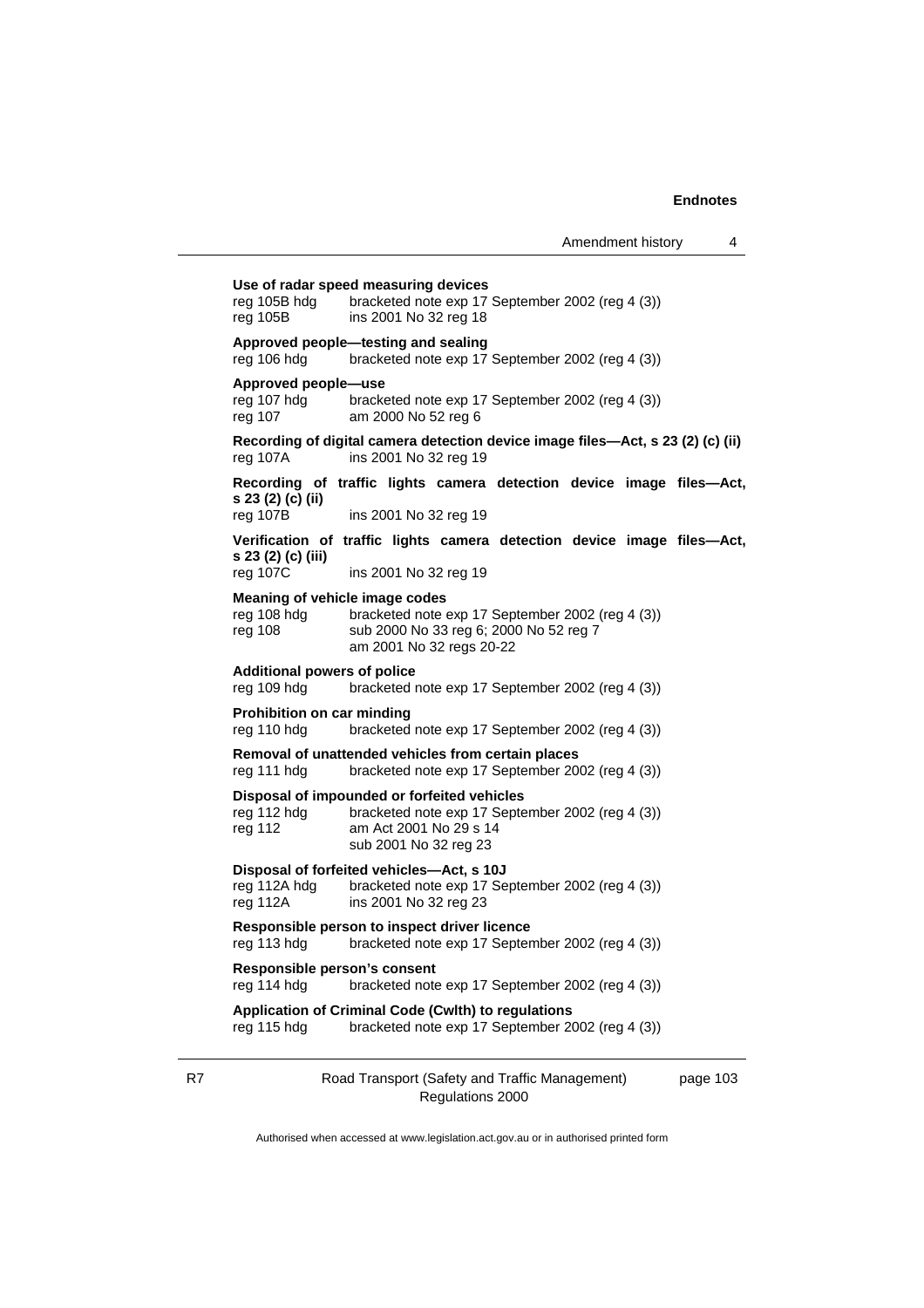| $\overline{4}$ | Amendment history |
|----------------|-------------------|
|----------------|-------------------|

**Offences against regulations are strict liability offences** reg 116 hdg bracketed note exp 17 September 2002 (reg 4 (3)) **General defence of accident or reasonable effort** reg 117 hdg bracketed note exp 17 September 2002 (reg 4 (3)) **Transitional** ch 6 hdg exp 1 March 2002 (reg 128) **Parking** pt 6.1 hdg exp 1 March 2002 (reg 128) **Existing Class A and Class B parking spaces** reg 118 exp 1 March 2002 (reg 128) **Existing parking labels** reg 119 exp 1 March 2002 (reg 128) **Existing disability labels** reg 120 exp 1 June 2000 (reg 120) **Existing codes of practice** reg 121 exp 1 March 2002 (reg 128) **Existing exemptions** reg 122 exp 1 March 2002 (reg 128) **Existing applications for exemptions and variation of conditions** reg 123 exp 1 March 2002 (reg 128) **Existing notices to show cause** reg 124 exp 1 March 2002 (reg 128) **Traffic offence detection devices** pt 6.2 hdg exp 1 March 2002 (reg 128) **Existing tests and certificates** reg 125 am 2001 No 32 reg 24 exp 1 March 2002 (reg 128) **Existing approved people—use** reg 126 exp 1 March 2002 (reg 128) **Other transitional provisions** pt 6.3 hdg exp 1 March 2002 (reg 128) **Existing medical certificate about seatbelts** reg 127 exp 1 March 2002 (reg 128) **Expiry of ch 6** reg 128 am Act 2001 No 27 amdt 4.25 am Act 2001 No 44 amdt 1.3804 exp 1 March 2002 (reg 128)

| page 104 |  |  |
|----------|--|--|
|          |  |  |

## Road Transport (Safety and Traffic Management) Regulations 2000

R7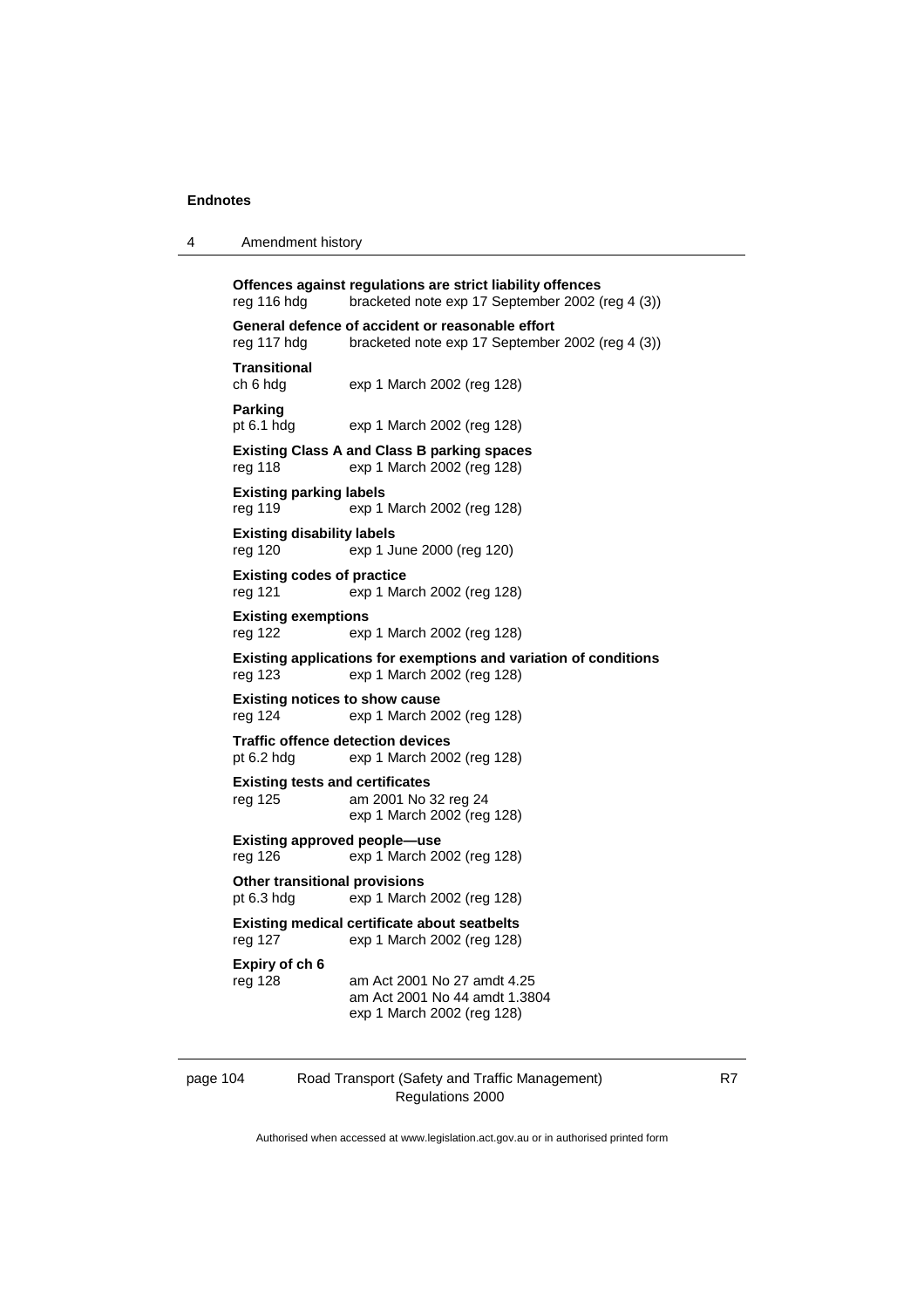| sch <sub>1</sub>  | sub 2000 No 33 reg 8                                                                 |
|-------------------|--------------------------------------------------------------------------------------|
|                   | am 2000 No 52 reg 8; pts renum R4 LA                                                 |
| <b>Dictionary</b> |                                                                                      |
| dict              | def <b>approved police speedometer</b> ins 2001 No 32 reg 26                         |
|                   | def area of operations ins 2002 No 7 reg 15                                          |
|                   | def camera detection device ins 2000 No 52 reg 9<br>sub 2001 No 32 reg 25            |
|                   | def centre of the road ins 2000 No 52 reg 9                                          |
|                   | def digital camera detection device ins 2000 No 52 reg 9                             |
|                   | def <i>indicated</i> on ins 2001 No 32 reg 26                                        |
|                   | def laser speed measuring device ins 2000 No 52 reg 9                                |
|                   | def give way ins 2000 No 21 reg 4                                                    |
|                   | def length ins 2000 No 52 reg 9                                                      |
|                   | def length of road om 2000 No 52 reg 9                                               |
|                   | def marked foot crossing ins 2000 No 21 reg 4                                        |
|                   | def motor vehicle ins 2000 No 52 reg 9<br>def parking authority ins 2002 No 7 reg 15 |
|                   | def parking authority guidelines ins 2002 No 7 reg 15                                |
|                   | def <i>parking ticket</i> am 2002 No 7 reg 16                                        |
|                   | def pedestrian ins 2000 No 21 reg 4                                                  |
|                   | def piezo strip speed measuring device ins 2000 No 52 reg 9                          |
|                   | def <i>public bus</i> sub Act 2001 No 62 amdt 1.42                                   |
|                   | def radar speed measuring device ins 2000 No 52 reg 9                                |
|                   | def recording medium ins 2001 No 32 reg 26                                           |
|                   | def red traffic arrow ins 2000 No 52 reg 9                                           |
|                   | def red traffic light ins 2000 No 52 reg 9                                           |
|                   | def restricted taxi om 2002 No 2 reg 30                                              |
|                   | def <i>ride</i> ins 2000 No 21 reg 4                                                 |
|                   | def <i>rider</i> ins 2000 No 21 reg 4                                                |
|                   | def road sub Act 2002 No 30 amdt 3.773                                               |
|                   | def road related area ins Act 2002 No 30 amdt 3.774                                  |
|                   | def security checksum ins 2001 No 32 reg 26                                          |
|                   | def speed measuring device ins 2000 No 52 reg 9                                      |
|                   | def taxi sub 2002 No 2 reg 31<br>def testing authority ins 2000 No 52 reg 9          |
|                   | def <i>the Act</i> om Act 2001 No 44 amdt 1.3805                                     |
|                   | def <i>traffic lights camera detection</i> ins 2000 No 52 reg 9                      |
|                   | def <i>trailer</i> ins 2000 No 52 reg 9                                              |
|                   | def vehicle ins 2000 No 52 reg 9                                                     |
|                   | def WORM disk ins 2001 No 32 reg 26                                                  |

R7 Road Transport (Safety and Traffic Management) Regulations 2000

page 105